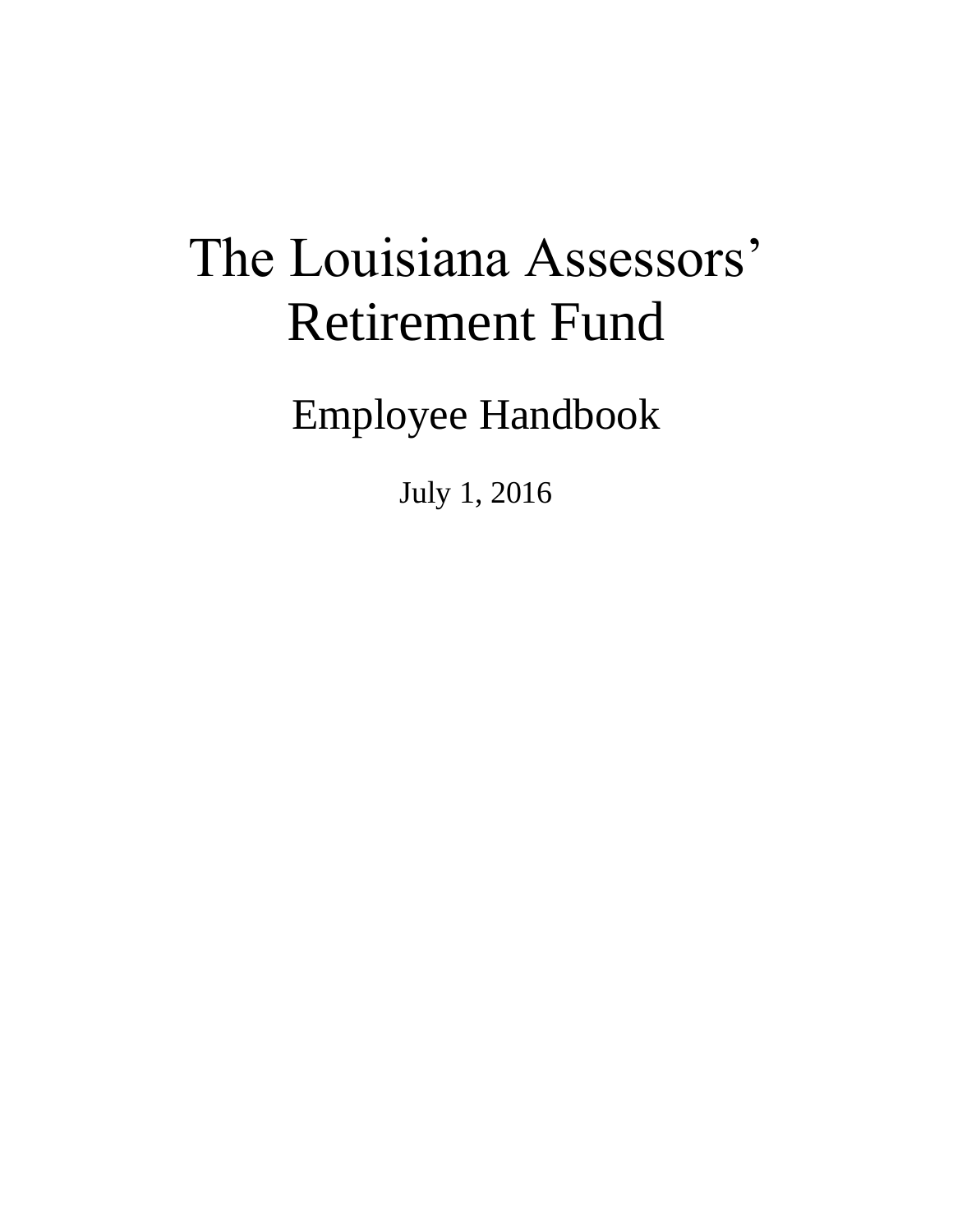## **INTRODUCTION**

The information contained in this pamphlet is valid as of July 1, 2016 and is meant to be an extract of the most important Louisiana Revised Statutes related to the Assessors' Retirement Fund effective on that date. Other sections of the state's revised statutes and/or federal codes and regulations may affect members' retirement benefits. All of this information is subject to legislative amendment and revision and/or changes that may be adopted and implemented by the fund's Board of Trustees without notice.

THIS SUMMARY PRESENTATION OF PLAN PROVISIONS IS PROVIDED FOR INFORMATIONAL PURPOSES ONLY AND IN NO WAY CONSTITUTES A CONTRACT BETWEEN YOU AND THE RETIREMENT FUND. THIS IS NOT A LEGAL DOCUMENT AND IT IS NOT INTENDED TO SERVE AS A BASIS FOR LEGAL INTERPRETATION. THE LOUISIANA REVISED STATUTES AND CONSTITUTION, RELEVANT FEDERAL REGULATIONS AND LAWS, AND THE OFFICIAL BOARD POLICIES SHALL SERVE TO GUIDE DECISIONS RELATED TO MEMBERS AND EMPLOYERS PARTICIPATING IN THE ASSESSORS' RETIREMENT FUND.

Official legal references for the Assessors' Retirement Fund are found in the Louisiana Revised Statutes 11:1401 through 1494 and in the Louisiana Administrative Code Title 58. (See also Louisiana Revised Statutes 11:1 through 323. Many of these general retirement provisions apply to the Assessors' Retirement Fund.) The retirement fund and its members and employers are covered by other sections of state law and by federal laws and regulations. This booklet in no way attempts to provide a full restatement of all applicable laws or regulations. Instead, it is meant to provide convenient access to many of the statutory provisions of law. It is a tool meant to assist members and employers in making decisions related to matters of retirement planning. For questions related to specific cases and for information on matters not covered in this booklet, please contact the retirement system office. Members should not rely solely on this booklet to estimate their benefit or make final decisions related to eligibility for benefits.

This pamphlet attempts to provide a restatement of the Louisiana Revised Statutes under which the retirement fund operates. There may be specific statutes, rules, policies, or regulations which, when and where applicable, could cause results different from the rules stated herein, based on individual and/or unique factual situations. Sections or subsections of the revised statutes that in no way pertain to the Assessors' Retirement Fund are indicated by the use of the statement "Not applicable to Assessors' Retirement Fund". Although every attempt was made to avoid any typographical or formatting errors, if errors are found they will be fixed in future versions.

As a qualified public pension plan, the Assessors' Retirement Fund is subject to certain IRS codes and regulations. This handbook does not include such codes and regulations. Additionally, this handbook does not include provisions related to the Deferred Retirement Option Plan (DROP), formerly located in R.S. 11:1456. This section was repealed by Acts 2008, No. 398.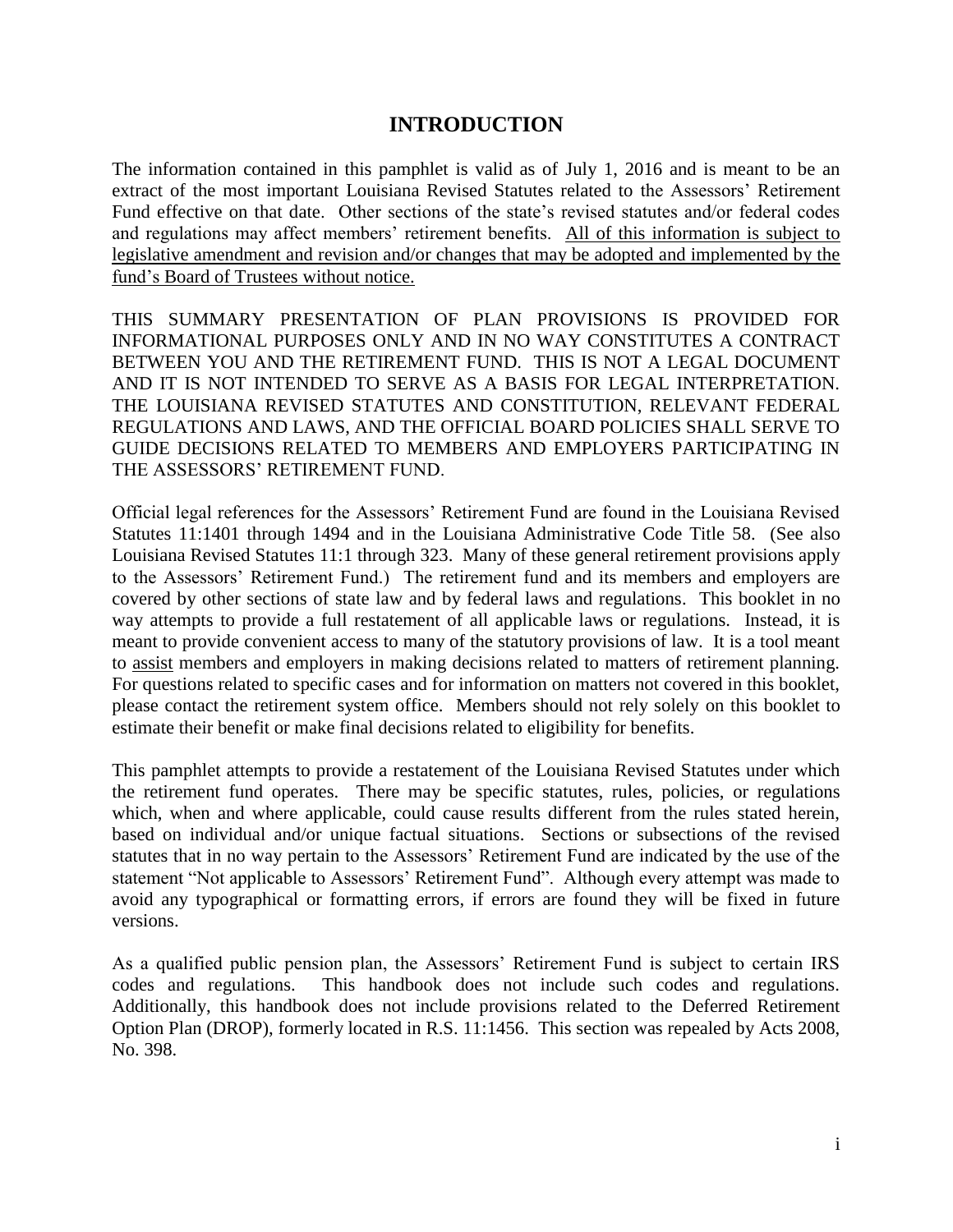Any questions you may have regarding your rights in the Fund and any other matter involving the Fund should be directed to the fund's office, preferably in writing. Please provide your social security number and the name of your employing Assessor's office in all correspondence.

| Address correspondence to: | <b>Louisiana Assessors' Retirement Fund</b><br>P. O. Box 14699<br><b>Baton Rouge, Louisiana 70898</b> |
|----------------------------|-------------------------------------------------------------------------------------------------------|
| <b>Physical Address:</b>   | <b>3060 Valley Creek Drive</b><br><b>Baton Rouge, Louisiana 70808</b>                                 |

Telephone numbers: (225) 928-8886 or (800) 925-4446 and facsimile number (225) 928-4677.

For additional information on the retirement fund, log onto www.louisianaassessors.org.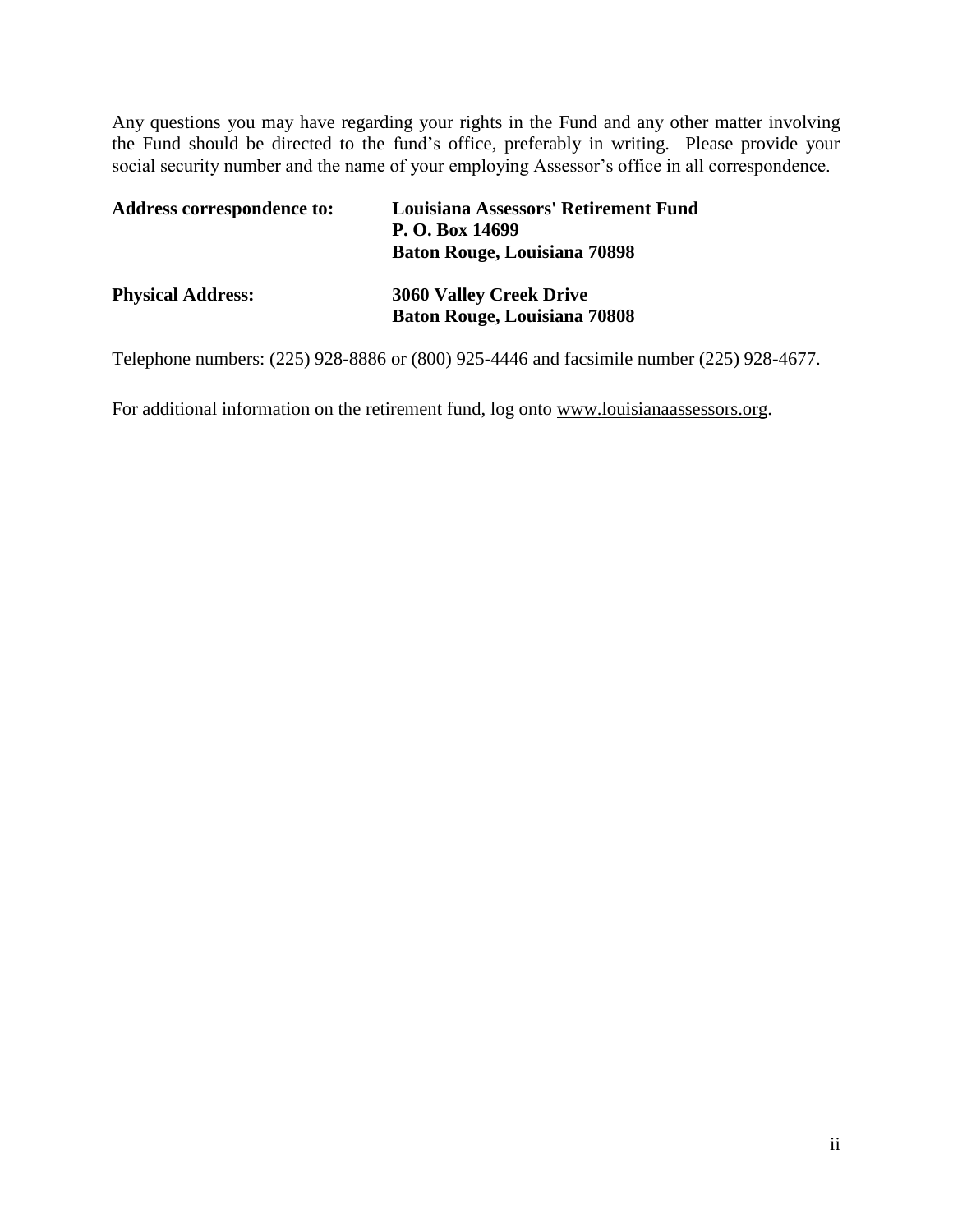#### **[PROVISIONS SPECIFIC TO ASSESSORS' RETIREMENT FUND \(FOUND IN](#page-8-0)  [R.S. 11:1401 THROUGH](#page-8-0) 11:1494)**

| Creation of Retirement Fund and of Corporate Board of Trustees; Powers of Board - R.S. 11:1401 1 |  |
|--------------------------------------------------------------------------------------------------|--|
|                                                                                                  |  |
|                                                                                                  |  |
|                                                                                                  |  |
|                                                                                                  |  |
|                                                                                                  |  |
|                                                                                                  |  |
|                                                                                                  |  |
|                                                                                                  |  |
|                                                                                                  |  |
|                                                                                                  |  |
|                                                                                                  |  |
|                                                                                                  |  |
|                                                                                                  |  |
|                                                                                                  |  |
|                                                                                                  |  |
|                                                                                                  |  |
|                                                                                                  |  |
|                                                                                                  |  |
|                                                                                                  |  |
|                                                                                                  |  |
|                                                                                                  |  |
|                                                                                                  |  |
|                                                                                                  |  |
|                                                                                                  |  |
|                                                                                                  |  |
|                                                                                                  |  |
|                                                                                                  |  |
|                                                                                                  |  |
|                                                                                                  |  |
|                                                                                                  |  |
|                                                                                                  |  |
|                                                                                                  |  |
|                                                                                                  |  |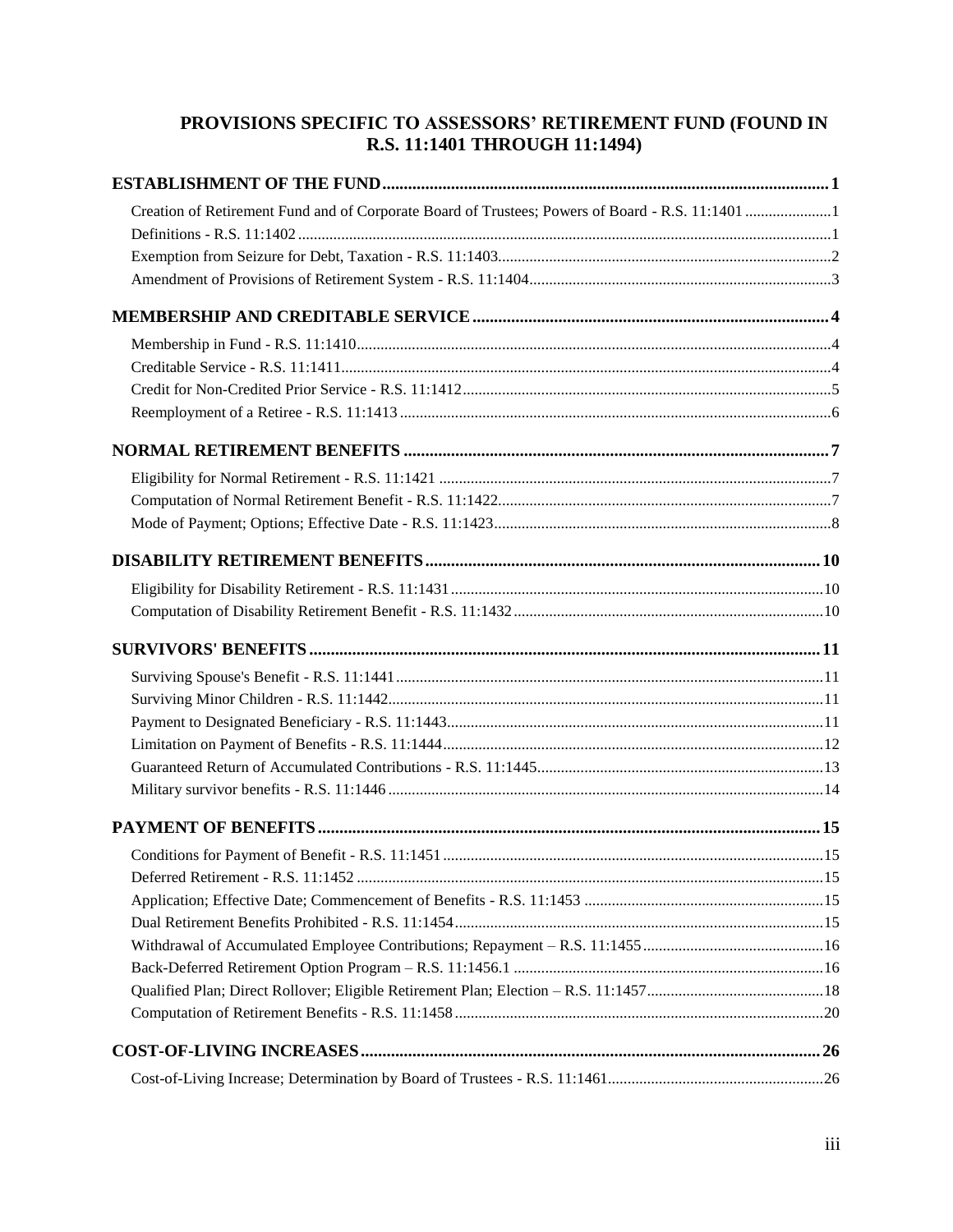| Control and Expenditure of Funds; Investments; Warrants; Expenses; Deposits - R.S. 11:148333 |  |
|----------------------------------------------------------------------------------------------|--|
|                                                                                              |  |
|                                                                                              |  |
|                                                                                              |  |
|                                                                                              |  |
|                                                                                              |  |
|                                                                                              |  |

## LOUISIANA ADMINISTRATIVE CODE TITLE 58 PART XIX. ASSESSORS' RETIREMENT FUND

| 101. |  |
|------|--|
| 103. |  |
| 105. |  |
| 107. |  |
|      |  |
| 301. |  |
|      |  |
| 501. |  |
| 503. |  |
| 505. |  |
|      |  |
| 701. |  |
| 703. |  |
| 705. |  |

#### **GENERAL PROVISIONS THAT APPLY TO ASSESSORS' RETIREMENT** FUND (FOUND IN R.S. 11:1 THROUGH R.S. 11:316)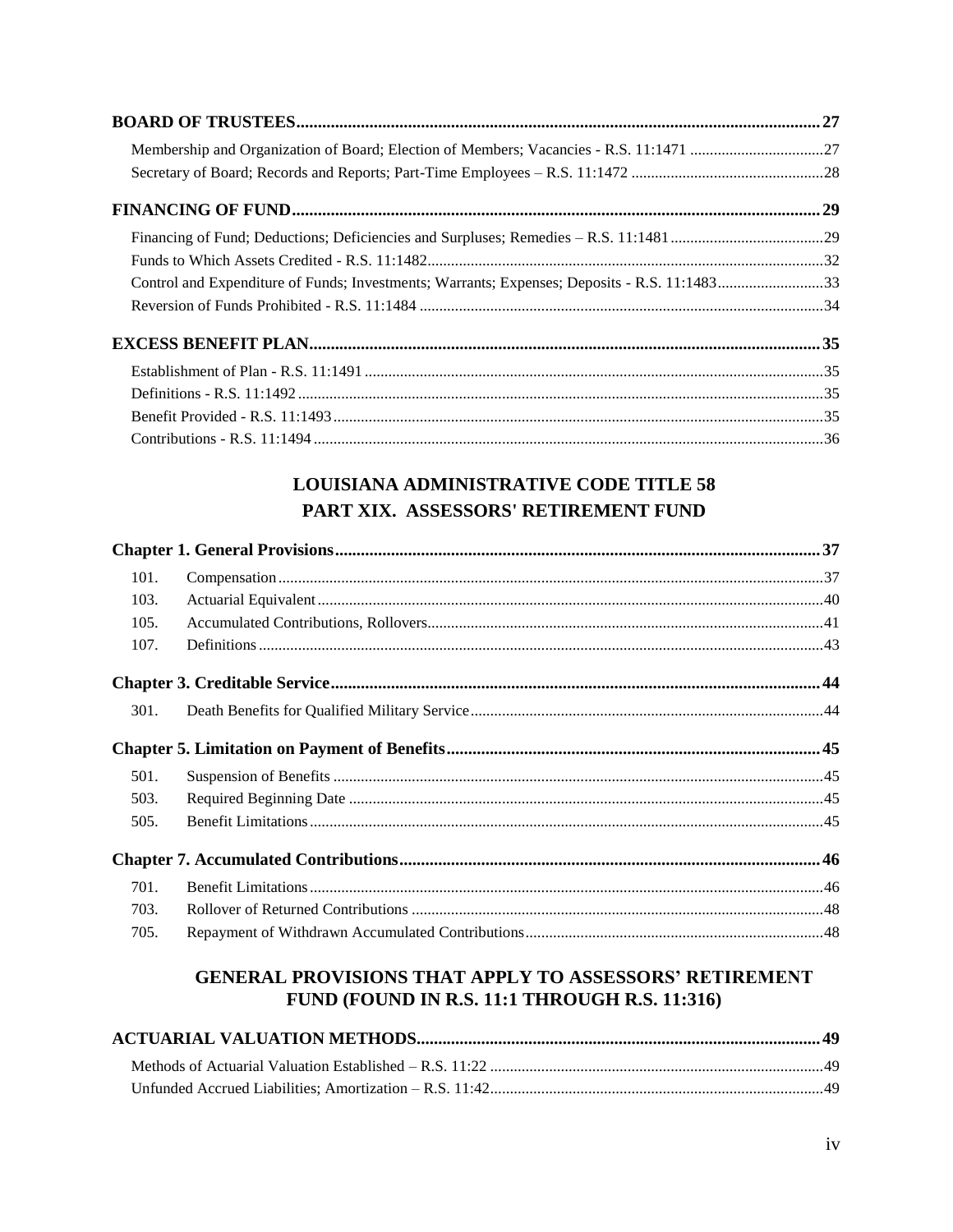| Reciprocal Recognition of Credited Service in State, Parochial, and Municipal Systems - R.S. 11:142 59     |  |
|------------------------------------------------------------------------------------------------------------|--|
|                                                                                                            |  |
|                                                                                                            |  |
|                                                                                                            |  |
|                                                                                                            |  |
|                                                                                                            |  |
|                                                                                                            |  |
|                                                                                                            |  |
|                                                                                                            |  |
|                                                                                                            |  |
|                                                                                                            |  |
|                                                                                                            |  |
|                                                                                                            |  |
|                                                                                                            |  |
|                                                                                                            |  |
|                                                                                                            |  |
|                                                                                                            |  |
| Composition of Governing Boards of State and Statewide Systems; Per Diem and Expenses - R.S. 11:181 74     |  |
| Boards of Trustees of State and Statewide Public Retirement Systems; Per Diem and Expenses - R.S. 11:18274 |  |
|                                                                                                            |  |
|                                                                                                            |  |
| Educational Requirements for Members of Retirement System Boards of Trustees - R.S. 11:185 75              |  |
|                                                                                                            |  |
|                                                                                                            |  |
|                                                                                                            |  |
|                                                                                                            |  |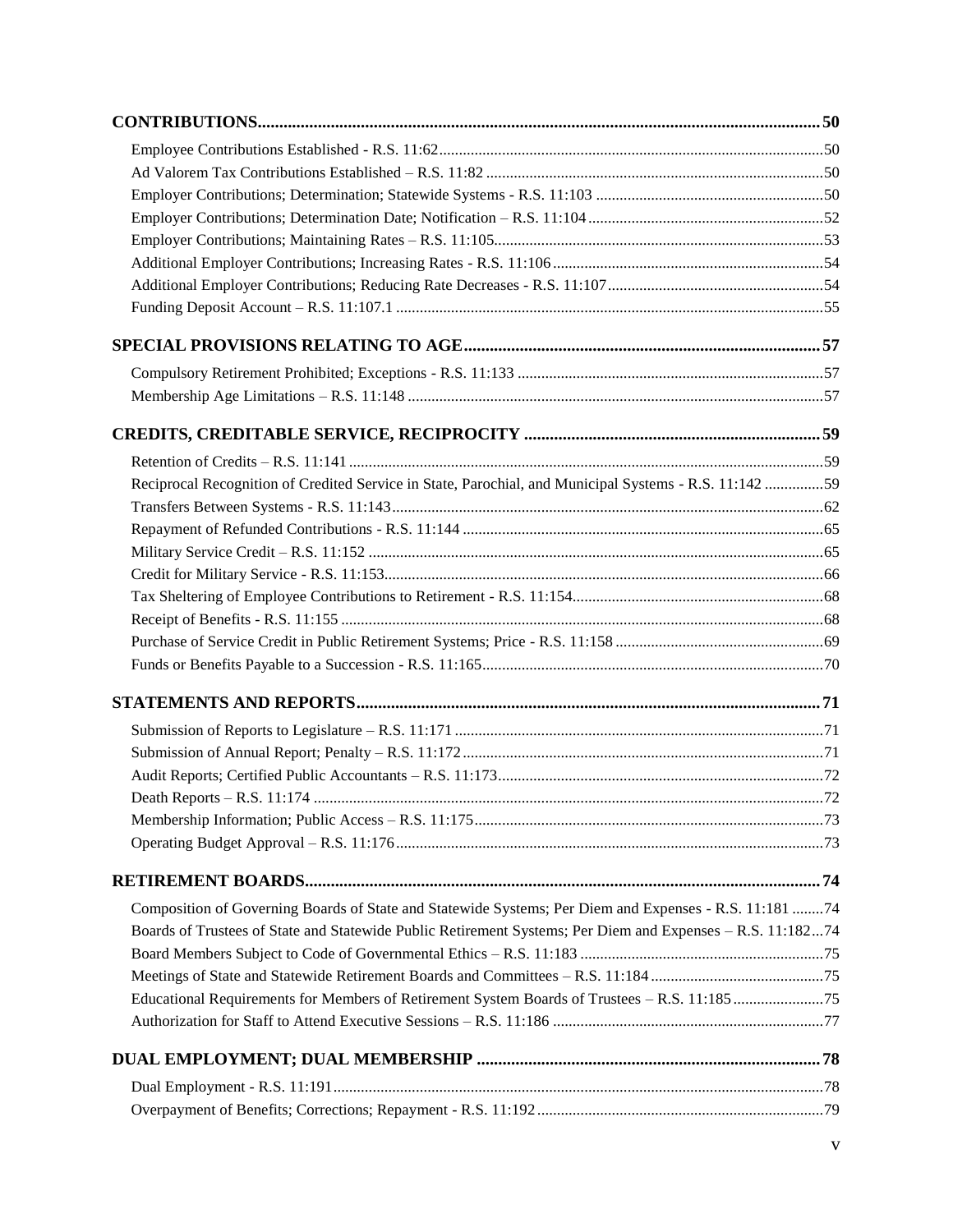| Cost-of-living Adjustments; Permanent Benefit Increases; Restrictions; Funding Criteria-R.S. 11:243 91 |  |
|--------------------------------------------------------------------------------------------------------|--|
| Additional Cost-of-Living Adjustments; Retirees and Beneficiaries Over Age Sixty-Five - R.S. 11:24692  |  |
|                                                                                                        |  |
|                                                                                                        |  |
|                                                                                                        |  |
|                                                                                                        |  |
|                                                                                                        |  |
|                                                                                                        |  |
|                                                                                                        |  |
|                                                                                                        |  |
|                                                                                                        |  |
|                                                                                                        |  |
|                                                                                                        |  |
|                                                                                                        |  |
|                                                                                                        |  |
|                                                                                                        |  |
|                                                                                                        |  |
|                                                                                                        |  |
|                                                                                                        |  |
|                                                                                                        |  |
| Investment Through Louisiana Incorporated and Domiciled Broker-Dealer – R.S. 11:266.1101               |  |
|                                                                                                        |  |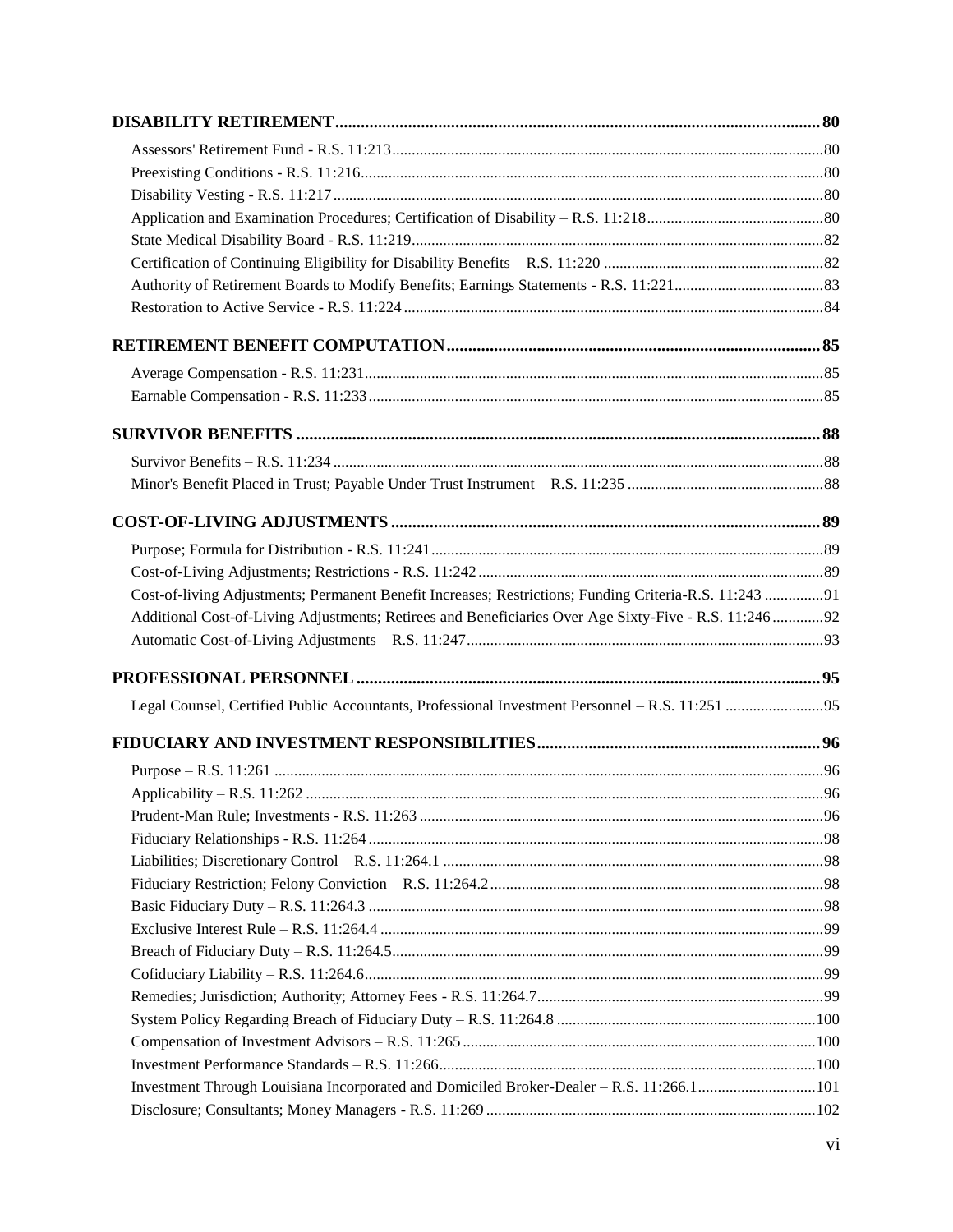| Seizure for Child Support; Garnishment or Seizure Related to Felony Convictions - R.S. 11:292 107 |  |
|---------------------------------------------------------------------------------------------------|--|
|                                                                                                   |  |
|                                                                                                   |  |
|                                                                                                   |  |
|                                                                                                   |  |
|                                                                                                   |  |
|                                                                                                   |  |
|                                                                                                   |  |
|                                                                                                   |  |

#### **[CERTAIN PROVISIONS THAT AFFECT THE SYSTEM NOT FOUND IN](#page-124-0)  [TITLE 11](#page-124-0)**

| Medical Records of Persons Applying for Disability Retirement Through any State or Statewide Public      |  |
|----------------------------------------------------------------------------------------------------------|--|
|                                                                                                          |  |
| Personal Data Records for Certain Members of Public Retirement Systems, Plans, or Funds - R.S. 44:16117  |  |
|                                                                                                          |  |
|                                                                                                          |  |
| Duty to Permit Examination; Prevention of Alteration; Payment for Overtime; Copies Provided; Fees – R.S. |  |
|                                                                                                          |  |
|                                                                                                          |  |
|                                                                                                          |  |
|                                                                                                          |  |
|                                                                                                          |  |
|                                                                                                          |  |
| Inapplicability to Deferred Retirement Option Plans; Public Retirement – R.S. 29:415.1 123               |  |
| Payment to Surviving Spouse or Children of Deceased; Last Wages Due by Employers - R.S. 9:1515123        |  |
|                                                                                                          |  |
|                                                                                                          |  |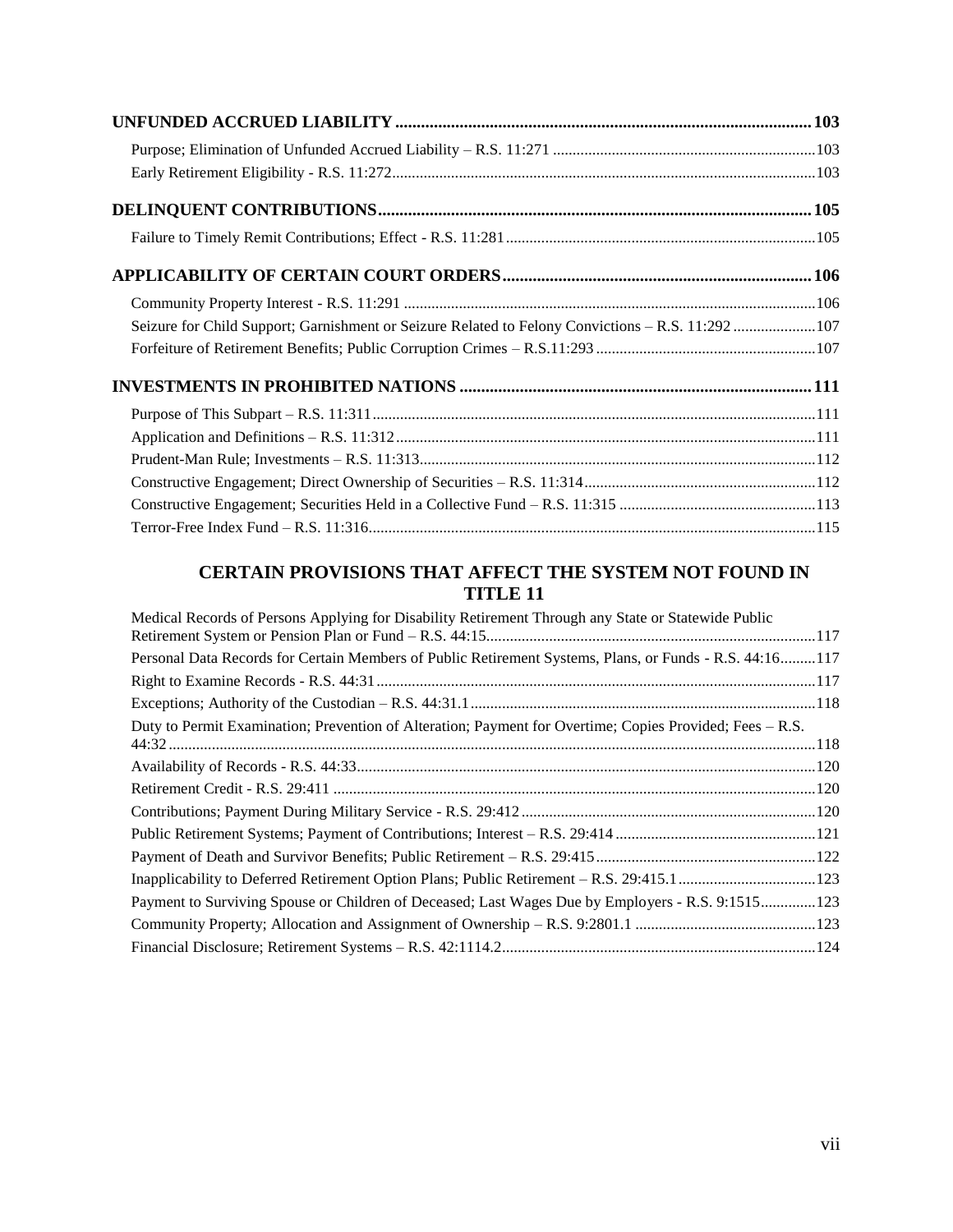## <span id="page-8-0"></span>**PROVISIONS SPECIFIC TO ASSESSORS' RETIREMENT FUND (Found in R.S. 11:1401 through 11:1494)**

## **ESTABLISHMENT OF THE FUND**

## <span id="page-8-2"></span><span id="page-8-1"></span>**Creation of Retirement Fund and of Corporate Board of Trustees; Powers of Board - R.S. 11:1401**

There is hereby created effective July 26, 1950, an "Assessors' Retirement Fund" for all parishes of the state of Louisiana, and a public corporation to be known as the "Board of Trustees of the Assessors' Retirement Fund" for the assessors and assessors' employees throughout the state of Louisiana, which corporation shall be vested with the power to administer the fund herewith provided for, to sue and be sued, to buy and sell securities for investment of the surplus monies of said fund, to allot disability payments and retirement allowances as hereinafter set forth.

#### <span id="page-8-3"></span>**Definitions - R.S. 11:1402**

- As used in this Chapter, the following words and phrases shall have the meanings ascribed to them unless the context clearly indicates otherwise:
- (1) "Accumulated employee contributions" means the sum of all amounts deducted from a member's salary and paid to the fund.
- (2) "Board" means the board of trustees of the Assessors' Retirement Fund.
- (3) "Designated beneficiary" means the person most recently designated in writing by a member to receive any benefits to which the member may be entitled.
- (4) "Fund" means the Assessors' Retirement Fund.
- (5) "Minor child" means a child who is less than the age of eighteen years or has a physical or mental disability, regardless of age, who is the issue of a marriage of the member or former member, the legally adopted child of a member or former member, the natural child of a female member or former member, or the child of a male member or former member if a court of competent jurisdiction has, during the lifetime of such male member or former member, issued an order of filiation declaring the paternity of such male member for the child.
- (6) (a) "Monthly average final compensation", for a member whose first employment making him eligible for membership in the system began on or before September 30, 2006, means the average of a member's monthly salary during the highest compensated thirty-six consecutive months or successive joined months if service was interrupted.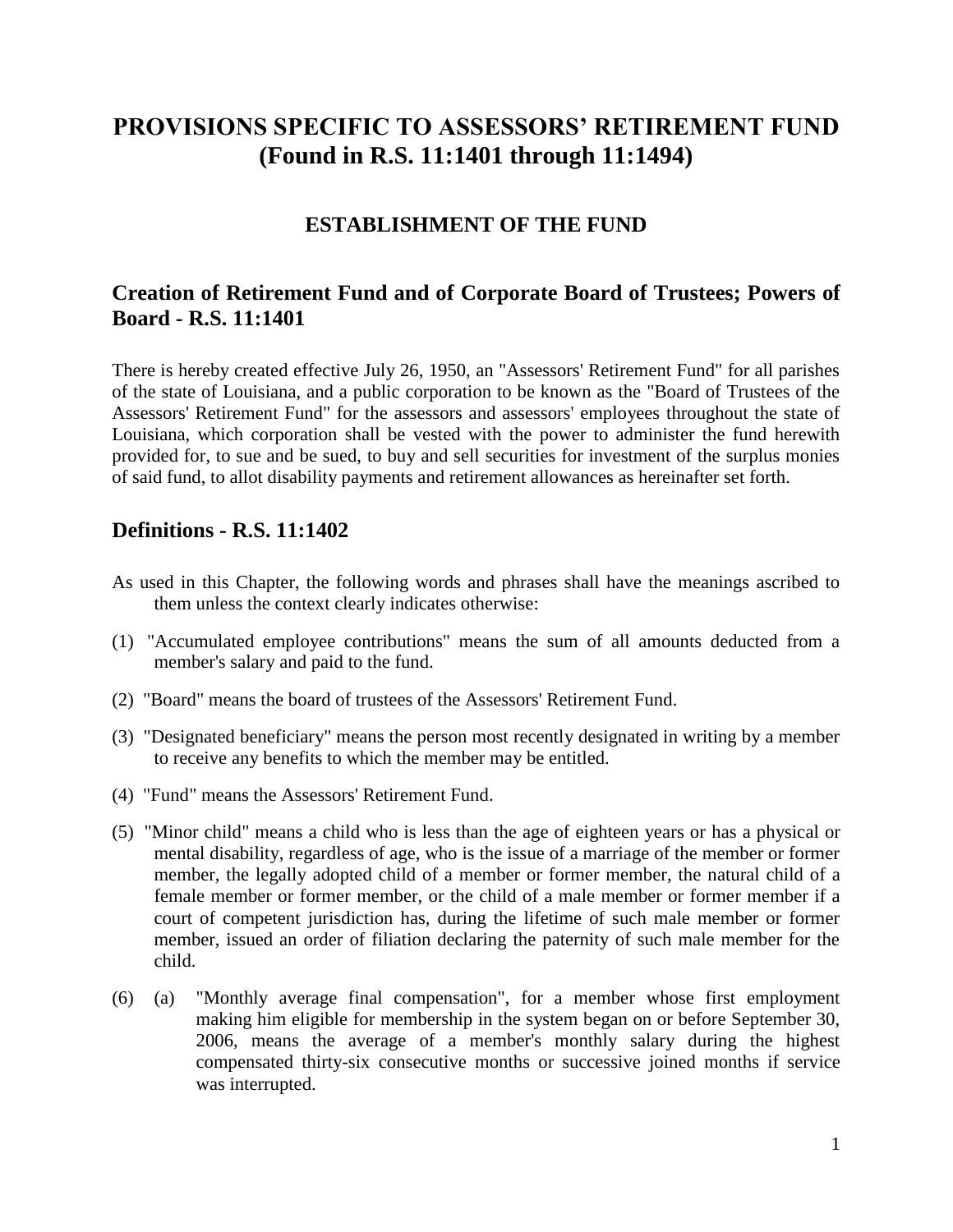- (b) "Monthly average final compensation", for a member whose first employment making him eligible for membership in the system began on or after October 1, 2006, means the average of a member's monthly salary during the highest compensated sixty consecutive months or successive joined months if service was interrupted.
- (c) Compensation of a member in excess of one hundred fifty thousand dollars, as adjusted for increases in the cost of living under Section  $401(a)(17)(B)$  of the Internal Revenue Code shall not be taken into account for years beginning on or after January 1, 1994, and ending before January 1, 2002. Compensation of a member in excess of two hundred thousand dollars as adjusted for increases in the cost of living under Section  $401(a)(17)(B)$  of the Internal Revenue Code shall not be taken into account for years beginning on or after January 1, 2002. However, in determining monthly average final compensation for a member retiring on or after January 1, 2002, compensation which is permitted to be taken into account on or after January 1, 2002, but which occurred in a prior year that was included in the averaging period shall be taken into account. This limitation may be adjusted from time to time by rules promulgated by the board in accordance with the provisions of the Administrative Procedure Act, R.S. 49:950 et seq.
- (d) For purposes of compliance with federal tax-qualification requirements, the board may promulgate rules further defining "compensation" and "Section 415 compensation", in accordance with the provisions of the Administrative Procedure Act.
- (7) "Surviving spouse" means a person who is legally married to a member of the system and living with the member at the time of his death.
- (8) "Actuarial equivalent" means a benefit of equivalent value to the accumulated contributions, annuity or benefits and regular interest, as the case may be, computed on the basis of such mortality and interest tables as shall be adopted by the board of trustees in accordance with the provisions of R.S. 11:1404. In the absence of resolution by the board, the following assumptions shall be used:
	- (a) Interest shall be compounded annually at a rate of seven and one-half percent per annum.
	- (b) Annuity rates shall be determined on the basis of the mortality tables utilized for the latest system valuation approved by the Public Retirement Systems' Actuarial Committee.

## <span id="page-9-0"></span>**Exemption from Seizure for Debt, Taxation - R.S. 11:1403**

The right of a person to a pension, an annuity, retirement allowance, disability benefit, surviving spouse benefits, dependent child's benefit, or to a return of contributions, the pension, annuity, retirement allowance, disability benefit, surviving spouse benefit, dependent child's benefit itself, any optional benefit or any right accrued or accruing to any person under the provisions of the Assessors' Retirement Fund, and the monies in said fund are hereby exempt from any state or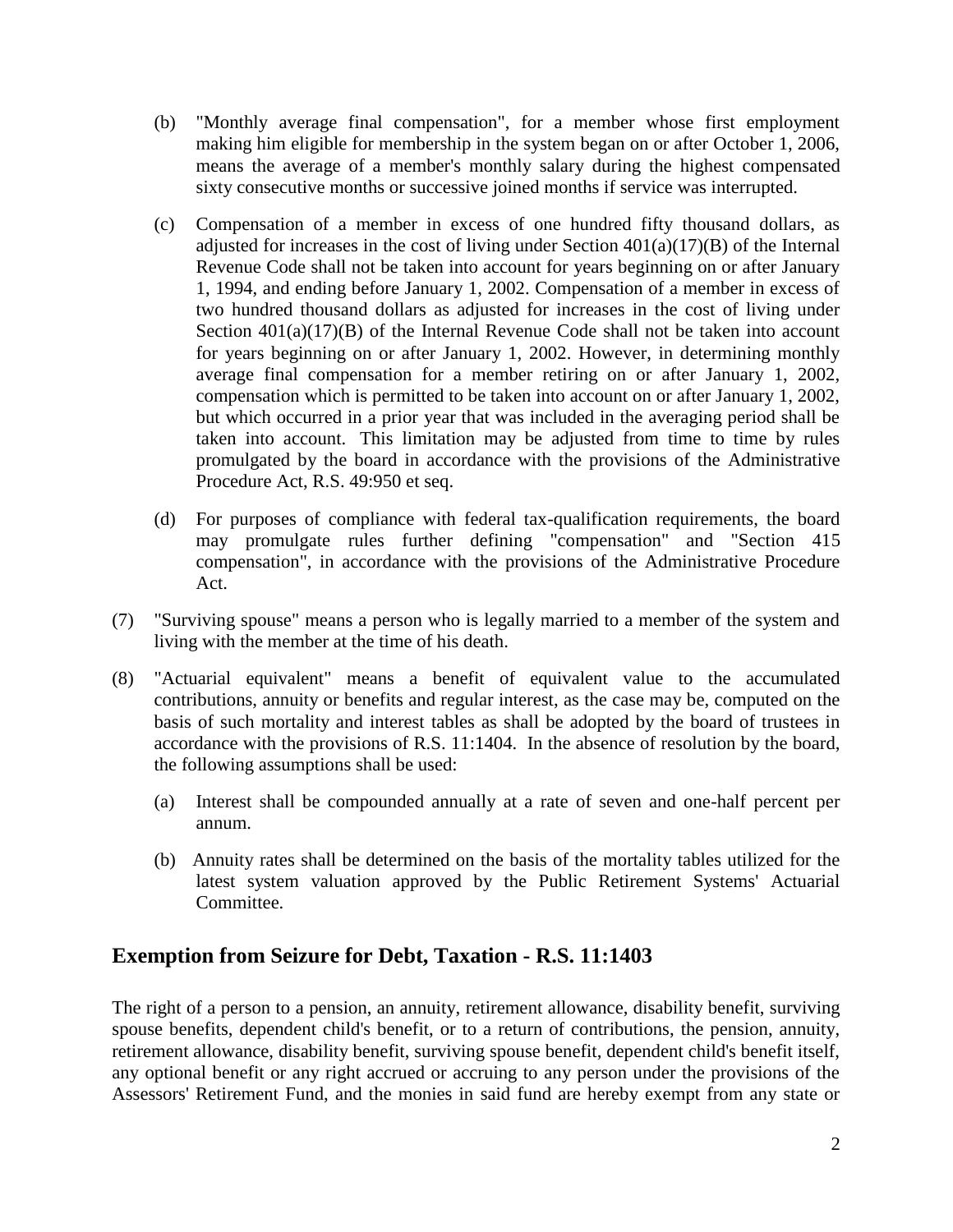municipal tax, from all state income tax, and from levy and sale, garnishment, attachment, or any other process whatsoever, except as provided in R.S. 11:292.

## <span id="page-10-0"></span>**Amendment of Provisions of Retirement System - R.S. 11:1404**

- A. The provisions of the retirement system established by R.S. 11:1401 may be amended by action of the legislature in the same manner as any other statute may be amended by the legislature. In addition, action of the board with respect to the payment of cost-of-living adjustments, as provided in R.S. 11:241 through 248, the payment of employee contributions, actuarial assumptions as provided in R.S. 11:1402, and any changes required for conformity with requirements of the Internal Revenue Code, shall be considered amendments to the provisions of the retirement fund.
- B. No amendment to this retirement system shall operate to deprive any member of a benefit to which he is already entitled. In the case of any merger or consolidation with, or transfer of assets or liabilities to, any other retirement system, each member in the retirement system would, if the retirement system is then terminated, receive a benefit immediately after the merger, consolidation, or transfer which is equal to or greater than the benefit he would have been entitled to receive immediately before the merger, consolidation, or transfer if the retirement system had then terminated.
- C. Upon the termination or partial termination of the retirement system, the board of trustees shall reevaluate and redetermine the benefit of each member, and the entire benefit of each member may be paid or commence to be paid and distributed to such member, or in the case of his death before such distribution, to the beneficiary or beneficiaries designated by such member, unless the member is still employed, in the case of a partial termination, in which case payment shall not be made until retirement or termination, or may be held until payment is otherwise due under the provisions of the retirement system. A member's right to his benefit is not conditioned upon a sufficiency of plan assets in the event of termination.
- D. Upon termination or partial termination of the retirement system, a member's interest in the system shall be nonforfeitable to the extent funded.
- E. Repealed by Acts 2011, No. 364, §2, eff. July 1, 2011.
- F. Amendments to the retirement system required for the purpose of maintaining continued compliance with the Internal Revenue Code and the regulations thereunder that do not require legislative action shall be promulgated as rules in accordance with the Administrative Procedure Act.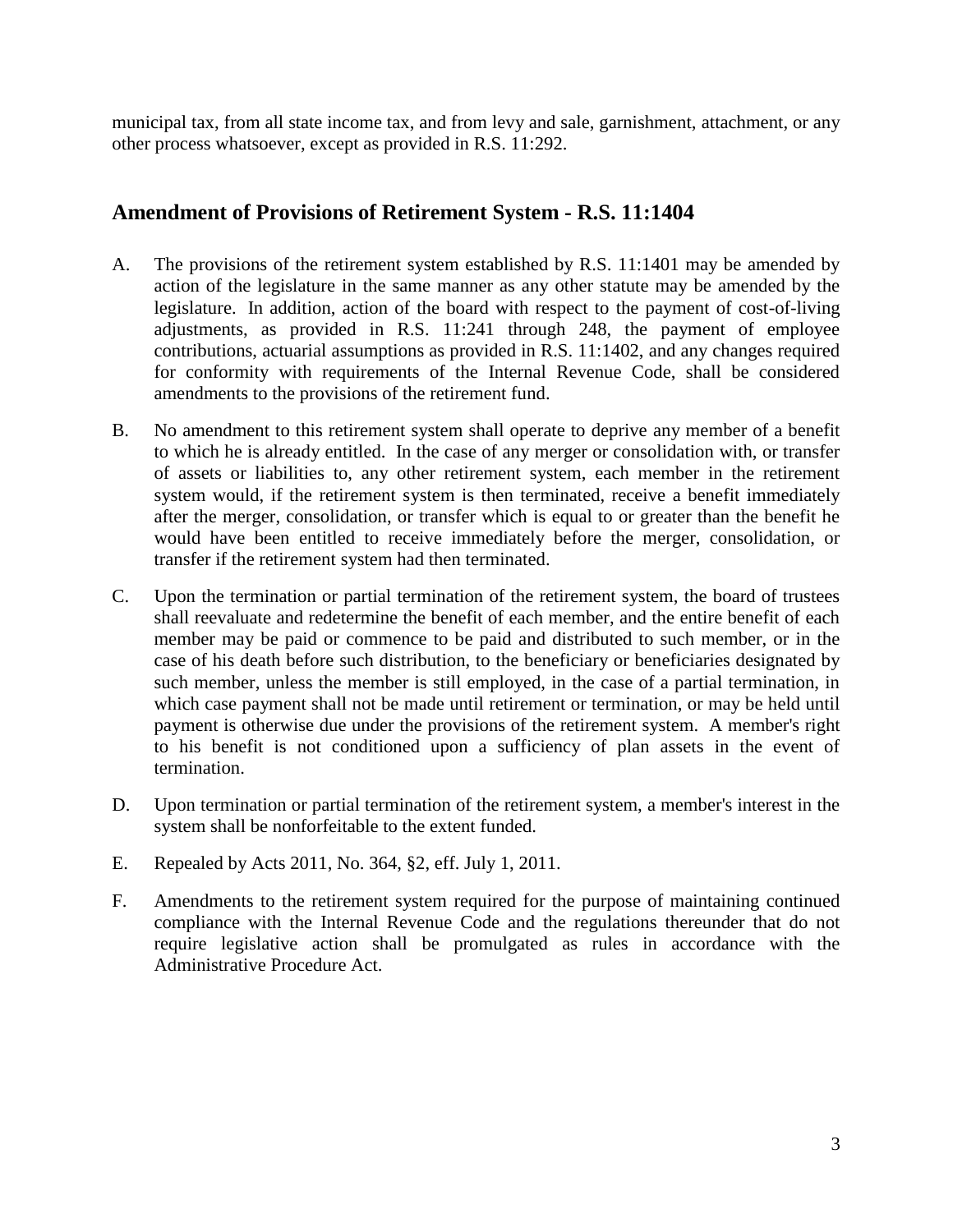## **MEMBERSHIP AND CREDITABLE SERVICE**

## <span id="page-11-1"></span><span id="page-11-0"></span>**Membership in Fund - R.S. 11:1410**

- A. Membership in the Assessors' Retirement Fund and eligibility for retirement benefits shall be determined as set forth hereunder:
	- (1) Any assessor who was serving in office on July 26, 1950, or who is elected or appointed to office after July 26, 1950, shall be a member of this fund.
	- (2) Any assessor's employee who was employed in an assessor's office on July 26, 1950, or who is employed in an assessor's office after July 26, 1950, shall be a member of this fund.
	- (3) The secretary and regular employees of the Assessors' Retirement Fund and permanent employees of the Louisiana Assessors' Association and the Louisiana Assessors' Insurance Fund shall be members of this fund, provided that the Louisiana Assessors' Association and the Louisiana Assessors' Insurance Fund each pay the employer contributions for their employees who become members of this fund.
- B. (1) Membership shall not be allowed on a part-time, temporary, or intermittent basis. Membership in the fund shall be allowed only to assessors, full-time permanent employees of assessors, the secretary and regular employees of the Assessors' Retirement Fund, and permanent employees of the Louisiana Assessors' Association and the Louisiana Assessors' Insurance Fund. Each member shall start paying into the fund the first regular payroll period after employment begins. Full-time, permanent employees as used herein, shall mean those employed on a full twelve-month basis within each calendar year; provided, however, that members may be granted leaves of absence, with no creditable service to be allowed for time on leave.
	- (2) Any person who is not an employee of an assessor or of one of the entities listed in Paragraph (3) of Subsection A of this Section, who has performed services for and under the primary direction and control of an assessor or one of the entities listed in Paragraph (3) of Subsection A of this Section or any related person determined in accordance with Section  $414(n)(6)$  of the Internal Revenue Code, on a substantially full-time basis for a period of at least a year pursuant to an agreement between the person's employer and assessor or one of the entities listed in Paragraph (3) of Subsection A of this Section shall not be a member of the fund.

## <span id="page-11-2"></span>**Creditable Service - R.S. 11:1411**

- A. Commencing October 1, 1989, and thereafter, a member shall receive credit for all service rendered as an assessor, assessor's employee, secretary and regular employees of the fund for which contributions have been paid and not withdrawn.
- B. In the computation of service rendered prior to October 1, 1989, creditable service shall be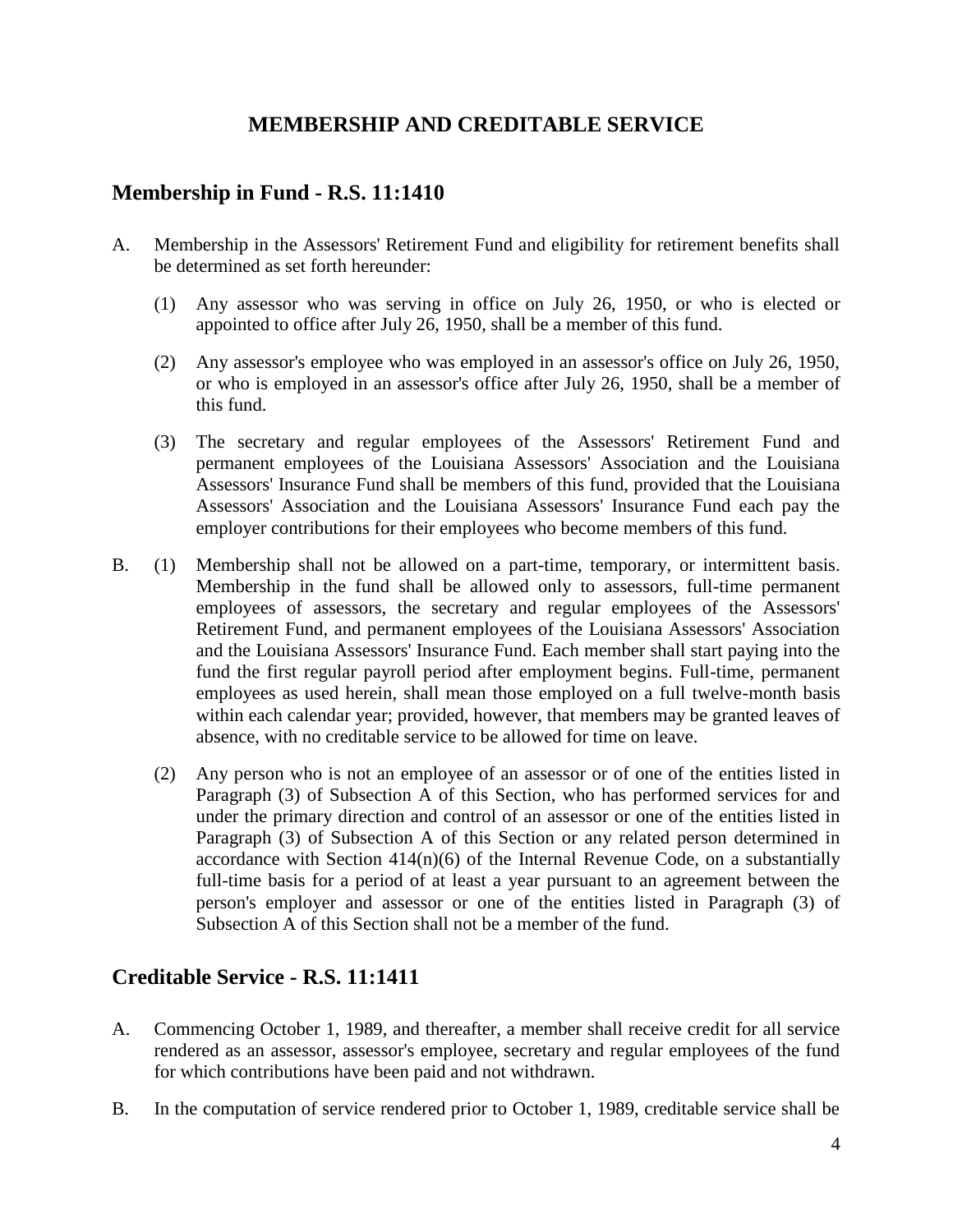counted from January first of the calendar year in which a member first became a member of the fund.

- C. If a member's service is terminated for any cause whatsoever, such time lost shall not be counted as creditable service. If the member elects to leave his or her contributions in the fund, upon his or her return to regular active service in an assessor's office or other creditable employment, creditable service shall count from date of such return to service and be added to his or her prior service, but only if such member returns to active service within ten years after the date of withdrawal from service in an assessor's office or other creditable service.
- D. If a member takes a leave of absence governed by the Uniformed Services Employment and Reemployment Rights Act (USERRA), then upon his return to employment covered by the fund, the member shall share in employer contributions in the same manner as other members and shall not be considered to have terminated employment or to have incurred a break in service during such leave of absence. The employer shall be permitted to make an employer contribution in satisfaction of the affected employee's rights under USERRA. A member who does not return to employment shall not be affected by this provision. The board shall promulgate rules pursuant to the Administrative Procedure Act, which shall be part of the governing provisions of the fund, to implement the requirements of USERRA.
- E. The qualified military service of a member who has been reemployed in accordance with 26 U.S.C. 414(u) shall be treated for vesting and benefit accrual purposes as service completed under Subsection A of this Section if the member timely remits to the system any employee contributions which would have been required but for the member's leave of absence to perform qualified military service in accordance with the terms of federal law.

## <span id="page-12-0"></span>**Credit for Non-Credited Prior Service - R.S. 11:1412**

Any person who was eligible for membership but was not enrolled as a member for whatever reason may upon application receive credit for the time such person was otherwise eligible for membership. The person's employer must certify the inclusive dates of employment and the salary earned by the member during these dates, or the person shall submit such other evidence in lieu thereof as shall be requested by the board. The person, his employer, and any other person submitting evidence on his behalf, shall certify all evidence by an affidavit in authentic form. Should any facts or evidence disqualify him from benefits, the person shall lose all rights to any benefits from this system. In order to receive this credit the person and the employer shall pay the greater of an amount equal to the employee and employer contributions which would have been paid had the person been enrolled at the time of employment, plus interest as determined by the board, which shall be not less than seven percent compounded annually, or an amount which, on an actuarial basis, totally offsets the increase in accrued liability of the system resulting from the receipt of the credit by the person. The amount payable shall be calculated by use of the actuarial funding method, assumptions, and tables in use by the system at the time of the person's application for credit. The fund shall accept as the employee's payment of amounts payable by the employee under this Section any assets held in an individual retirement account or annuity or a plan qualified under Section 401(a) or Section 403(a) of the Internal Revenue Code or a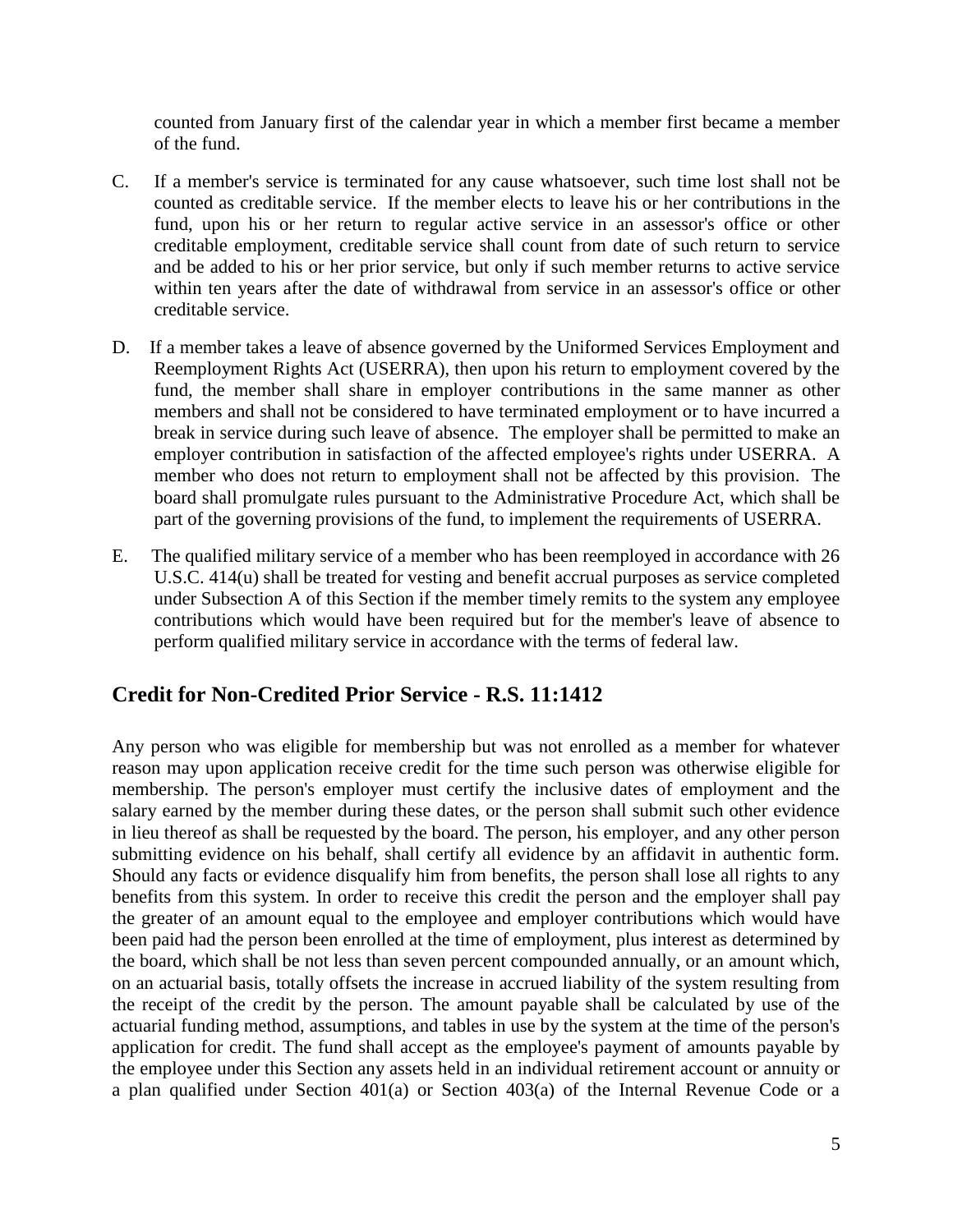governmental deferred compensation arrangement subject to Section 457(g) of the Internal Revenue Code or a tax sheltered annuity or other arrangement under Section 403(b) of the Internal Revenue Code.

## <span id="page-13-0"></span>**Reemployment of a Retiree - R.S. 11:1413**

A retiree receiving retirement benefits from the system may be temporarily reemployed by an assessor but the retiree shall not be or become a member of the system during such reemployment. If the retiree is reemployed in any capacity for more than one hundred working days during any calendar year, or the equivalent thereof, during any calendar year, the benefits payable to the retiree shall be reduced by the amount he earned after thirty working days, or the equivalent thereof. The retiree and the assessor shall immediately notify the board of the date of reemployment, the amount of salary paid, any changes in salary, the number of hours employed per week, the estimated duration of reemployment, and the date of the termination of the reemployment. If the retiree dies during reemployment, benefits shall be paid to any other person as if death occurred regardless of reemployment pursuant to any option which may have been selected by the retiree at the time of retirement.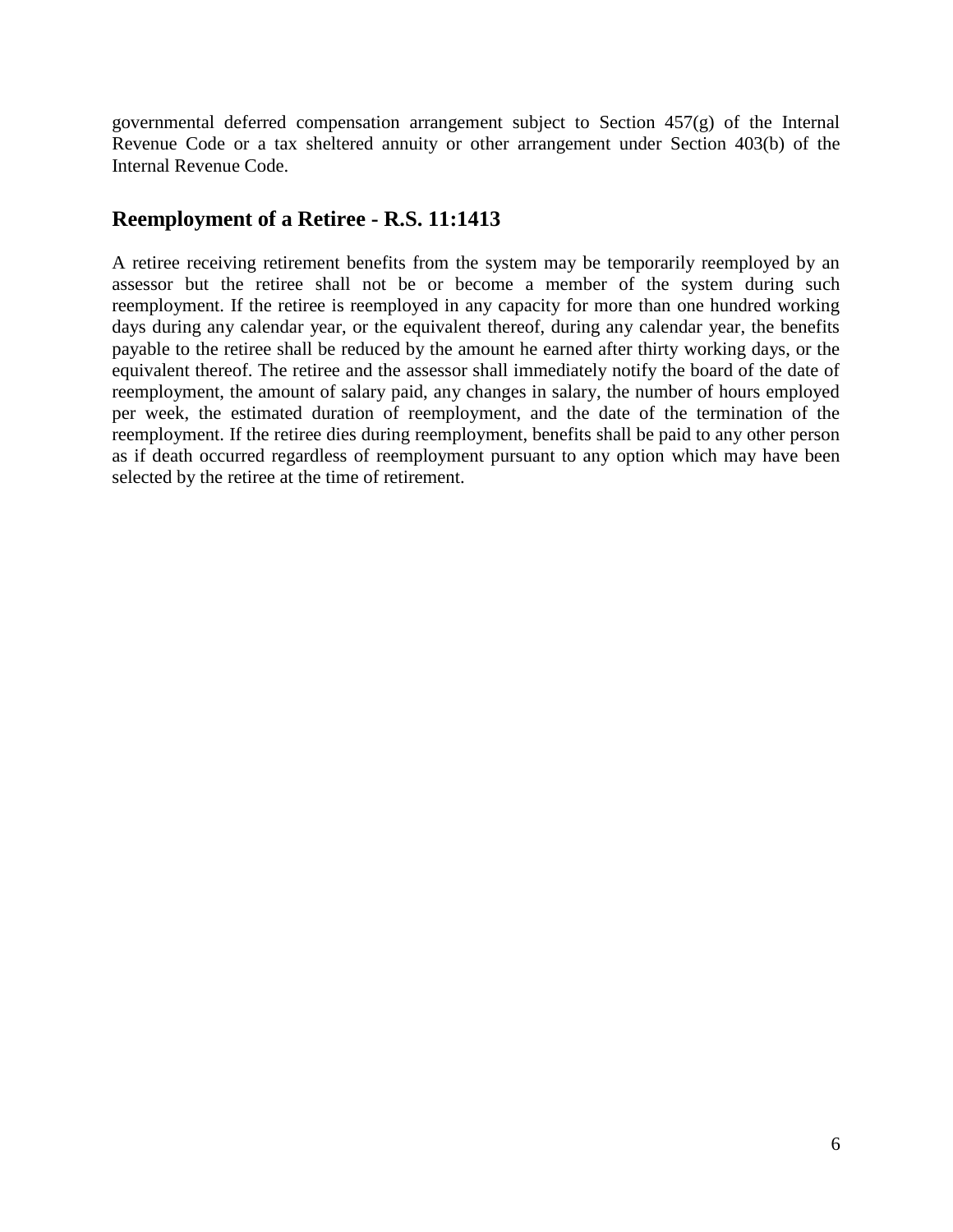## **NORMAL RETIREMENT BENEFITS**

## <span id="page-14-1"></span><span id="page-14-0"></span>**Eligibility for Normal Retirement - R.S. 11:1421**

- A. All members of the fund hired on or before September 30, 2013, shall be eligible for participation in the benefits of this fund upon written application for such allowance to the board of trustees if:
	- (1) The member has twelve years or more of creditable service and has attained the age of fifty-five.
	- (2) The member has thirty or more years of creditable service, regardless of age.
- B. All members of the fund hired on or after October 1, 2013, shall be eligible for participation in the benefits of this fund upon written application for such allowance to the board of trustees if:
	- (1) The member has twelve or more years of creditable service and has attained the age of sixty.
	- (2) The member has thirty or more years of creditable service and has attained the age of fifty-five.

## <span id="page-14-2"></span>**Computation of Normal Retirement Benefit - R.S. 11:1422**

- A. Any member whose first employment making him eligible for membership in the system began on or before September 30, 2006, and who is eligible for normal retirement shall, upon making written application to the board of trustees, be retired, and shall be paid a monthly sum equal to three and one-third percent of the highest monthly average final compensation received during any thirty-six consecutive months while employed in an assessor's office or other creditable employment times the number of years of the member's creditable service not to exceed one hundred percent of the member's monthly average final compensation, after taking into account the reduction arising from any optional retirement selected.
- B. Any member whose first employment making him eligible for membership in the system began on or after October 1, 2006, but before October 1, 2013, and who is eligible for normal retirement shall, upon making written application to the board of trustees, be retired, and shall be paid a monthly sum equal to three and one-third percent of the highest monthly average final compensation received during any sixty consecutive months while employed in an assessor's office or other creditable employment times the number of years of the member's creditable service not to exceed one hundred percent of the member's monthly average final compensation after taking into account the reduction arising from any optional retirement selected.
- C. (1) Except as provided in Paragraph (2) of this Subsection, any member whose first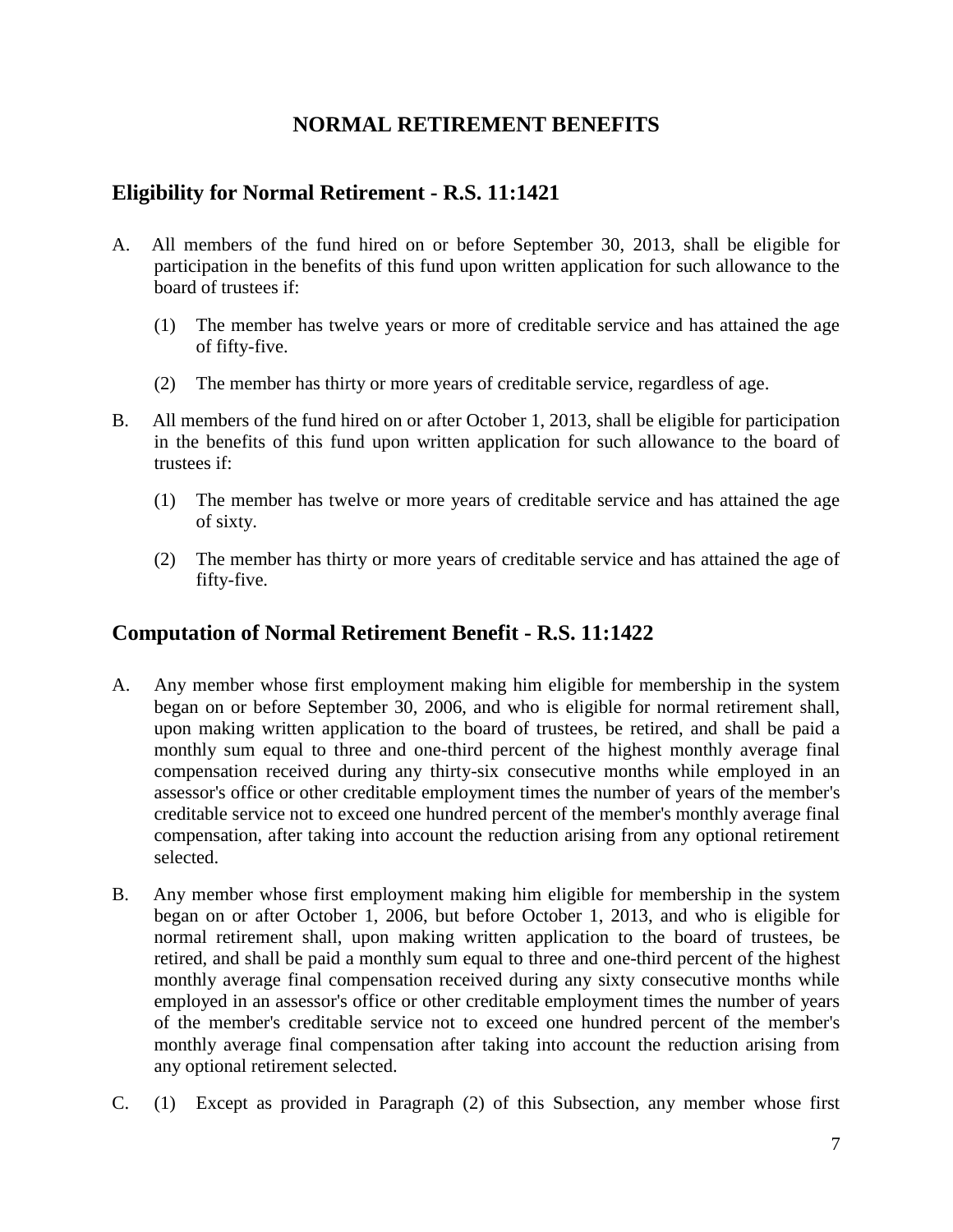employment making him eligible for membership in the system began on or after October 1, 2013, and who is eligible for normal retirement but who has less than thirty years of creditable service shall, upon making written application to the board of trustees, be retired and shall be paid a monthly sum equal to three percent of the highest monthly average final compensation received during any sixty consecutive months while employed in an assessor's office or other creditable employment times the number of years of the member's creditable service not to exceed one hundred percent of the member's monthly average final compensation after taking into account the reduction arising from any optional retirement selected.

 (2) Any member whose first employment making him eligible for membership in the system began on or after October 1, 2013, who retires with thirty or more years of credible service shall be paid a monthly sum equal to three and one-third percent of the highest monthly average final compensation received during any sixty consecutive months while employed in an assessor's office or other creditable employment times the number of years of the member's creditable service not to exceed one hundred percent of the member's monthly average final compensation after taking into account the reduction arising from any optional retirement selected. Transferred service with an accrual rate of less than three and one-third percent shall not be used to meet the requirement of thirty or more years of creditable service unless the member exercised his right to upgrade such transferred service pursuant to R.S. 11:143(D).

## <span id="page-15-0"></span>**Mode of Payment; Options; Effective Date - R.S. 11:1423**

A. Upon application for normal retirement, any participant may elect to receive his benefit in a retirement allowance payable throughout life, or he or she may elect at that time to receive the actuarial equivalent of his retirement allowance in a reduced retirement payable throughout life with the following options:

Option 1. If a member dies before he has received in retirement payments purchased by his contributions the amount he had contributed to the fund before his retirement, the balance shall be paid to his legal representatives or to such person as he shall nominate by written designation duly acknowledged and filed with the board.

Option 2. Upon a member's death, his or her reduced retirement allowance shall be continued throughout the life of and paid to his or her surviving spouse, upon written designation by the member duly acknowledged and filed with the board of trustees at the time of his or her retirement.

Option 3. Upon the member's death, one-half of his or her reduced retirement allowance shall be continued throughout the life of and paid to his or her surviving spouse, upon written designation by the member duly acknowledged and filed with the board of trustees at the time of his retirement.

Option 4. Some other benefit or benefits shall be paid either to the member or to such person or persons as he shall nominate provided, such other benefit or benefits together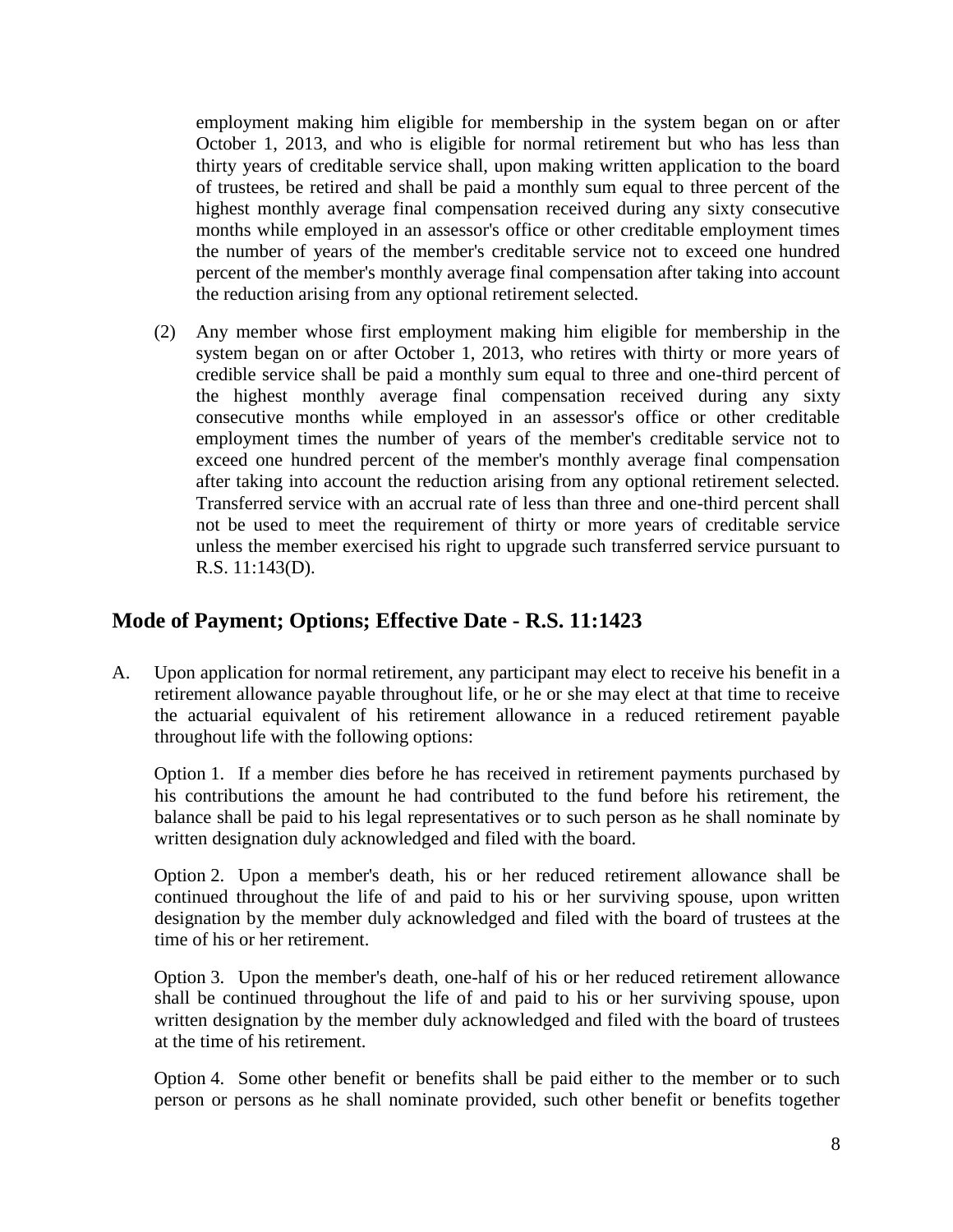with the reduced retirement allowance shall be of equivalent actuarial value to his retirement allowance and approved by the board of trustees, at the election of the member, which benefit shall be in lieu of any other option provided herein.

- B. No option shall become effective until the date specified by the member in his or her application for retirement, and no selection of an option nor any change in the option selected shall be permitted after the application has been officially filed with the board.
- C. Should a member upon retirement select his or her spouse as his or her beneficiary under Option 2, Option 3, or Option 4, the actuarial equivalence and option reductions shall be based on the ages of the member and his or her beneficiary as of the member's sixtieth birthday. Should the member select a non-spousal beneficiary under Option 4, the actuarial equivalence and option reduction shall be based on the ages of the member and beneficiary as of the later of the date of the member's retirement or the member's sixtieth birthday. The actuarial equivalence and option reduction factors for Option 2 benefits payable upon the death of a member while the member is still in service shall be based on the ages of the member and his or her spouse as of the member's sixtieth birthday.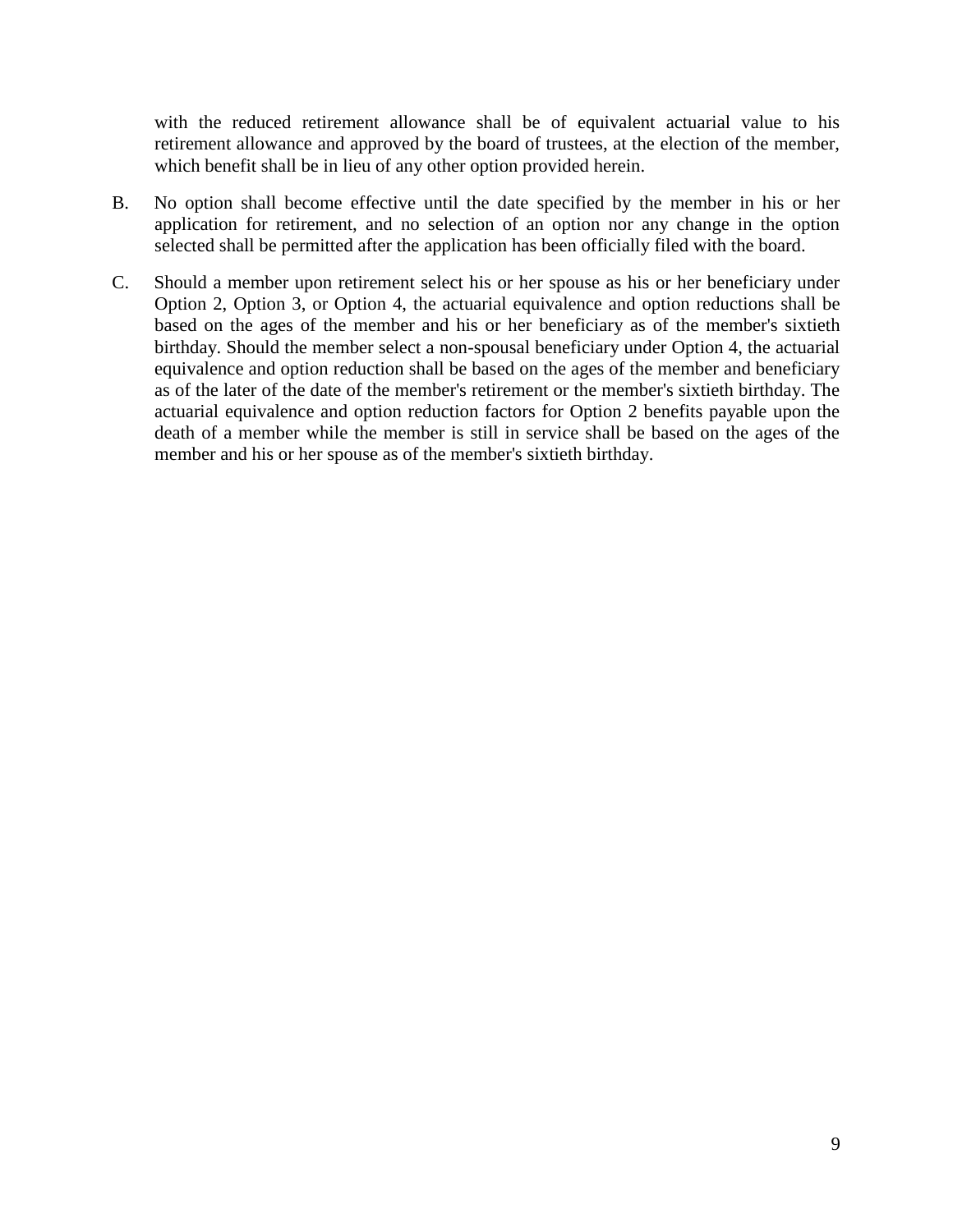## **DISABILITY RETIREMENT BENEFITS**

## <span id="page-17-1"></span><span id="page-17-0"></span>**Eligibility for Disability Retirement - R.S. 11:1431**

Eligibility for disability benefits, procedures for application for disability benefits, procedures for the certification of continuing eligibility for disability benefits, the authority of the board of trustees to modify disability benefits, and procedures governing the restoration to active service of an employee who formerly had a disability are specifically described and provided for in R.S. 11:201 through 224.

## <span id="page-17-2"></span>**Computation of Disability Retirement Benefit - R.S. 11:1432**

- A. The board of trustees shall award disability benefits to eligible members who have been officially certified as having a disability by the State Medical Disability Board. The disability benefit shall be the lesser of (1) or (2) as set forth below:
	- (1) A sum equal to the greater of forty-five percent of final average compensation or the member's accrued retirement benefit at the time of termination of employment due to disability; or
	- (2) The retirement benefit which would be payable assuming accrued creditable service plus additional accrued service, if any, to the earliest normal retirement age based on final average compensation at the time of termination of employment due to disability.
- B. Upon approval for disability benefits, the member shall exercise an optional retirement allowance as provided in R.S. 11:1423 and no change in the option selected shall be permitted after it has been filed with the board. The retirement option factors shall be the same as those utilized for regular retirement based on the age of the retiree and that of the spouse, had the retiree continued in active service until the earliest normal retirement date.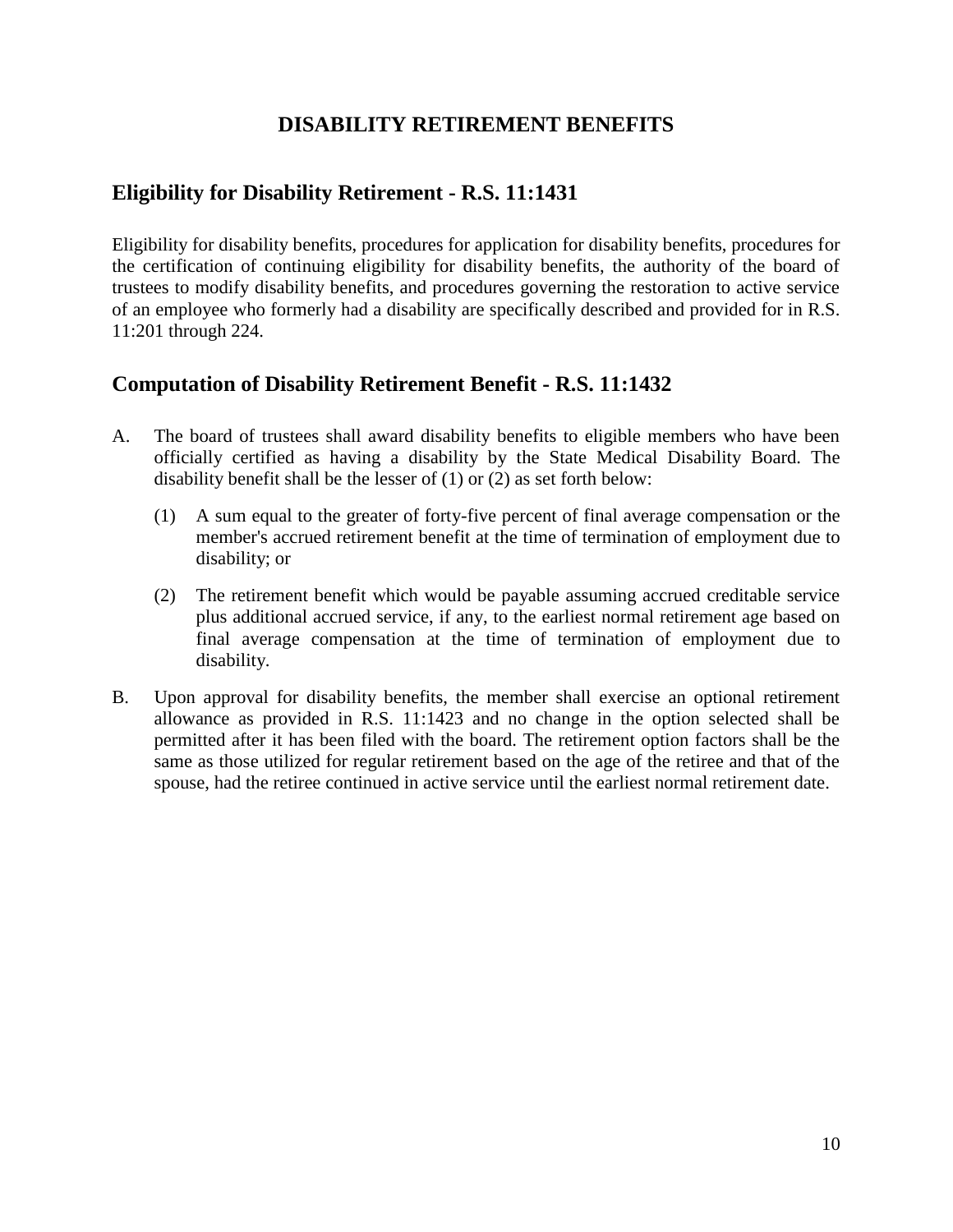#### **SURVIVORS' BENEFITS**

#### <span id="page-18-1"></span><span id="page-18-0"></span>**Surviving Spouse's Benefit - R.S. 11:1441**

- A. If a member of this fund dies in service with less than twelve years of creditable service, and leaves a surviving spouse, his accumulated contributions shall be paid to the surviving spouse.
- B. If a member dies and has twelve or more years of creditable service and is not eligible for retirement, the surviving spouse shall receive an automatic optional benefit which is equal to the joint and survivorship amounts provided in Option 2 as provided in R.S. 11:1423, which shall cease upon a subsequent remarriage, or a refund of the member's accumulated contributions, whichever the spouse elects to receive.
- C. If a member dies and is eligible for retirement, the surviving spouse shall receive an automatic optional benefit which is equal to the Option 2 benefits provided for in R.S. 11:1423, which shall not terminate upon a subsequent remarriage.
- D. Benefits set forth in Subsection B of this Section shall cease upon remarriage and shall resume upon a subsequent divorce or death of a new spouse. The spouse shall be entitled to receive a monthly benefit equal to the amount being received prior to remarriage.

## <span id="page-18-2"></span>**Surviving Minor Children - R.S. 11:1442**

Should a member of this fund die solely from injuries received in line of duty, or should he die from natural causes after four years creditable service, and should leave no surviving spouse, but should leave a child or children under the age of eighteen years, or a child or children over the age of eighteen years who have a physical or mental disability and who are dependent upon him or her for support, the sum of fifty dollars per month shall be paid for one child, and ten dollars per month shall be paid for each additional child until he reaches the age of eighteen years, or as long as he has a physical or mental disability.

## <span id="page-18-3"></span>**Payment to Designated Beneficiary - R.S. 11:1443**

If a member dies before retiring and leaves no surviving spouse or minor or dependent children, the designated beneficiary shall be entitled to the accumulated contributions in the fund, provided that the designation of beneficiary has been previously filed with the retirement fund. However, if no beneficiary has been designated as provided herein, the accumulated contributions shall be paid to the member's estate.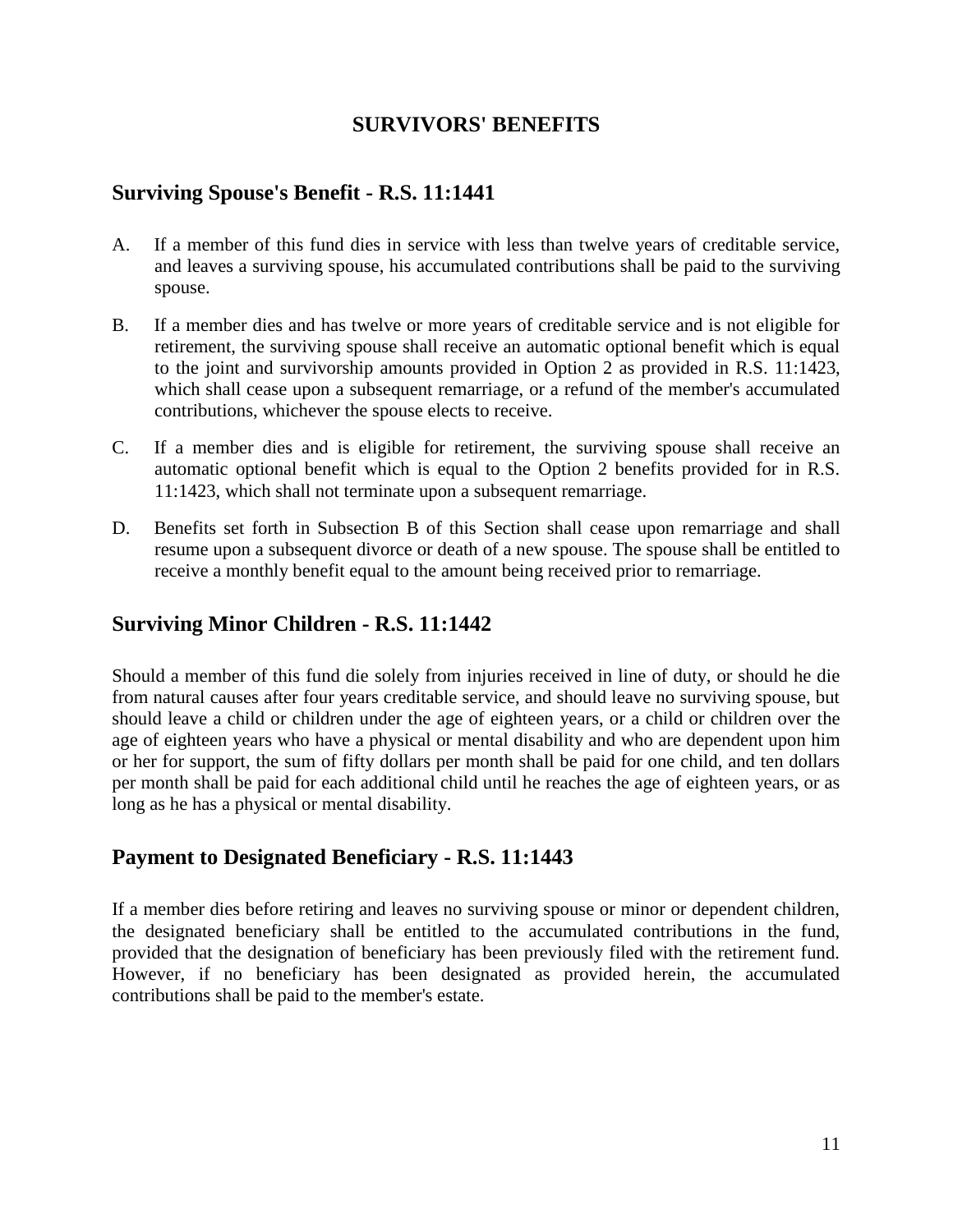## <span id="page-19-0"></span>**Limitation on Payment of Benefits - R.S. 11:1444**

- A. (1) Unless the member has elected otherwise on or before December 31, 1983, the entire benefit of a member shall be distributed over a period not longer than the longest of the following periods:
	- (a) The member's life.
	- (b) The life of the member's designated beneficiary or the joint and last survivor lives of the member and his designated beneficiary.
	- (c) The member's life expectancy.
	- (d) The joint and last survivor life expectancy of the member and his designated beneficiary.
	- (2) If the member is married and his spouse survives him, the designated beneficiary shall be his spouse. If a member dies after the commencement of his benefits, the remaining portion of his benefit shall be distributed at least as rapidly as before his death.
- B. (1) If the member dies before his benefit has commenced, the remainder of such interest shall be distributed to the member's beneficiary within five years after the date of such member's death.
	- (2) Paragraph (1) of this Subsection shall not apply to any portion of a member's benefit which is payable to or for the benefit of a designated beneficiary or beneficiaries, over the life of or over the life expectancy of such beneficiary, so long as such distributions begin not later than one year after the date of the member's death, or, in the case of the member's surviving spouse, the date the member would have attained the age of seventy and one-half years. If the designated beneficiary is the member's surviving spouse and if the surviving spouse dies before the distribution of benefits commences, then Paragraph (1) of this Subsection shall be applied as if the surviving spouse were the member. If the designated beneficiary is a child of the member, for purposes of satisfying the requirement of Paragraph (1) of this Subsection, any amount paid to such child shall be treated as if paid to the member's surviving spouse if such amount would become payable to such surviving spouse, if alive, upon the child's reaching age eighteen.
	- (3) Paragraph (1) of this Subsection shall not apply if the distribution of the member's interest has commenced and is for a term certain over a period permitted in Subsection A of this Section.
- C. If a survivor benefit is payable to a specified person or persons or if a benefit is payable at death under an option elected pursuant to R.S. 11:1423, the member shall be considered to have designated such person as a designated beneficiary hereunder. If there is more than one such person, then the oldest such person shall be considered to have been so designated, or, if none, then the oldest person entitled to receive a survivor benefit shall be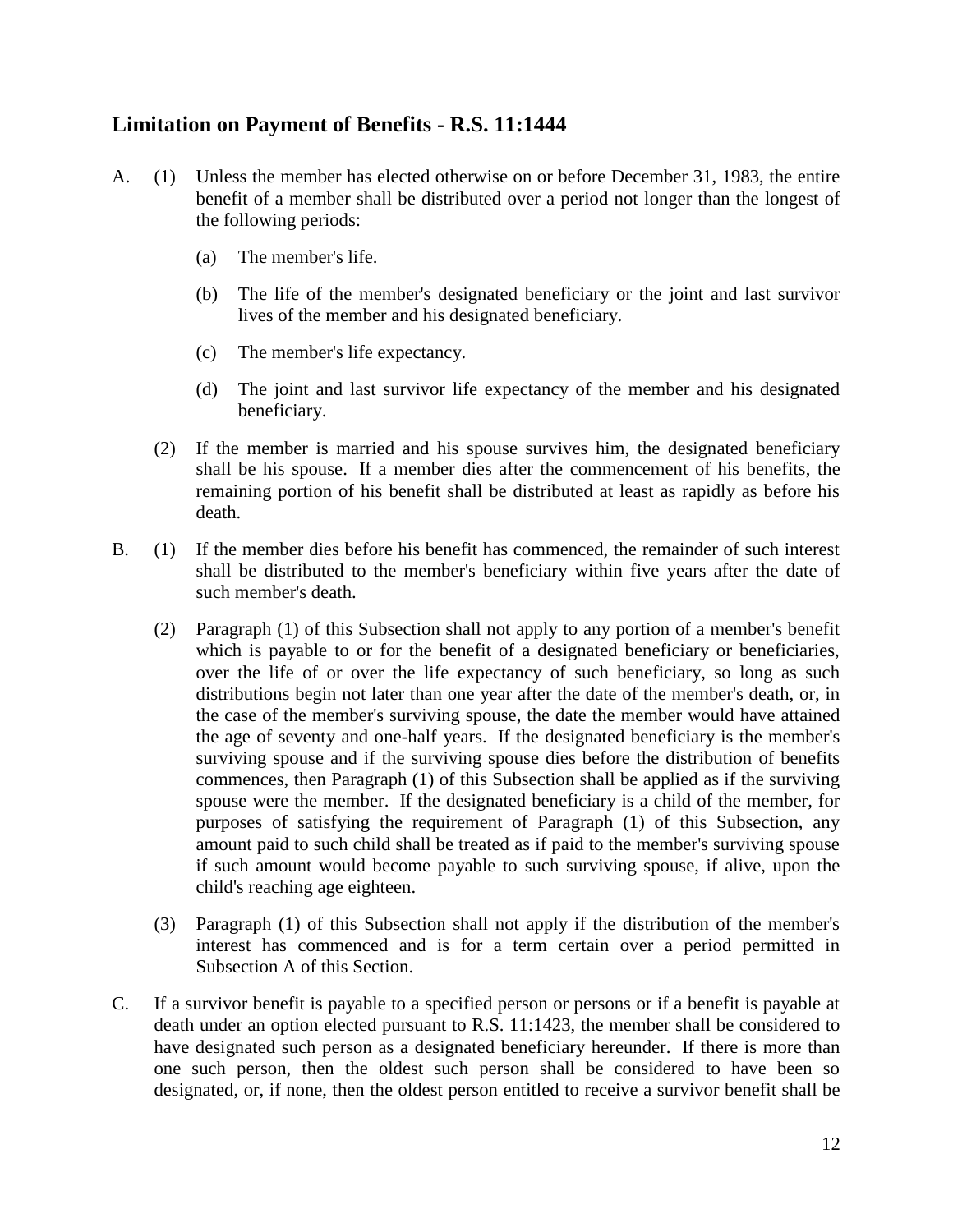considered to have been so designated. The designation of a designated beneficiary hereunder shall not prevent payment to multiple beneficiaries but shall only establish the permitted period of payments.

- D. Distributions from the system shall be made in accordance with the requirements set forth in Section 401(a)(9) of the Internal Revenue Code, including the minimum distribution incidental benefit rules applicable thereunder. The board may promulgate rules in accordance with the provisions of the Administrative Procedure Act, R.S. 49:950 et seq., to carry out the requirements of this Subsection, and the board may adopt provisions that amend the other provisions of this Section.
- E. (1) A member's benefits shall commence to be paid on or before the required beginning date.
	- (2) The required beginning date shall be April first of the calendar year following the later of the calendar year in which the member attains seventy and one-half years of age, or the calendar year in which the employee retires.
	- (3) The board may promulgate rules in accordance with the Administrative Procedure Act, R.S. 49:950 et seq., regarding any change in the required beginning date necessary for compliance with federal tax-qualification requirements.
- F. The provisions of this Section shall be effective July 1, 1997.

## <span id="page-20-0"></span>**Guaranteed Return of Accumulated Contributions - R.S. 11:1445**

- A. If the total of all benefits paid to a retiree and all benefits paid on his account after his death, if any, is less than the retiree's accumulated employee contributions, the remaining accumulated employee contributions shall be paid to the retiree's beneficiary, designated by him in writing and duly acknowledged by him and filed with the board prior to his death.
- B. Upon the death of a member or former member who has not been paid any benefits from the fund, including a withdrawal of accumulated employee contributions, and who is not survived by any person eligible for any benefits from the fund, the accumulated employee contributions of the member or former member shall be paid to his beneficiary, designated by him in writing and duly acknowledged by him and filed with the board prior to his death.
- C. A member or former member may, at any time prior to his death, withdraw, refile, or amend the written designation of his beneficiary.
- D. If any sum becomes payable to a member's or former member's duly designated beneficiary and that beneficiary predeceased the member or former member, or if any sum would otherwise be payable to a beneficiary, but a beneficiary was not designated by the member or former member, then such sum shall be paid to the estate of the member or former member.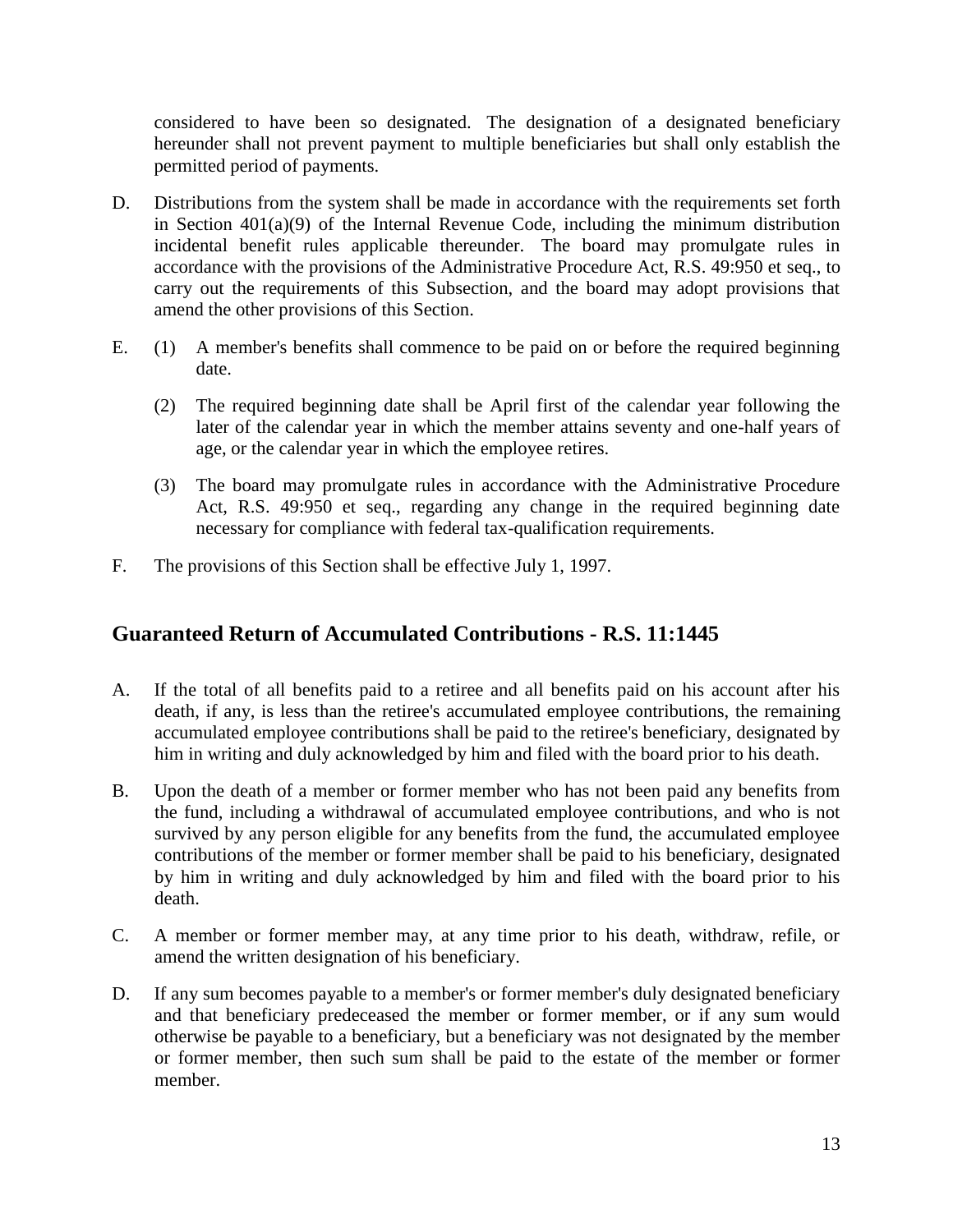- E. If survivor benefits become payable upon the death of a member or former member, the survivor, in lieu of survivor benefits, may elect to be paid in one lump sum the member's or former member's accumulated employee contributions by notifying the board, in writing, and waiving the right to all other benefits. If survivor benefits are payable to more than one person, no payment of the remaining accumulated employee contributions may be made unless all persons eligible for survivor benefits agree, in writing, to the distribution of the remaining accumulated contributions.
- F. Payments made pursuant to this Section shall be paid only upon receipt by the board, of an application therefor, providing such information and in such form as the board may require. Such payment shall discharge the board and the fund from any other responsibility or liability to any other person, shall cancel all rights in the fund and cause credit for all service to be forfeited, and neither the former member nor any other person shall be entitled to any benefits on the former member's account.
- G. The board may promulgate rules in accordance with the provisions of the Administrative Procedure Act, R.S. 49:950 et seq., that specify the manner of distributions and the direct rollover of such distributions.

#### <span id="page-21-0"></span>**Military survivor benefits - R.S. 11:1446**

Effective January 1, 2007, if a member dies while on a leave of absence to perform qualified military service as described in 26 U.S.C. 414(u), his beneficiary shall be entitled to any benefit, except benefits that accrued during the period of qualified military service that would have been provided under the plan had the member resumed and then terminated employment due to death, in accordance with 26 U.S.C. 401(a)(37); however, the member's beneficiary shall be entitled to benefits that accrued during the period of qualified military service if the beneficiary timely remits to the system any employee contributions which would have been required but for the member's leave of absence to perform qualified military service in accordance with the terms of federal law and R.S. 11:1411.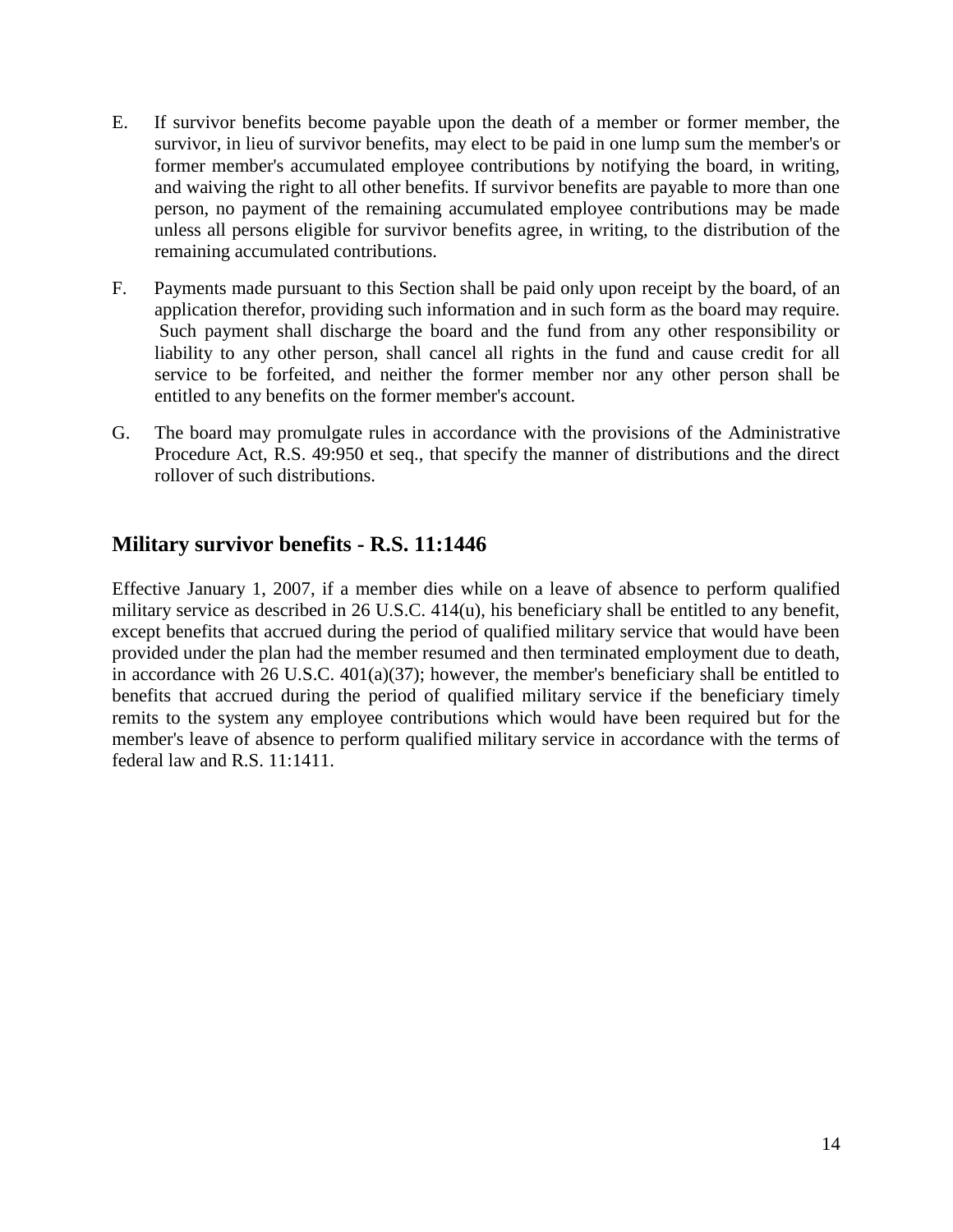## **PAYMENT OF BENEFITS**

#### <span id="page-22-1"></span><span id="page-22-0"></span>**Conditions for Payment of Benefit - R.S. 11:1451**

No regular, disability, survivor, or other benefit from the fund, including a refund of accumulated employee contributions and any optional benefit, shall be payable until and unless a written application therefor is filed with the board providing such information and in such form as the board may require and until and unless all contributions by or for the member or former member have been received by the board and until and unless the member or former member has terminated service. This Section shall not preclude the payment of benefits consistent with R.S. 11:1444 and any rules promulgated by the board thereunder.

#### <span id="page-22-2"></span>**Deferred Retirement - R.S. 11:1452**

If the services as an employee or assessor of any member who has twelve or more years of credited service are terminated prior to the time the member becomes fifty-five years of age, the former member may leave his contributions in the fund and upon attaining the age of fifty-five years he shall be eligible for a regular retirement benefit. If the services as an employee or assessor of any member who has thirty or more years of credited service are terminated prior to the time the member becomes fifty years of age, the former member may leave his contributions in the fund and upon attaining the age of fifty years, he shall be eligible for a regular retirement benefit.

#### <span id="page-22-3"></span>**Application; Effective Date; Commencement of Benefits - R.S. 11:1453**

- A. Any member may retire upon written application to the board of trustees upon eligibility therefor. An application for retirement shall be officially filed with the board when received in the retirement office. Application shall be granted within thirty days if the applicant is entitled to retirement benefits.
- B. If a written application for any benefits is received by the board within ninety days of the date the applicant became eligible for the benefit, benefits shall be paid retroactive to the date of becoming eligible therefor. If an application for any benefit is received by the board after ninety days of the date the applicant became eligible therefor, benefits shall be paid only from the date the application is received by the board.

#### <span id="page-22-4"></span>**Dual Retirement Benefits Prohibited - R.S. 11:1454**

No member of this fund shall be eligible to draw more than one retirement from this fund at the same time, except that a surviving spouse of a member may draw retirement benefits and also surviving spouse benefits from this fund at the same time.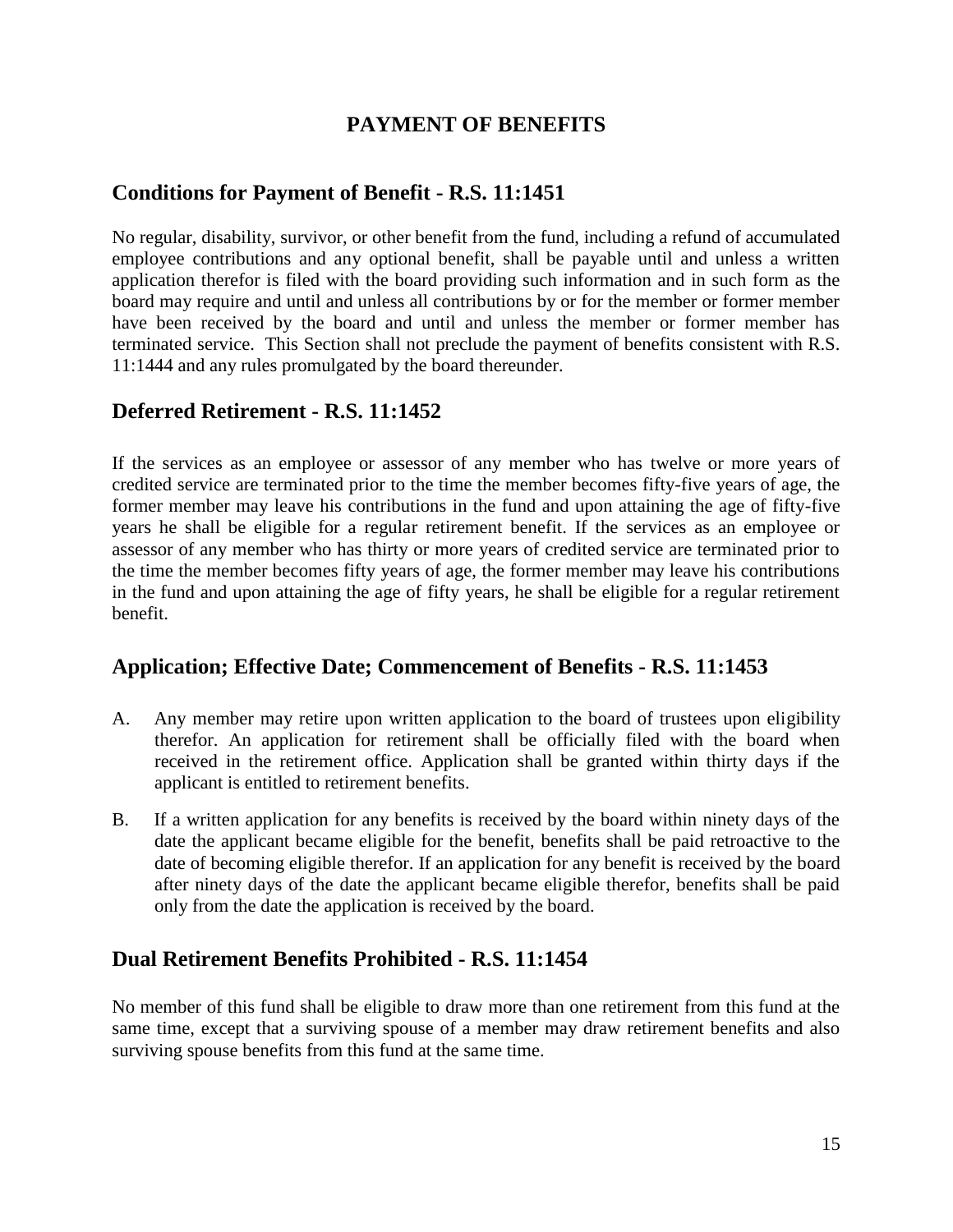## <span id="page-23-0"></span>**Withdrawal of Accumulated Employee Contributions; Repayment – R.S. 11:1455**

- A. If the membership of a member who is not eligible to retire is terminated, the former member may make a written application for and obtain a refund of his accumulated employee contributions. However, no refund shall be paid until and unless the accuracy of the information on the application therefor has been certified by the assessor by whom the former member was employed and the former member remains out of service for sixty days and until all contributions for the former member have been paid into the fund. Payment of such a refund to the former member cancels all rights in the fund; neither the former member nor any other person shall be entitled to any benefits on the former member's account, and credit for all service shall be forfeited.
- B. If a former member who has withdrawn his accumulated contributions again becomes a member of the fund, he may repay to the fund, in a lump sum, the amount he withdrew, plus annually compounded interest at the valuation interest rate from the date of withdrawal. Upon such repayment, the member shall be credited for all service which was canceled and forfeited at the time of the prior refund and all other rights shall be restored.
- C. The board may promulgate rules in accordance with the provisions of the Administrative Procedure Act, R.S. 49:950 et seq., that permit the repayment from funds held for the member's benefit in another retirement plan or individual retirement account or annuity.

#### <span id="page-23-1"></span>**Back-Deferred Retirement Option Program – R.S. 11:1456.1**

- A. (1) There is hereby created an optional retirement benefit program for members of the fund called the "Back-Deferred Retirement Option Program" which shall be referred to in this Chapter as "Back-DROP".
	- (2) In lieu of receiving a normal retirement benefit pursuant to R.S. 11:1421 through 1423, an eligible member of the fund may elect to retire and have his benefits structured, calculated, and paid as provided in this Section.
- B. An active, contributing member of the fund shall be eligible for Back-DROP only if all of the following apply:
	- (1) The member has accrued more service credit than the minimum required for eligibility for a normal retirement benefit.
	- (2) The member has attained an age that is greater than the minimum required for eligibility for a normal retirement benefit, if applicable.
	- (3) The member has revoked his participation, if any, in the Deferred Retirement Option Plan pursuant to R.S. 11:1456.2.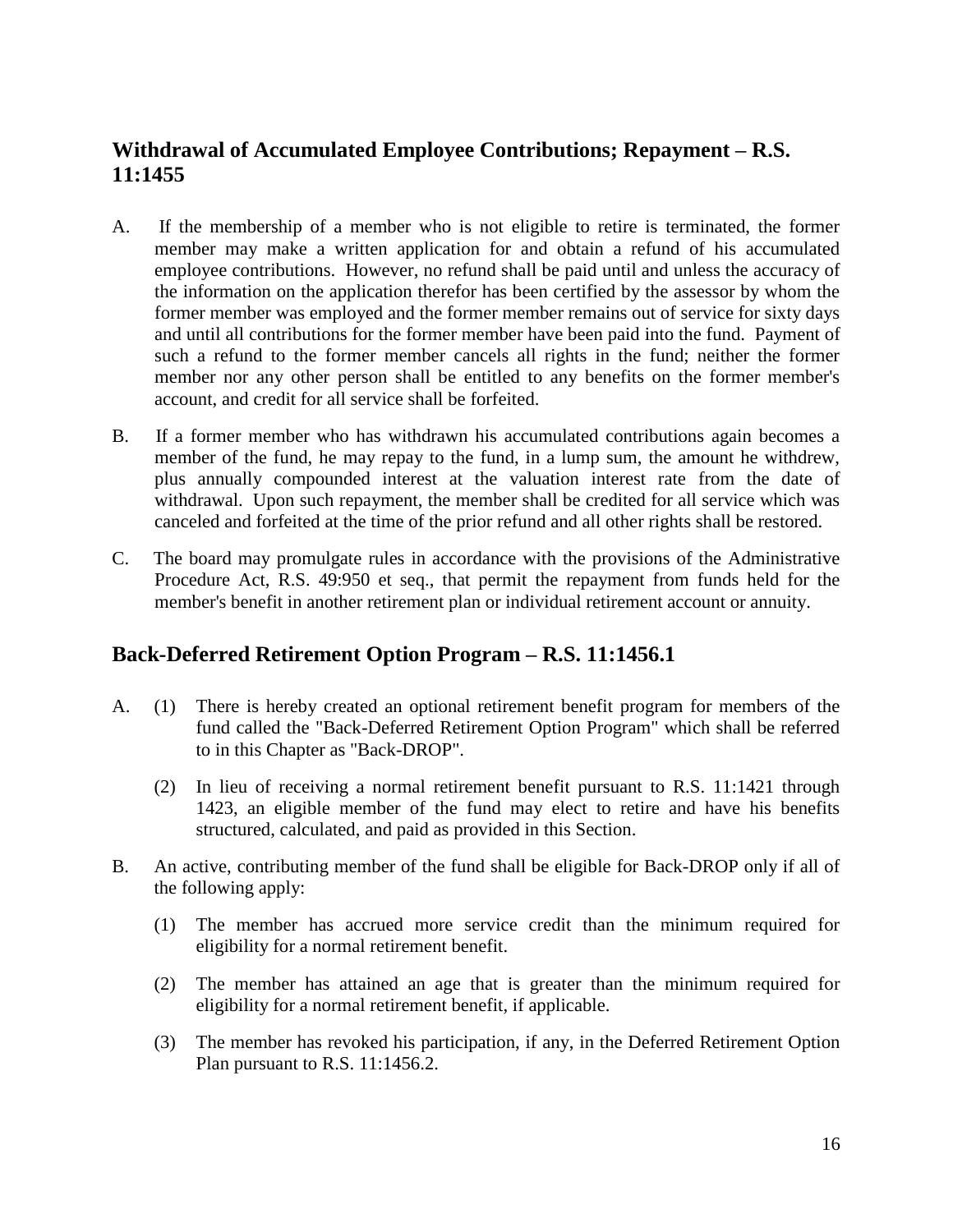- C. At the time of retirement, a member who elects to receive a Back-DROP benefit shall select a Back-DROP period to be specified in whole months. The duration of the Back-DROP period shall not exceed the lesser of thirty-six months or the number of months of creditable service accrued after the member first attained eligibility for normal retirement. The Back-DROP period shall be comprised of the most recent calendar days corresponding to the member's employment for which service credit in the fund accrued.
- D. (1) The Back-DROP benefit shall have two portions: a lump-sum portion and a monthly benefit portion.
	- (2) The member's Back-DROP monthly benefit shall be calculated pursuant to the provisions applicable for service retirement set forth in R.S. 11:1421 through 1423, subject to the following conditions:
		- (a) For purposes of this Paragraph, creditable service shall not include service credit reciprocally recognized pursuant to R.S. 11:142.
		- (b) Accrued service at retirement shall be reduced by the Back-DROP period.
		- (c) Final average compensation shall be calculated by excluding all earnings during the Back-DROP period.
		- (d) Contributions received by the retirement fund during the Back-DROP period and any interest that has accrued on employer and employee contributions received during the period shall remain with the fund and shall not be refunded to the member or to the employer.
		- (e) The member's Back-DROP monthly benefit shall be calculated based upon the member's age and service and the fund provisions in effect on the last day of creditable service before the Back-DROP period.
		- (f) At retirement, the member's maximum monthly retirement benefit payable as a life annuity shall be equal to the Back-DROP monthly benefit.
		- (g) The member may elect to receive a reduced monthly benefit in accordance with the options provided in R.S. 11:1423 based upon the member's age and the age of the member's beneficiary as of the actual effective date of retirement. No change in the option selected or beneficiary shall be permitted after the option is filed with the board of trustees.
	- (3) In addition to the monthly benefit received pursuant to Paragraph (2) of this Subsection, the member shall be paid a lump-sum benefit equal to the Back-DROP maximum monthly retirement benefit multiplied by the number of months selected as the Back-DROP period.
	- (4) Cost-of-living adjustments shall not be payable on the member's Back-DROP lump sum.
	- (5) Upon the death of a member who selected the maximum option pursuant to R.S. 11:1423, the member's named beneficiary or, if none, the member's estate shall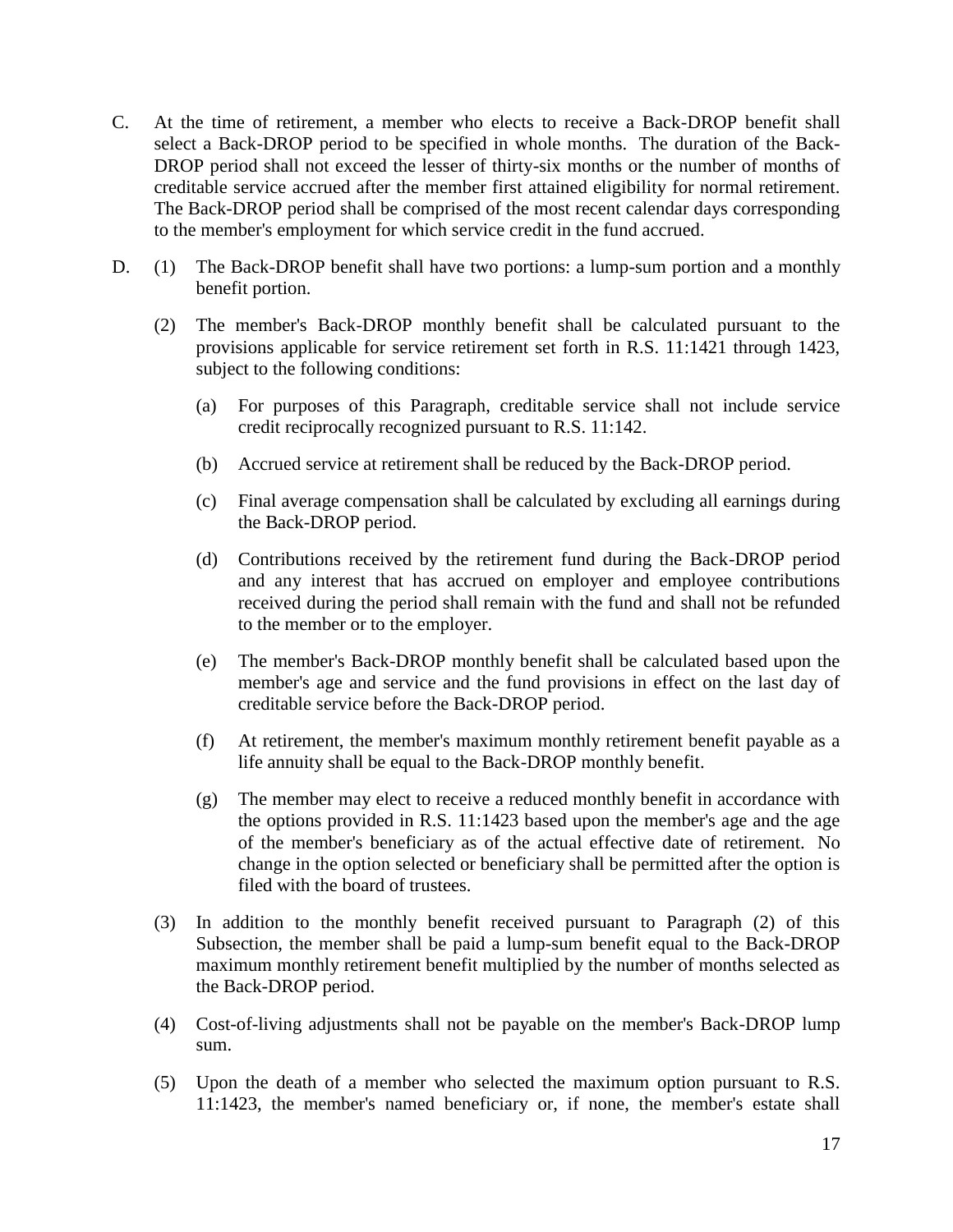receive the deceased member's remaining contributions, less the Back-DROP benefit amount.

- (6) Upon the death of a member who selected Option 1 pursuant to R.S. 11:1423, the member's named beneficiary or, if none, the member's estate, shall receive the member's annuity savings fund balance as of the member's date of retirement reduced by the portion of the Back-DROP account balance and his previously paid retirement benefits that are attributable to the member's annuity payments as provided by the annuity savings fund.
- E. (1) In lieu of receiving a lump-sum benefit payment as set forth in Paragraph (D)(3) of this Section, the member may elect to transfer the lump-sum payment into a selfdirected account managed by a third-party provider.
	- (2) The board may hire a third-party provider to manage the self-directed accounts authorized by this Subsection. The third-party provider shall act as an agent of the fund for purposes of investing balances in the self-directed accounts of the participant as directed by the participant. The participant shall be given such options as comply with federal law for self-directed plans.
	- (3) Any participant who elects to transfer the lump-sum Back-DROP payment into a selfdirected account agrees that the benefits payable to the participant are not the obligations of the state or the fund and that any returns and other rights of the plan are the sole liability and responsibility of the participant and the designated provider to which contributions have been made. Furthermore, each participant, in accordance with this provision, shall expressly waive his rights as set forth in Article X, Section 29(E)(5) of the Constitution of Louisiana as it relates to his Back-DROP account with the third-party provider. By electing to transfer the Back-DROP lump-sum payment into an account with a third-party provider, the participant agrees that he and the provider shall be responsible for complying with all applicable provisions of the Internal Revenue Code. The participant also agrees that if any violation of the Internal Revenue Code occurs as a result of the participant's decision to transfer his Back-DROP lump-sum payment into a self- directed account, it shall be the sole responsibility and liability of the participant and the provider and not of the state or the fund.
	- (4) There shall be no liability on the part of and no cause of action of any nature shall arise against the state, the fund, or the agents or employees of the state or the fund for any action taken by the participant or for choices the participant makes in relationship to the self-directed account funds in which he chooses to place his account balance.

## <span id="page-25-0"></span>**Qualified Plan; Direct Rollover; Eligible Retirement Plan; Election – R.S. 11:1457**

A. Notwithstanding any other provision of law to the contrary that would otherwise limit a state or statewide retirement system member's election under this Section, a distributee may elect, at the time and in the manner prescribed by the plan administrator, to have any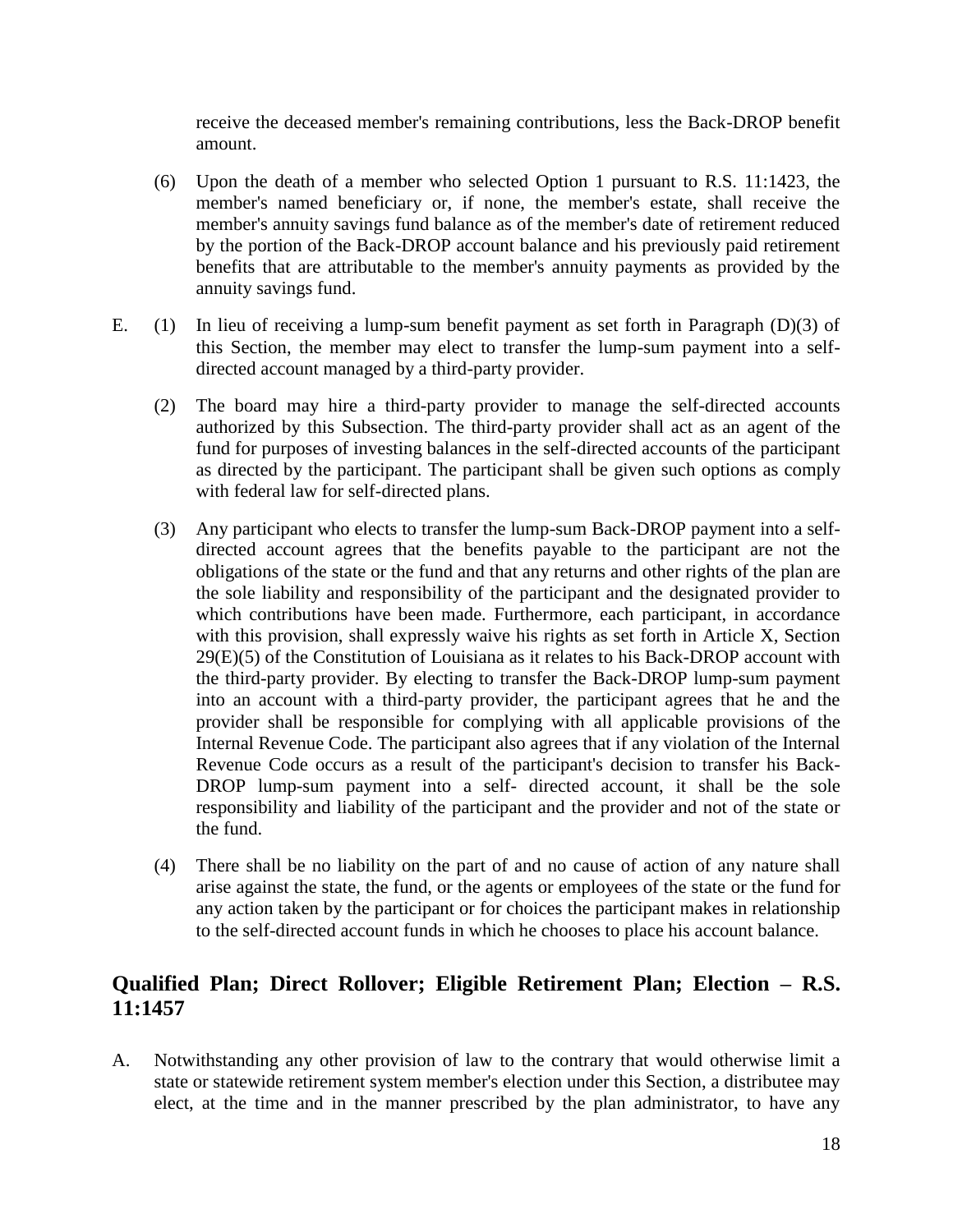portion of an eligible rollover distribution paid directly to an eligible retirement plan specified by the distributee in a direct rollover.

- B. Repealed by Acts 2011, No. 364, §2, eff. July 1, 2011.
- C. As used in this Section, the following terms shall mean the following:
	- (1) "Direct rollover" means a payment by the plan to the eligible retirement plan specified by the distributee.
	- (2) "Distributee" means a member or former member. In addition, the member's or former member's surviving spouse, or the member's spouse or former member's spouse with whom a benefit or return of employee contributions is to be divided pursuant to R.S. 11:291(B) are distributees with reference to an interest of the member or former spouse. The board may promulgate rules in accordance with the Administrative Procedure Act, R.S. 49:950 et seq., that change this definition in order to conform to the provisions of the Internal Revenue Code and regulations thereunder.
	- (3) "Eligible retirement plan" means an individual retirement account described in Section 408(a) of the Internal Revenue Code, an individual retirement annuity described in Section 408(b) of the Internal Revenue Code, an annuity plan described in Section 403(a) of the Internal Revenue Code, or a qualified trust described in Section 401(a) of the Internal Revenue Code, that accepts the distributee's eligible rollover distribution. However, in the case of an eligible rollover distribution to the surviving spouse, an eligible retirement plan is an individual retirement account or individual retirement annuity. "Eligible retirement plan" shall also mean an annuity contract described in Section 403(b) of the Internal Revenue Code and an eligible plan under Section 457(b) of the Internal Revenue Code which is maintained by a state, a political subdivision of a state, or any agency or instrumentality of a state or political subdivision of a state agreeing to account separately for amounts transferred into such plan from this fund. A distribution to a surviving spouse or to a spouse or former spouse who is the alternate payee under a qualified domestic relations order shall not make the retirement plan ineligible. The board may promulgate rules in accordance with the Administrative Procedure Act, R.S. 49:950 et seq., that change this definition in order to conform to provisions of the Internal Revenue Code and regulations thereunder.
	- (4) "Eligible rollover distribution" means any distribution of all or any portion of the balance to the credit of the distributee, except that an eligible rollover distribution does not include: any distribution that is one of a series of substantially equal periodic payments, not less frequently than annually, made for the life or life expectancy of the distributee or the joint lives or joint life expectancies of the distributee and the distributee's designated beneficiary, or for a specified period of ten years or more; any distribution to the extent such distribution is required under Section 401(a)(9) of the Internal Revenue Code; and the portion of any distribution that is not includable in gross income, determined without regard to the exclusion for net unrealized appreciation with respect to employer securities. A portion of a distribution shall not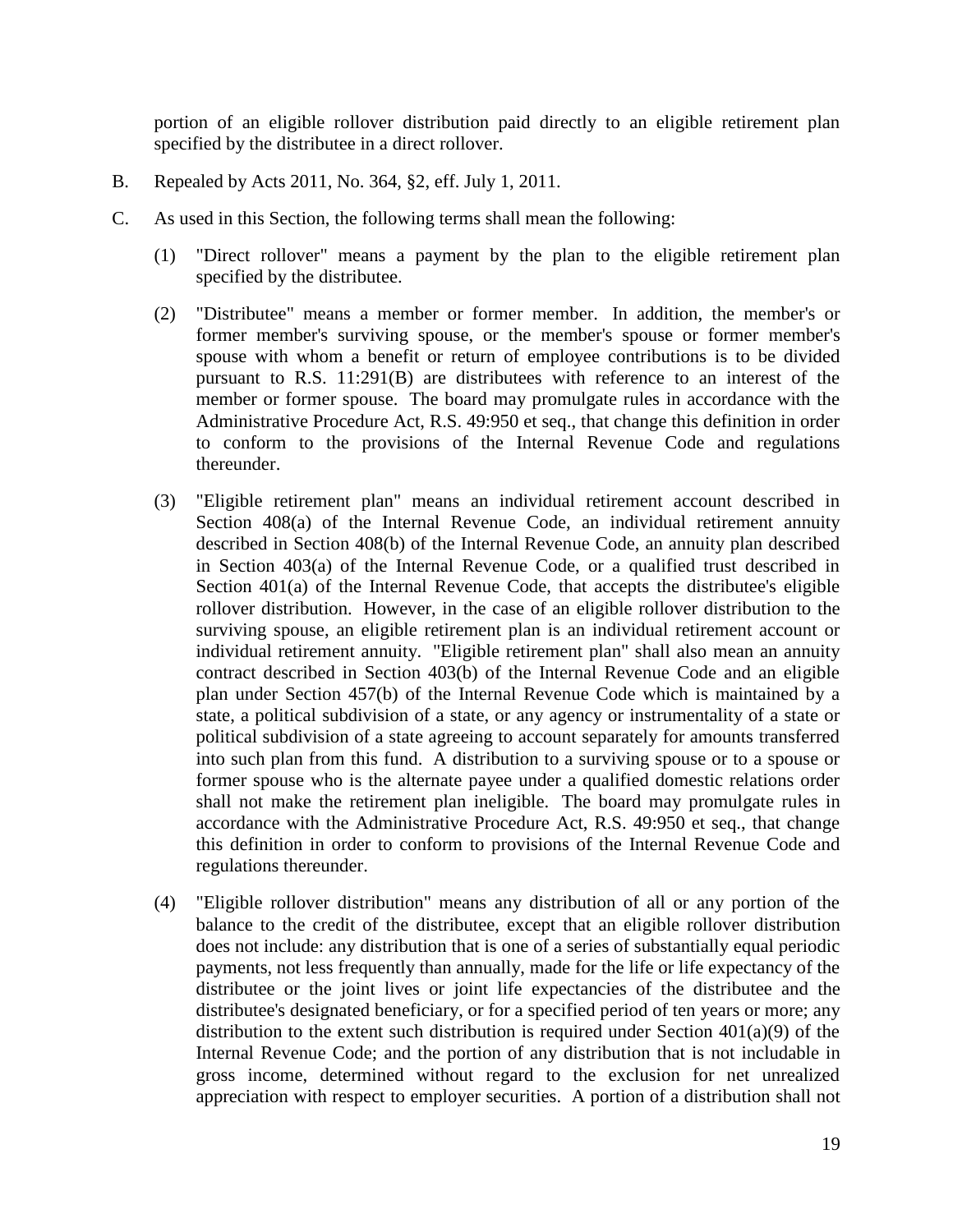fail to be an eligible rollover distribution merely because the portion consists of aftertax employee contributions which are not includable in gross income; however, such portion may be paid only to an individual retirement account or annuity described in Section 408(a) or (b) of the Internal Revenue Code, or to a qualified defined contribution plan described in Section 401(a) or 403(a) of the Internal Revenue Code that agrees to account separately for amounts so transferred, including accounting separately for the portion of such distribution which is includable in gross income and the portion of such distribution which is not includable. The fund shall accept participant rollover contributions, direct rollovers of distributions made after December 31, 2001, or both, from the following types of plans: individual retirement accounts or annuities or plans qualified under Section 401(a) or Section 403(a) of the Internal Revenue Code, or governmental deferred compensation arrangements subject to Section 457(b) of the Internal Revenue Code or tax sheltered annuities or other arrangements under Section 403(b) of the Internal Revenue Code, beginning on the effective date specified; but only for the purposes of repaying prior distributions or purchasing service credits as permitted under Section 415(k)(3) and Section 415(n) of the Internal Revenue Code. The board may promulgate rules in accordance with the provisions of the Administrative Procedure Act, R.S. 49:950 et seq., that change this definition in order to conform to provisions of the Internal Revenue Code and regulations thereunder.

#### <span id="page-27-0"></span>**Computation of Retirement Benefits - R.S. 11:1458**

- A. (1) This Section is intended to comply with Section 415 of the Internal Revenue Code.
	- (2) The normal retirement benefit of a member shall not exceed the dollar amount set forth in this Section.
	- (3) The board may promulgate rules in accordance with the provisions of the Administrative Procedure Act, R.S. 49:950 et seq., for purposes of compliance with Section 415 of the Internal Revenue Code which modify the requirements hereunder.
- B. (1) Maximum annual benefit. The retirement benefit of any member of the retirement system and which is not attributable to the member's after-tax employee contribution, when expressed as an annual benefit may not exceed one hundred sixty thousand dollars per year, as adjusted for increases in the cost of living pursuant to Section 415 of the Internal Revenue Code. For purposes of determining whether a member's benefit exceeds this limitation, if the normal form of benefit is other than a single life annuity, such form shall be adjusted actuarially to the equivalent of a single life annuity. This single life annuity shall not exceed the maximum dollar limitation outlined in this Paragraph. No adjustment is required for qualified joint and survivor annuity benefits; pre-retirement disability benefits; or pre-retirement death benefits.
	- (2) (a) Adjustment if benefit begins before age sixty-two. If benefit distribution begins before age sixty-two, the actual retirement benefit shall not exceed the adjusted dollar limitation. The adjusted dollar limitation shall be the equivalent, determined in a manner consistent with reduction of benefits for early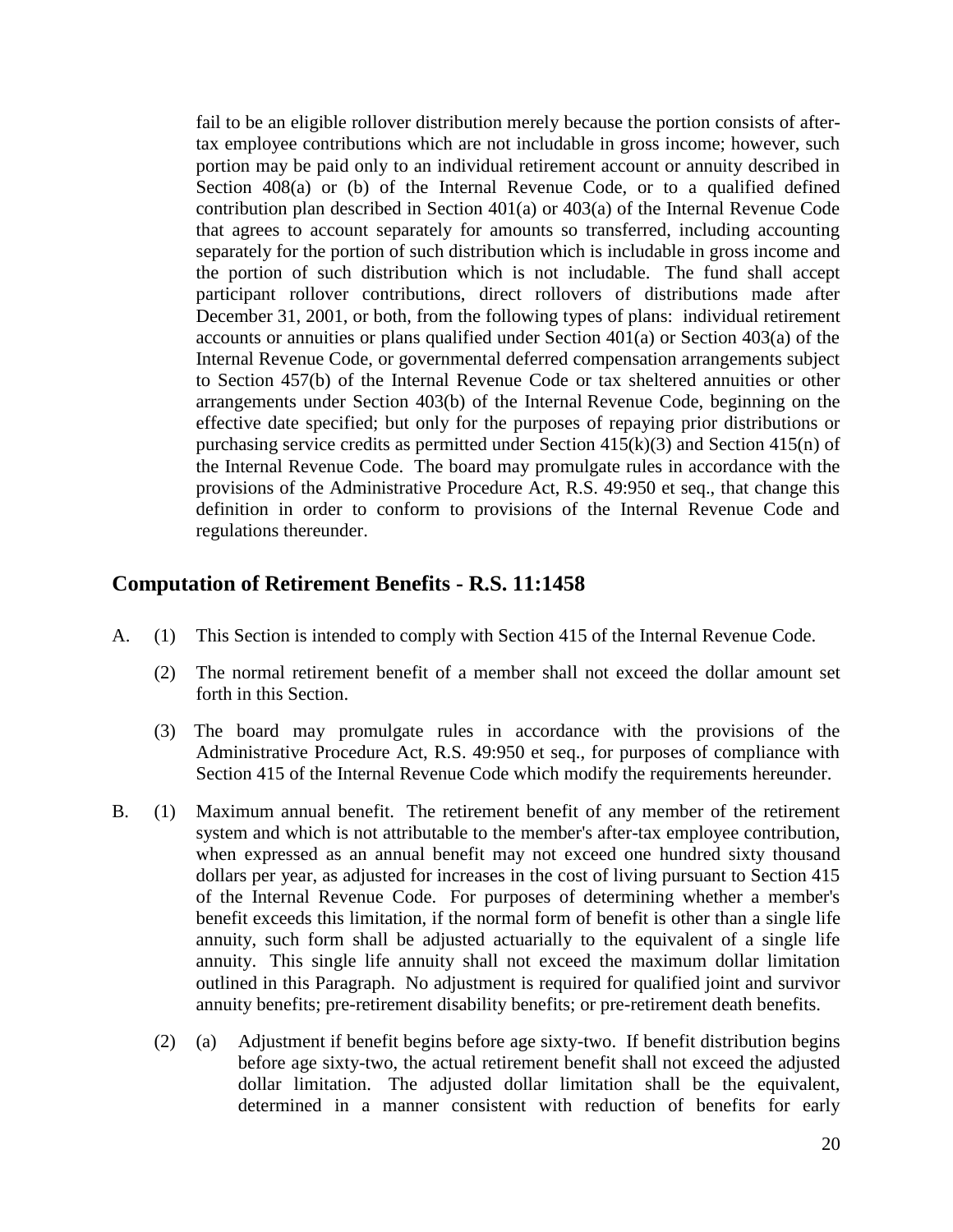retirement under the federal Social Security Act, of one hundred sixty thousand dollars, as adjusted.

- (b) Adjustment if benefit begins after age sixty-five. If benefit distribution begins after age sixty-five, the dollar limitation shall be increased to the equivalent of one hundred sixty thousand dollars beginning at social security retirement age, as adjusted for increases in the cost of living pursuant to Section 415 of the Internal Revenue Code.
- (c) Repealed by Acts 2011, No. 364, §2, eff. July 1, 2011.
- (d) Interest assumption. The interest rate used for adjusting the maximum limitations above shall be:
	- (i) For benefits commencing before age sixty-two, the greater of five percent or the rate specified under the fund.
	- (ii) For benefits commencing after age sixty-five, the lesser of five percent or the rate specified under the fund.
	- (iii) For purposes of adjusting benefits for those benefits payable in a form other than a straight life annuity, the greater of five and one-half percent, the rate specified under the fund, and the rate that provides a benefit of not more than one hundred five percent of the benefit that would be provided if the applicable interest rate under Section  $417(e)(3)$  of the Internal Revenue Code were the rate being used.
- (3) Adjustment for less than ten years of participation.
	- (a) If retirement benefits are payable under this retirement system to a member who has less than ten years of participation in the retirement system, the dollar limitation referred to in Paragraph (1) of this Subsection shall be multiplied by a fraction, the numerator of which is the member's number of years of participation in the system and the denominator of which is ten.
	- (b) If retirement benefits are payable under this retirement system to a member who has less than ten years of service with the employer, the dollar limitation referred to in Paragraph (9) of Subsection E of this Section shall be multiplied by a fraction, the numerator of which is the member's number of years of service with the employer and the denominator of which is ten.
- (4) Annual adjustment. The one hundred sixty thousand dollar limitation provided in this Subsection shall be adjusted annually to the maximum dollar limits allowable as determined by the commissioner of the Internal Revenue Service under Section 415(d) of the Internal Revenue Code.
- (5) Member or participant in more than one plan. If a member is a member or participant in more than one defined benefit pension plan maintained by the state, its agencies, or its political subdivisions, then such member's benefit, considered in the aggregate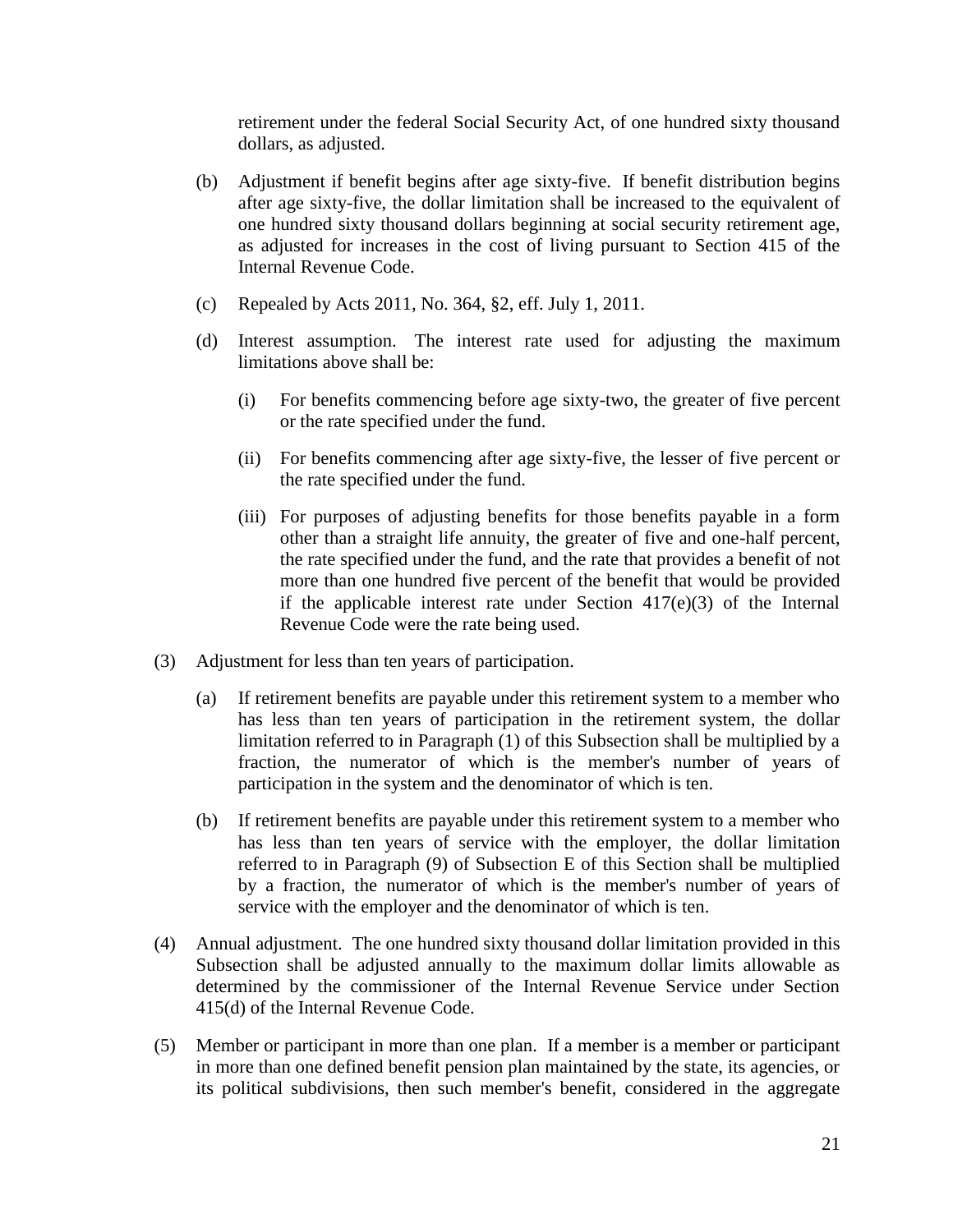after taking into account the benefits provided by all such retirement plans, shall not exceed the limits provided in this Subsection.

- (6) Treasury regulation applicable. That portion of the benefit designated herein which is attributable to member contributions shall be determined in accordance with Treasury Regulations §1.415-3(d)(1).
- C. Total annual benefits not in excess of ten thousand dollars. Notwithstanding the provisions of Subsection B, the benefits payable with respect to a participant under any defined benefit plan shall be deemed not to exceed the limitations of this Subsection if:
	- (1) The retirement benefits payable with respect to such participant under such plan and under all other defined benefit plans of the employer do not exceed ten thousand dollars for the plan year, or for any prior plan year, and
	- (2) The employer has not at any time maintained a defined contribution plan in which the participant participated.
- D. Average compensation.
	- (1) For purposes of R.S. 11:1422 and 1432, average compensation shall include any amounts properly considered as the regular rate of pay of the member, as defined in R.S. 11:231, and unreduced by amounts excluded from income for federal income tax purposes by reason of 26 USC 125, 132(f), 402(e)(3), 402(h)(1)(B), 403(b), 414(h), or 457, or any other provision of federal law of similar effect.
	- (2) In addition to other applicable limitations set forth in the plan, and notwithstanding any other provisions of the plan to the contrary, for plan years beginning on or after January 1, 1994, and before January 1, 2002, the annual compensation of each employee taken into account under the plan shall not exceed the Omnibus Budget Reconciliation Act of 1993 annual compensation limit. The Omnibus Budget Reconciliation Act of 1993 annual compensation limit is one hundred fifty thousand dollars, as adjusted by the commissioner of Internal Revenue for increases in the cost of living in accordance with Section 401(a)(17)(B) of the Internal Revenue Code. The cost-of-living adjustment in effect for a calendar year applies to any period, not exceeding twelve months, over which compensation is determined beginning in such calendar year. If a determination period consists of fewer than twelve months, the Omnibus Budget Reconciliation Act of 1993 annual compensation limit will be multiplied by a fraction, the numerator of which is the number of months in the determination period, and the denominator of which is twelve.
	- (3) For plan years beginning on or after January 1, 2002, the annual compensation limitation shall not exceed two hundred thousand dollars, as adjusted for cost-ofliving increases under Section  $401(a)(17)(B)$  of the Internal Revenue Code. If compensation for an earlier period is taken into account in determining an employee's benefits accruing in the current plan year, the compensation for the earlier period shall be subject to the compensation limit for the current year.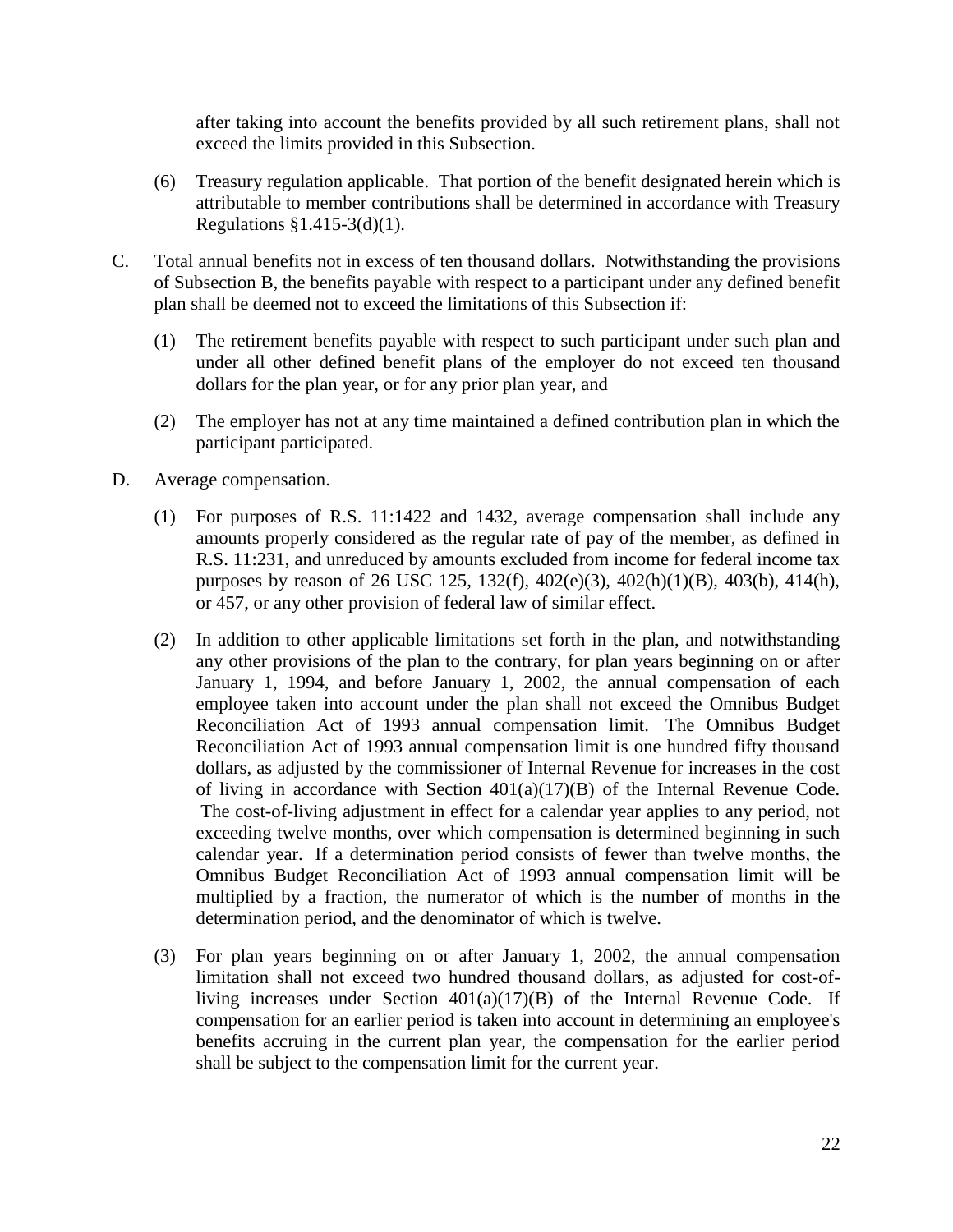- E. The provisions of this Section shall apply if any member is covered, or has ever been covered, by another plan maintained by the employer, including a qualified plan, or a welfare benefit fund, as defined in Section 419(e) of the Internal Revenue Code, or an individual medical account, as defined in Section 415(l)(2) of the Internal Revenue Code, which provides an annual addition as described in Paragraph (4) of this Subsection.
	- (1) If a member is, or has ever been, covered under more than one defined benefit plan maintained by the employer, the sum of the member's annual benefits from all such plans shall not exceed the maximum permissible amount set forth in Subsection D of this Section.
	- (2) If the employer maintains one or more qualified defined contribution plans covering a member of the fund, the amount allocated as an annual addition to a member shall not exceed the defined contribution dollar limitation. The board may promulgate rules in accordance with the provisions of the Administrative Procedure Act, R.S. 49:950 et seq., that determine how such aggregation shall take place, what portion of the fund shall be considered a defined contribution plan, and what benefits generated by member contributions shall be considered attributable to a defined contribution plan.
	- (3) (a) "Defined contribution dollar limitation" shall mean forty thousand dollars as adjusted for cost-of-living increases provided in Section 415(d) of the Internal Revenue Code.
		- (b) If a member is, or ever has been covered under more than one defined contribution plan maintained by the employer, the sum of the member's annual additions to all such plans for each limitation year shall not exceed the maximum permissible amount.
		- (c) The annual addition for any limitation year beginning before January 1, 1987, shall not be recomputed to treat all employee contributions as annual additions.
	- (4) "Annual additions" of a member for the limitation year shall mean the sum of the following amounts credited to a member's account for the limitation year:
		- (a) Employer contributions.
		- (b) Employee contributions.
		- (c) Forfeitures.
		- (d) Amounts allocated to an individual medical account, as defined in Section  $415(1)(2)$  of the Internal Revenue Code, which is a part of a pension or annuity plan maintained by the employer, are treated as annual additions to a defined contribution plan. Additionally, amounts derived from contributions paid or accrued after December 31, 1985, in taxable years ending after such date, which are attributable to post-retirement medical benefits allocated to the separated account of a key employee, as defined in Section  $419A(d)(3)$  of the Internal Revenue Code, or under a welfare benefit fund, as defined in Section 419(e) of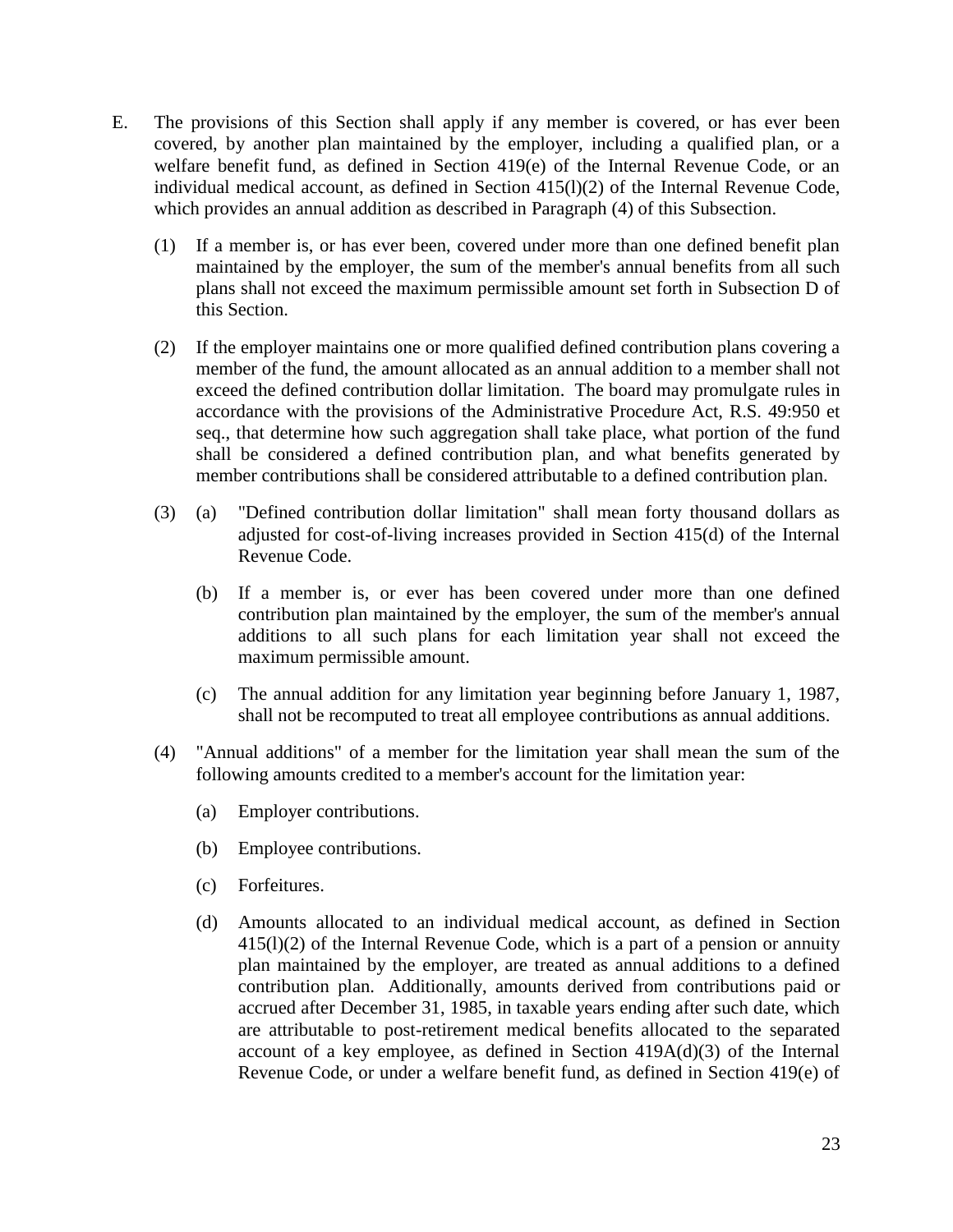the Internal Revenue Code, maintained by the employer, are treated as annual additions to a defined contribution plan.

- (e) The employee contribution shall be deemed to be a defined contribution plan. If a member has made nondeductible employee contributions pursuant to the provisions of this system, the amount of such contributions shall be treated as an annual addition to a qualified defined contribution plan, for purposes of this Section.
- (5) The amount of annual additions which may be credited to the member's account for any limitation year shall not exceed the maximum permissible amount. Contributions and benefits under any other plan of the employer, to the extent that an adjustment is required to satisfy the requirements of this Section in the aggregate, shall be limited or reduced to the extent necessary to satisfy such requirement without reducing accrued benefits; however, only after such other plans have been modified shall the benefits and contributions under this plan be reduced. As soon as it is administratively feasible after the end of the limitation year, the maximum permissible amount for the limitation year shall be determined on the basis of the member's actual compensation for the limitation year. If there is an excess amount, the excess shall be disposed of as follows:
	- (a) Any nondeductible voluntary employee contribution to the extent it would reduce the excess amount shall be returned to the member.
	- (b) If, after the application of Subparagraph (a) of this Paragraph, an excess amount still exists, then any nondeductible mandatory contribution to the extent it would reduce the excess amount shall be returned to the member.
	- (c) For a limitation year beginning on or after July 1, 2007, excess amounts allocated to a member shall be corrected through the Employee Plans Compliance Resolution System or such other method permitted by the secretary of the treasury.
	- (d), (e) Repealed by Acts 2011, No. 364, §2, eff. July 1, 2011.
- (6) "Excess amount" of a member for a limitation year shall mean the excess of the member's annual additions for the limitation year over the maximum permissible amount.
- (7) The "limitation year" shall be the calendar year, or the twelve consecutive month period elected by the employer hereunder.
- (8) (a) The "maximum permissible amount" for a member for a limitation year shall be the maximum annual addition that may be contributed or allocated to a member's account under the plan for any limitation year and shall not exceed the lesser of:
	- (i) The defined contribution dollar limitation.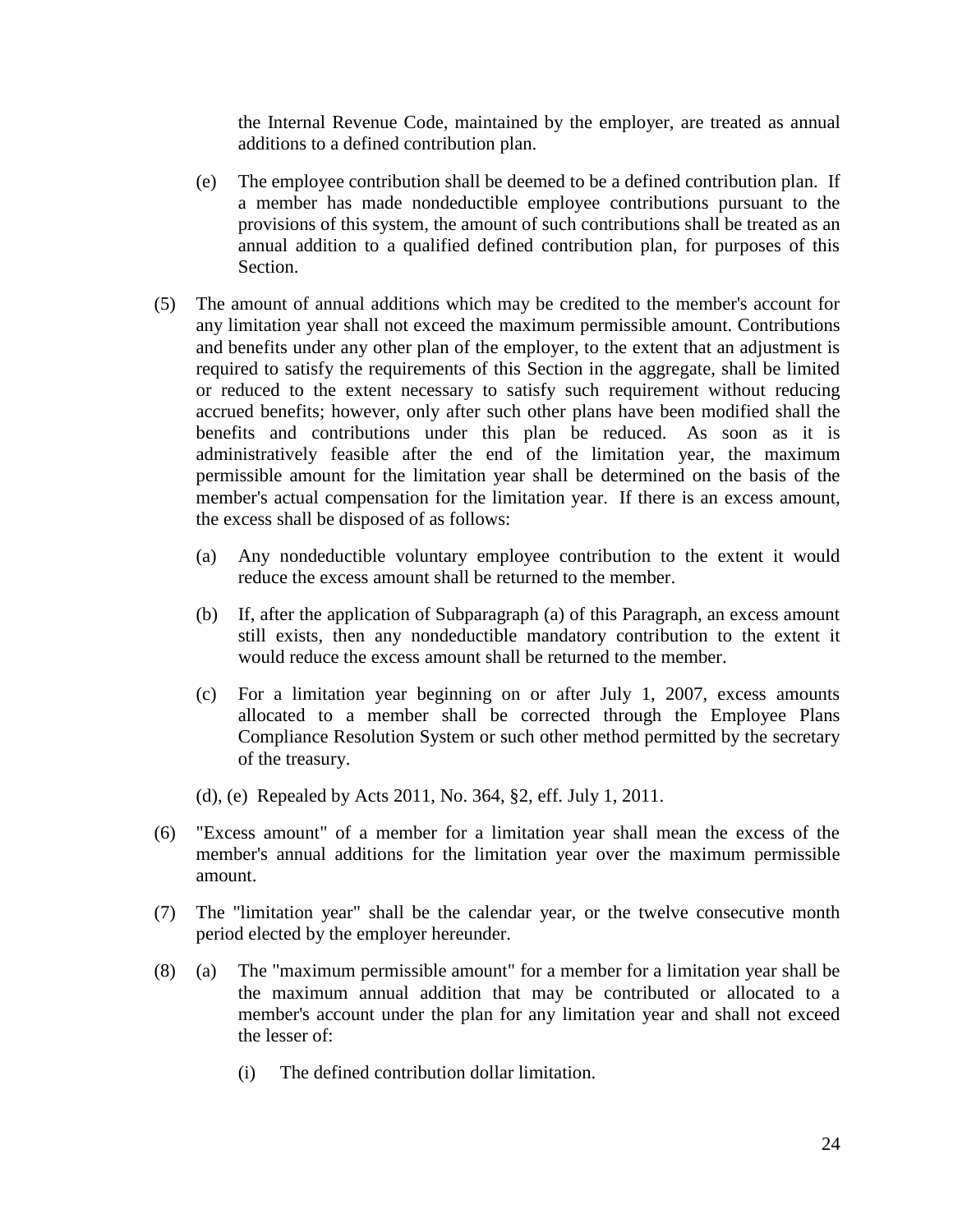- (ii) One hundred percent of the member's compensation for the limitation year.
- (b) The compensation limitation provided for in Item (a)(ii) of this Paragraph shall not apply to any contribution for medical benefits within the meaning of Section 401(h) or 419A(f)(2) of the Internal Revenue Code, which is otherwise treated as an annual addition pursuant to Section 415(l) or Section 419A(d)(2) of the Internal Revenue Code.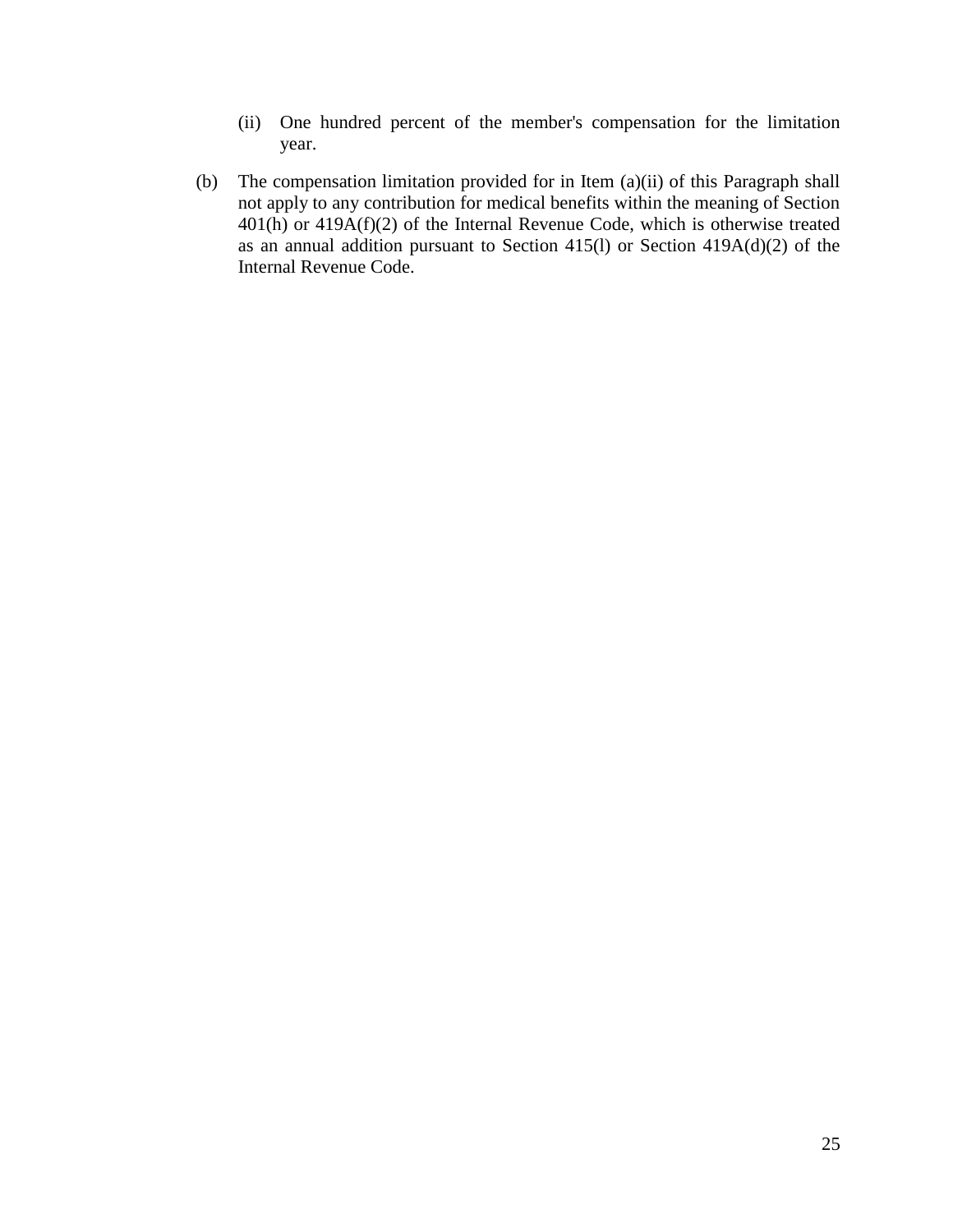## **COST-OF-LIVING INCREASES**

## <span id="page-33-1"></span><span id="page-33-0"></span>**Cost-of-Living Increase; Determination by Board of Trustees - R.S. 11:1461**

- A. The board of trustees may use excess interest earnings on investments of the system in excess of normal requirements as determined by the actuary to provide a cost-of-living increase in benefits for retired members or their beneficiaries in an amount not to exceed three percent of the original benefit, excluding any additional annuity, for each year of retirement but not to exceed three hundred dollars per year for each year of retirement. Such benefits shall be paid in such a manner and in such amount as may be determined by the board of trustees, based on funds available, and the board of trustees shall be authorized to set a maximum amount of such benefits.
- B. (1) Notwithstanding any provision of law to the contrary, in particular R.S. 11:242, the board of trustees is authorized to provide a permanent monthly cost-of-living adjustment for retirees or their beneficiaries who would otherwise be eligible for a cost-of-living adjustment pursuant to Subsection A of this Section. The cost-of-living adjustment shall be payable in a monthly amount not to exceed three percent of the normal monthly benefit payable to the retiree or beneficiary on the date the increase is granted but shall not be less than twenty dollars per month.
	- (2) The authority of the board of trustees to provide the cost-of-living adjustment provided in this Subsection shall become effective July 1, 2008. The authority of the board of trustees to provide the cost-of-living adjustment shall be nonrecurring, and the board of trustees shall not grant more than one cost-of-living adjustment pursuant to Paragraph (1) of this Subsection.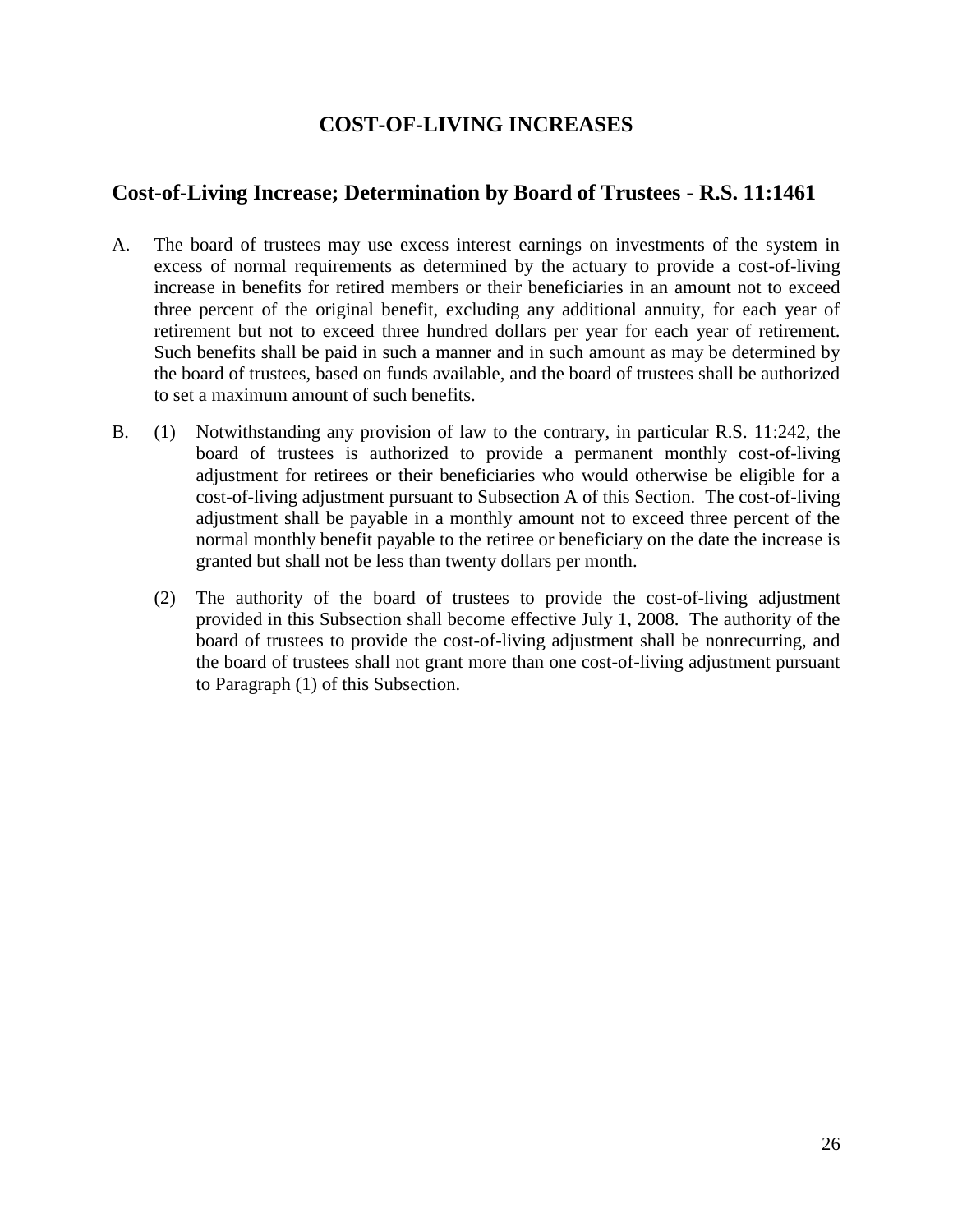#### **BOARD OF TRUSTEES**

## <span id="page-34-1"></span><span id="page-34-0"></span>**Membership and Organization of Board; Election of Members; Vacancies - R.S. 11:1471**

- A. The board of trustees shall be composed of seventeen members as follows:
	- (1) The president, vice president, and treasurer of the Louisiana Assessors' Association.
	- (2) Twelve other members who shall be elected for terms of two years, as provided in this Paragraph, and who may be reelected:
		- (a) Eight regular member representatives, one elected from each of the eight election districts established by the Louisiana Assessors' Association. Elections for regular member representatives on the board shall be held in even-numbered years for even-numbered districts and in odd-numbered years for odd-numbered districts, in conformity with the bylaws of the association.
		- (b) Two retiree representatives, nominated by the board and elected by the retirees of the fund.
		- (c) Two assessor employee representatives who are members of the fund, nominated by the board and elected by the assessor employees who are members of the fund.
	- (3) A member of the House Committee on Retirement appointed by the speaker of the House of Representatives, or the member's designee.
	- (4) The chairman of the Senate Committee on Retirement, or his designee.
- B. (1) The president and vice president of the Louisiana Assessors' Association shall be president and vice president of the retirement board, and the treasurer of the association shall be the treasurer of the retirement board.
	- (2) The vice president and the treasurer shall have no voting rights on the board. The president shall be ineligible to vote except in case of a tie.
- C. In the event of a vacancy on the board, the vacancy shall be filled within sixty days after the vacancy occurs. Any vacancy in the officer positions shall be filled as provided for in the association bylaws. Any vacancy in one of the other board positions shall be filled in the manner provided for in Subsection A of this Section.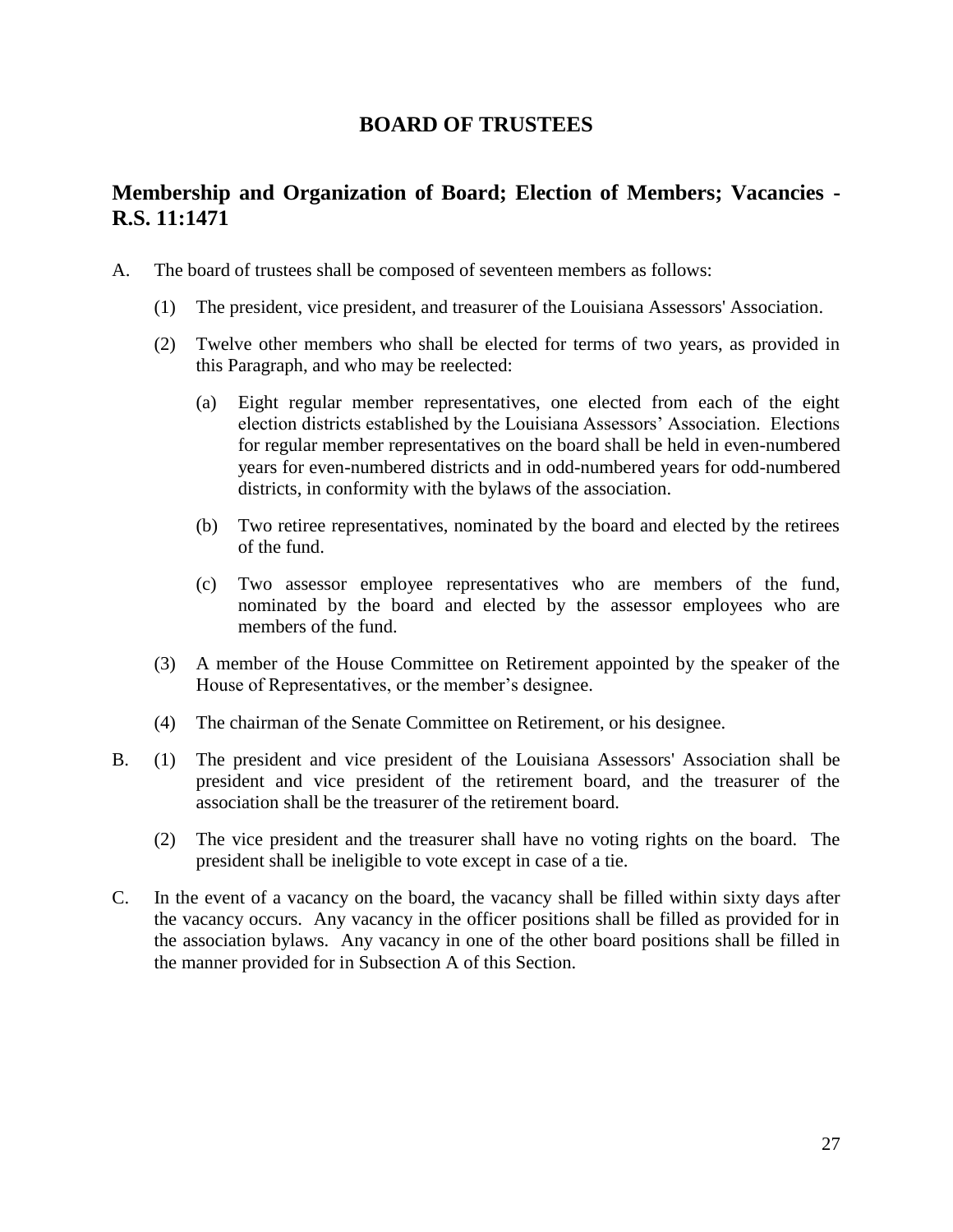## <span id="page-35-0"></span>**Secretary of Board; Records and Reports; Part-Time Employees – R.S. 11:1472**

- A. The board of trustees shall have authority to appoint a secretary, and shall fix, at its discretion, the salary to be paid as compensation for such services, and to employ actuarial, clerical, and other help as necessary; to contract for group insurance covering the secretary, regular employees, and their dependents, as provided by the assessors' insurance act. The salaries and insurance premiums shall be paid out of the Assessors' Retirement Fund. The secretary of the board of trustees shall keep in book provided for the purpose, a full and complete record of all proceedings of the board of trustees, particularly with reference to investment of funds belonging to the said retirement fund, as hereinafter provided for. The secretary shall keep all correspondence of the board, keep minutes of all of its meetings and shall perform such other duties as may be assigned him or her by the board of trustees, including the preparation of the warrants for the various disbursements from the said fund and the keeping of an accurate record thereof.
- B. The secretary shall keep a service record of each assessor and assessor's employees who are qualified members of the fund, which shall show date of election or entry into the assessor's department, interruptions of service, and the cause thereof. The service record shall show the total number of years' service. The secretary shall keep the records of the board, and a list of retired assessors and assessors' employees receiving retirement and disability benefits, and shall file a report with the president at least once a year composed of a list of the assessors and assessors' employees receiving such benefits, and a summary of the audit of the accounts made by the board's accountant or the legislative auditor if consistent with his authority.
- C. Each assessor shall furnish the secretary with a service record, as set forth above, for all of his employees, including himself, who are eligible for participation as members of this fund, and the names of additional employees who become eligible for membership in the future, not later than thirty days after his or her service begins. Provided that the board of trustees of the fund may deny the right of membership in this fund to any class of employees who are occupying positions on a part-time or intermittent basis.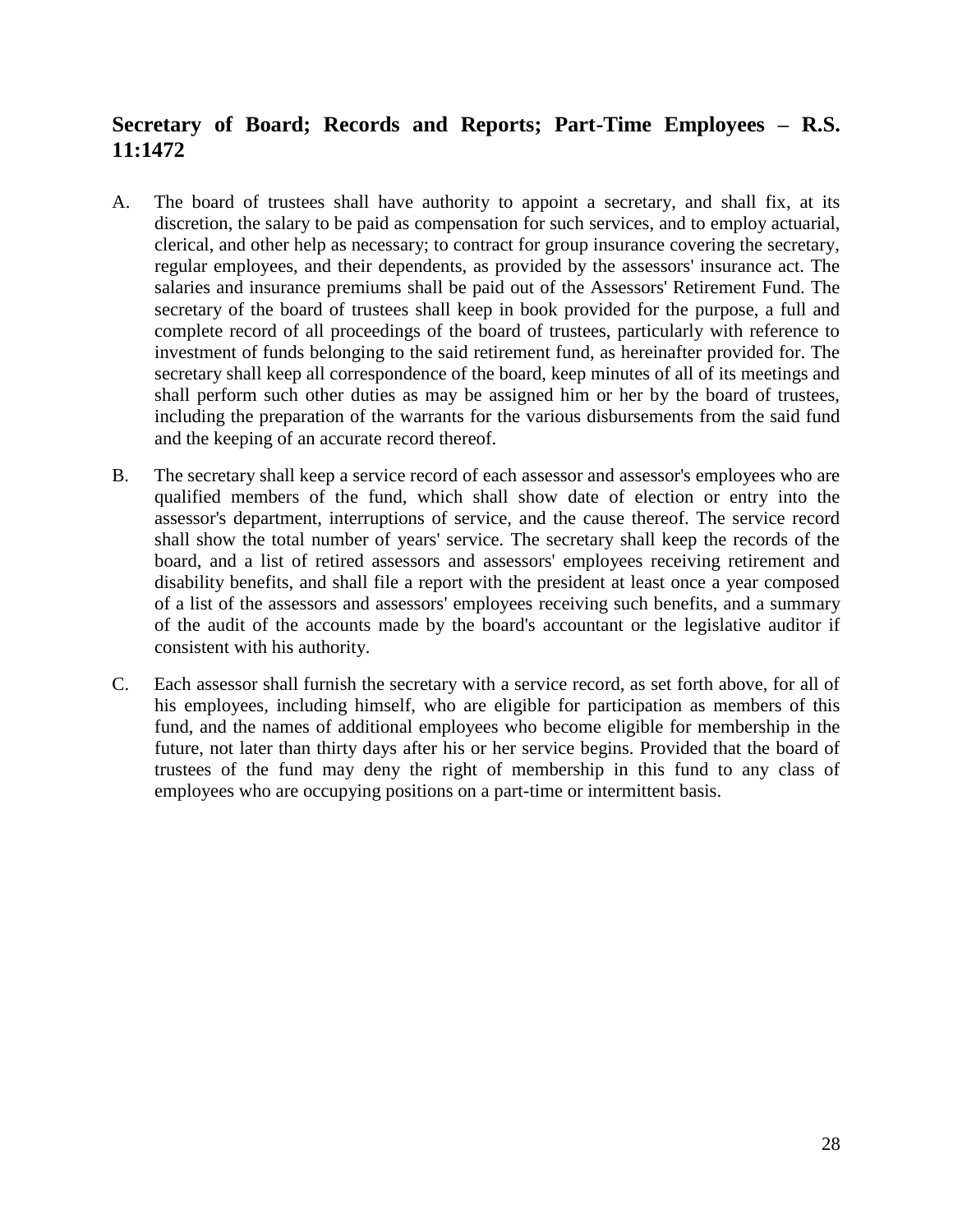#### **FINANCING OF FUND**

### **Financing of Fund; Deductions; Deficiencies and Surpluses; Remedies – R.S. 11:1481**

The fund shall be financed as set forth hereunder:

- (1) (a) (i) Each sheriff and ex officio tax collector of the state of Louisiana, or other official responsible for such tax collection, is hereby authorized and required to deduct one-fourth of one percent of taxes shown to be collectible by the tax rolls, including that shown on the tax rolls to be exempted by virtue of the homestead exemptions of each respective parish, and the city tax collector for the city of New Orleans, or other official responsible for such tax collection, is hereby authorized and required to deduct one-fourth of one percent of taxes shown to be collectible by the tax rolls, including that shown on the tax roll to be exempted by virtue of homestead exemptions, for the city of New Orleans and the parish of Orleans which money each respective sheriff, tax collector, or any other person performing said duties shall remit to the Assessors' Retirement Fund in a lump sum from first tax collections each year or periodically at the same time said sheriff and tax collector shall disburse funds to the tax recipient bodies of his respective parish. The amount remitted to the Assessors' Retirement Fund shall be based on the total amount of taxes shown to be collectible on the roll, including that shown on the tax roll to be exempted by virtue of homestead exemption, on the date the tax roll is filed for collection.
	- (ii) (aa) All tax recipient agencies of ad valorem taxes of each and every parish and municipality of the state of Louisiana, including the police jury, council, commission, school board, levee district, special districts, municipalities and all tax recipients of any nature whatsoever of ad valorem taxes are hereby required to furnish the legislative auditor the authorizing ordinances or resolutions, the tax rolls, and the tax rate to be applied to the assessed values for ad valorem tax purposes no later than June first of every year.
		- (bb) The board shall certify to each sheriff and ex officio tax collector for the state of Louisiana, other official responsible for such tax collection, or any other person performing such duties for any person, parish, city, or governmental entity that all amounts due the fund have been received. For each payment received, the certification shall include the date the fund received the payment, the amount of the payment, and the jurisdiction remitting the payment.
		- (cc) The board shall calculate any shortfall in the fund and shall take reasonable steps to ascertain its cause. The board shall certify to the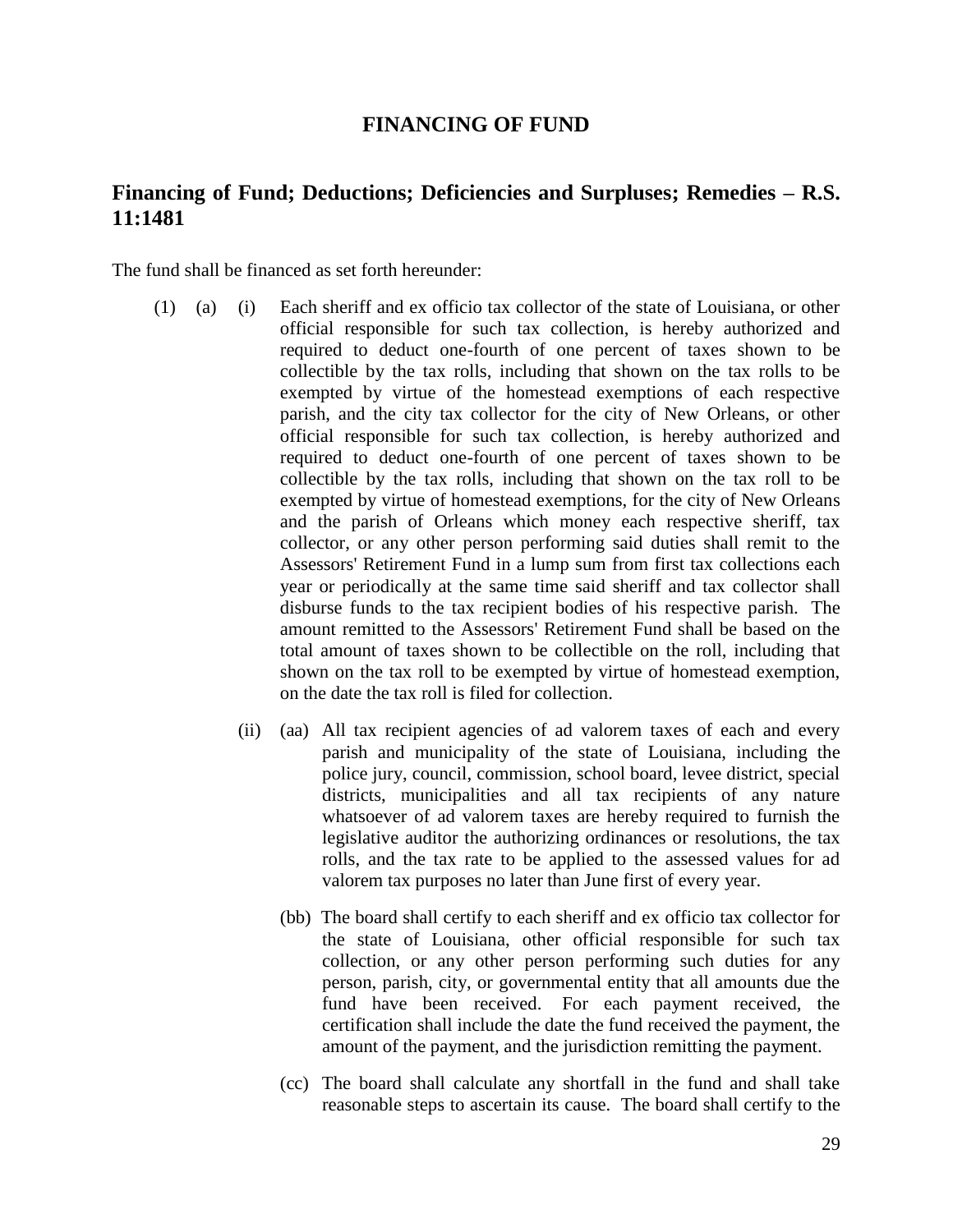legislative auditor the amount of the shortfall and its cause. In the event the shortfall is due to the failure of any person, parish, city, or other governmental entity to remit all funds required by this Section or any predecessor law, the certification shall so indicate.

- (dd) The amounts due to the Assessors' Retirement Fund pursuant to this Paragraph shall be certified as correct by the legislative auditor.
- (iii) (aa) In addition to the payment required pursuant to Item (i) of this Subparagraph, each sheriff and ex officio tax collector for the state of Louisiana, other official responsible for tax collection, or any other person performing such duties for any person, parish, city, or governmental entity certified by the board as having failed to remit all monies required by this Section, shall remit to the Assessors' Retirement Fund an amount, to be determined by the board, of revenue sharing monies otherwise due to the delinquent person, parish, city, or other governmental entity. The remittance pursuant to this Item shall be paid until the amount of the certified shortfall, including interest and any professional fees incurred through attempts at collection, has been satisfied; however, the board has the authority to negotiate a lesser amount to be paid in satisfaction of this debt. The board shall notify the sheriff and ex officio tax collector for the state of Louisiana, other official responsible for tax collection, or any other person performing such duties by November first that said remittance shall be due for the upcoming year.
	- (bb) Should the sheriff and ex officio tax collector for the state of Louisiana, other official responsible for such tax collection, or any other person performing such duties for any person, parish, city, or other governmental entity fail to comply with Subitem (aa) of this Item, the board of trustees of the Assessors' Retirement Fund is hereby empowered to make demand upon the state treasurer for the monies due to the fund. The treasurer shall pay such demand before distribution of any revenue sharing dollars to the person, parish, city, or other governmental entity. The board shall submit to the treasurer a resolution certifying the name of the governmental entity, its failure to pay, and the amount owed, and authorizing a designee or designees to act on its behalf.
	- (cc) The remedies provided in this Item are remedial and curative and may be exercised by the board at any time for any identifiable shortfall in the fund, regardless of when the shortfall initially arose.
- (b) Each assessor shall contribute three and one-half percent of the salaries of the assessor and the assessor's employees who are eligible for membership in the fund. The board of trustees of the fund shall contribute three and one-half percent of the salaries of the secretary and regular employees of the Assessors' Retirement Fund to the fund. For purposes of this Section, the term "salaries"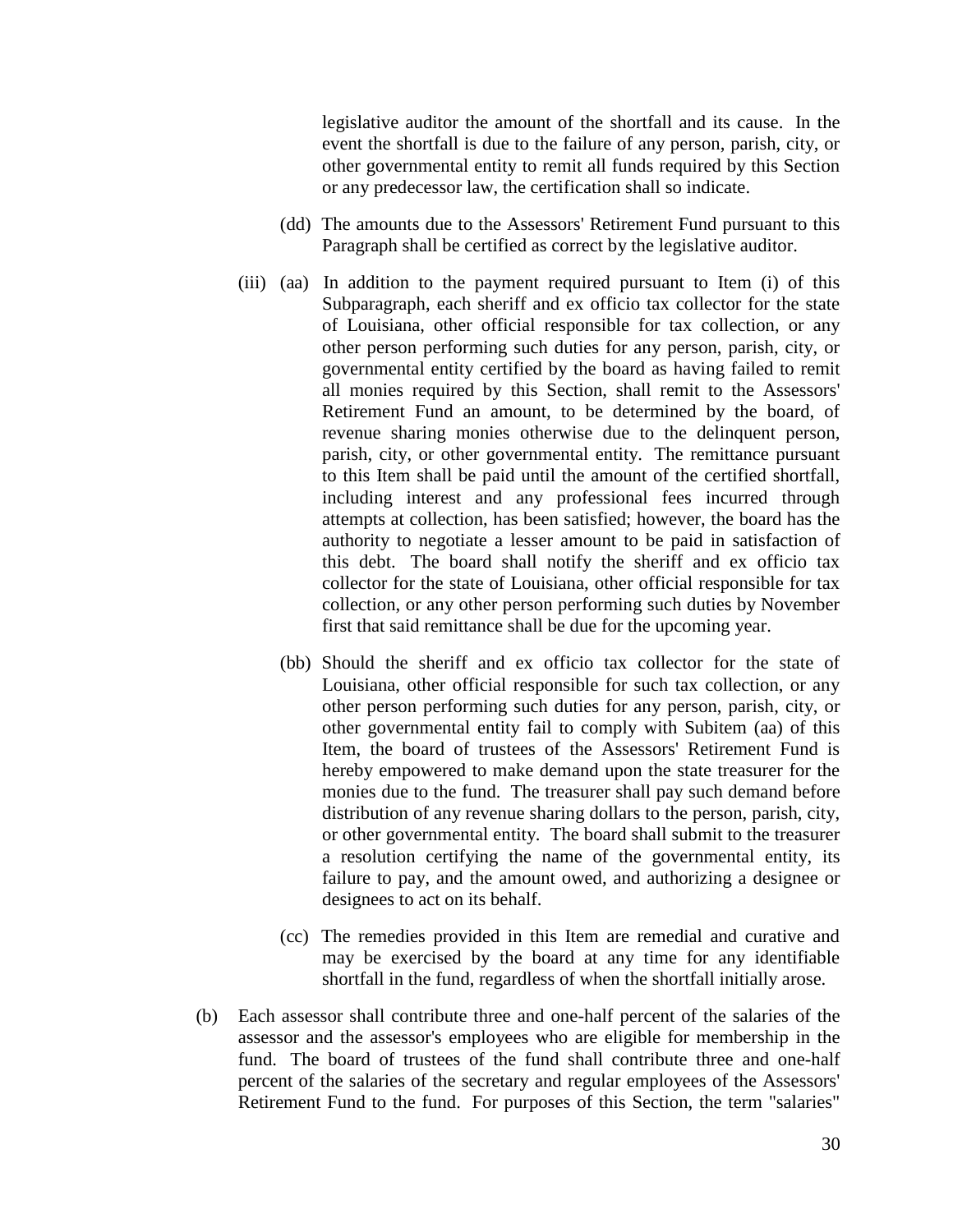shall include expense allowances provided by law in addition to regular salary to be paid from the assessors' general fund. For purposes of this Section, in no event shall the expense allowance exceed ten percent of the salary of the assessor. On and after October 1, 1989, each assessor and the board of trustees of the fund shall contribute the employer contributions required by R.S. 11:103.

- (2) (a) Each assessor in the state of Louisiana shall deduct eight percent from the salaries of the assessor and the assessor's employees who are eligible for membership in this fund, and the board of trustees of the Assessors' Retirement Fund shall deduct eight percent from the salaries of the secretary and regular employees of the Assessors' Retirement Fund who are eligible for membership in this fund; said eight percent shall be deducted from the respective salaries each regular payroll period, and paid into the fund monthly; said amount to be paid by said assessor and board of trustees within ten days after the close of each month that said salaries were paid.
	- (b) (i) Notwithstanding the provisions of Subparagraph (a) of this Paragraph and in addition to the amounts required to be paid by the employer, upon providing written notice to the Assessors' Retirement Fund at least fifteen days prior to the beginning of a calendar year, each assessor may elect to pay all or any portion of the contributions required in Subparagraph (a) of this Paragraph of the assessor and the assessor's employees who are eligible for membership in the fund.
		- (ii) The board of trustees of the Assessors' Retirement Fund may elect to pay all or any portion of the contributions required in Subparagraph (a) of this Paragraph of the secretary and regular employees of the fund who are eligible for membership in the fund.
		- (iii) Except as provided in Subparagraph (c) of this Paragraph, if the assessor or board of trustees chooses to pay a portion of the contributions required in Subparagraph (a) of this Paragraph, then the portion that is paid shall be the same proportion of the salary of each employee in the office of the assessor or board of trustees and no employee shall be able to choose the amount of such payment.
		- (iv) If the assessor or board of trustees elects to pay a portion of the contributions required in Subparagraph (a) of this Paragraph, then the election shall remain in effect for one year and shall be rescinded only upon providing written notice to the Assessors' Retirement Fund at least fifteen days prior to the beginning of a calendar year. The contributions shall be paid into the fund within ten days after the close of each month.
	- (c) (i) The assessor for the parish of Orleans may pay all or any portion of the contributions required in Subparagraph (a) of this Paragraph on his behalf, provided the respective assessor has elected and is paying the same portion of employee contributions for his employees who are eligible for membership in the fund that he directs the president to pay on his behalf.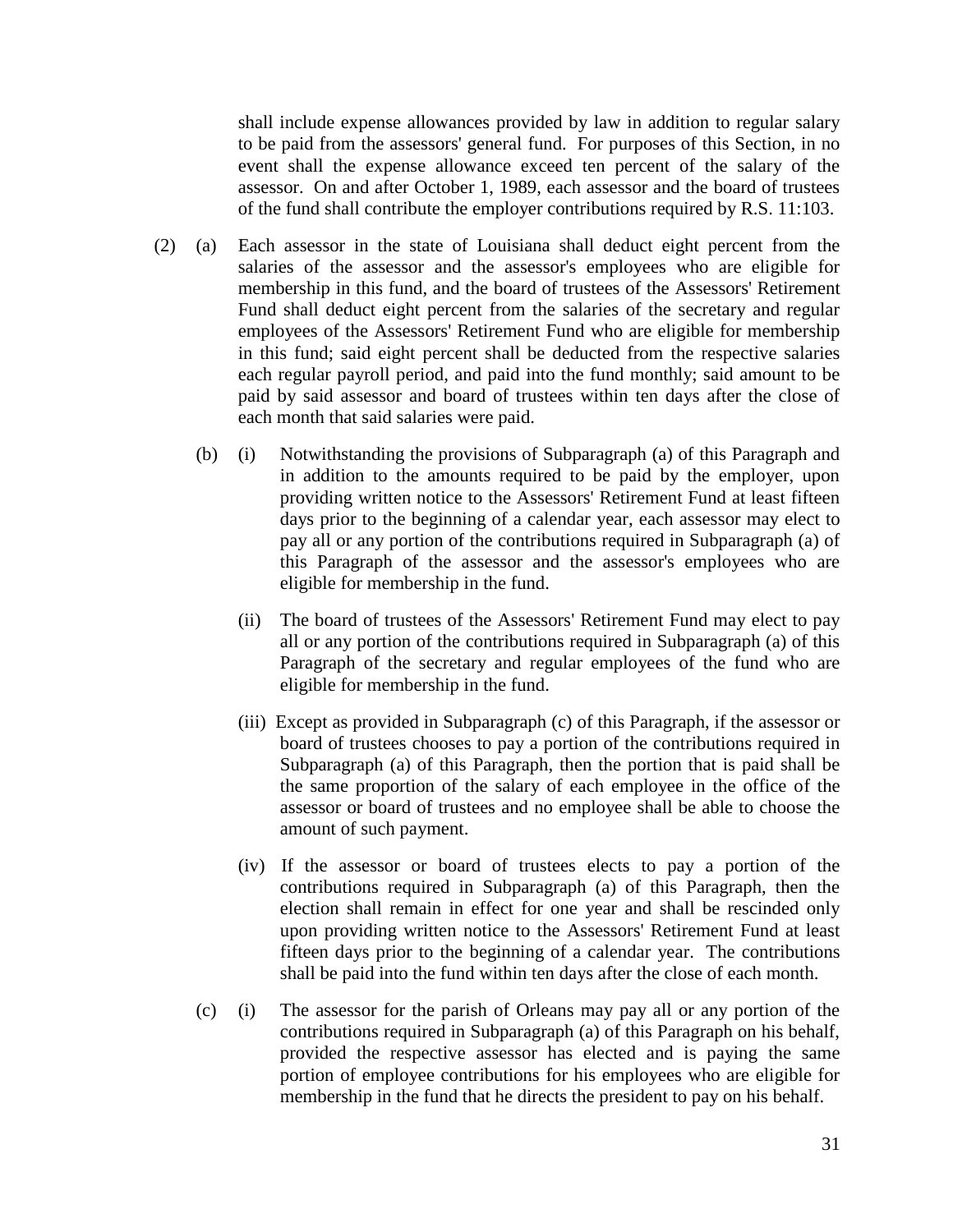- (ii) If the assessor for the parish of Orleans pays all or a portion of his employee contribution, then he shall pay from his district allotment the exact amount of any employee contributions paid on his behalf to the assessor within at least ten days after the close of each month.
- (d) (i) The failure of any assessor or the Louisiana Assessors' Association to remit all required contributions to the fund within thirty days of becoming due shall render any such applicable assessor or Louisiana Assessor's Association liable to suspension of membership and participation in the fund at the discretion of the board.
	- (ii) If the board suspends any assessor pursuant to the provisions of this Subparagraph, then it shall notify the assessor of his suspension by registered mail sent to him at his address as it appears upon the records of the system and it shall prescribe the conditions and terms pursuant to which he may be reinstated.
	- (iii) If any assessor continues to be delinquent in the payment of the required contributions for a period exceeding ninety days, then he shall be personally liable to the fund in his individual capacity for the delinquent contributions and for a penalty equal to twenty-five percent of all delinquent contributions. If and when the delinquent contributions and penalty are collected, both shall be paid into and constitute a part of the fund.

# **Funds to Which Assets Credited - R.S. 11:1482**

- A. The annuity savings fund shall be the fund to which shall be credited all accumulated contributions of members. From this fund shall be paid the refunded contributions because of withdrawal or death of a member, and the amounts required to be transferred to the annuity reserve funds as provided in Subsection C herein.
- B. The pension accumulation fund shall be the fund to which shall be credited all payments to the system, exclusive of payments to the annuity savings fund and including contributions from employers and taxes from sheriffs and ex officio tax collectors.
- C. The annuity reserve fund shall be the fund in which shall be held the reserves for liabilities for retirees and beneficiaries. Upon retirement or death of a member the annuity reserve fund shall be credited with the member's accumulated contributions and the required additional amount from the pension accumulation fund, so as to provide for the benefits of the member. All benefits shall be paid to retirees or beneficiaries from the annuity reserve fund, including any refund of contributions upon death after retirement. Should a member, retired for disability, return to active employment at a rate of compensation not less than his final compensation at time of his last retirement, the balance of his accumulated contributions reduced by the member's annuity payments received, shall be transferred to the annuity savings fund and credited to his individual account therein.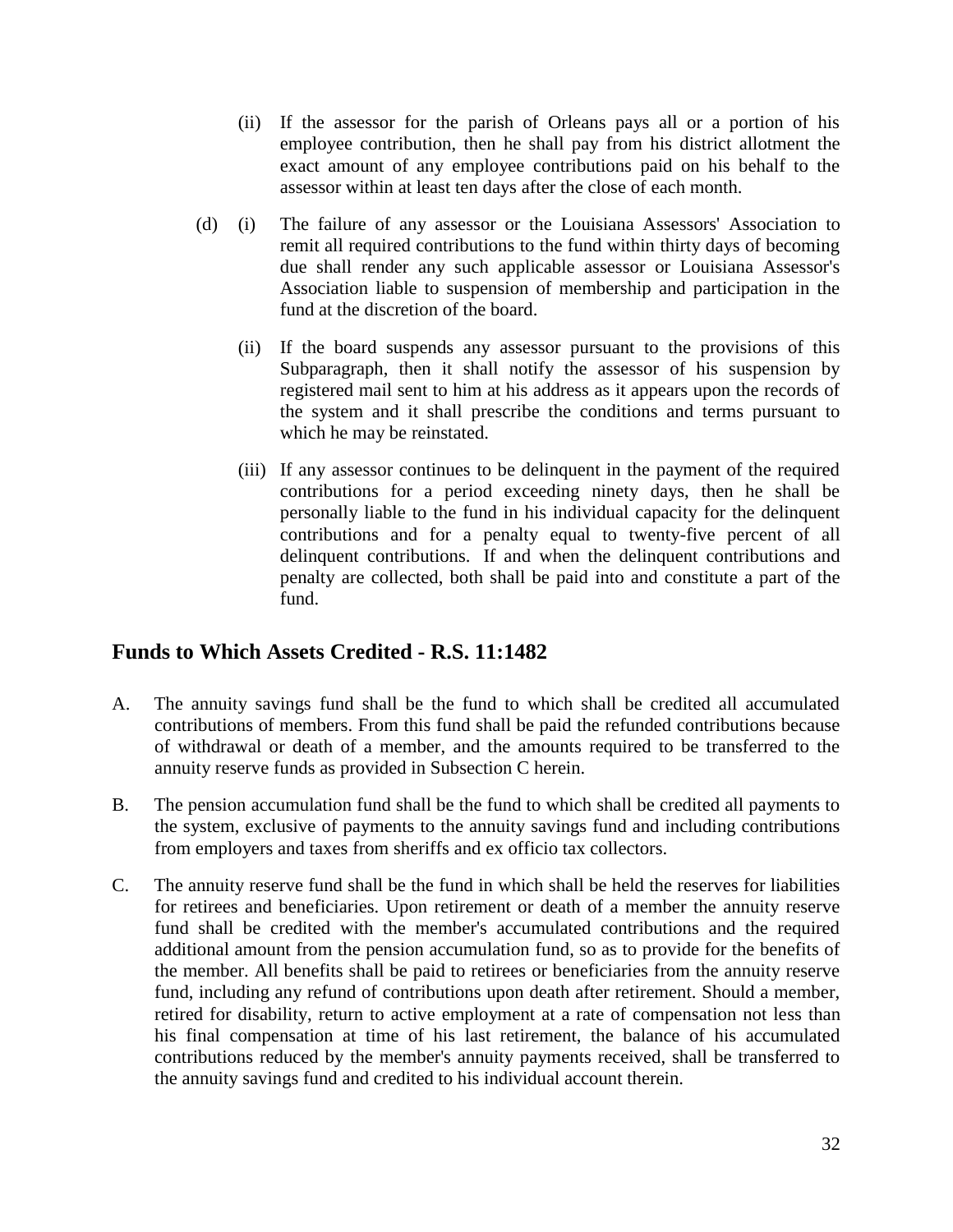# **Control and Expenditure of Funds; Investments; Warrants; Expenses; Deposits - R.S. 11:1483**

- A. The board of trustees shall have complete control of the funds and shall have the power to draw such sums of money from its treasury for expenses as hereinafter provided for and to invest such funds in the name of the board of trustees of the fund in accordance with the provisions of R.S. 11:263. All securities shall be deposited with the secretary of the board of trustees of the retirement fund and shall be subject to the orders of the said board.
- B. All monies ordered to be paid from the retirement fund to any person or persons, shall be paid by the secretary of said board only upon warrants signed by the president and secretary of the board and countersigned by the treasurer thereof, except in event of physical disability of any one of these officers, then the vice president is authorized to sign provided certification is furnished by a medical doctor that said officer has a disability. No warrant shall be drawn except by orders of the board, duly entered upon the records of the proceedings of the board. In the event the said retirement fund, or any part thereof, shall by orders of said board, or otherwise, be deposited in any bank or banks, all interest or money which may be paid on account of any sum on deposit, shall belong to and constitute a part of said funds; provided that nothing herein contained shall be construed as authorizing said secretary to deposit said fund or any part thereof, unless so authorized by the board.
- C. The board of trustees shall have authority to instruct the secretary to reimburse each member for any actual expenses incurred in connection with his official duties on this board; or to pay any other incidental expenses which the board might incur in the performance of its official duties, provided said total annual expenses of the board of trustees do not exceed one per cent of the annual receipts of the assessors' retirement fund.
- D. The board shall deposit all monies received by it in the bank or banks selected by the board of trustees, which deposits are secured under the federal insurance plan to the extent thereof and the balance by collateral in like amount posted as directed by the board.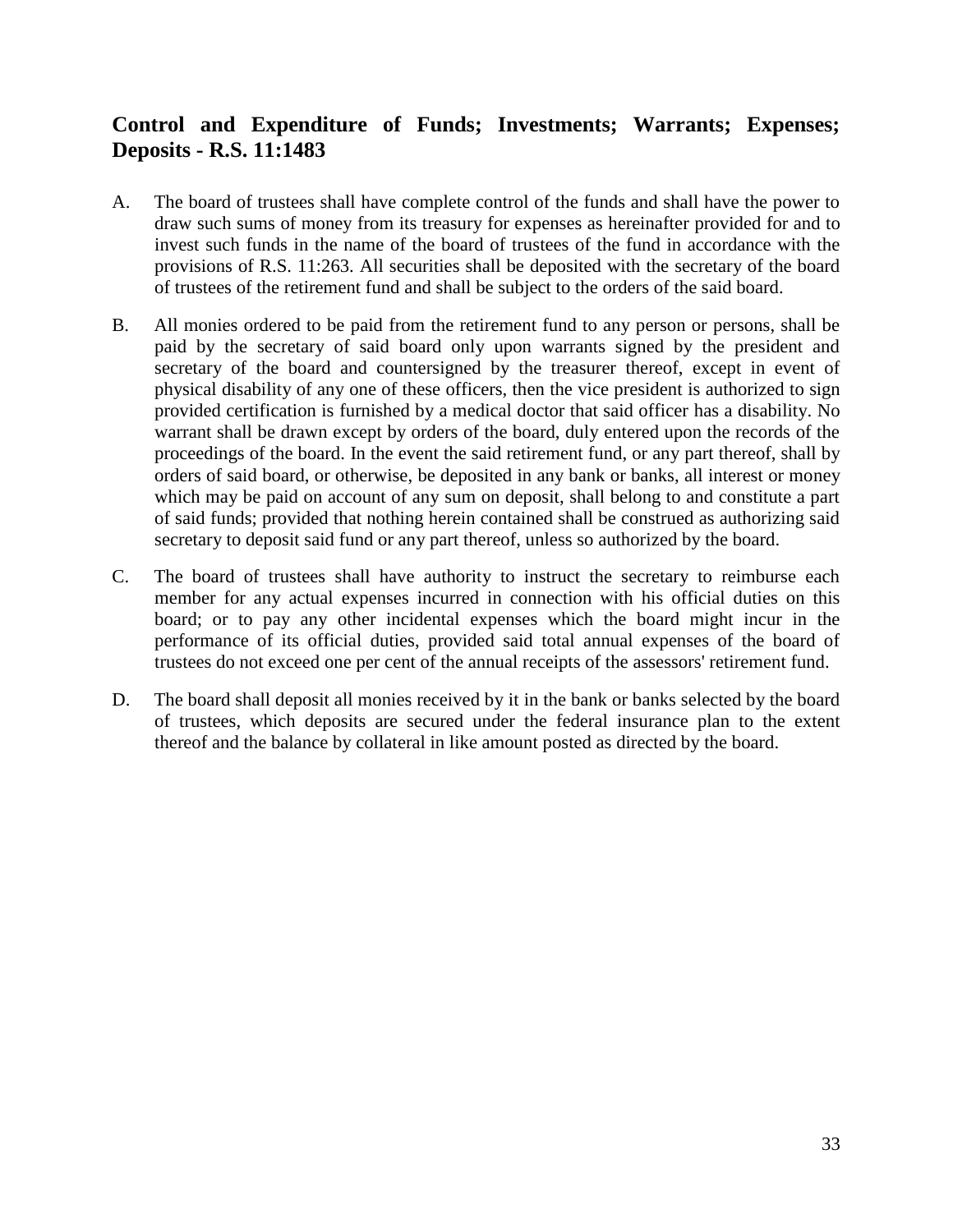# **Reversion of Funds Prohibited - R.S. 11:1484**

- A. At no time shall it be possible for the plan assets to be used for, or diverted to, any person or purpose other than for the exclusive benefit of the members and their beneficiaries, except that contributions made by the employer may be returned to the employer if the contribution was made due to a mistake of fact and the contribution is returned within one year of the mistaken payment of the contribution.
- B. The amount of any contribution returned shall not exceed the difference between the amount actually contributed and the amount which would have been contributed had there been no mistake of fact and shall not include the earnings attributable to such contribution. The amount of the contributions returned shall be reduced by any losses attributable to the contribution, and no participant shall have his benefit payable hereunder reduced by the return of the contribution to less than such benefit would have been had the returned contribution never been made.
- C. Notwithstanding the above, if the system is terminated and all obligations under the system are fully funded and provided for, then any excess funds held by the system shall be returned to the employer.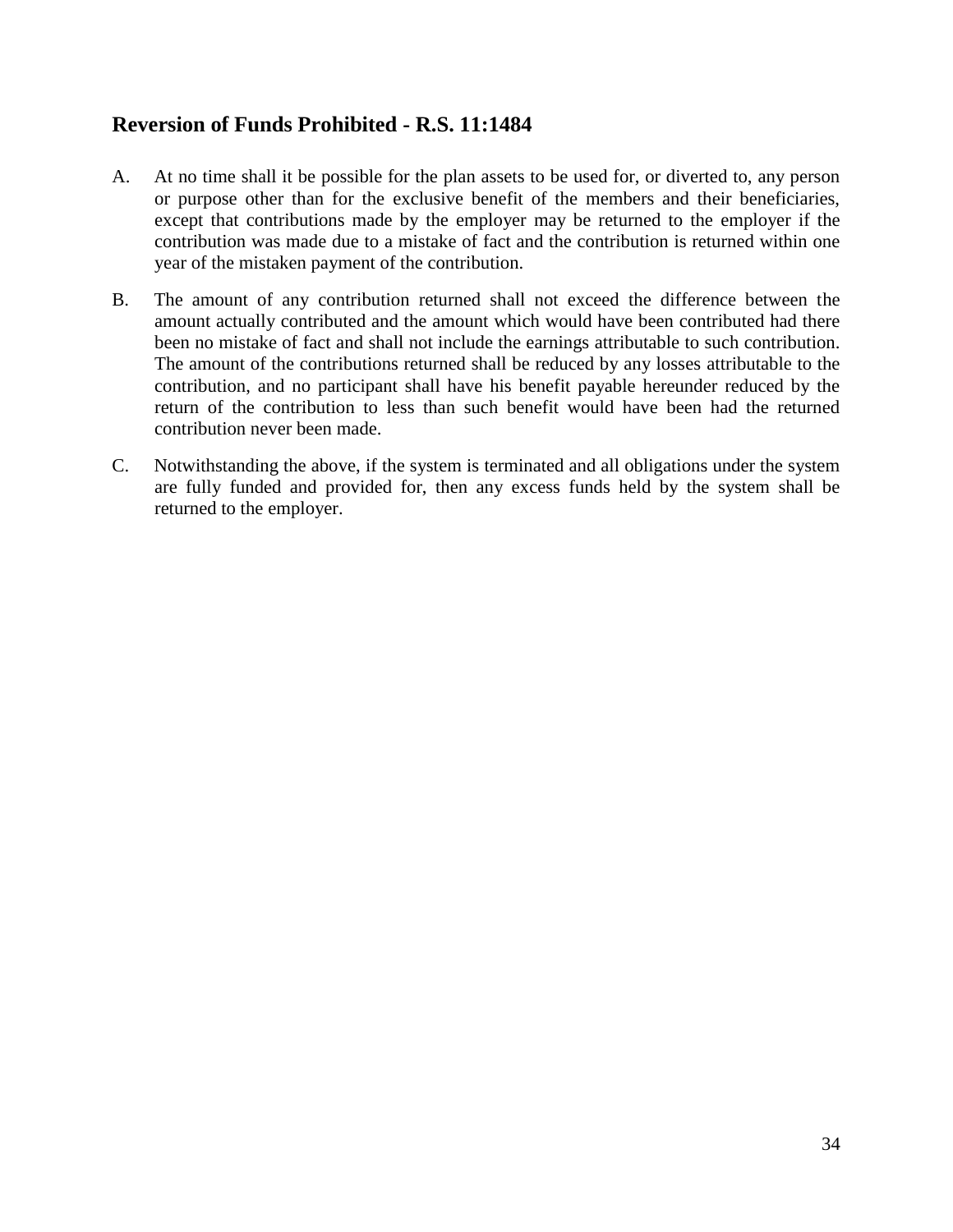### **EXCESS BENEFIT PLAN**

### **Establishment of Plan - R.S. 11:1491**

There is hereby created a separate, unfunded, non-qualified excess benefit plan containing the terms and provisions set forth in this Part and intended to be a qualified governmental excess benefit arrangement, as defined in Section 415(m)(3) of the Internal Revenue Code.<sup>1</sup>

 $126$  U.S.C.A § 415 (m)(3)

### **Definitions - R.S. 11:1492**

- A. All definitions prescribed in Part I of this Chapter are applicable to the plan created pursuant to this Part, unless a different definition is set forth in this Part or the context in which a term is used in this Part indicates a different meaning than that prescribed in Part I of this Chapter.
- B. "Excess benefit participant" shall mean any member whose retirement benefit, as determined on the basis of all qualified plans without regard to the limitations of R.S. 11:1458 and comparable provisions of other qualified plans of the employer, would exceed the maximum benefit permitted under Section 415 of the Internal Revenue Code.
- C. "Maximum benefit" shall mean the retirement benefit a member is entitled to receive from the fund set forth in Part III of this Chapter, in any month after giving effect to R.S. 11:1458 and any similar provisions of any other qualified plans designed to conform to Section 415 of the Internal Revenue Code.<sup>1</sup>
- D. "Unrestricted benefit" shall mean the monthly retirement benefit a member, or the spouse, child, or single dependent parent of a member, would have received under the terms of all qualified plans of the employer, except for the restrictions of R.S. 11:1458 and any similar provisions of any other qualified plans designed to conform to Section 415 of the Internal Revenue Code.

 $1$  26 U.S.C.A § 415

#### **Benefit Provided - R.S. 11:1493**

- A. An excess benefit participant who is receiving benefits from the fund is entitled to a monthly benefit under this excess benefit plan in an amount equal to the lesser of:
	- (1) The member's unrestricted benefit less the maximum benefit.
	- (2) The amount by which the member's monthly benefit from the fund has been reduced because of the limitations of R.S. 11:1458.
- B. A retirement benefit payable under this excess benefit plan shall be paid in the form and at the time it would have been paid as a monthly pension under the fund, except for the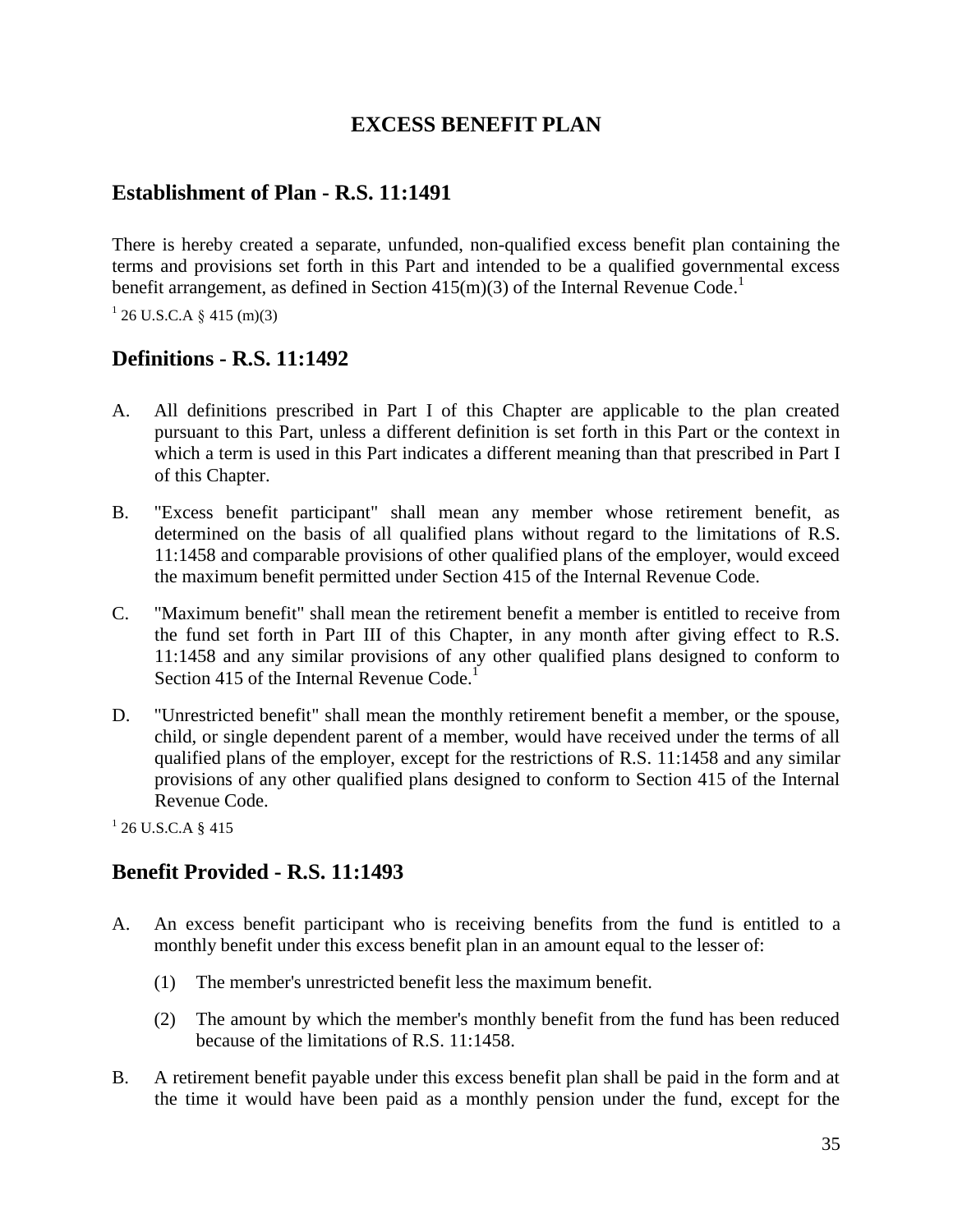limitations under R.S. 11:1458 and Section 415 of the Internal Revenue Code.<sup>1</sup> Each optional benefit form permitted under this excess benefit plan shall be the actuarial equivalent of each other permitted benefit form.

- C. This plan shall be administered by the board. Except as provided to the contrary by this Part, the rights, duties, and responsibilities of the board shall be the same for this excess benefit plan as for the fund set forth in Part I of this Chapter.
- D. The actuary employed by the board is responsible for determining the amount of benefits that may not be provided under the fund solely because of the limitations of R.S. 11:1458 and Section 415 of the Internal Revenue Code and thus, the amount of contributions that will be made to this excess benefit plan, rather than to the fund.
- E. The actuary designated in R.S. 11:1461 shall also provide advice to the board for this excess benefit plan.

 $1$  26 U.S.C.A § 415

### **Contributions - R.S. 11:1494**

- A. (1) Contributions may not be accumulated under this excess benefit plan to pay future retirement benefits. Instead, each payment of contributions by the employer that would otherwise be made to the fund shall be reduced by the amount, determined by the board as necessary to meet the requirements for retirement benefits under this excess benefit plan, until the next payment of contributions is expected to be made to the fund by the employer.
	- (2) The employer shall then pay to this excess benefit plan, out of the contributions that would otherwise have been made to the fund, no later than the fourteenth day before the date of each distribution of monthly retirement benefits is required to be made from this excess benefit plan, the amount necessary to satisfy the obligation to pay monthly retirement benefits under this excess benefit plan.
- B. The board shall satisfy the obligation of this excess benefit plan to pay retirement benefits out of the employer contributions so transferred.
- C. The employer contributions otherwise required to be made to the fund and any other qualified plans of the employer shall be divided into those contributions required to pay retirement benefits pursuant to this Part, and those contributions paid into and accumulated to pay the maximum benefits required by any such other qualified plans.
- D. Employer contributions made to provide retirement benefits pursuant to this Part may not be commingled with the monies of the fund or any other qualified plan, nor may this plan ever receive any transfer of assets from the fund.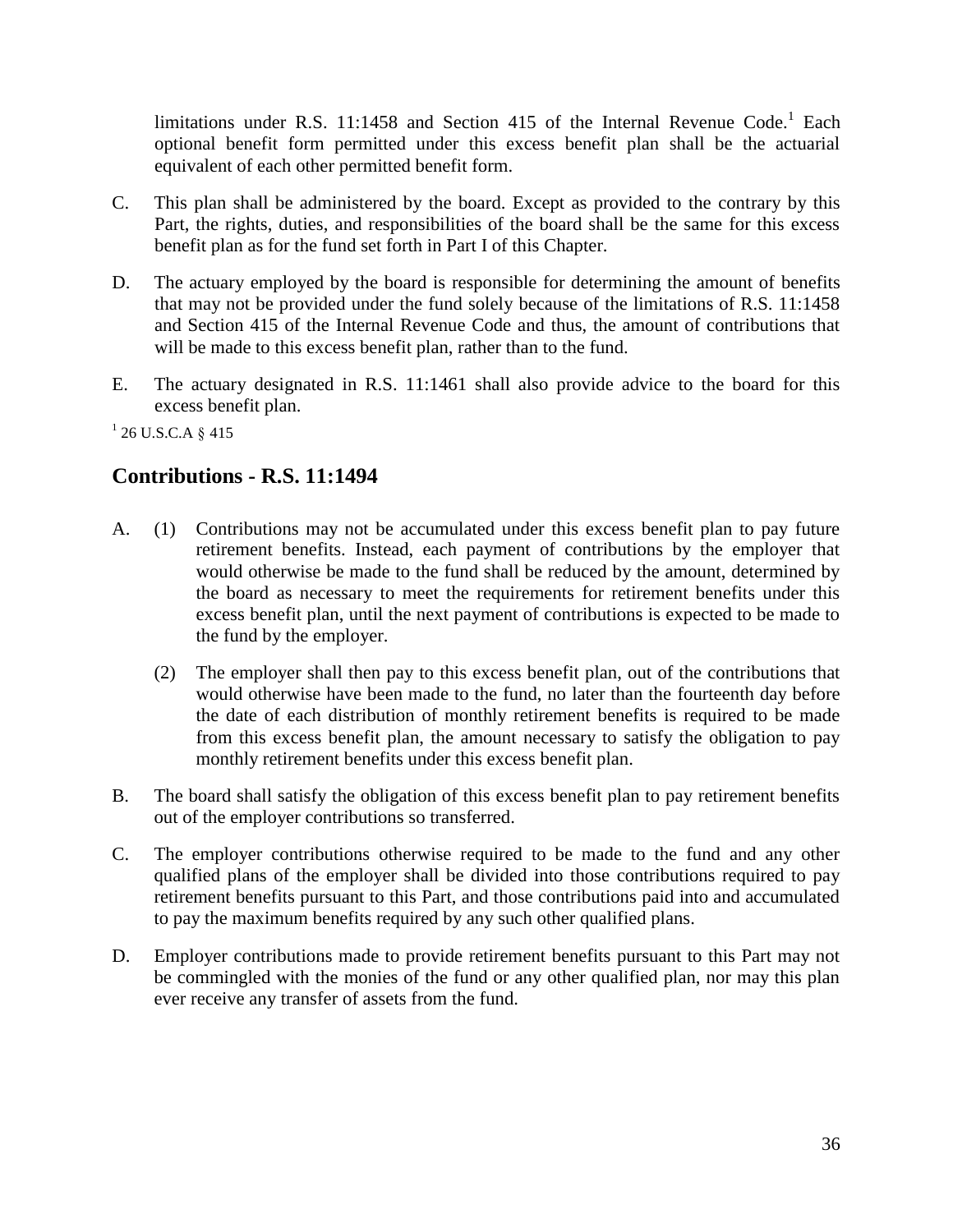# **Louisiana Administrative Code Title 58 Part XIX. Assessors' Retirement Fund**

# **Chapter 1. General Provisions**

### **101. Compensation**

A. Definitions. As provided under R.S. 11:1402(6), effective for limitation years beginning on or after July 1, 2007, compensation is hereby defined as follows.

*Compensation*—the regular pay of the member, not including any overtime or bonuses;

*IRC §415 Compensation*—wages, tips and other compensation required to be reported under §§6041, 6051 and 6052 of the *Internal Revenue Code* (IRC) (wages, tips and other compensation box on IRS Form W-2), during the calendar year of the plan (the plan year or determination period).

- B. Exclusions from Compensation. Compensation shall not include:
	- (1) any amounts that are not includible in IRC §415 compensation;
	- (2) employer contributions to a plan of deferred compensation to the extent contributions are not included in gross income of the employee for the taxable year in which contributed, or on behalf of an employee to a simplified employee pension plan and any distributions form a plan of deferred compensation;
	- (3) amounts realized from the exercise of a non-qualified stock option, or when restricted stock (or property) held by an employee becomes freely transferable or is no longer subject to a substantial risk of forfeitures;
	- (4) amounts realized from the sale, exchange or other disposition of stock acquired under a qualified stock option;
	- (5) other amounts that receive special tax benefits, or contributions made by an employer (whether or not under a salary reduction agreement) towards the purchase of a IRC § 403(b) annuity contract (whether or not the contributions are excludible from the gross income of the employee); and
	- (6) pre-tax amounts contributed by the employee to an IRC §125 cafeteria plan.
- C. Determination of IRC §415 Compensation. IRC §415 compensation must be determined without regard to any rules under IRC §3401(a) that limit the remuneration included in wages based on the nature or location of the employment or the services performed (such as the exception for agricultural labor in IRC  $\S 3401(a)(2)$ ).
	- (1) For plan years beginning on and after January 1, 2001:
		- (a) IRC §415 compensation shall include elective amounts that are not includible in the gross income of the employee under IRC  $\S$ §125, 132(f)(4), 402(e)(3), 402(h), 403(b) or 457.
	- (2) For any plan year beginning after December 31, 2001:
		- (a) IRC §415 compensation shall not exceed the maximum amount of compensation permitted to be taken into account under IRC §401(a)(17),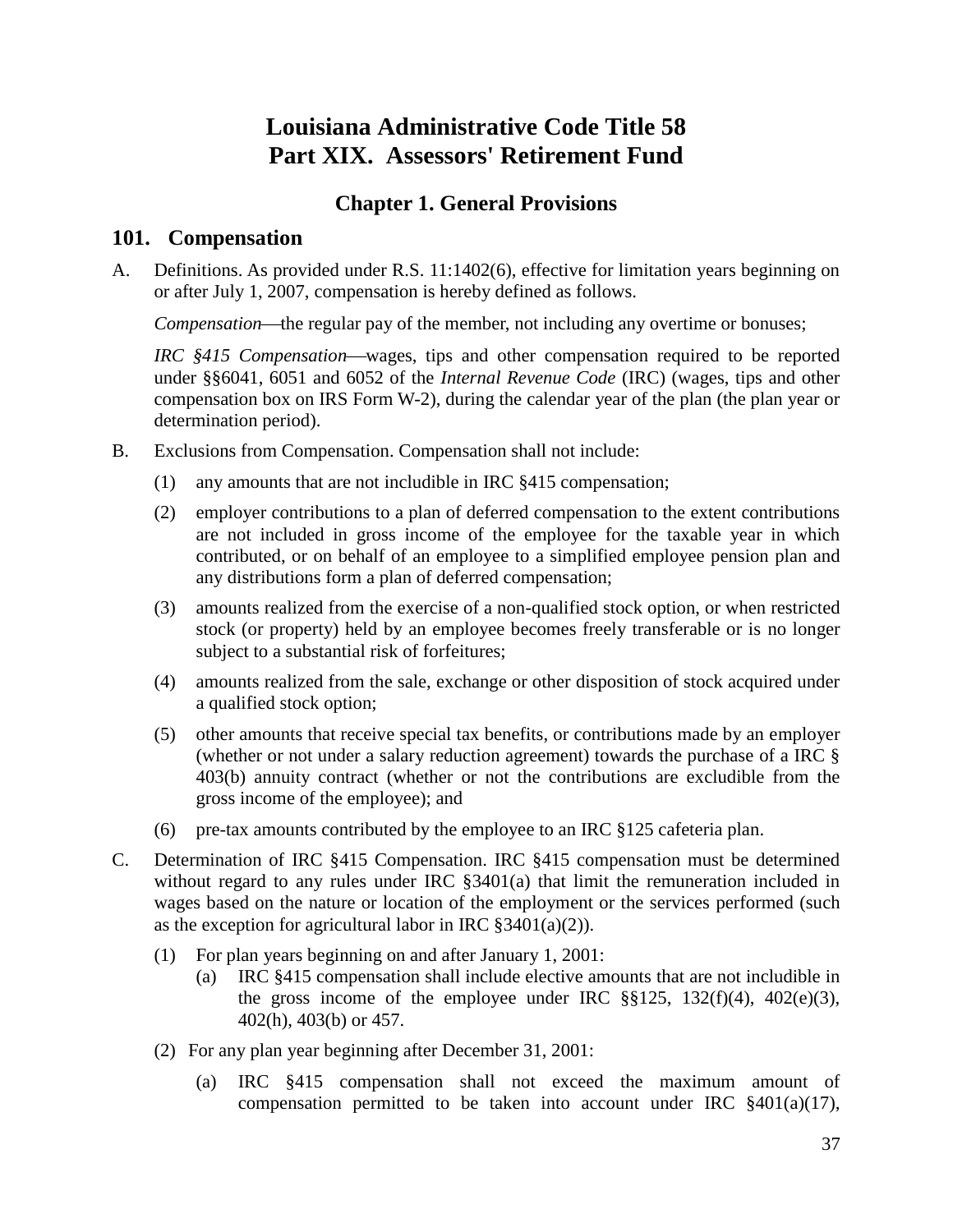\$200,000 adjusted for the cost of living increases in accordance with IRC  $§401(a)(17)(B).$ 

- (i) The cost-of-living adjustment in effect for a calendar year applies to annual compensation for the determination period that begins with or within such calendar year.
- (3) If a determination period consists of fewer than 12 months, as a result of a change in plan year or in the year of the termination of the plan:
	- (a) the IRC §415 compensation limit is an amount equal to the otherwise applicable IRC §415 compensation limit multiplied by a fraction, the numerator of which is the number of months in the short determination period, and the denominator of which is 12;
- (4) If IRC §415 compensation for any prior determination period is taken into account in determining a participant's benefit for the current plan year, the IRC §415 compensation for such prior determination period is subject to the applicable IRC §415 compensation limit in effect for that prior period.
- D. IRC §415 Compensation Paid After Severance from Employment
	- (1) Adjusted Compensation. IRC §415 compensation shall be adjusted for the following types of compensation paid after a participant's severance from employment with the employer maintaining the plan (or any other entity that is treated as the employer pursuant to IRC §414(b), (c), (m) or (o)). However, amounts described in Paragraphs 2-8 of this Subsection may only be included in IRC §415 compensation to the extent such amounts are paid by the later of 2 1/2 months after severance from employment or by the end of the limitation year that includes the date of such severance from employment. Any other payment of compensation paid after severance from employment that is not described in the following types of compensation is not considered IRC  $§415$  compensation within the meaning of IRC  $§415(c)(3)$ , even if payment is made within the time period specified above.
	- (2) Regular Pay. IRC §415 compensation shall include regular pay after severance from employment if:
		- (a) the payment is regular compensation for services during the participant's regular working hours, or compensation for services outside the participant's regular working hours (such as overtime or shift differential), commissions, bonuses, or other similar payments; and
		- (b) the payment would have been paid to the participant prior to a severance from employment if the participant had continued in employment with the employer.
	- (3) Leave Cashouts. Leave cashouts shall be included in IRC §415 compensation if:
		- (a) those amounts would have been included in the definition of IRC §415 compensation if they were paid prior to the participant's severance from employment; and
		- (b) the amounts are payment for unused accrued bona fide sick, vacation, or other leave, but only if: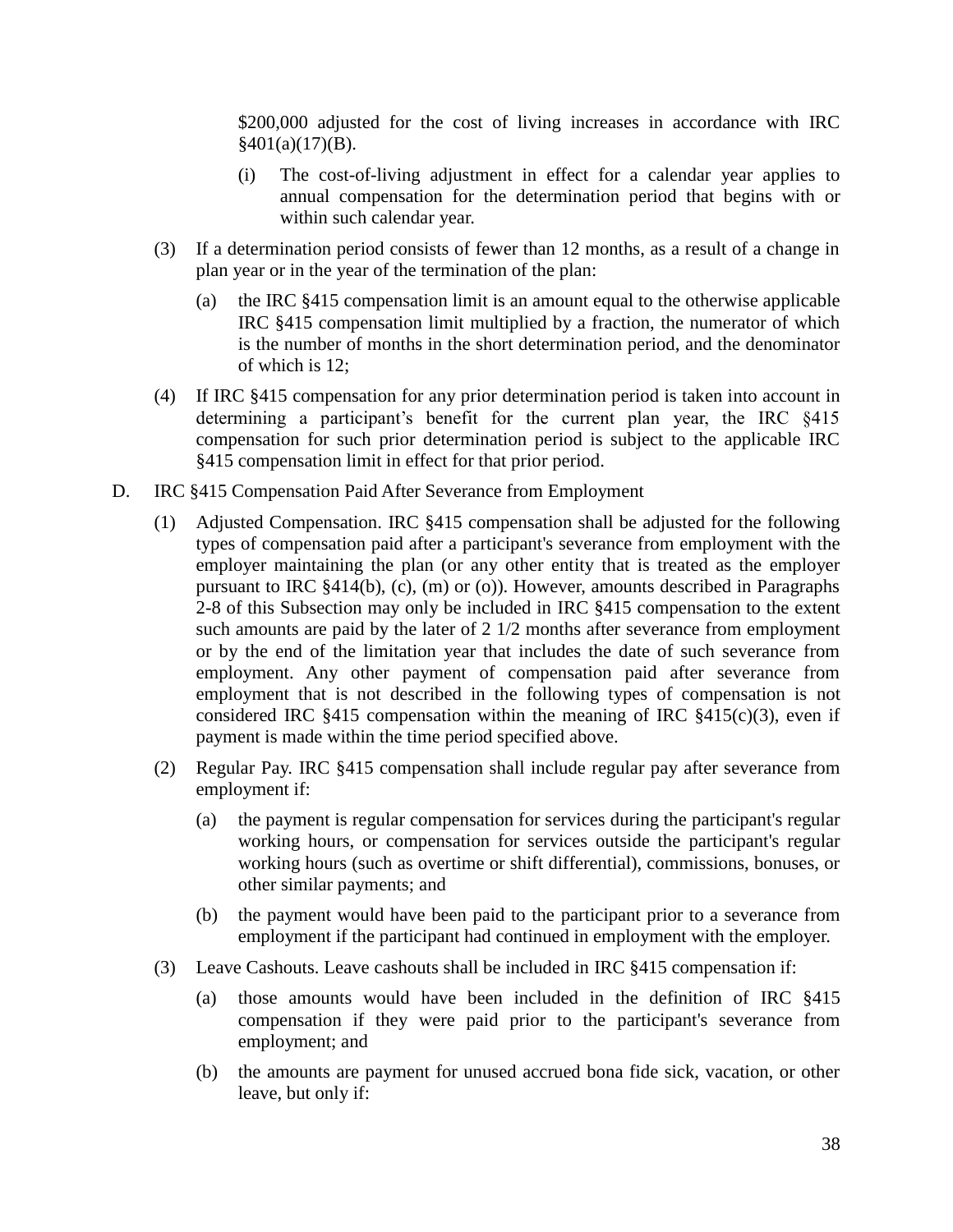- (i) the participant would have been able to use the leave if employment had continued.
- (4) Deferred Compensation. IRC §415 compensation will include deferred compensation if the compensation would have been included in the definition of IRC §415 compensation if:
	- (a) it had been paid prior to the participant's severance from employment; and
	- (b) the compensation is received pursuant to a nonqualified unfunded deferred compensation plan, but only if:
		- (i) the payment would have been paid at the same time if the participant had continued in employment with the employer and only to the extent that the payment is includible in the participant's gross income.
- (5) Qualified Military Service. IRC §415 compensation does not include payments to an individual who does not currently perform services for the employer by reason of qualified military service (as that term is used in IRC  $§414(u)(1)$ ) to the extent those payments do not exceed the amounts the individual would have received if the individual had continued to perform services for the employer rather than entering qualified military service.
- (6) Permanently and Totally Disabled. IRC §415 compensation does not include compensation paid to a participant who is permanently and totally disabled (as defined in IRC  $\S22(e)(3)$ ).
- (7) Amounts Earned but not Paid. IRC §415 compensation for a limitation year shall not include amounts earned but not paid during the limitation year solely because of the timing of pay periods and pay dates.
- (8) Lost Wages. Payments awarded by an administrative agency or court or pursuant to a bona fide agreement by an employer to compensate an employee for lost wages are IRC §415 compensation for the limitation year to which the back pay relates, but only to the extent such payments represent wages and compensation that would otherwise be included in IRC §415 compensation.
- E. Limitation Year
	- (1) The limitation year:
		- (a) shall be the calendar year of the fund;
		- (b) is the period that is used to apply the limitations of IRC §415.
	- (2) The limitation year may only be changed by amendment to the fund.
		- (a) Furthermore, if the fund is terminated effective as of a date other than the last day of the fund's limitation year, then the fund is treated as if the fund had been amended to change its limitation year.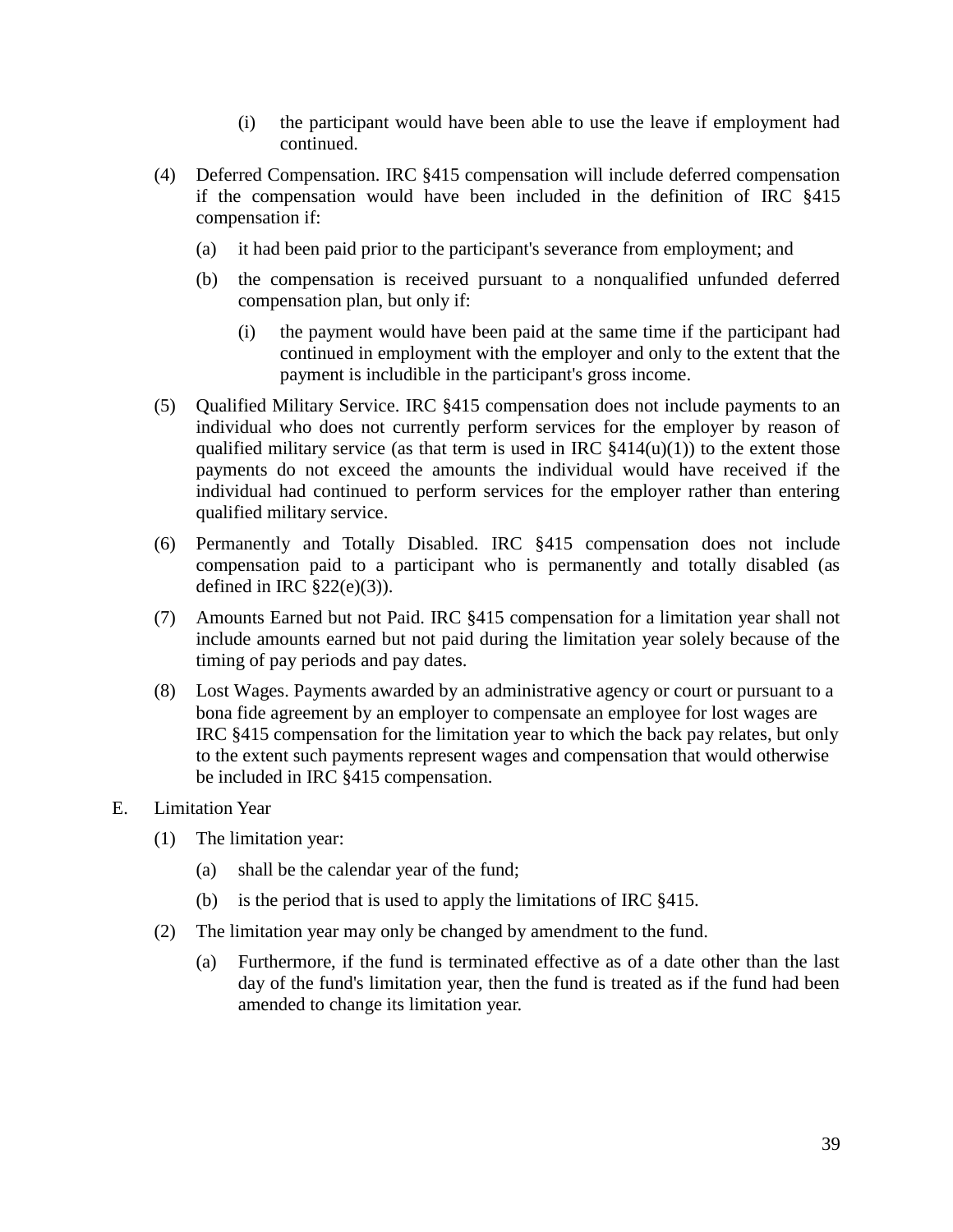### **103. Actuarial Equivalent**

- A. As provided under R.S. 11:1402(8), *actuarial equivalent* shall be defined using the following assumptions.
	- (1) Interest shall be compounded annually at the rate of 7 1/2 percent per annum.
	- (2) Annuity rates shall be determined on the basis of RP2000 combined healthy table set back three years for males and two years for females and uninsured.
- B. Effective July 1, 2012, as provided by R.S. 11:1402(8) actuarial equivalent shall be defined by using the following assumptions.
	- (1) Interest shall be compounded annually at the rate of 7.5 percent per annum.
	- (2) Mortality rates shall be based on the RP-2000 Combined Healthy Table unisexed based on 65 percent males and 35 percent females for retirees and 35 percent males and 65 percent females for beneficiaries.
- C. Effective October 1, 2015, as provided by R.S. 11:1402(8) actuarial equivalent shall be defined by using the following assumptions.
	- (1) Interest shall be compounded annually at the rate of 7.25 percent per annum (except as provided below).
	- (2) For Single Life option factors, mortality rates shall be based on the RP-2000 Combined Healthy Tables unisexed based on 35 percent males and 65 percent females.
	- (3) For Joint Life option factors, mortality rates shall be based on the RP-2000 Combined Healthy Tables unisexed based on 65 percent males and 35 percent females for retirees and 35 percent males and 65 percent females for beneficiaries.
	- (4) For Disability Award Lifetime Equivalences, mortality rates shall be based on the RP-2000 Disabled Lives Tables unisexed based on 35 percent males and 65 percent females.
	- (5) For Drop Balance Life Annuity Conversions, mortality rates shall be based on the RP-2000 Combined Healthy Table set back 3 years and unisexed based on 100 percent males and 0 percent females with interest at 6 percent per annum.
- D. Effective October 1, 2016, as provided by R.S. 11:1402(8) actuarial equivalent shall be defined by using the following assumptions.
	- (1) Interest shall be compounded annually at the rate of 7.00 percent per annum (except as provided below).
	- (2) For Single Life option factors, mortality rates shall be based on the RP-2000 Combined Healthy Tables set forward 1 year for males with no set forward for females and unisexed based on 40 percent males and 60 percent females.
	- (3) For Joint Life option factors, mortality rates shall be based on the RP-2000 Combined Healthy Tables set forward 1 year for males with no set forward for females and unisexed based on 65 percent males and 35 percent females for retirees and 35 percent males and 65 percent females for beneficiaries.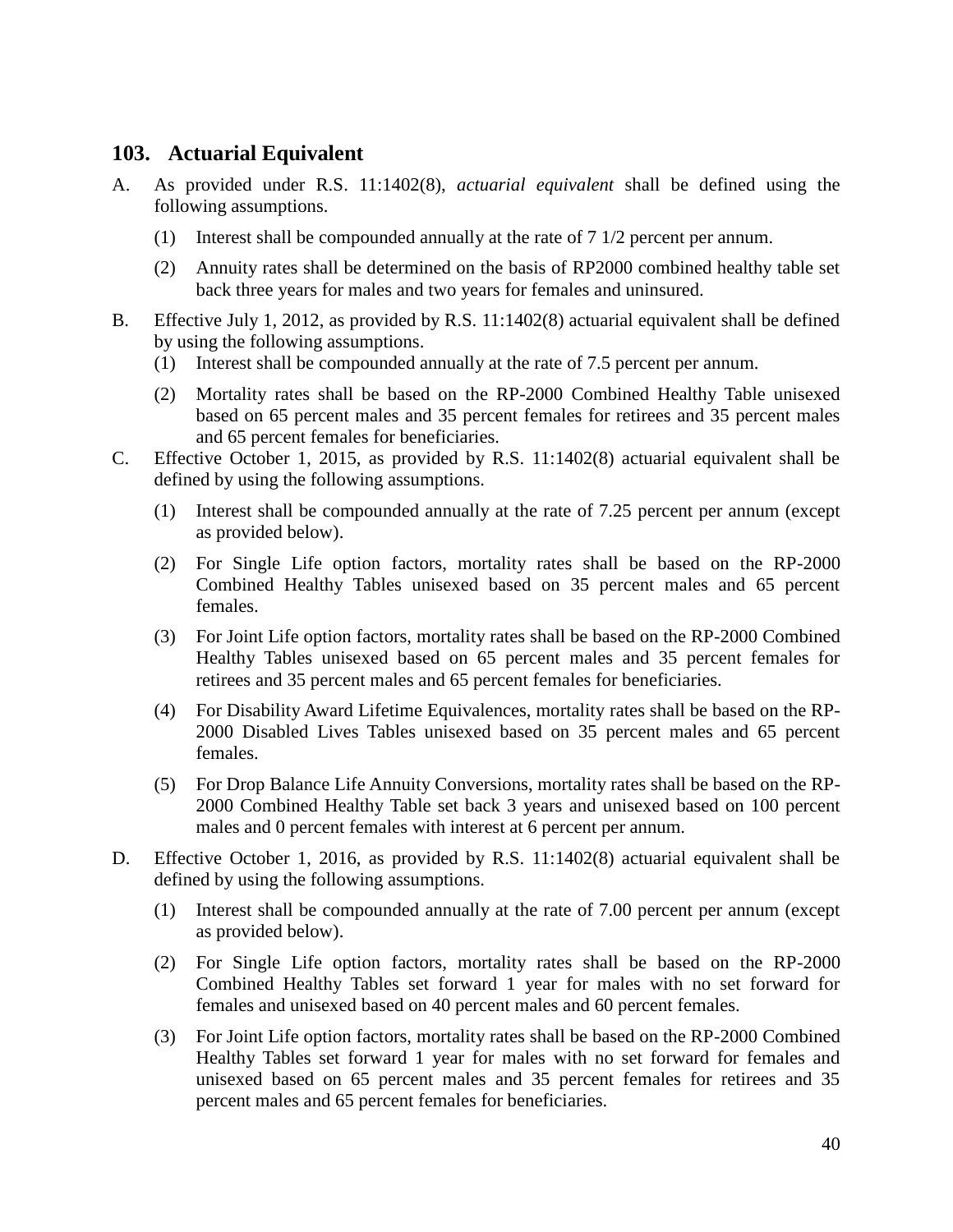- (4) For Disability Award Lifetime Equivalences, mortality rates shall be based on the RP-2000 Disabled Lives Tables unisexed based on 40 percent males and 60 percent females.
- (5) For Drop Balance Life Annuity Conversions, mortality rates shall be based on the RP-2000 Healthy Annuitant Table set back 1 year and projected to 2030 using Scale AA, and unisexed based on 100 percent males and 0 percent females with interest at 6 percent per annum.
- E. Thereafter, these assumptions shall be adopted by resolution of the board, based on recommendations of its actuary.

#### **105. Accumulated Contributions, Rollovers**

A. As provided in R.S. 11:1457(C), the following definitions are revised.

2009 RMDs of a Participant or Beneficiary—amounts that the participant or beneficiary would have been required to receive as a required minimum distribution under IRC §401(a)(9) for the 2009 distribution calendar year.

*Distributee*

- (a) a person who is distributed benefits from the plan and shall include an employee or former employee. In addition:
	- (i) the employee's or former employee's surviving spouse and the employee's or former employee's spouse or former spouse who is the alternate payee under a qualified domestic relations order, as defined in IRC §414(p), are *distributees* with regard to the interest of the spouse or former spouse;
	- (ii) a nonspouse beneficiary as designated by the member.

*Eligible Retirement Plan*

- (a) an eligible plan under IRC §457(b) that is maintained by a state, political subdivision of a state, or any agency or instrumentality of a state or political subdivision of a state and that agrees to separately account for amounts transferred into such plan from this plan, an individual retirement account described in IRC §408(a), an individual retirement annuity described in IRC §408(b), an annuity plan described in IRC §403(a), an annuity contract described in IRC §403(b), or a qualified plan described in IRC §401(a), that accepts the distributee's eligible rollover distribution;
- (b) shall also apply in the case of a distribution to a surviving spouse, or to a spouse or former spouse who is the alternate payee under a qualified domestic relations order.

*Eligible Rollover Distribution*—any distribution of all or any portion of the balance to the credit of the distributee, except that an eligible rollover distribution does not include:

(a) (i) any distribution that is one of a series of substantially equal periodic payments (not less frequently than annually) made for the life (or life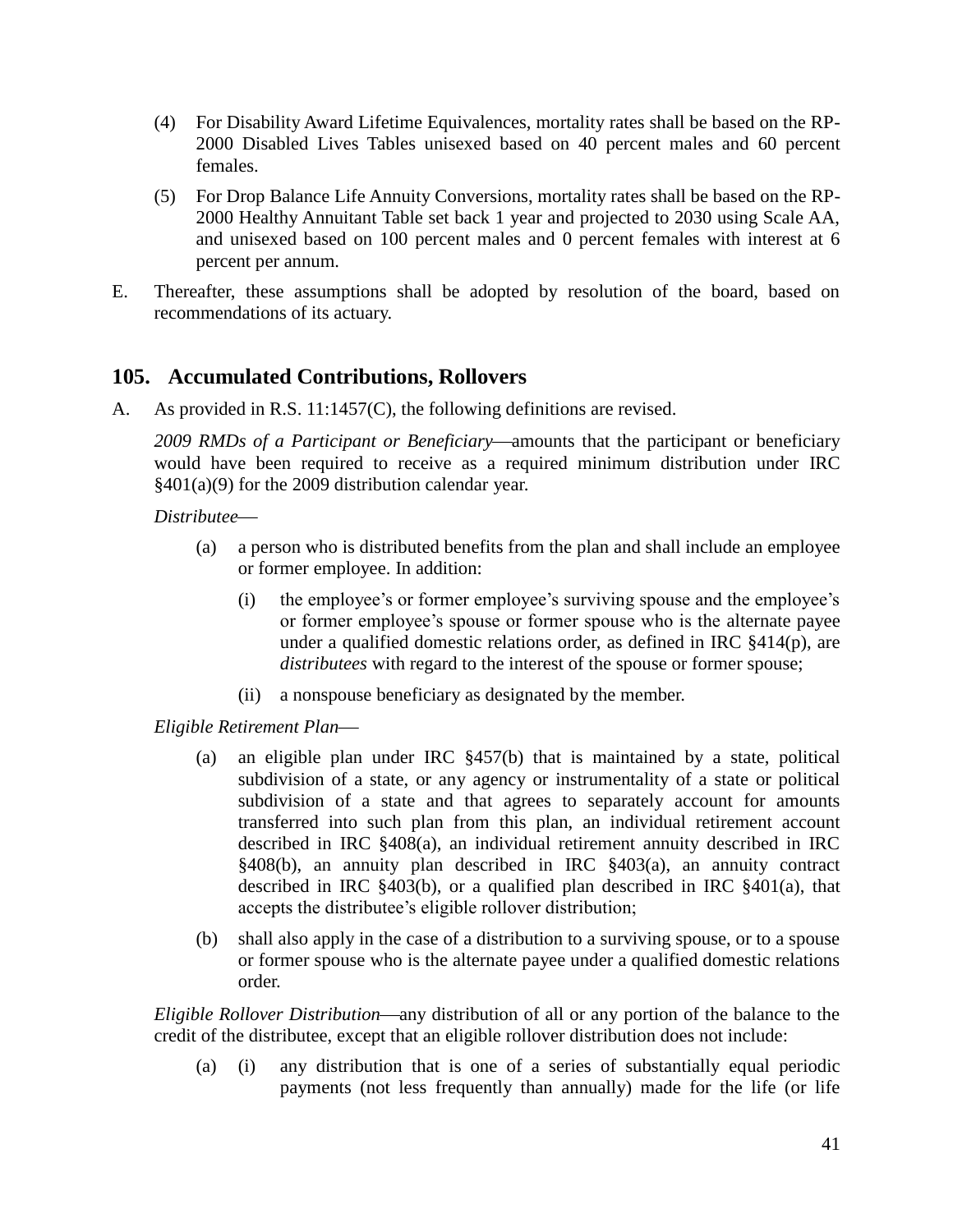expectancy of the distributee or the joint lives (or joint life expectancies) of the distribute and the distributee's designated beneficiary; or

- (ii) for a specified period of 10 years or more;
- (b) any distribution to the extent such distributions is required under IRC  $§401(a)(9);$
- (c) any hardship distribution attributable to elective deferrals;
- (d) the portion of any distribution that is not includible in gross income (determined without regard to the exclusion for net unrealized appreciation with respect to employer securities); and
- (e) any other distribution(s) that is reasonably expected to total less than \$200 during a year.
- B. Eligible Retirement Plan
	- (1) Effective for distributions on or after January 1, 2007:
		- (a) eligible retirement plan shall include the individual retirement account or annuity in the name of the deceased participant for the benefit of a nonspouse beneficiary, who receives an eligible rollover distribution from the plan on account of the death of a participant, provided that the individual retirement account or annuity is treated as an inherited IRA and that the minimum distribution rules applicable in the event the IRA owner dies before the entire interest is distributed shall apply to the transferee IRA and the transferee IRA does not provide the beneficiaries with the special rules for surviving spouse beneficiaries;
		- (b) a Roth IRA is an eligible retirement plan with respect to distributions from the Fund that do not consist of designated Roth accounts, so long as the restrictions that apply to a transfer from a traditional IRA (non-Roth) to a Roth IRA are satisfied.
- C. Eligible Rollover Distribution
	- (1) If any portion of an eligible rollover distribution is attributable to payments or distributions from a designated Roth account, an eligible retirement plan with respect to such portion shall include only another designated Roth account of the individual from whose account the payments or distributions were made, or a Roth IRA of such individual.
	- (2) Effective January 1, 2003, a portion of a distribution shall not fail to be an eligible rollover distribution merely because the portion consists of after-tax employee contributions that are not includible in gross income. However, such portion may be transferred only to an individual retirement account or annuity described in IRC §408(a) or (b), or to a qualified defined contribution plan described in IRC §401(a) or 403(a) that agrees to separately account for amounts so transferred, including separately accounting for the portion of such distribution that is includible in gross income and the portion of such distribution that is not so includible.
	- (3) Effective January 1, 2007, eligible rollover distributions shall include: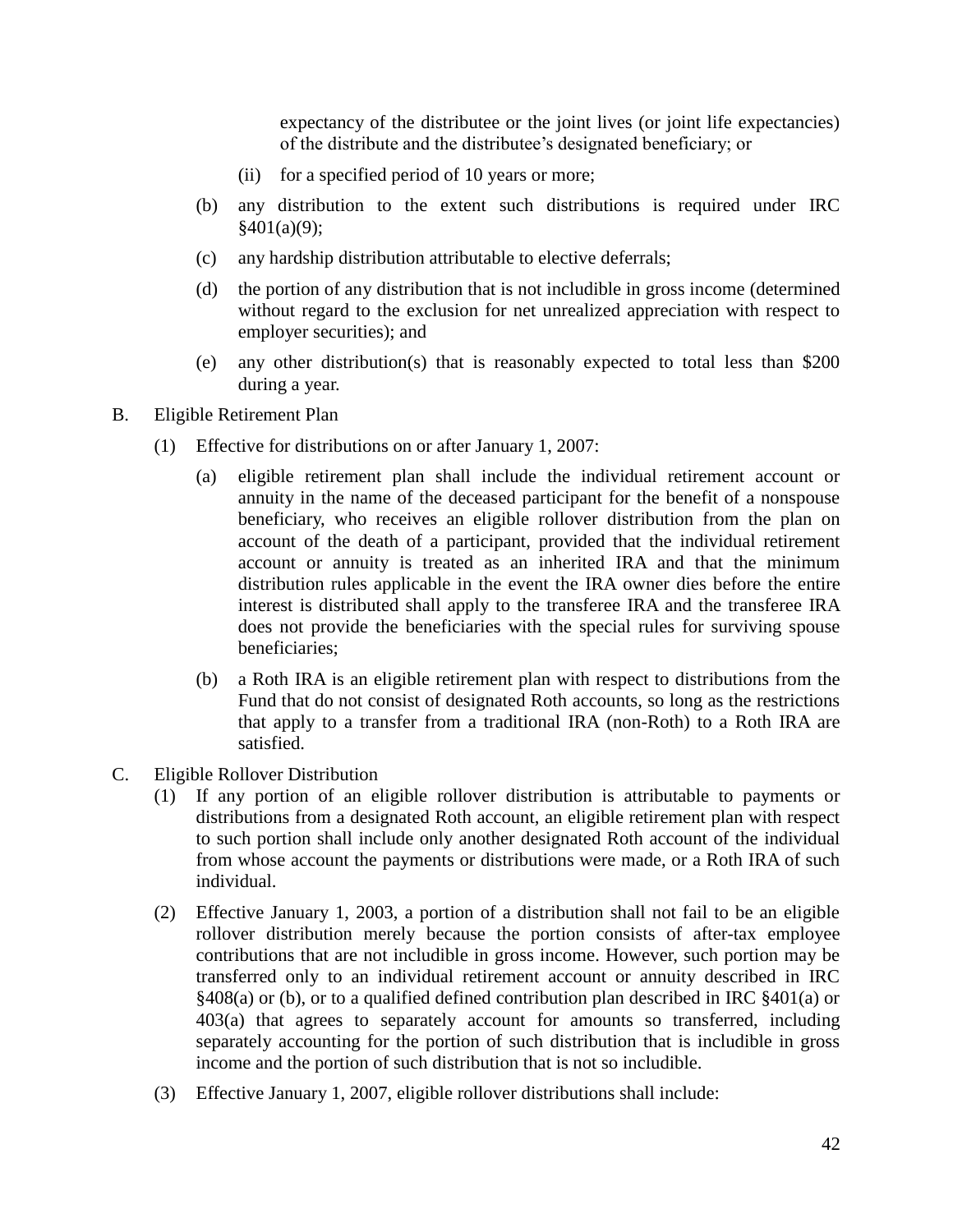- (a) a distribution to a nonspouse beneficiary on account of the participant's death, so long as any rollover distribution is transferred to an individual retirement account or annuity that is treated as an inherited account of the deceased participant;
- (b) after-tax contributions held in a plan qualified under IRC §401(a).
- (4) Effective January 1, 2007, distributions from the plan that do not consist of designated Roth accounts shall be eligible rollover distributions with respect to a Roth IRA and may be rolled over to a Roth IRA, subject to the restrictions that apply to a transfer from a traditional (non-Roth) IRA to a Roth IRA.
- (5) During 2009, 2009 RMDs shall be treated as eligible rollover distributions for purposes of making available the direct rollover of eligible rollover distributions that include such amount, but not for purposes of withholding federal income taxes on the amount when it is distributed.

### **107. Definitions**

*Full-Time*—regularly scheduled to work a minimum of 35 hours per week.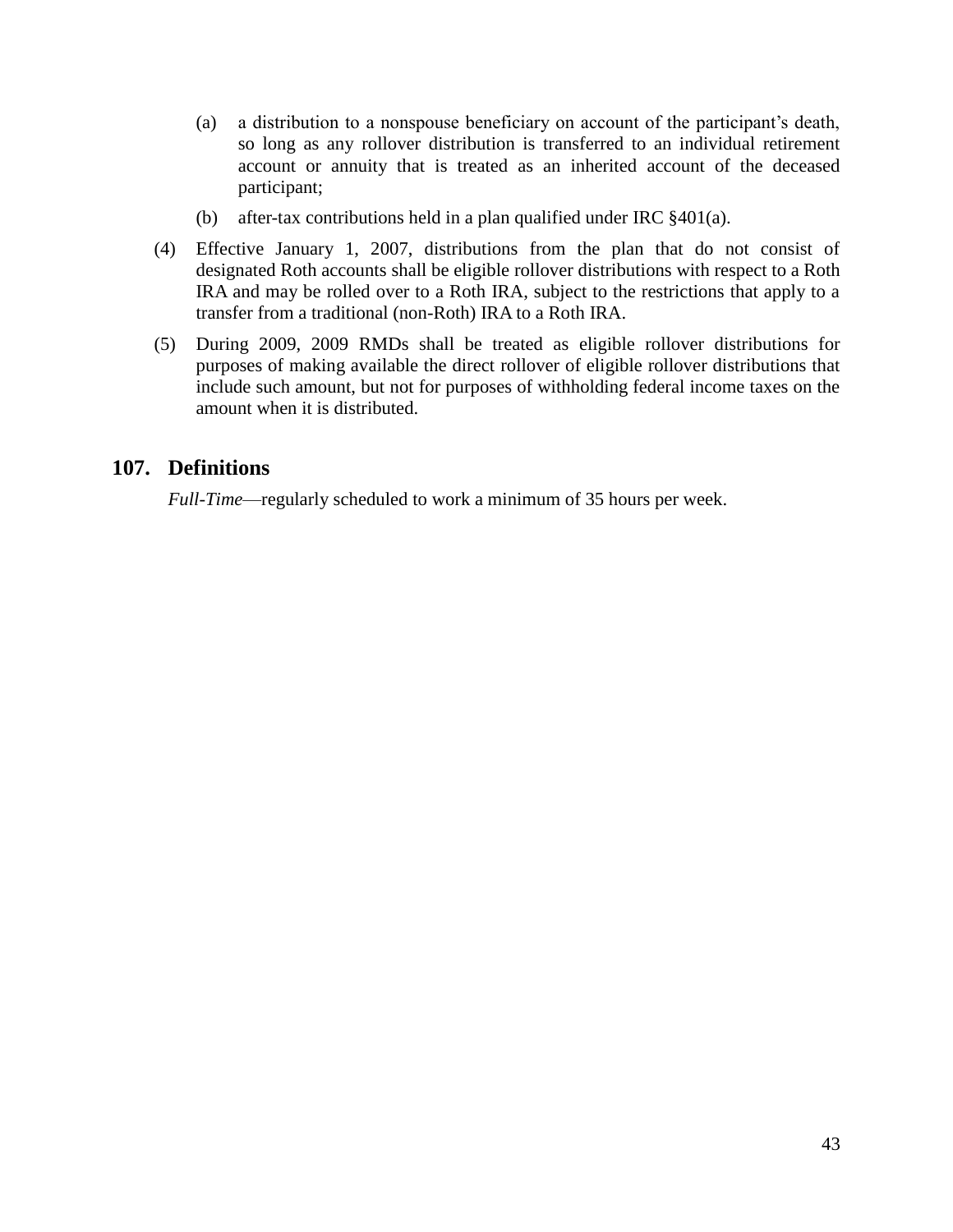# **Chapter 3. Creditable Service**

# **301. Death Benefits for Qualified Military Service**

- A. As provided under R.S. 11:1411, the following shall apply.
	- (1) In the case of a death occurring on or after January 1, 2007, if a participant dies while performing qualified military service (as defined in IRC  $§414(u)$ ), the participant's beneficiary is entitled to any additional benefits (other than benefit accruals relating to the period of qualified military service) provided under the plan as if the participant had resumed and then terminated employment on account of death.
		- (a) Moreover, the plan will credit the participant's qualified military service as service for vesting purposes, as though the participant had resumed employment under USERRA immediately prior to the participant's death.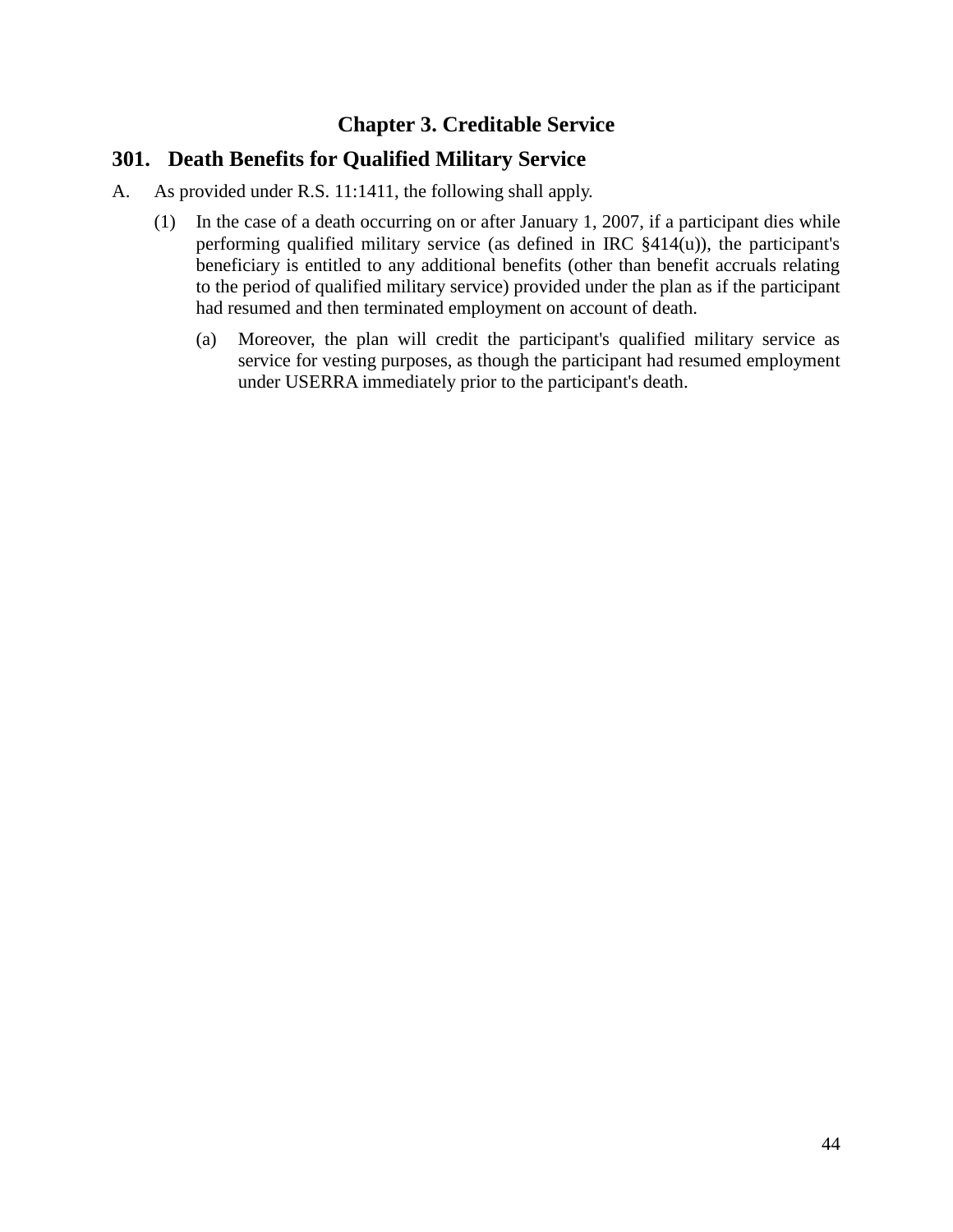# **Chapter 5. Limitation on Payment of Benefits**

#### **501. Suspension of Benefits**

A. As provided in R.S. 11:1444(D), if a member has commenced to receive distributions under R.S. 11:1444 even though he is still employed with the employer, then such member shall be given the opportunity to elect to suspend such distributions so long as he is still employed. If such member later terminates employment, he shall commence to receive minimum distributions again and shall be entitled to elect the method of receiving such distributions, with his required beginning date to be determined based on the date of his termination of employment.

#### **503. Required Beginning Date**

A. As provided in R.S. 11:1444(E), any required beginning date occurring in 2009 shall be extended for one year.

#### **505. Benefit Limitations**

- A. As provided under R.S. 11:1458, the following provisions shall apply for limitation years beginning on or after July 1, 2007.
	- $(1)$  Annual Benefit—Maximum Permissible Benefit. The annual benefit, otherwise payable to a participant under the plan, at any time shall not exceed the maximum permissible benefit. If the benefit the participant would otherwise accrue in a limitation year would produce an annual benefit in excess of the maximum permissible benefit, then the benefit shall be limited (or the rate of accrual reduced) to a benefit that does not exceed the maximum permissible benefit.
	- (2) Adjustment if in Two Defined Benefit Plans. If the participant is, or has ever been, a participant in another qualified defined benefit plan (without regard to whether the plan has been terminated) maintained by the employer or a predecessor employer, the sum of the participant's annual benefit from all such plans may not exceed the maximum permissible benefit. Where the participant's employer-provided benefits under all such defined benefit plans (determined as of the same age) would exceed the maximum permissible benefit applicable at that age, the employer shall limit a participant's benefit in accordance with the terms of the plans.
	- (3) Limits Grandfathered prior to July 1, 2007
		- (a) The following sentence in Clause i of this Subparagraph applies only if the provisions of such defined benefit plans that were both adopted and in effect before April 5, 2007 satisfied the applicable requirements of statutory provisions, regulations, and other published guidance relating to IRC § 415 in effect as of the end of the last limitation year beginning before July 1, 2007, as described in U.S. Treasury regulations  $\S 1.415(a)-1(g)(4)$ .
			- (i) The application of the provisions of this Part shall not cause the maximum permissible benefit for any participant to be less than the participant's accrued benefit under all the defined benefit plans of the employer or a predecessor employer as of the end of the last limitation year beginning before July 1, 2007 under provisions of the plans that were both adopted and in effect before April 5, 2007.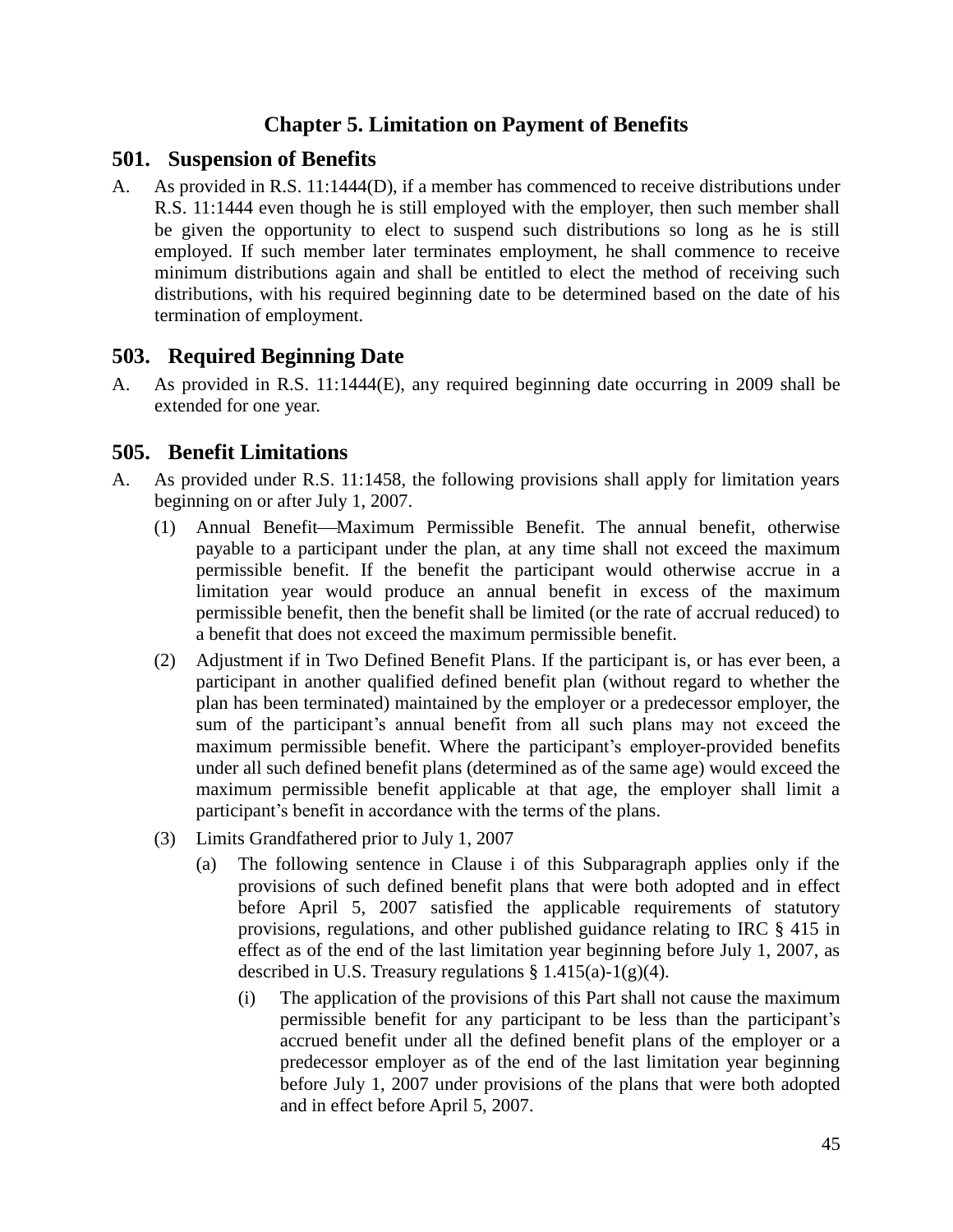# **Chapter 7. Accumulated Contributions**

#### **701. Benefit Limitations**

A. Definitions. For purposes of Chapter 7, the following definitions apply.

*Annual Benefit*—a benefit that is payable annually in the form of a straight life annuity.

*Defined Benefit Dollar Limitation*—effective for limitation years ending after December 31, 2001, \$160,000, automatically adjusted under IRC §415(d), effective January 1 of each year, as published in the *Internal Revenue Bulletin*, and payable in the form of a straight life annuity:

- (a) the new limitation shall apply to limitation years ending with or within the calendar year of the date of the adjustment, but a participant's benefits shall not reflect the adjusted limit prior to January 1 of that calendar year;
- (b) the automatic annual adjustment of the defined benefit dollar limitation under IRC §415(d) shall apply to participants who have had a separation from employment.
- B. Annual Benefit Determination
	- (1) Except as provided below, where a benefit is payable in a form other than a straight life annuity, the benefit shall be adjusted to an actuarially equivalent straight life annuity that begins at the same time as such other form of benefit and is payable on the first day of each month, before applying the limitations of this Part.
	- (2) For a participant who has or will have distributions commencing at more than one annuity starting date, the annual benefit shall be determined as of each such annuity starting date (and shall satisfy the limitations of this Part as of each such date), actuarially adjusting for past and future distributions of benefits commencing at the other annuity starting dates.
		- (a) For this purpose, the determination of whether a new annuity starting date has occurred shall be made:
			- (i) without regard to U.S. Treasury regulations  $$1.401(a)-20$ , Q and A-10(d); and
			- (ii) with regard to U.S. Treasury regulations  $\S1.415(b)1(b)(1)(iii)(B)$  and (C).
	- (3) The determination of the annual benefit shall take into account Social Security supplements described in IRC  $§411(a)(9)$  and benefits transferred from another defined benefit plan, other than transfers of distributable benefits pursuant to U.S. Treasury regulations  $\S$  1.411(d)-4, Q and A-3(c), but shall disregard benefits attributable to employee contributions or rollover contributions.
- C. Actuarial Adjustment. No actuarial adjustment to the benefit shall be made for:
	- (1) survivor benefits payable to a surviving spouse under a qualified joint and survivor annuity to the extent such benefits would not be payable if the participant's benefit were paid in another form;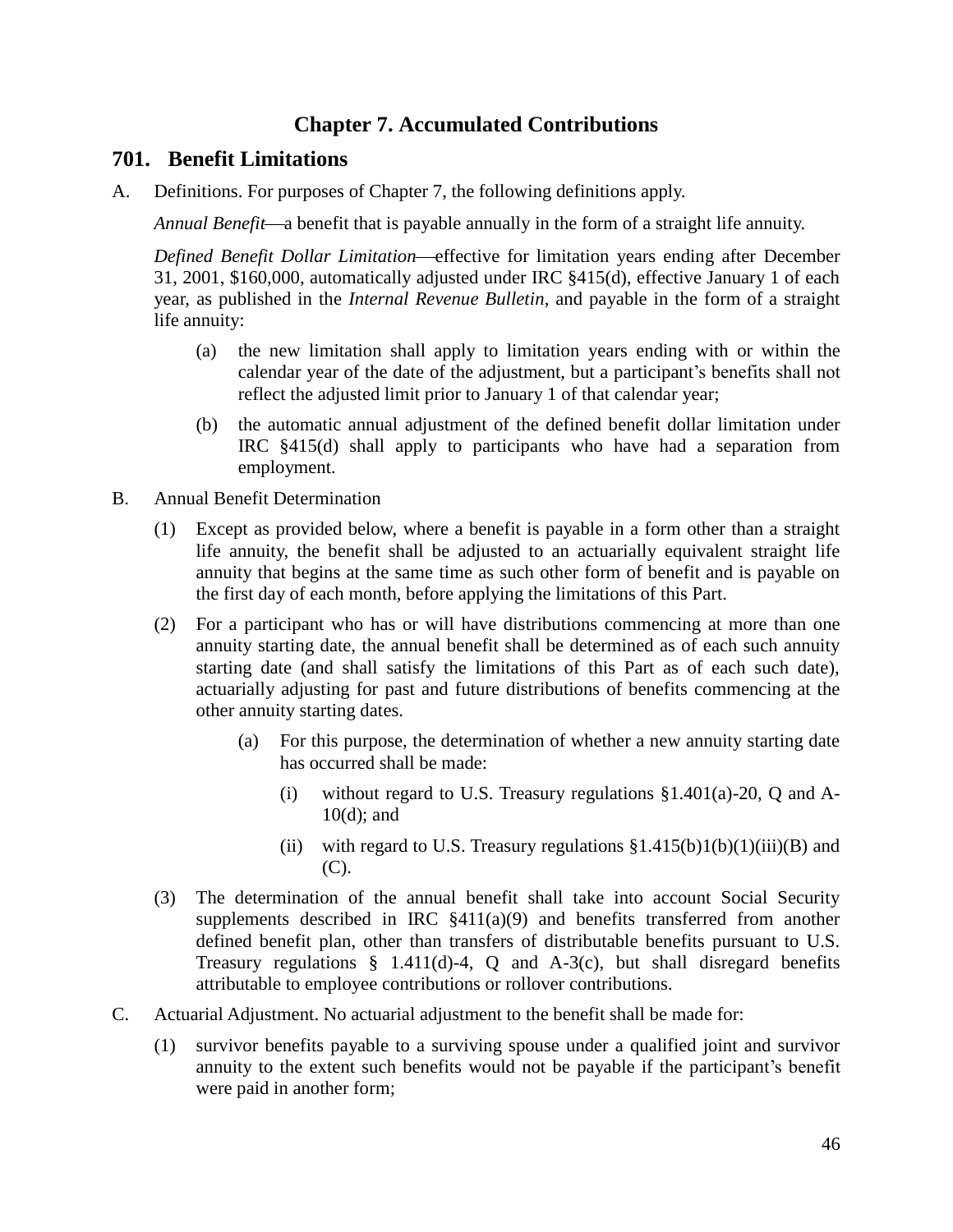- (2) benefits that are not directly related to retirement benefits (such as a qualified disability benefit, preretirement incidental death benefits, and postretirement medical benefits); or
- (3) the inclusion in the form of benefit of an automatic benefit increase feature, provided the form of benefit is not subject to IRC  $$417(e)(3)$  and would otherwise satisfy the limitations of this Part, and the plan provides that the amount payable under the form of benefit in any limitation year shall not exceed the limits of this Part applicable at the annuity starting date, as increased in subsequent years pursuant to IRC §415(d);
	- (a) for this purpose, an automatic benefit increase feature is included in a form of benefit if the form of benefit provides for automatic, periodic increases to the benefits paid in that form.
- D. Actuarial Equivalent—Straight Life Annuity
	- (1) Effective for distributions in plan years beginning after December 31, 2003, the determination of actuarial equivalence of forms of benefit other than a straight life annuity shall be made in accordance with Subparagraph a of this Paragraph.
		- (a) The straight life annuity that is actuarially equivalent to the participant's form of benefit shall be determined under this Subparagraph if the form of the participant's benefit is either:
			- (i) a nondecreasing annuity (other than a straight life annuity) payable for a period of not less than the life of the participant (or, in the case of a qualified pre-retirement survivor annuity, the life of the surviving spouse); or
			- (ii) an annuity that decreases during the life of the participant merely because of:
				- (a) the death of the survivor annuitant (but only if the reduction is not below 50 percent of the benefit payable before the death of the survivor annuitant); or
				- (b) the cessation or reduction of Social Security supplements or qualified disability payments (as defined in IRC  $\S 401(a)(11)$ ).
	- (2) For limitation years beginning before July 1, 2007, the actuarially equivalent straight life annuity is equal to the annual amount of the straight life annuity commencing at the same annuity starting date that has the same actuarial present value as the participant's form of benefit computed using whichever of the following produces the greater annual amount:
		- (a) the interest rate and mortality table (or other tabular factor) specified in the plan for adjusting benefits in the same form; and
		- (b) 5 percent interest rate assumption and the applicable mortality table defined in the plan for that annuity starting date.
	- (3) For limitation years beginning on or after July 1, 2007, the actuarially equivalent straight life annuity is equal to the greater of: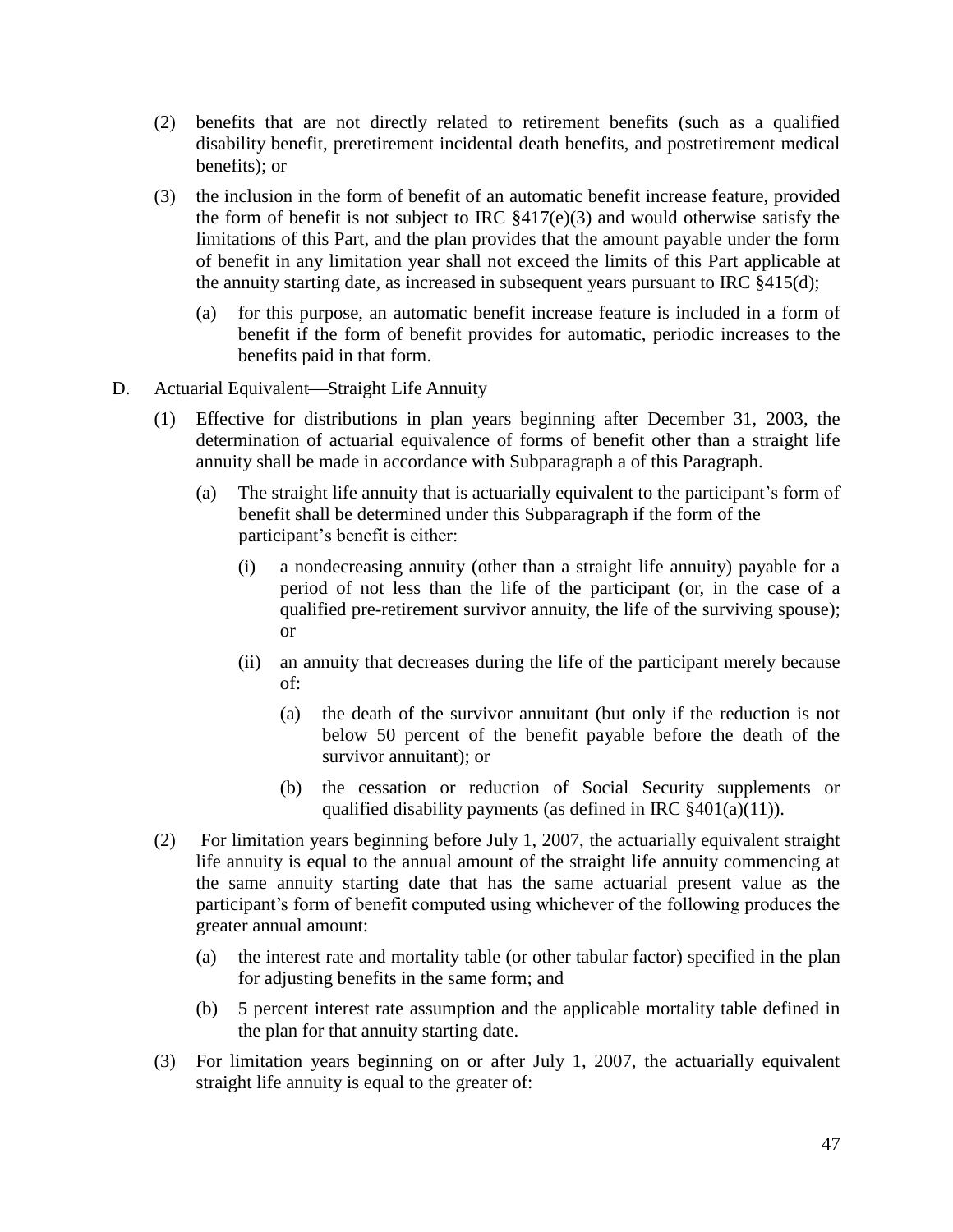- (a) the annual amount of the straight life annuity (if any) payable to the participant under the plan commencing at the same annuity starting date as the participant's form of benefit; and
- (b) the annual amount of the straight life annuity commencing at the same annuity starting date that has the same actuarial present value as the participant's form of benefit, computed using a 5 percent interest rate assumption and the applicable mortality table defined in the plan for that annuity starting date.

# **703. Rollover of Returned Contributions**

- A. As provided in R.S. 11:1445(G):
	- (1) distributee, eligible retirement plan and eligible rollover distribution shall be defined in provisions adopted by the board pursuant to R.S. 11:1457;
	- (2) an eligible rollover distribution shall be transferred in a direct rollover to an eligible retirement plan if so directed by the distributee. The board shall provide distributees with the opportunity to direct such direct rollover.

# **705. Repayment of Withdrawn Accumulated Contributions**

- A. As provided in R.S. 11:1455(B), payment may be made directly by the member or may be made on the member's behalf:
	- (1) in a single sum payment by an individual retirement account; or
	- (2) annuity; or
	- (3) by a plan qualified under IRC  $\S$ §401(a), 403(a), 403(b), or 457(g).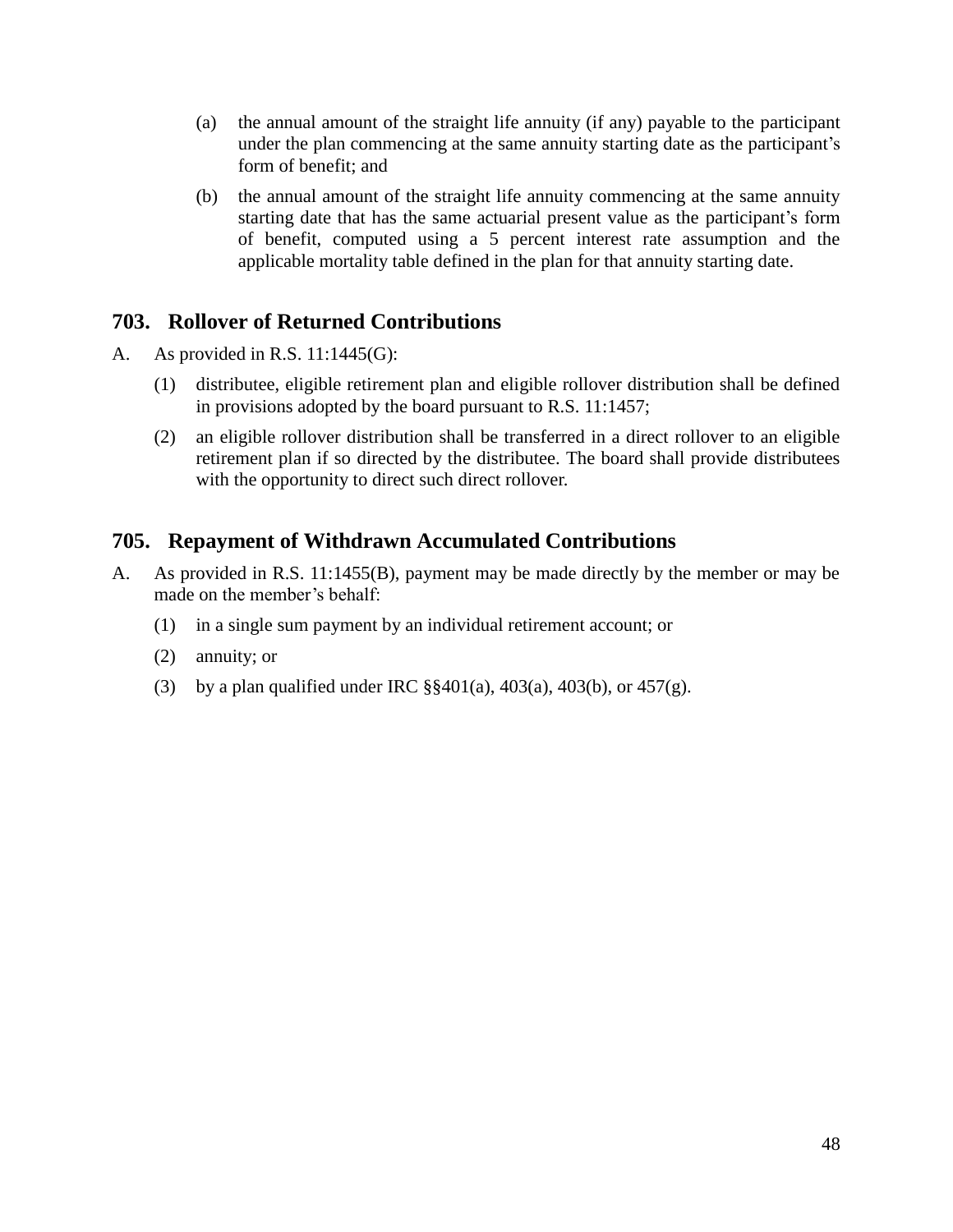# **GENERAL PROVISIONS THAT APPLY TO ASSESSORS' RETIREMENT FUND (Found in R.S. 11:1 through R.S. 11:316)**

# **ACTUARIAL VALUATION METHODS**

### **Methods of Actuarial Valuation Established – R.S. 11:22**

- A. The provisions of this Section govern the funding methods utilized by state and statewide public retirement systems to determine actuarially required contributions.
- B. The following funding methods shall be utilized to determine actuarially required contributions:
	- (1) Assessors' Retirement Fund: frozen attained age normal.

\*\*\*

- C. For any of the systems set forth in Subsection B of this Section which have established excess benefit plans, the present value of benefits shall for funding purposes include the present value of any credits granted to employers for contributions to such excess benefit plans.
- D. For any system set forth in Subsection B of this Section that is funded utilizing the frozen attained age normal method, the actuarial valuation method of the system shall be converted to the aggregate funding method in the system's first valuation in which the frozen unfunded actuarial accrued liability is fully amortized.

# **Unfunded Accrued Liabilities; Amortization – R.S. 11:42**

- A. The provisions of this Section govern the amortization of unfunded accrued liabilities of the state and statewide public retirement systems referenced in Subsection B hereof, as provided by said Subsection B.
- B. The provisions of this Subsection shall be implemented and accomplished by the governing authorities of the state and statewide public retirement systems as set forth herein.
	- (1) Assessors' Retirement Fund. The unfunded accrued liability, as of September 30, 1989, determined under the funding method specified in R.S. 11:22(B)(1), shall be amortized over a forty-year period, commencing with fiscal year 1989-1990, with payments forming an annuity increasing at three and one-half percent annually.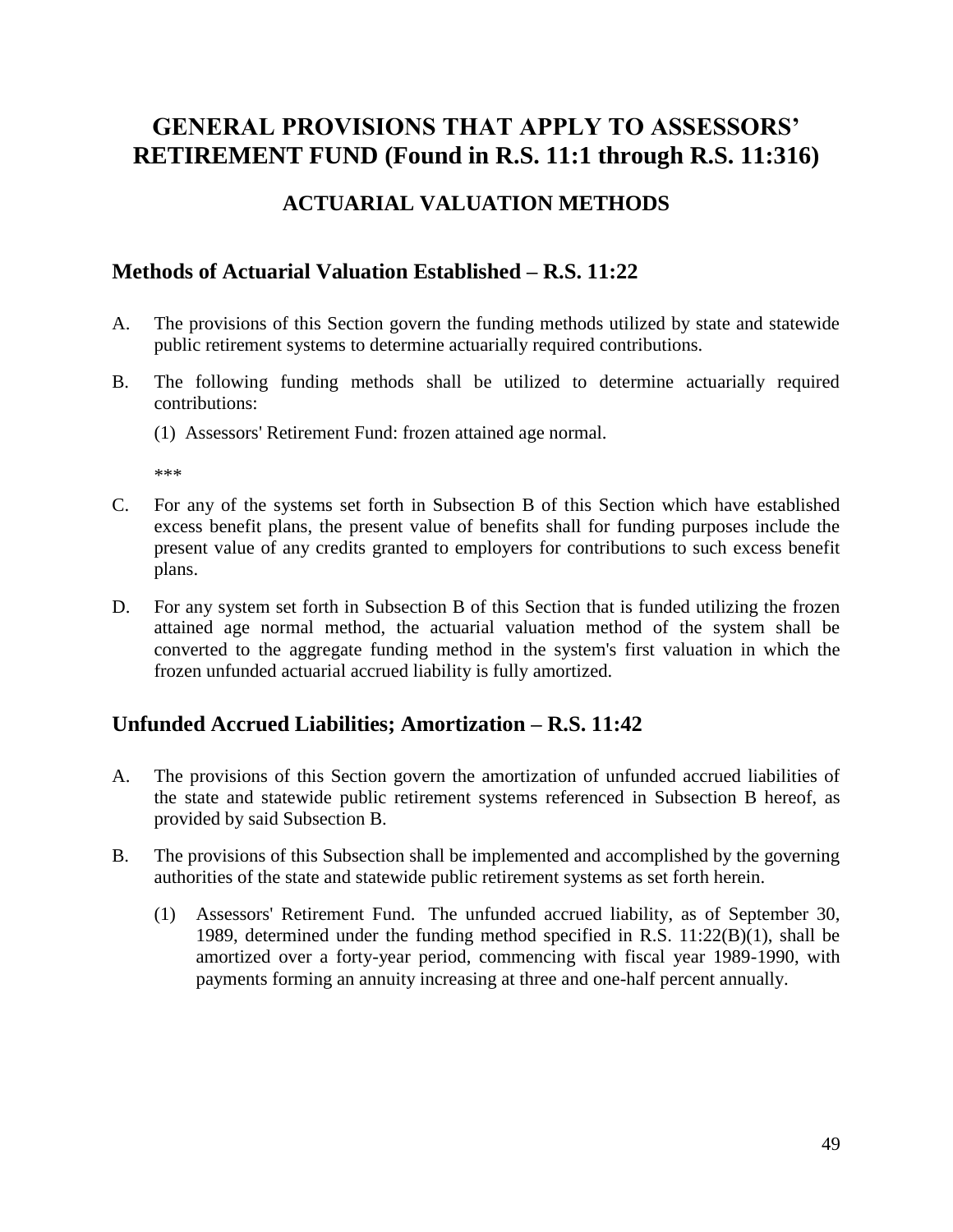## **CONTRIBUTIONS**

### **Employee Contributions Established - R.S. 11:62**

Employee contributions to state and statewide public retirement systems shall be paid at the following rates, except as otherwise provided by law:

- (1) Assessors' Retirement Fund 8%.
- \* \* \*

# **Ad Valorem Tax Contributions Established – R.S. 11:82**

- A. Ad valorem tax contributions to state and statewide public retirement systems shall be as follows:
	- (1) Assessors' Retirement Fund. Dedicated funds are .25% (1% for Orleans Parish) of aggregate taxes shown to be collectible by the tax rolls of each parish.

\*\*\*

B. Provided, however, in the event the employer contributions become zero and employee contributions and dedicated taxes prescribed in this Section provide more than the total actuarially required contribution to any system, then the Public Retirement Systems' Actuarial Committee shall determine the amount of the aggregate taxes shown on the tax rolls of each parish that shall be remitted to such retirement system.

# **Employer Contributions; Determination; Statewide Systems - R.S. 11:103**

- A. The provisions of this Section are applicable with respect to the statewide public retirement systems, whose benefits are not guaranteed by Article X, Section 29(A) and (B) of the Louisiana Constitution.
- B. (1) Except as provided in Subsection C of this Section, for each fiscal year beginning with Fiscal Year 1989-1990, for each statewide retirement system, the employer contribution rate shall equal the actuarially required employer contribution as determined under Paragraph (3) of this Subsection, divided by the total projected payroll of all active members of the particular system for the fiscal year. Active member payroll shall include participants in the Deferred Retirement Option Plan, but only if direct employer contributions are made based on salaries for such participants.
	- (2) At the end of each fiscal year, the difference between the actuarially required employer contribution for the fiscal year, as determined under Paragraph (3) of this Subsection by the most recent actuarial valuation, and the amount of employer contributions actually received for the fiscal year, excluding any amounts received for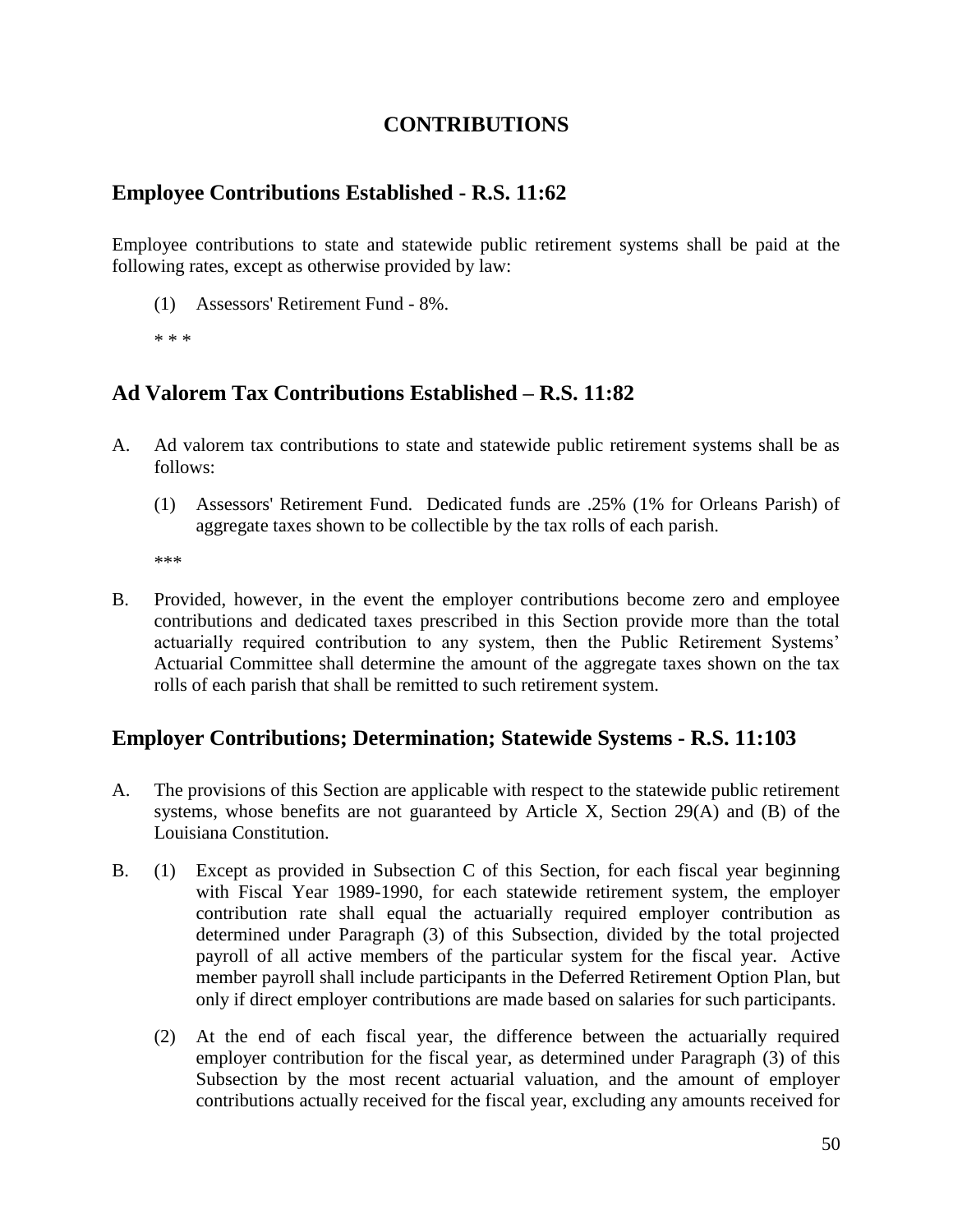the extraordinary purchase of additional benefits or service, shall be determined to be that fiscal year's short fall amount.

- (3) The actuarially required employer contribution for each fiscal year shall be that dollar amount equal to the sum of:
	- (a) The employer's normal cost for that fiscal year, computed as of the first of the fiscal year using the system's actuarial funding method as specified in R.S. 11:22 and taking into account the value of employee contributions, including interest thereon, such employer's normal cost projected to the middle of the fiscal year at the assumed actuarial interest rate.
	- (b) The projected noninvestment related administrative expenses for the fiscal year.
	- (c) That fiscal year's payment, computed at the first of that fiscal year and projected to the middle of that fiscal year, at the actuarially assumed interest rate necessary to amortize previous years' shortfall amounts, if any, in the same manner as provided in Subsection  $(B)(3)(e)(i)$  of this Section if an immediate gain funding method is used; otherwise, amortized over the future working lifetime of current participants.
	- (d) That fiscal year's payment, computed as of the first of that fiscal year using that system's amortization method specified in R.S. 11:42, necessary to amortize the unfunded accrued liability as of the end of Fiscal Year 1988-1989, such unfunded accrued liability computed using the system's actuarial funding method as specified in R.S. 11:22, such payment projected to the middle of that fiscal year at the actuarially assumed interest rate.
	- (e) That fiscal year's payment, calculated as of the first of that fiscal year and projected to the middle of that fiscal year at the actuarially assumed interest rate, necessary to amortize changes in actuarial liability due to:
		- (i) (aa) Not applicable to the Assessors' Retirement Fund
			- (bb) Not applicable to the Assessors' Retirement Fund
			- (cc) Not applicable to the Assessors' Retirement Fund
		- (ii) (aa) Not applicable to the Assessors' Retirement Fund
			- (bb) Not applicable to the Assessors' Retirement Fund
		- (iii) Changes in actuarial funding methods, excluding changes in methods of valuing of assets, such payments to be computed as level dollar amounts over a period of thirty years from the year of occurrence of the change.
		- (iv) (aa) Except as provided in Subitem (bb), changes in actuarial accrued liability, computed using the actuarial funding method as specified in R.S. 11:22, due to legislation changing plan provisions, such payments to be computed in the manner and over the time period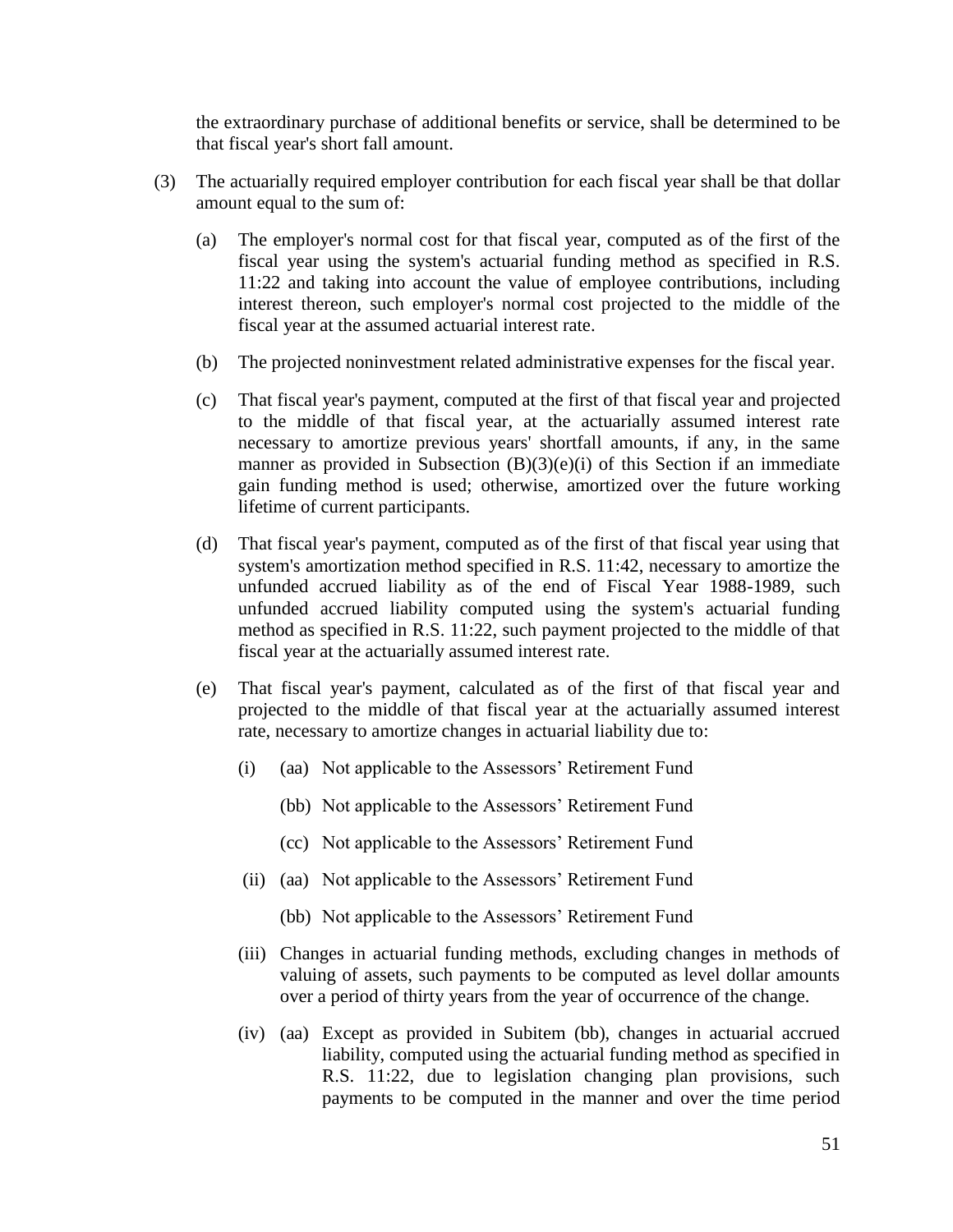specified in the legislation creating the change or, if not specified in such legislation, as level dollar amounts over a period of fifteen years from the year of occurrence of the change.

- (bb) Not applicable to the Assessors' Retirement Fund
- (4) At the end of the fiscal year during which the assets, excluding the outstanding balance due to Subparagraph  $(B)(3)(c)$  of this Section, exceed the actuarial accrued liability, the amortization schedules contained in Subparagraphs (B)(3)(d) and (e) of this Section shall be fully liquidated and assets in excess of the actuarial accrued liability shall be amortized as a credit in accordance with the provisions of Subparagraph  $(B)(3)(e)$  of this Section.
- C. The net direct actuarially required employer contribution for each fiscal year, beginning with Fiscal Year 1996-1997, shall be that dollar amount equal to the contribution rate specified in Subparagraph (2)(b) of this Subsection, if any, increased by the cost itemized in Paragraph (1) of this Subsection, reduced by the contributions itemized in Paragraph (2) of this Subsection, rounded to the nearest one-quarter percent:
	- (1) The gross required employer contribution as provided in Paragraph (B)(1) of this Section.
	- (2) Elements of the gross employer contributions:
		- (a) Dedicated ad valorem taxes and revenue sharing funds.
		- (b) Not applicable to the Assessors' Retirement Fund
		- (c) Not applicable to the Assessors' Retirement Fund
- D. Not applicable to the Assessors' Retirement Fund
- E. Not applicable to the Assessors' Retirement Fund

#### **Employer Contributions; Determination Date; Notification – R.S. 11:104**

- A. The employer contribution rate as referred to in this Subpart shall be determined by the Public Retirement Systems' Actuarial Committee as soon as practicable after the first day of January but no later than the last Monday in February of each year for those systems that have a fiscal year ending on the thirtieth day of June.
- B. Within ten business days after the determination of a rate pursuant to this Section, the chairman of the Public Retirement Systems' Actuarial Committee shall notify each employer or retirement system that the referenced rate shall be recommended to the legislature for approval, or that the given rate shall be used by the employer or retirement system, whichever is appropriate under the provisions contained in R.S. 11:102 and 103.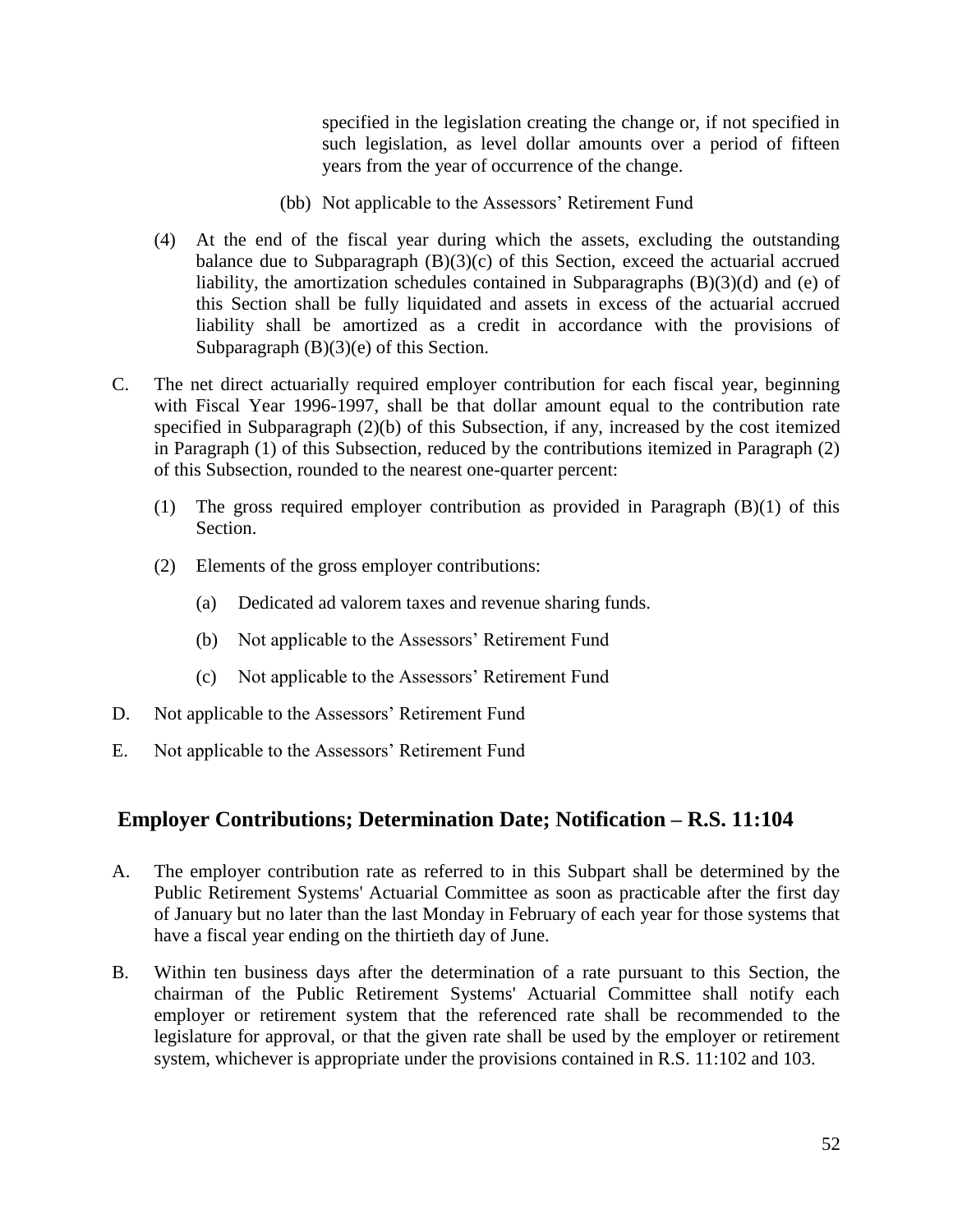# **Employer Contributions; Maintaining Rates – R.S. 11:105**

- A. The provisions of this Section shall apply to the following statewide public retirement systems or funds, hereinafter referred to in this Section as "systems":
	- (1) The Assessors' Retirement Fund.
	- \* \* \*
- B. Notwithstanding the provisions of R.S. 11:103 and 104, in any fiscal year during which the net direct employer contribution rates would otherwise be decreased for any retirement system or fund referenced in Subsection A of this Section, the board of trustees of any such system or fund is hereby authorized to maintain the net direct employer contribution rate in effect at the time that the decrease would otherwise occur according to R.S. 11:103.
- C. If the board of trustees of any retirement system or fund referenced in Subsection A of this Section elects, pursuant to Subsection B of this Section, to maintain the net direct employer contribution rate in effect at the time that a decrease would otherwise occur according to R.S. 11:103, any excess funds resulting from maintaining the contribution rate shall be combined with any contribution surplus, or offset by any contribution shortfall, and the resulting balance, if greater than zero, shall be applied, until exhausted, exclusively for and in the order of the following purposes:
	- (1) To reduce the frozen unfunded accrued liability, if any; however, the future payments on the frozen unfunded accrued liability shall continue to be made according to the original amortization schedule established to initiate compliance with the requirements of Article X, Section 29(E)(3) of the Constitution of Louisiana until the outstanding balance is fully liquidated.
	- (2) To reduce the outstanding amortization charge base or bases with the greatest number of outstanding payments; however, the future payments on the base or bases shall continue to be made according to the original amortization schedule until the outstanding balance is fully liquidated.
	- (3) To establish a contribution surplus amortization base or add to the otherwise established contribution surplus base for the fiscal year if an immediate gain funding method is used, or to reduce the present value of future employer normal costs if a spread gain funding method is used.
- D. Not applicable to the Assessors' Retirement Fund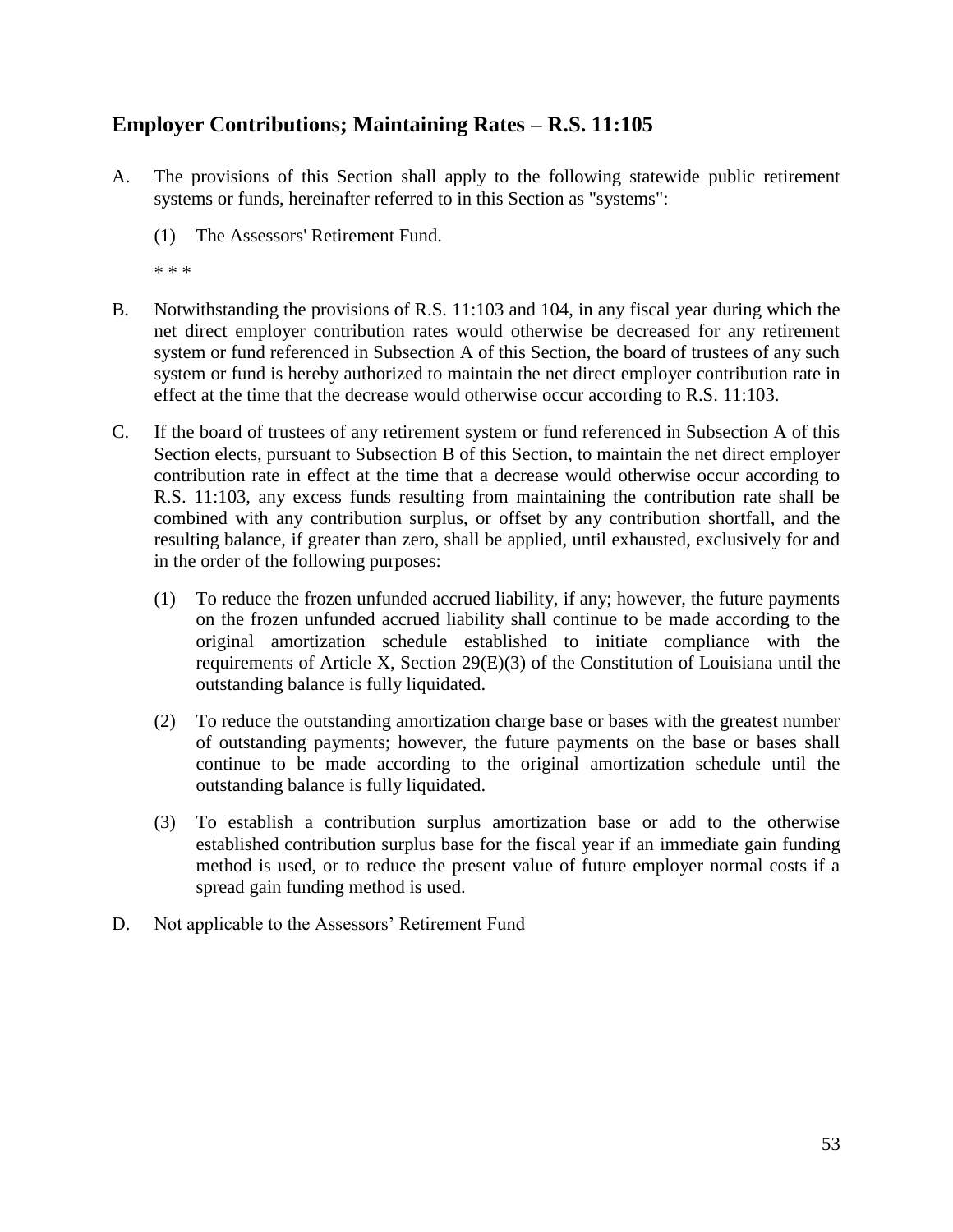# **Additional Employer Contributions; Increasing Rates - R.S. 11:106**

- A. The provisions of this Section shall apply to the following statewide public retirement systems or funds:
	- (1) The Assessors' Retirement Fund.

\* \* \*

- B. Notwithstanding the provisions of R.S. 11:103, 104, and 105, the board of trustees of any retirement system or fund to which this Section applies is authorized to require a net direct contribution rate of up to three percent more than the rate determined under R.S. 11:103.
- C. If the board of trustees of any retirement system or fund referenced in Subsection A of this Section elects, pursuant to Subsection B of this Section, to increase the net direct employer contribution rate determined under R.S. 11:103, any excess funds resulting from increasing the contribution rate shall be combined with any contribution surplus, or offset by any contribution shortfall, and the resulting balance, if greater than zero, shall be applied, until exhausted, exclusively for and in the order of the following purposes:
	- (1) To reduce the frozen unfunded accrued liability, if any; however, the future payments on the frozen unfunded accrued liability shall continue to be made according to the original amortization schedule established to initiate compliance with the requirements of Article X, Section 29(E)(3) of the Constitution of Louisiana until the outstanding balance is fully liquidated.
	- (2) To reduce the outstanding amortization charge base or bases with the greatest number of outstanding payments; however, the future payments on the base or bases shall continue to be made according to the original amortization schedule until the outstanding balance is fully liquidated.
	- (3) To establish a contribution surplus amortization base or add to the otherwise established contribution surplus base for the fiscal year, if an immediate gain funding method is used, or to reduce the present value of future employer normal costs, if a spread gain funding method is used.

# **Additional Employer Contributions; Reducing Rate Decreases - R.S. 11:107**

- A. The provisions of this Section shall apply to the following statewide public retirement systems or funds:
	- (1) The Assessors' Retirement Fund.

\* \* \*

B. Notwithstanding the Provisions of R.S. 11:103, 104, 105(B), in any fiscal year during which the net direct employer contribution rates would otherwise be decreased for any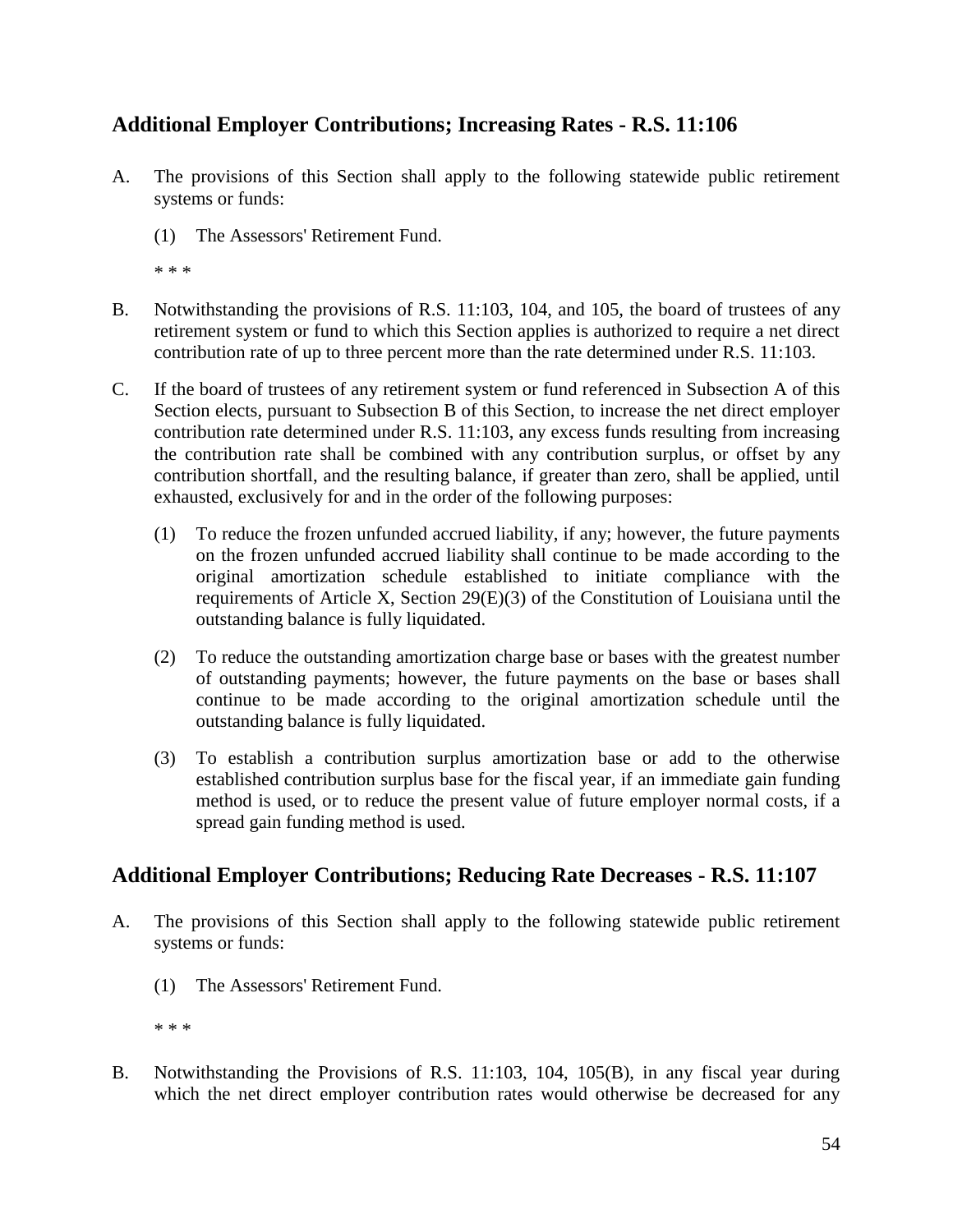retirement system or fund to which this Section applies, the board of trustees of that system or fund is hereby authorized to set the employer contribution rate at any point between the previous year's employer contribution rate and the decreased rate that would otherwise occur pursuant to R.S. 11:103 and 104. Any excess funds resulting from the additional contributions shall be applied as provided in R.S. 11:105(C).

# **Funding Deposit Account – R.S. 11:107.1**

- A. The provisions of this Section shall apply to the following statewide public retirement systems or funds, hereinafter referred to in this Section as "systems":
	- (1) The Assessors' Retirement Fund.
	- \* \* \*
- B. (1) There shall be established a funding deposit account for each system to which this Section applies. Such account shall be credited and charged solely as provided in this Section.
	- (2) The balance in the account shall be set equal to zero as of December 31, 2008.
	- (3) Notwithstanding any provision of this Subpart to the contrary, for any fiscal year ending on or after December 31, 2008, in which the board of trustees of a system elects or previously elected to set the net direct employer contribution rate higher than the minimum recommended rate pursuant to this Subpart, all surplus funds collected by the system shall be credited to the system's funding deposit account.
- C. The funds in the account shall earn interest annually at the board-approved actuarial valuation interest rate, and such interest shall be credited to the account at least once a year.
- D. Notwithstanding any provisions of law to the contrary, the board of trustees of each system may in any fiscal year direct that funds from the account be charged for the following purposes:
	- (1) To reduce the unfunded accrued liability as prescribed in this Subpart.
	- (2) To reduce the present value of future normal costs for systems using an aggregate funding method.
	- (3) To pay all or a portion of any future net direct employer contributions.
	- (4) (a) To provide for cost-of-living increases, in accordance with applicable law.
		- (b) Notwithstanding the provisions of R.S. 11:243(G)(1), in order to exercise the authority to grant an increase pursuant to the provisions of Subparagraph (a) of this Paragraph, an increase shall satisfy the requirements of R.S.  $11:243(G)(3)$ .
- E. In no event shall the funds charged from the account exceed the outstanding account balance.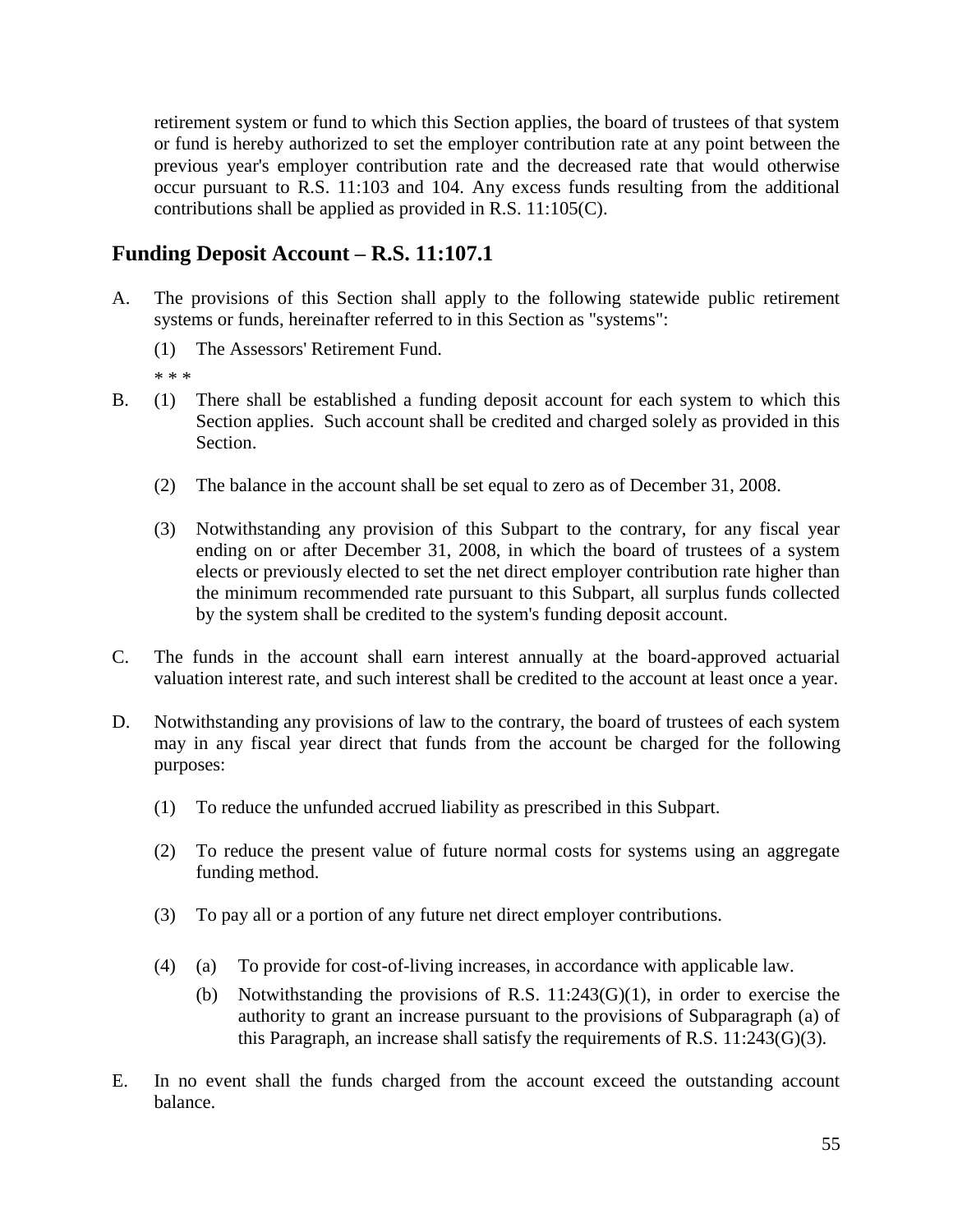- F. If the board of trustees of a system elects to charge funds from the funding deposit account pursuant to Paragraph (D)(3) of this Section, the percent reduction in the minimum recommended employer contribution rate otherwise applicable shall be determined by dividing the interest-adjusted value of the charges from the funding deposit account by the projected payroll for the fiscal year for which the contribution rate is to be reduced.
- G. For funding purposes, any asset value utilized in the calculation of the actuarial value of assets of a system shall exclude the funding deposit account balance as of the asset determination date for such calculation.
- H. For all purposes other than funding, the funds in the account shall be considered assets of the system.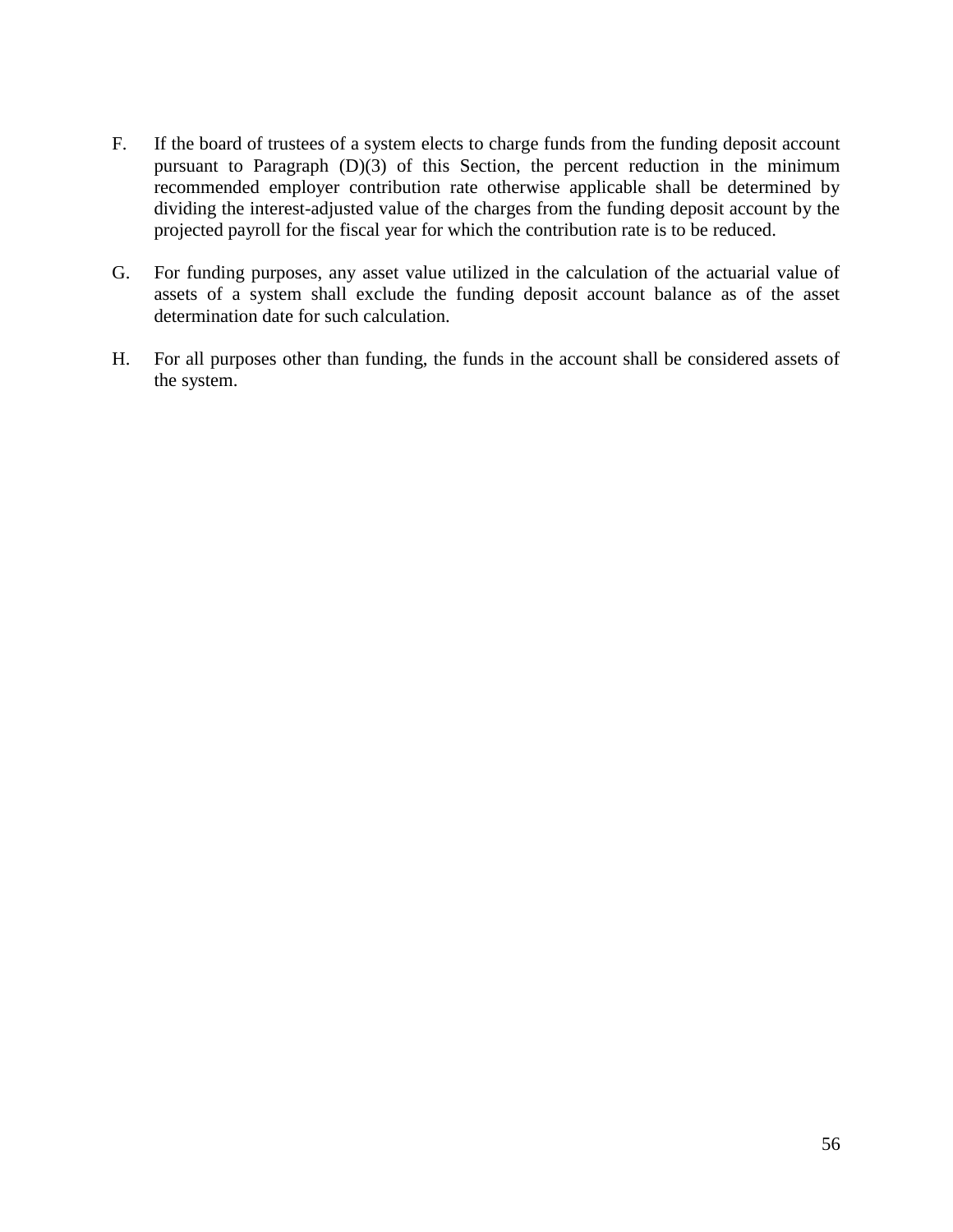# **SPECIAL PROVISIONS RELATING TO AGE**

### **Compulsory Retirement Prohibited; Exceptions - R.S. 11:133**

A. Except as provided in Subsection B of this Section, in accordance with the provisions of the federal Age Discrimination in Employment Act, $<sup>1</sup>$  no employee of the state of Louisiana,</sup> or any political subdivision thereof, or of any district, board, commission, or other agency of either, or of any other such public entity shall be separated from the public service by his appointing authority because of the employee having attained any particular age following employment by the appointing authority.

B. Not Applicable to the Assessors' Retirement Fund.

 $1$  29 U.S.C.A § 621 et seq.

### **Membership Age Limitations – R.S. 11:148**

- A. (1) (a) The purpose of this Section is to provide uniform membership age limitations for public retirement systems and pension funds.
	- (b) The provisions of this Section are applicable with respect to all retirement systems and pension funds maintained basically for public officers and employees of the state, its agencies, and political subdivisions.
	- (c) The provisions of this Section take precedence over any conflicting provisions contained within the laws governing the retirement systems and pension funds referenced in Subparagraph (b) of this Paragraph, provided that the restrictions contained herein shall be inapplicable with respect to elected public officials.
	- (2) Except as provided in Subsection B of this Section, any person under the age of sixty years, who is otherwise eligible, shall, as a condition of employment, belong to the retirement system or pension fund referenced in Subparagraph (b) of Paragraph (1), which is applicable to his employment.
- B. The provisions of Subsection A of this Section shall be inapplicable with respect to any employee whose retirement would be governed by the Louisiana State Police Retirement System, the Municipal Police Employees' Retirement System or any other public retirement system or plan maintained for law enforcement personnel or firefighters, the Sheriffs' Pension and Relief Fund, the provisions within the Louisiana State Employees' Retirement System governing employees of the Department of Public Safety and Corrections or the provisions within the Louisiana Employees' Retirement System governing wildlife and fisheries agents, R.S. 11:581 et seq.
- C. (1) Any person who on September 7, 1979, is over sixty years of age and who is not a member of a system or fund referenced in Subparagraph (b) of Paragraph (1) solely by reason of being over the former applicable age limit for membership at the time of employment, but who was less than sixty years of age at said time of employment,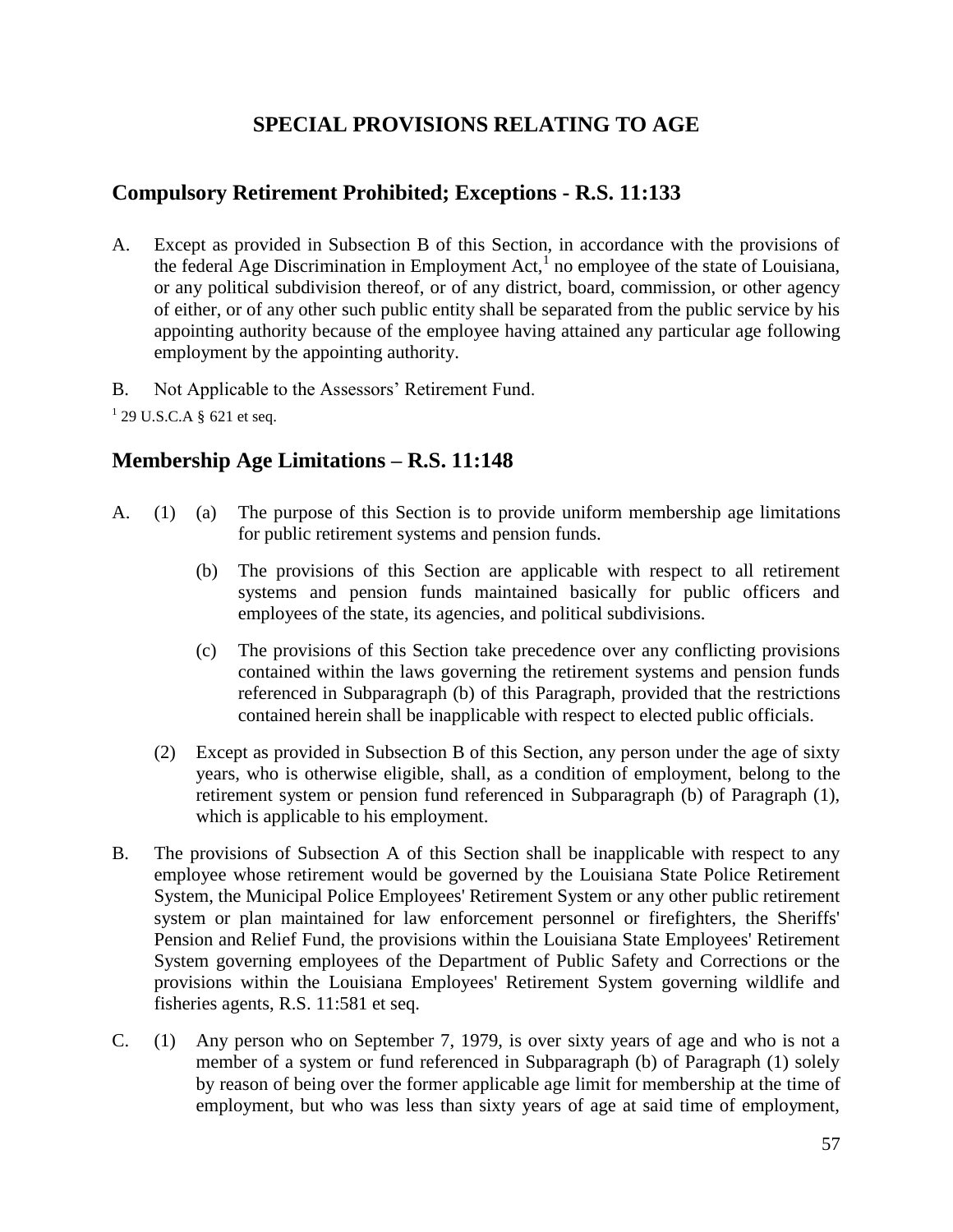may, at his option, become a member of such system or fund if it is possible for him to gain a minimum of ten years credit by the end of the fiscal year in which he attains the age of seventy years.

- (2) Any person who becomes a member under authority of this Subsection may receive credit in his system or fund for such service rendered prior to becoming a member. In order to receive this credit, there shall be paid into the system or fund, within one year of becoming a member, a sum equal to the employee and employer contributions that could have been paid had such person been a member at the time the service was rendered, based on contribution rates in effect at the time of application for credit, plus five percent interest thereon, compounded annually from date of service until paid. The employer shall pay the employer contributions plus interest thereon, but only if the employer did not pay social security or any other type of retirement on behalf of the employee.
- D. The mandatory membership requirements set forth in this Section shall be inapplicable with respect to any person who on September 7, 1979, was publicly employed and who on said date was under the age of sixty years but who was over the membership age limitation at the time of employment, for so long as such person continues in public employment covered by the retirement system which was applicable to his employment on September 7, 1979. Continued membership after September 7, 1979, for any such person shall be optional with such person. If an election is made to withdraw, it shall be irrevocable. If an election is made to withdraw on or before September 12, 1981, the retirement system shall return to any such person an amount equal to his employee contributions.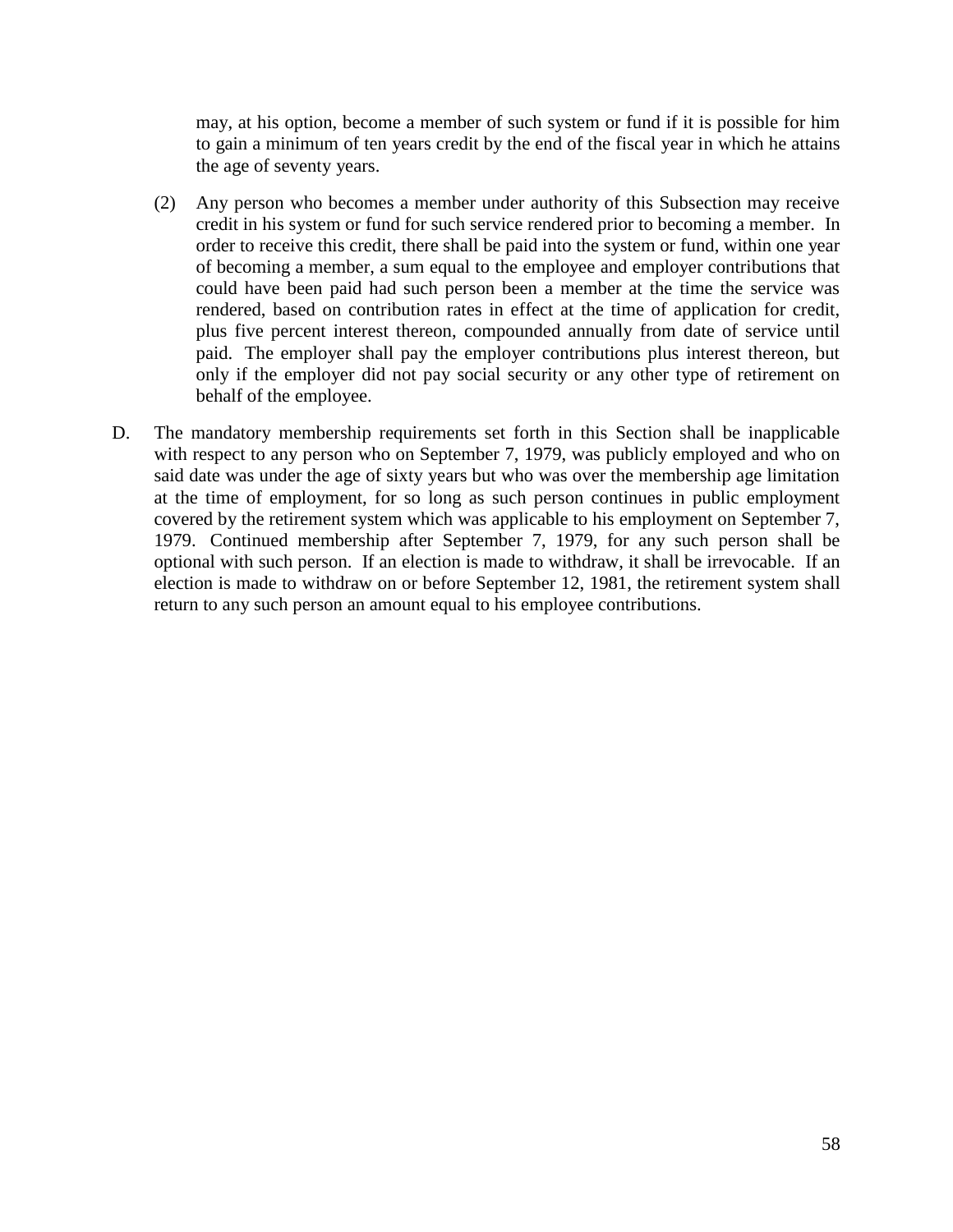# **CREDITS, CREDITABLE SERVICE, RECIPROCITY**

### **Retention of Credits – R.S. 11:141**

Any person who is a member of any actuarially funded system paid for in whole or part from public funds, other than the State Employees' Retirement System of Louisiana, the Louisiana School Employees' Retirement System of Louisiana, and the Teachers' Retirement System of Louisiana, and who transfers to other public employment where he is no longer eligible for membership in the original retirement system but becomes a member of another actuarially funded system paid for in whole or part from public funds and who has creditable service in the first system for at least ten years, shall have the right to retain membership in the first system, and in the event he becomes eligible for retirement under this second system he shall be entitled to receive a pro rata benefit from each system, each such benefit to be calculated on the years of creditable service and the formula in use in the system from which the benefit is paid.

# **Reciprocal Recognition of Credited Service in State, Parochial, and Municipal Systems - R.S. 11:142**

- A. A member of any state, municipal, or parochial retirement system with membership service credit in any other state, municipal, or parochial retirement system, or an eligible survivor of a member, shall have the option of combining all service for which the member has credit in every such retirement system in order that eligibility for regular retirement, disability retirement, and survivor's benefits may be acquired, subject to the limitations of this Section; however, such other credited service shall not be recognized until and unless the member has earned at least six months service credit in the member's current system.
- B. To exercise such option, a member shall make application to the system in which he is currently contributing or to which he last contributed if he is not actively contributing to any system at the time of application, or an eligible survivor shall make application to the system in which the member last contributed. The application shall contain the name of all other retirement systems in which the member claims membership service credit and any other necessary information. When the system receives the application it shall forward a copy thereof to each other retirement system in which the member claims credit. Each such application shall contain such information as is mutually agreed upon by the retirement systems involved. Each retirement system receiving the application shall certify to each other retirement system in which the member claims membership service credit the official membership service credit in that retirement system, including specific dates of such service, provided that certification of such agreements for reciprocal service shall be approved by the board of trustees of each such system when application is made by a survivor.
- C. Each of the retirement systems shall keep and retain complete, permanent records on each member, and also shall retain and maintain all contributions and liabilities for service performed by the member in that retirement system.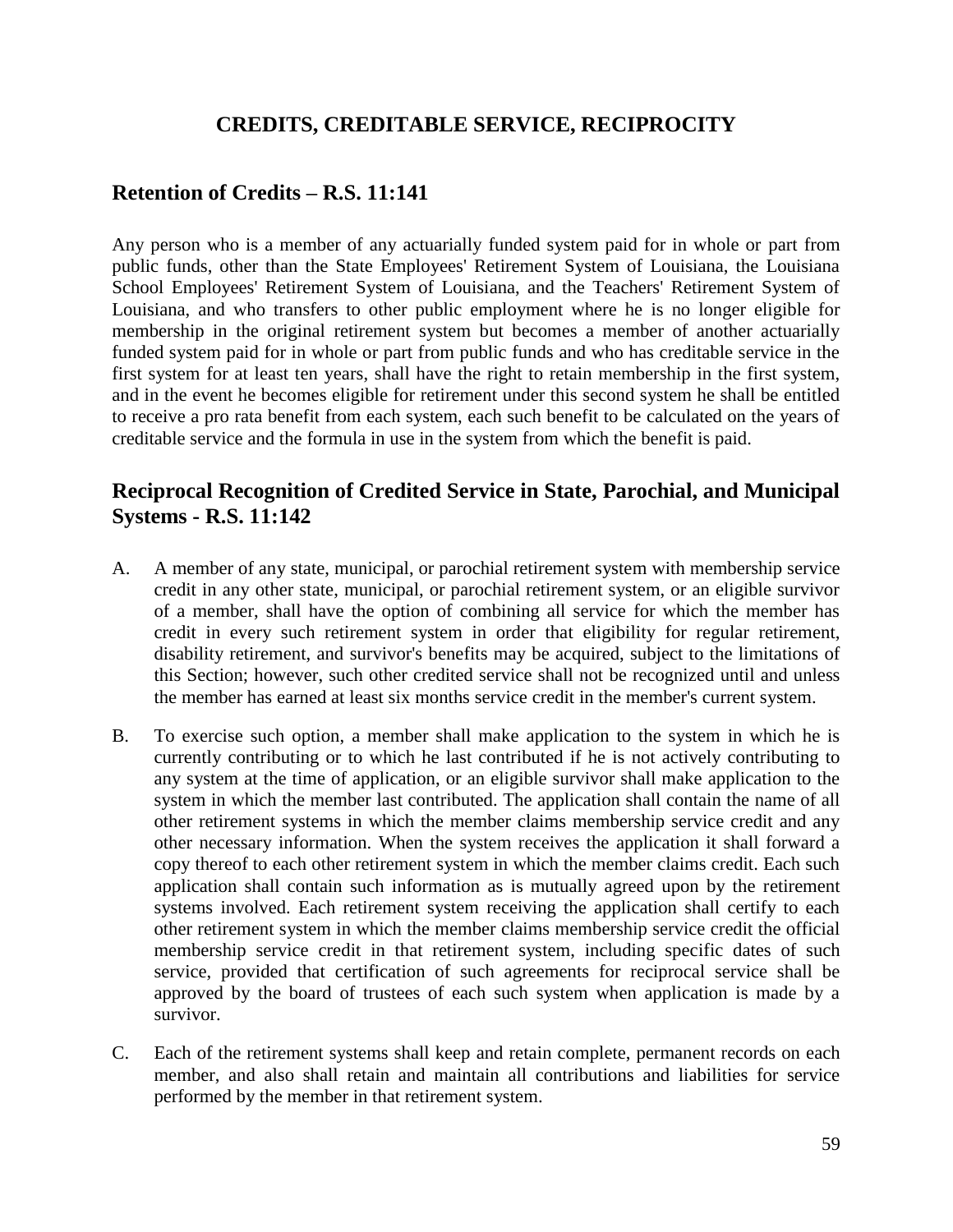- D. Eligibility for disability or regular retirement, or for survivor's benefits, shall require the member to meet the highest age and years of service requirements of each system in which he has membership service credit; however, service in any one system sufficient to meet the eligibility requirements of that system shall qualify the member for benefits from that system, but, for the purposes of benefits under this Section, no member shall be eligible to receive benefits from any system so long as he is contributing to another system.
- E. The retirement system in which a member covered by this Section is currently active or in which the member had last actively contributed shall be responsible for coordinating with other retirement systems in which credit is held by promptly notifying each such system when a covered member ceases to be an active member due to resignation, or by death in service, or by application for service or disability retirement or when an inactive member becomes eligible for benefits by reason of attainment of age.
- F. Each system in which a member has membership service credit shall compute the benefits due from that system using its benefit formula in effect on the date of retirement, or on the date of death while in service, and in addition, the following provisions shall apply:
	- (1) Only the compensation and years of service actually earned or credited while in that system shall be used in this computation.
	- (2) If the benefit computation of any system requires the use of a minimum number of years, and the member has credit in the system for fewer than the minimum number of years, the benefit shall be a pro rata portion, based upon the membership service actually to his credit in this system, of what the benefit would be if he had credit for the minimum required years of membership service.
	- (3) If two or more systems provide a lump sum benefit as part of the formula benefit, as in the Louisiana State Employees' Retirement System, the Teachers' Retirement System of Louisiana, and the School Employees' Retirement System of Louisiana, but not limited to these systems, each such system shall pay only that percentage of the additional lump sum benefit that credited service in that system represents of total credited service with respect to all of the systems which provide an additional lump sum benefit; however, in no instance shall the total additional lump sum benefit payable by all of the systems be less than the greatest lump sum benefit payable by any of them, and if the total benefit payable as above provided is less than such greatest lump sum benefit, the system having the greatest lump sum benefit shall pay the difference.
	- (4) Each system shall notify each other system in which the member has membership service credit of the amount of benefits payable by it and show the computation of such benefit.
	- (5) All of the retirement systems involved may agree that benefit payments will be made by one system, and that each other system will make appropriate reimbursement to the system making the payment of the amount attributable to it.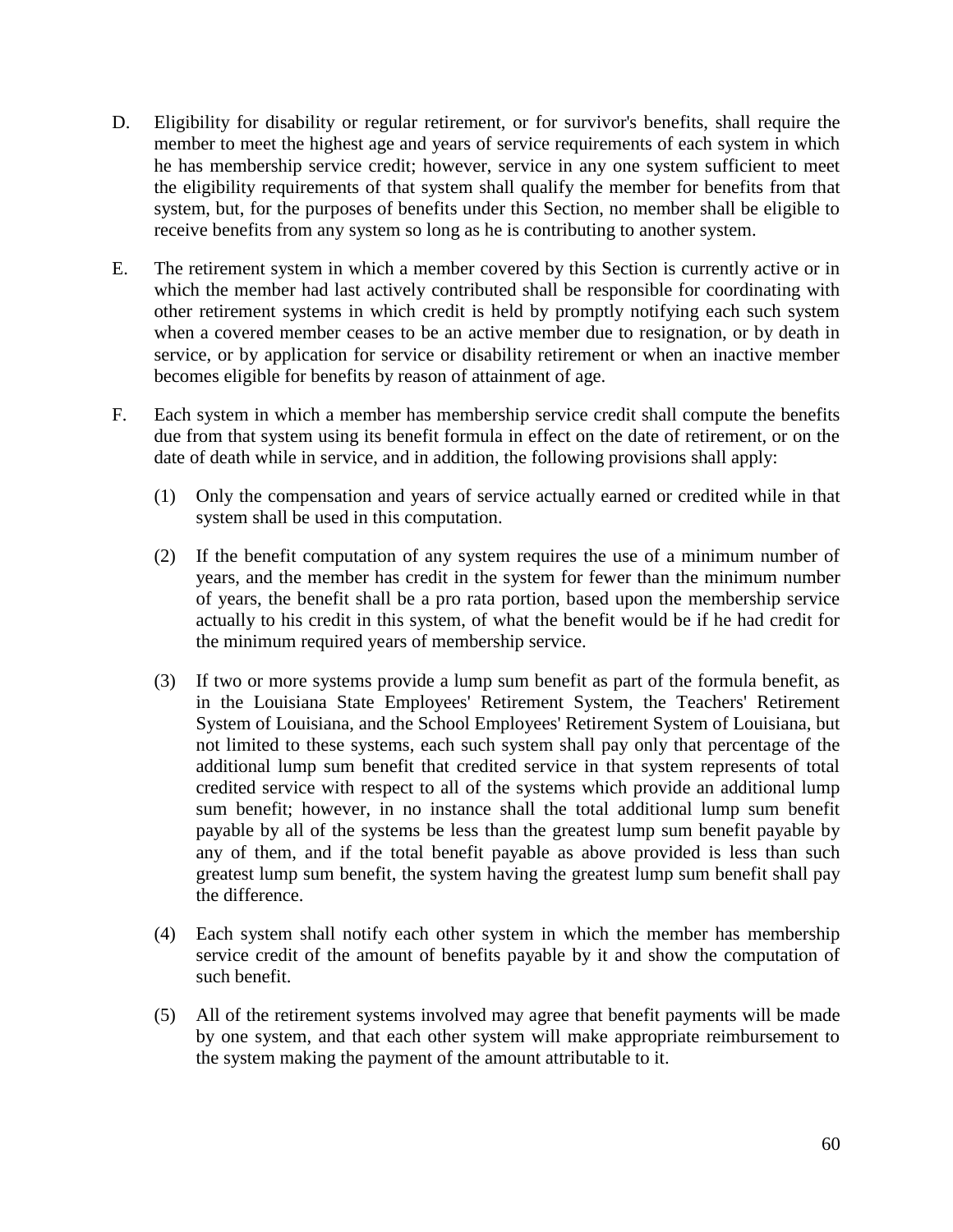- G. No more than one year of membership service shall be credited for any one calendar or fiscal year, and there shall be no duplication of membership service credit for any period, including military service. No more than a total of four years of military service shall be credited unless five years of such credit has been obtained under the rules applicable in a system, in which instance a maximum of five years shall be credited. In the event of duplication of military service credit in more than one system or a total credit for military service in excess of five years, the retirement systems involved shall mutually agree on an appropriate procedure to assure that maximum credit in all systems does not exceed five years.
- H. (1) The total benefits payable from all systems, plus primary employee social security benefits then available by reason of the fact that social security is a part of any of the retirement systems involved, shall not exceed:
	- (a) One hundred percent of the highest average compensation on which benefits are based, computed in accordance with Subsection F above.
	- (b) The highest benefit that any one of the systems would provide if all service had been credited in that system.
	- (2) If the total computation exceeds either (a) or (b) above, then each retirement system shall reduce the benefits to be paid by it in the proportion its benefits represent of total computed benefits.
- I. Membership in any state, municipal, or parochial retirement system for which his employment makes him eligible for membership shall not be denied any employee by reason of attained age if his credited service in another state, municipal, or parochial retirement system, together with his prospective employment in that system until normal retirement age, would make him eligible for regular retirement benefits.
- J. A board of trustees shall have the right to modify or terminate any transfer agreement it has entered into with another system where necessary to comply with this or any future law, or to reflect a policy of the board which is in compliance with laws enacted by the legislature and each board shall adopt such rules and regulations as are necessary to carry out the provisions and intent of this Section. Each board of trustees shall adopt such rules and regulations and establish such records and procedures of proof, not in conflict herewith, as are necessary to carry out the provisions and intent of this Section.
- K. In those retirement systems where thirty-six months or three years is used in the computation of average compensation, the average salary shall be computed on the actual time in the retirement system when the person has less than thirty-six months of service but eighteen or more months of service credit.
- L. Prior to retirement from any system, a member may cancel an application for reciprocal recognition of service credit by notifying in writing each system in which he has credit of his cancellation of his application.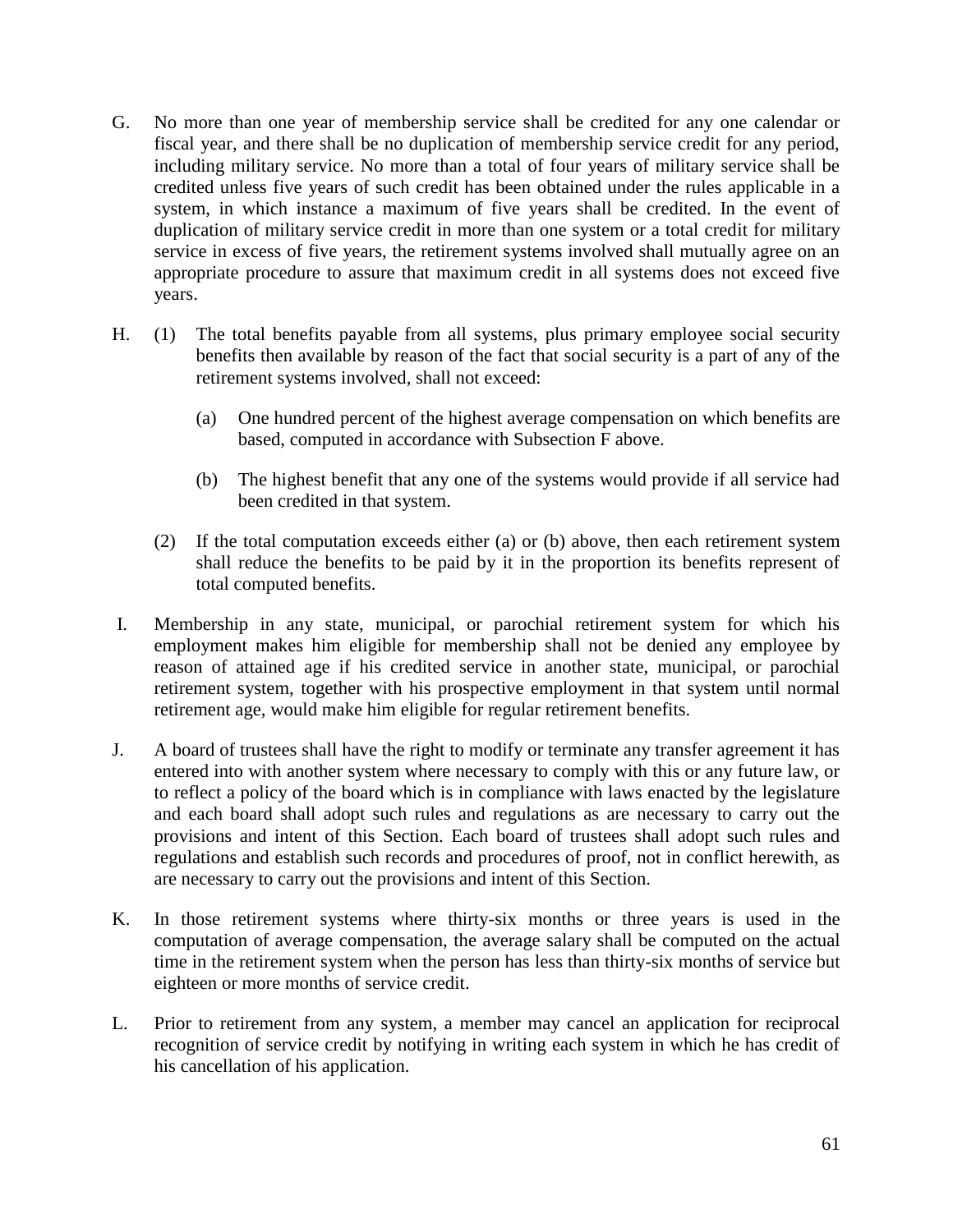# **Transfers Between Systems - R.S. 11:143**

- A. As provided in Subsection G of this Section, any person who is in active service and is a member of any public retirement or pension system, fund, or plan maintained primarily for officers and employees of the state of Louisiana or of any political subdivision thereof, or of any district, board, commission, or other agency of either, or of any other such public entity who has been a member of such system, fund, or plan for at least six months and who has membership credit in or who transferred service credit from any other such system, fund, or plan shall have the option of transferring all of his credit from every such system, fund, or plan to the system, fund, or plan he is currently contributing to or to the system to which he last contributed.
- B. All credit that the employee had in the system, fund, or plan from which he is transferring, whether regular service credit, prior service credit, military service credit, or other credit, shall be transferred, except as provided below:
	- (1) In the event that the member has six months or more of concurrent service in the transferring and receiving systems, the concurrent service in the transferring system and the funds attributable to such service shall remain in the transferring system.
	- (2) In the event that the member has less than six months of concurrent service in the transferring and receiving systems, the concurrent service in the transferring system shall be canceled and the funds attributable to such service shall be transferred to the receiving system.
- C. Except as provided in Paragraph (D)(6) of this Section and notwithstanding any provision of law to the contrary, the system, fund, or plan from which the person transfers such credit shall transfer to the receiving system, fund, or plan an amount which is the lesser of the following:
	- (1) The greater of, the actuarial cost to the receiving system for the service transferred, or all employee contributions from the transferring system.
	- (2) All employee contributions, all employer contributions, provided that in any system, fund, or plan, where the employer contribution is not a fixed percentage of the employee's earnings, an employer contribution which is equal to the employee contribution, in addition to a sum, representing interest, equal to the board-approved actuarial valuation rate of the transferring system, fund, or plan compounded annually, of all contributions per annum for each year of contribution to the date of transfer.
- D. (1) In the event that the amount of funds transferred is less than the actuarial cost of the service transferred in the receiving system, the person transferring, except as provided for herein, shall pay the deficit or difference including the interest thereon at the board-approved actuarial valuation rate of the receiving system.
	- (2) In lieu of paying the deficit or difference plus interest, the person may at his option, but only at the time of transfer, be granted an amount of credit in the receiving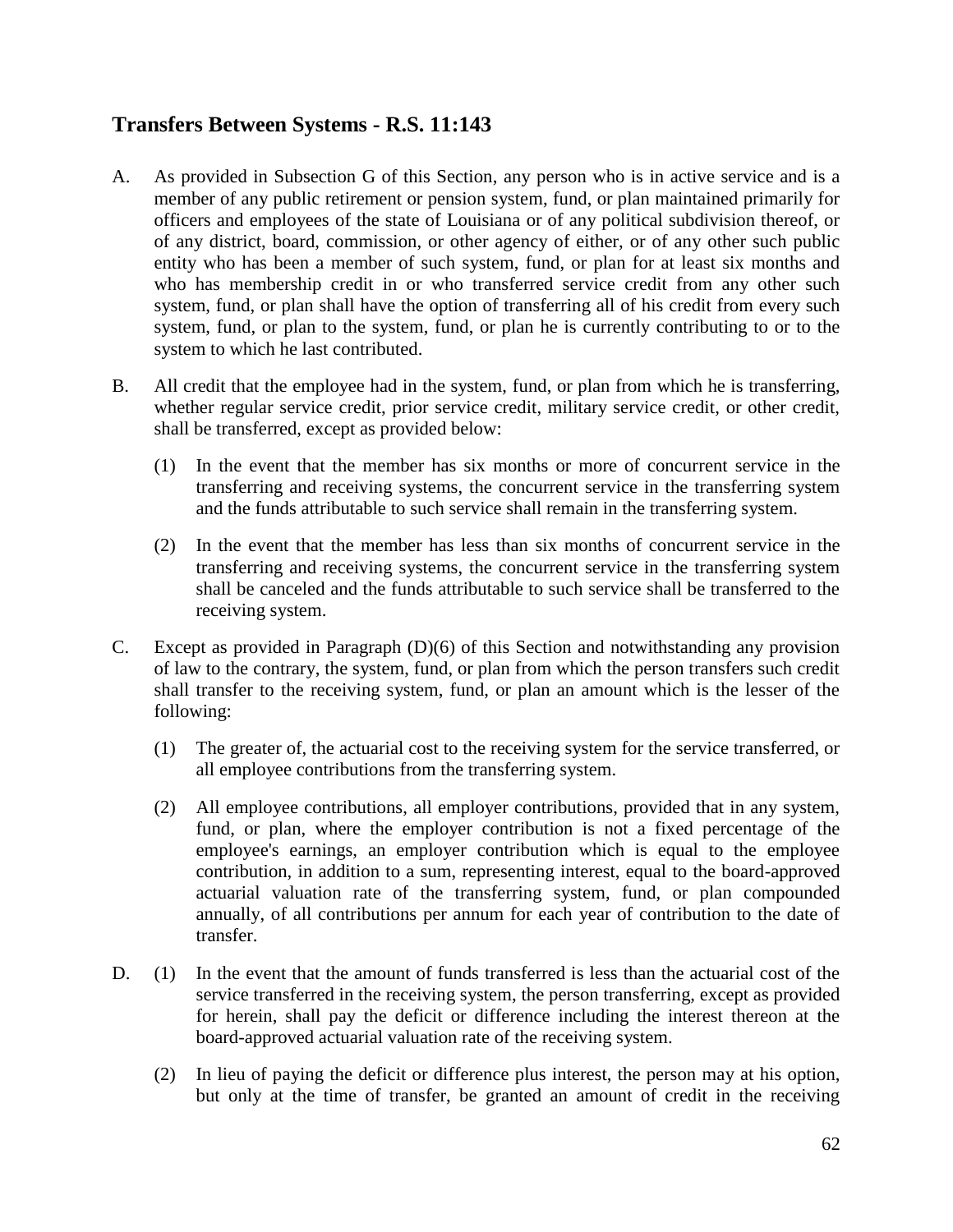system, fund, or plan which is based on the amount of funds actually transferred by the transferring system, fund, or plan plus any additional funds less than the deficit paid by the member.

- (3) If the person transferring had any free service credit in the transferring system, he may transfer said service to the receiving system, but only upon payment of the employer and employee contributions that would have been paid if he had been a member of the receiving system at the time of service, plus interest thereon at the board approved actuarial valuation rate of the receiving system from date of such service until paid.
- (4) Except as provided in Paragraph (5) of this Subsection, in the event that a person completes a transfer under the provisions of this Section, the retirement percentage factor of the transferring system shall be used to calculate his retirement benefit based on the number of years transferred.
- (5) If the accrual rate of the receiving system is greater than the accrual rate of the transferring system, a person executing a transfer pursuant to the provisions of this Section may elect to purchase the accrual rate of the receiving system applicable to the member on the date of such purchase for the purpose of applying that accrual rate to the transferred service credit by paying an amount calculated on an actuarial basis which totally offsets the increase in accrued liability of the receiving system resulting from the accrual rate adjustment.
- (6) Any member of the Louisiana judiciary who took office prior to July 1, 1986, and who transfers service credit from the District Attorneys' Retirement System to another retirement system shall not be required to pay the actuarial cost for such transfer between systems, and the actuarial cost of such transfer shall be paid from the interest earnings of the receiving system which exceed the actuarially projected interest earnings in the fiscal years following such transfer.
- E. After the date on which the transfer is completed, the system, fund, or plan from which the member transfers shall have no future liability with respect to the person who transferred.
- F. (1) (a) Except as provided in Paragraph (2) of this Subsection, any member who transfers credit to the system, fund, or plan to which he last contributed shall be subject to the provisions of this Paragraph.
	- (b) A member shall be allowed to execute a reverse transfer only one time, and the transfer must be executed immediately prior to retirement from the receiving system.
	- (c) The request for a reverse transfer shall be accompanied by the member's application for retirement from the receiving system. On the day of the transfer, the member must terminate employment that made him eligible to be a member of the transferring system, and the member's date of retirement shall be made effective on the next business day following the transfer.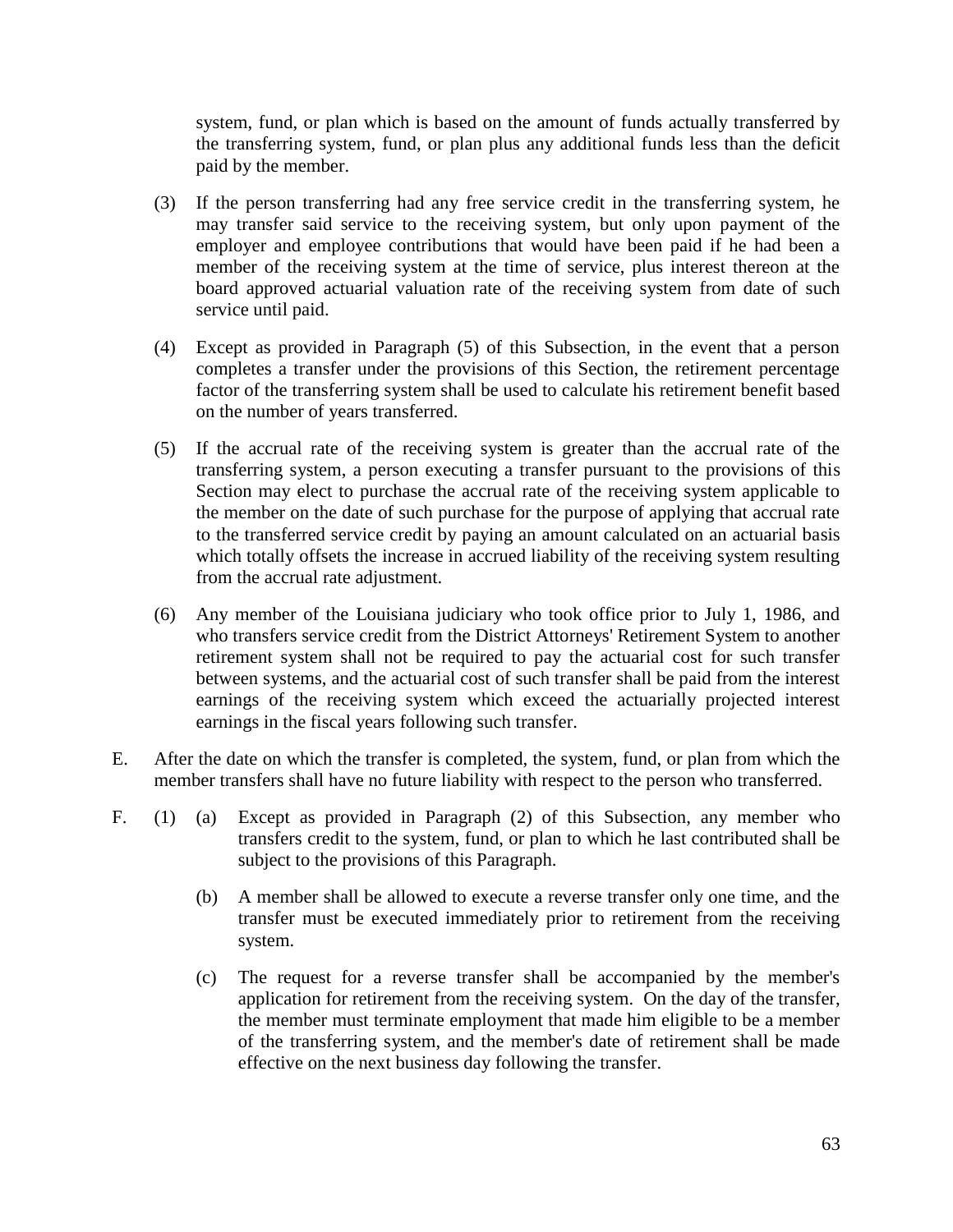- (d) The member shall be allowed to apply such transferred credit toward attainment of the retirement eligibility requirements of the receiving system.
- (e) Any member who would not be eligible to retire from the receiving system after the transfer shall not be eligible to execute such a transfer under the provisions of this Paragraph.
- (f) Any member who executes a reverse transfer and is reemployed by an employer who is covered by the transferring system shall be ineligible for membership in the transferring system after the effective date of the transfer.
- (g) After the transfer is executed, the member who is transferring credit shall be ineligible for active contributing membership in the receiving system, unless the member is both:
	- (i) Employed in a capacity which would require membership in the receiving system as a condition of employment.
	- (ii) Compliant with all applicable provisions of law regarding the reemployment of a retiree.
- (h) A reverse transfer shall be subject to the provisions of Subsection D of this Section.
- (2) (a) The provisions of this Paragraph shall apply only to persons who are not state employees and only to applications for transfer submitted to the receiving system on or before December 31, 2013.
	- (b) Any person to whom this Section applies may execute a reverse transfer from the retirement system to which he is currently contributing to any other system to which he previously contributed if at the time he began contributing to the current system he was legally permitted to elect instead to remain a contributing member of the previous system.
	- (c) The member shall be allowed to apply such transferred credit toward attainment of the retirement eligibility requirements of the receiving system.
	- (d) After the transfer is complete, the member shall be an active, contributing member of the receiving system.
- G. (1) Each board of trustees or other such governing board shall adopt such rules and regulations, not in conflict herewith, as are necessary to carry out the provisions and intent of this Section and to prevent any duplication of credit.
	- (2) No governing authority shall approve a transfer in which the transferred amount is less than one hundred percent of the increase in accrued liability to the receiving system created by such transfer; however, the person can pay the difference in the assets to be transferred and the actuarial cost to the receiving system.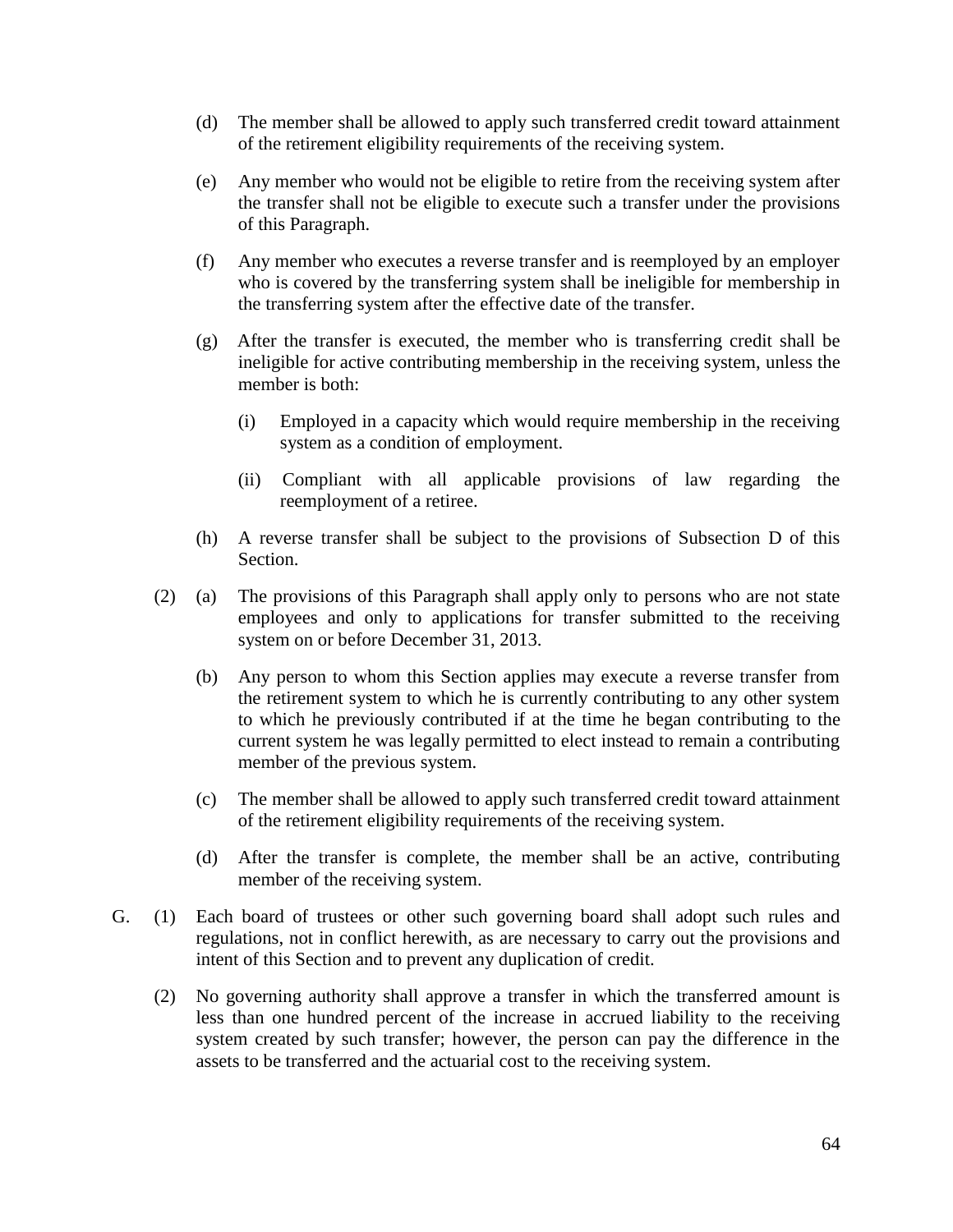- (3) The transfer of service credit and funds out of a system shall be at the sole option of the member.
- H. (1) A member of a receiving system, fund, or plan must make a written application to the receiving system, fund, or plan requesting a transfer under this Section.
	- (2) (a) In the event that a member dies after a written application for a transfer under this Section is received in the office of a receiving system, fund, or plan which normally accepts such transfers, such system, fund, or plan shall complete the transfer, and it shall be considered as completed the day before the death of the member.
		- (b) A survivor, heir, or the estate of a deceased person or member shall not be allowed to request a transfer under this Section.

### **Repayment of Refunded Contributions - R.S. 11:144**

- A. For purposes of R.S. 11:142 and 143, a member of any state, parochial, or municipal retirement system having credit for at least six months in any such system may repay refunded contributions, plus compounded interest at the board-approved actuarial valuation rate thereon from date of refund until paid, to any other state, parochial, or municipal retirement system in order to reestablish such credited service.
- B. Not applicable to the Assessors' Retirement Fund.

# **Military Service Credit – R.S. 11:152**

- A. The provisions of this Section are applicable to persons who become members of the public retirement systems listed in Subsection B of this Section after January, 1982.
- B. The provisions of this Section shall be applicable to all public state, parochial, and municipal retirement systems established by state law.
- C. If credit for military service is otherwise allowed by a retirement system set forth in Subsection B of this Section, it shall only be allowable for members who leave employment covered by the retirement system to which they belong to enter the military service, and who return to employment covered by a system set forth in Subsection B within one year after release from such military service. In other respects, the terms and conditions of the receipt of such credit shall be controlled by the law governing each particular retirement system.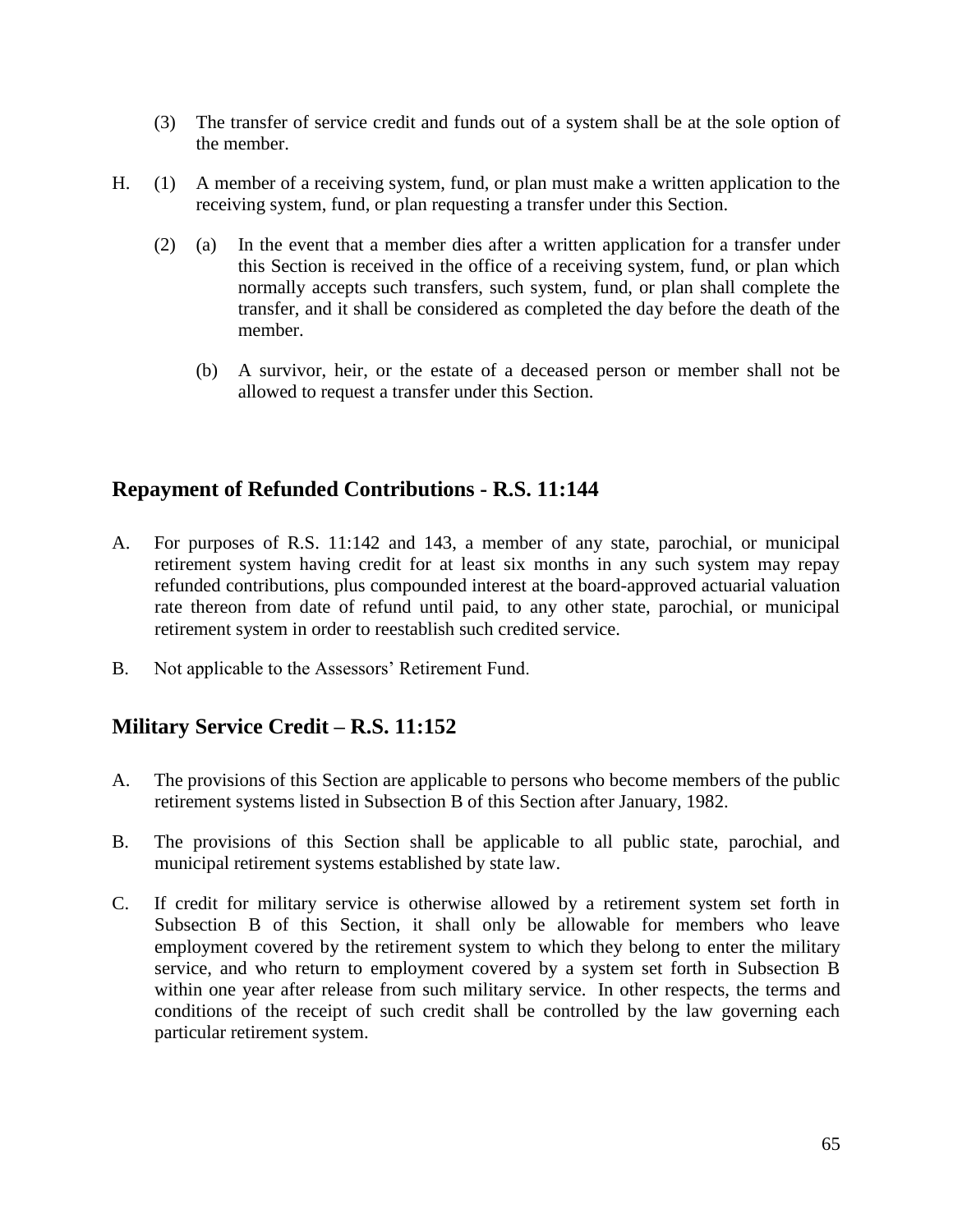# **Credit for Military Service - R.S. 11:153**

- A. Any member of a state or statewide public retirement system shall be eligible to purchase credit for regular or non-regular military service, subject to the provisions of this Section.
- B. For purposes of this Section:
	- (1) Regular military service shall mean any state or federal full-time active duty military service.
	- (2) Nonregular military service shall mean any state or federal military service, which is not regular service, for which retirement points are assigned for participation in such service, and shall include but not be limited to duty served in the state national guard, coast guard, or any reserve component of the United States armed forces.
- C. (1) (a) Any member shall be entitled to purchase credit for up to four years of either regular or nonregular military service, or a combination of both not exceeding four years total, provided an application is filed with the appropriate retirement system, together with proof of the inclusive dates of military service performed.
	- (b) Credit for regular service shall be based on one day of retirement credit for each day of full-time active duty service.
	- (c) (i) Credit for nonregular service shall be based on one day of retirement credit for each one of the member's accrued retirement points.
		- (ii) Any member seeking to purchase credit for nonregular military service shall also submit with his application to purchase such credit an official copy of the record of his retirement points as maintained by the member's respective military branch.
	- (2) In order to purchase such credit for military service, the member shall pay into the system the amount required under the provisions of R.S. 11:158. The amount to be paid shall be paid in one lump sum or in such installments as shall be agreed upon by the member and the system's board of trustees, but such amount shall be paid in full within three years after the date of application for such credit.
- D. (1) No member shall be entitled to purchase credit for military service if he has previously received credit for such service in any other public retirement system domiciled in this state if he is receiving any form of retirement benefits from that system.
	- (2) (a) (i) Except as provided in Subparagraph (b) of this Paragraph, no member shall be entitled to purchase credit for military service if he has previously received credit for such service in any retirement system for members of the armed forces of the United States from which plan the member is drawing a regular retirement benefit.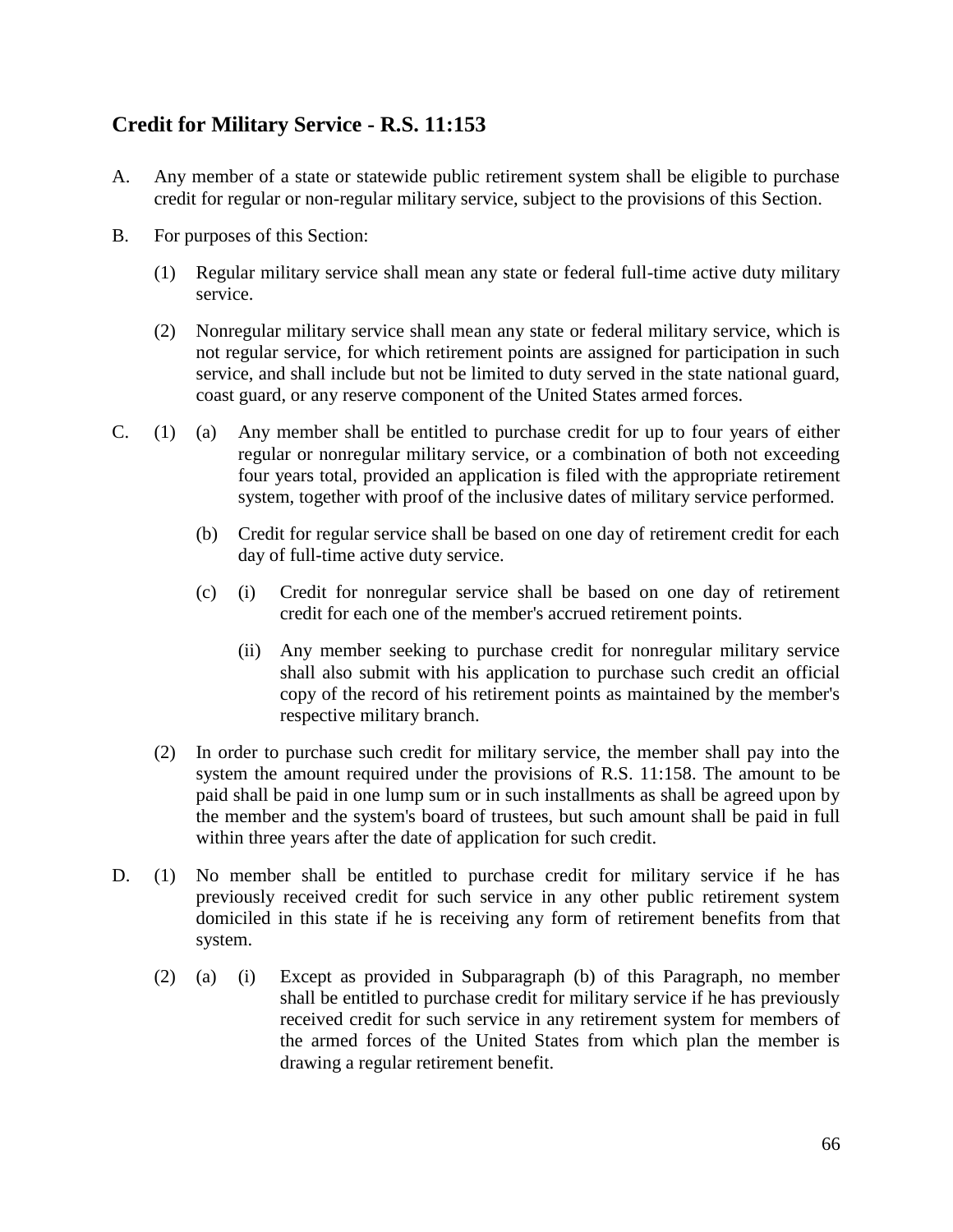- (ii) The restriction set forth in this Subparagraph shall not apply to members who are drawing disability benefits based on twenty-five percent or less disability received as a result of military service.
- (b) Any member who is receiving retirement benefits pursuant to the provisions of Chapter 1223 of Title 10 of the United States Code shall be eligible to purchase credit for military service pursuant to the provisions of this Section, and any such service being purchased may be regular or nonregular service, provided that the service being purchased was rendered prior to the initial date of employment which made him eligible to participate in the applicable Louisiana state or statewide public retirement system.
- E. (1) (a) Except as otherwise provided in this Paragraph, military service shall not be used for purposes of acquiring eligibility for disability or survivor's benefits and shall only be used for purposes of acquiring eligibility for normal retirement benefits.
	- (b) Notwithstanding the provisions of Subparagraph (a) of this Paragraph or any other provision of law to the contrary, any retiree who has earned benefits equal to one hundred percent of his average compensation shall be eligible to purchase credit on an actuarial basis under the provisions of this Section, but only for the limited purpose of using such credit for survivor benefits.
	- (2) In those systems which authorize retirement with twenty or more years of service at any age, or twenty or more years of service at age fifty, military service credit shall not be computed until after the completion of twenty full years of service. In addition, such military service credit shall not be used to meet the minimum eligibility requirement of any regular retirement of less than twenty years.
- F. Military service credit shall not be used as the highest thirty-six successive months, or as the highest thirty-six joined months of employment where interruption of service occurred, in computing the average compensation for retirement benefit computation.
- G. No member who has been released or discharged from service under less than honorable conditions shall be eligible to purchase credit for military service pursuant to the provisions of this Section.
- H. Not applicable to the Assessors' Retirement Fund.
- I. Each state and statewide public retirement system shall cause to be promulgated such regulations as are necessary for the administration of purchases made pursuant to this Section.
- J. (1) All purchases of credit for regular military service and service in the state national guard or reserve forces of the United States that were transacted on or before June 30, 1999, shall be governed by the provisions of R.S. 11:153 as that law was in force and effect on the date of the purchase.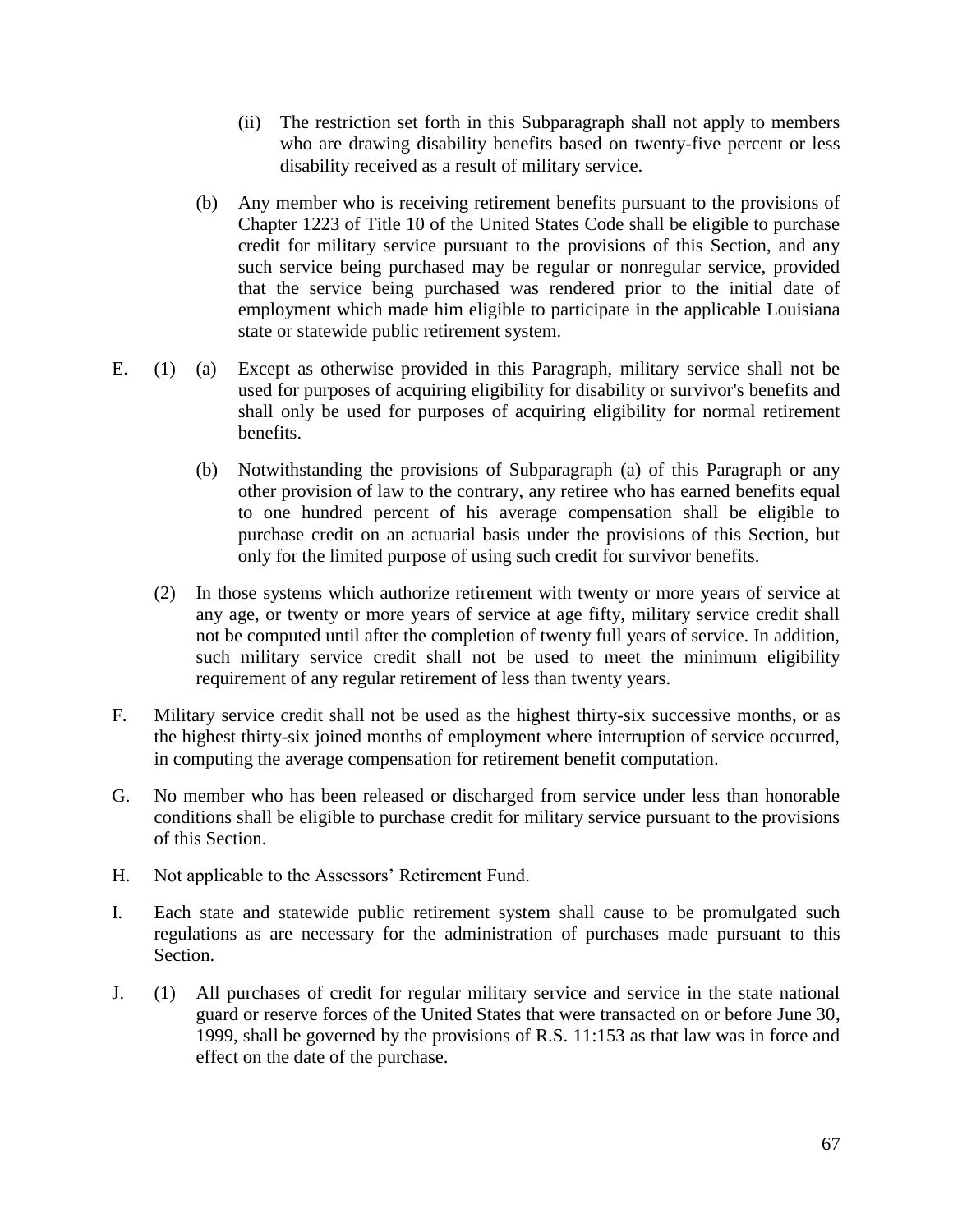- (2) All purchases of credit for service in the state national guard, coast guard, or reserve forces, which are or were transacted between July 1, 1999 and June 30, 2001, both inclusive, shall be governed by the provisions of R.S. 11:153.1 as that law was in force and effect on the date of the purchase.
- (3) The provisions of this Section shall apply to all purchases of credit for any military service transacted on and after July 1, 2001.
- K. Not applicable to the Assessors' Retirement Fund.

# **Tax Sheltering of Employee Contributions to Retirement - R.S. 11:154**

A. The provisions of this Section shall be applicable to the following public retirement systems and pension funds:

\*\*\*\*

- (6) Assessors' Retirement Fund.
- B. Each board may adopt a plan whereby the employee's contributions to the retirement system shall not be included in the employee's gross income for computation of the taxes under the provisions of the United States Internal Revenue Code. The plan shall provide that the employer pay the employee's share of the contributions directly to the retirement system. The contributions shall be treated as employer contributions only for the purposes of the Internal Revenue Code.
- C. After the adoption of the plan by the board, the employer shall pay the amount of the contribution by a reduction in the salary of the employee or an offset against future salary or a combination of both. These funds shall be paid from the same source of funds which is used in paying earnings to the employee. The employee's participation in the plan shall not be optional.
- D. Repealed by Acts 1997, No. 689, §2, retroactive to Jan. 1, 1993.
- E. Any deductions from an employee's gross income, during the highest thirty-six consecutive months of employment prior to retirement, for purposes of tax sheltering said deductions under the provisions of this Section shall be included in the base from which retirement benefits are to be computed for the purposes of ascertaining an employee's average compensation.

# **Receipt of Benefits - R.S. 11:155**

Notwithstanding any other provisions of law to the contrary and specifically the laws governing all public, state, municipal, or parochial retirement systems, allowing "optional allowances", no member, retiree, beneficiary, or survivor shall be entitled to receive his benefit in a lump sum, or actuarial equivalent lump sum, or a lump sum of equivalent actuarial value and shall only receive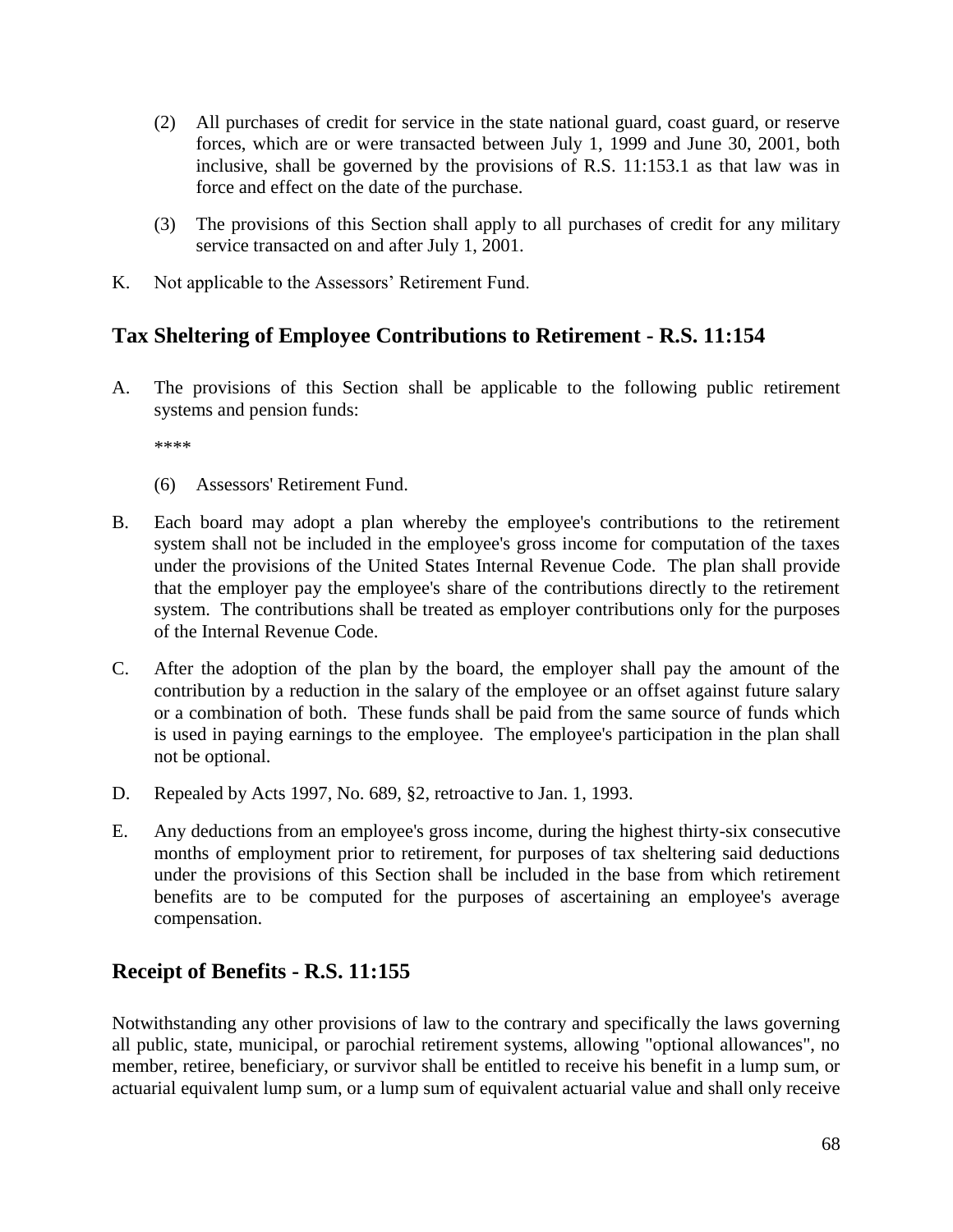his benefit in equal monthly benefits payable throughout life or the legally allowed time if a shorter time is specified by the laws governing the specific retirement system, except as provided in R.S. 11:446, 783, 1150, or 1307. This Section shall not apply to the return of accumulated contributions without interest if a person terminates employment and requests such a refund under the laws applicable to the systems.

## **Purchase of Service Credit in Public Retirement Systems; Price - R.S. 11:158**

- A. (1) Effective July 1, 1986, the provisions of this Section shall govern the payment required with respect to the otherwise authorized purchase of service credit in the public retirement or pension systems, funds, and plans referenced in Subsection B of this Section.
	- (2) This Section does not repeal provisions relative to the purchase of service credit contained within the laws governing the covered systems, or which are otherwise applicable thereto, but it is to be controlling in cases of conflict as to the payment required in order to receive the credit.
	- (3) This Section is inapplicable with respect to the purchase of service credit which is in the form of a repayment of a refund.
- B. The provisions of this Section are applicable to the following public retirement or pension systems, funds, and plans:
	- (1) Assessors Retirement Fund.

\*\*\*

- C. (1) In order for a purchase of service credit, which is otherwise authorized, to be effective, there shall be paid into the applicable retirement or pension system, fund, or plan the greater of either:
	- (a) An amount which, on an actuarial basis, totally offsets the increase in accrued liability of the system resulting from the purchase of the credit.
	- (b) The employee and employer contributions that would have been paid to the applicable system, fund, or plan, plus interest thereon, compounded annually from the time the contributions would have been paid, at the assumed actuarial valuation rate of interest of the system, fund, or plan in which the credit is being purchased.
	- (2) (a) The amount payable shall be calculated based on the actuarial funding method, assumptions, and tables in use by the system at the time of application for credit.
		- (b) The actuary may modify the assumptions utilized to reflect the effects of antiselection.
- D. Repealed by Acts 1991, No. 205, §2; ACTS 1991, No. 607, §2.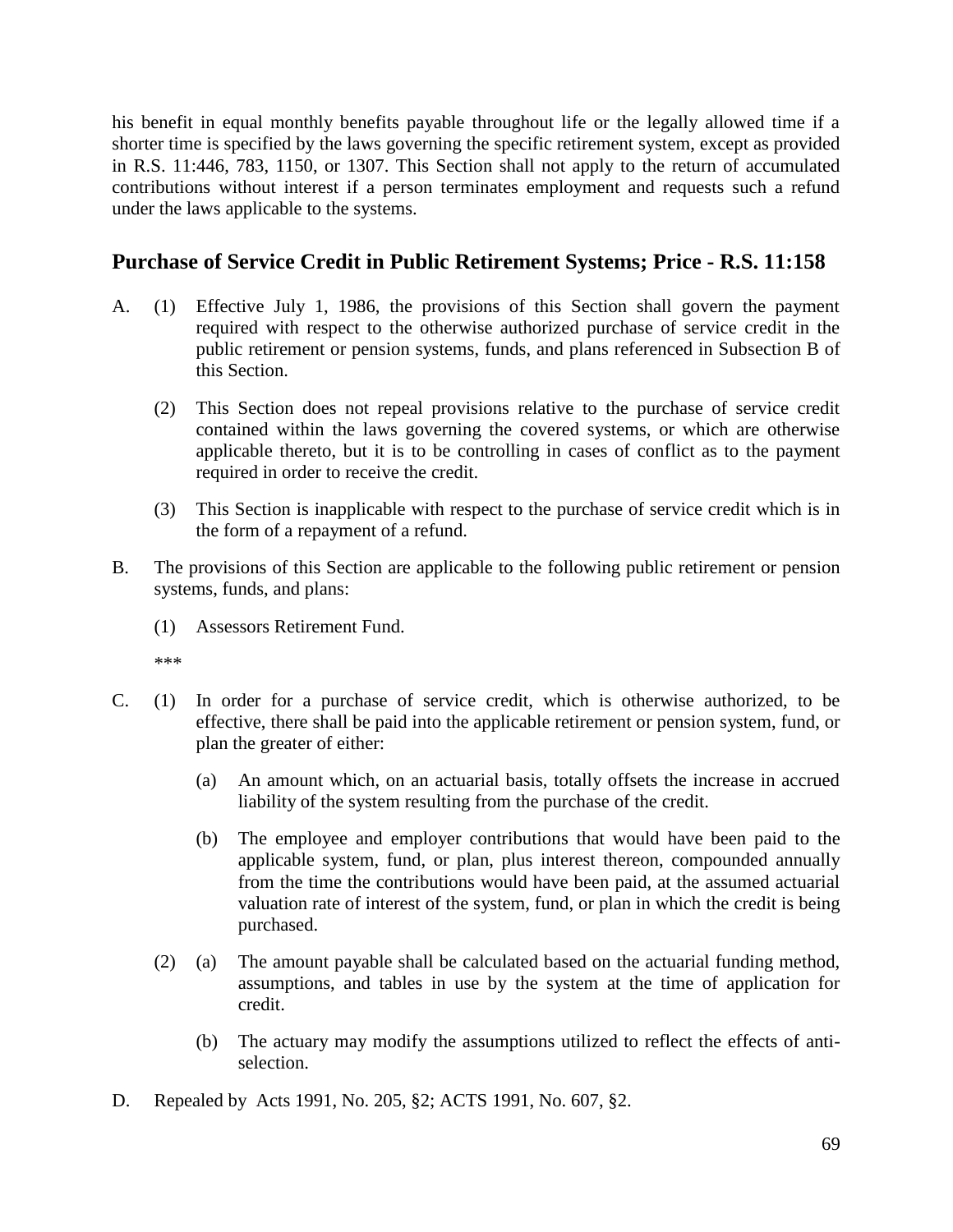## **Funds or Benefits Payable to a Succession - R.S. 11:165**

When funds or benefits are payable to the succession of a deceased member or retiree of a state or statewide retirement system, the retirement system shall be considered an employer for purposes of R.S. 9:1515, and the funds or benefits may be paid to the surviving spouse or major child in accordance with that statute, regardless of whether the funds or benefits were payable to the deceased member or retiree himself, or only to his succession.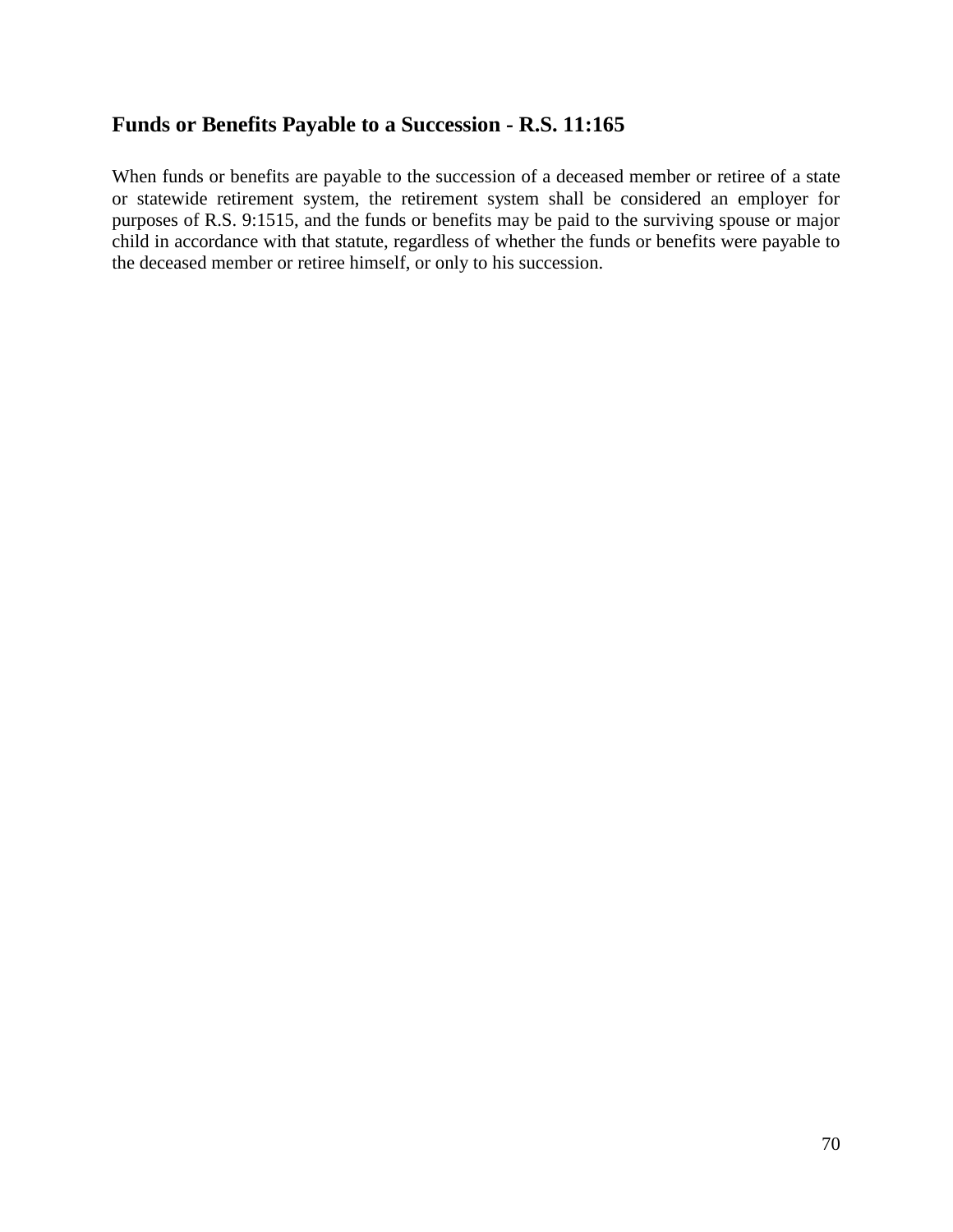## **STATEMENTS AND REPORTS**

#### **Submission of Reports to Legislature – R.S. 11:171**

- A. Each actuarially funded state, municipal, parochial, or other retirement system as supported in whole or in part by public funds shall submit to the chairmen of the standing committees on retirement of the House of Representatives and the Senate, at least thirty days prior to the beginning of each regular session of the legislature, a copy of the most recent official actuarial report prepared by the system's fully accredited actuarial firm, together with a financial statement of the system for the fiscal year immediately preceding each such session of the legislature. The actuarial report shall include but not be limited to an actuarial evaluation of the assets and liabilities of the system; actuarial assumptions and considerations; cost of living adjustment evaluations, where applicable; and a five-year projection of cash flow requirements, with the number of retirees and amounts of benefits based on an annual basis.
- B. Each state, municipal, parochial and other retirement system supported in whole or in part by public funds which is not actuarially funded shall submit to the chairman of the standing committees on retirement of the House of Representatives and the Senate, at least thirty days prior to the beginning of each regular session of the legislature, a certified statement of the condition of the system for the fiscal year immediately preceding each session of the legislature. The certified statement of condition shall include but not be limited to a statement of the assets and liabilities of the retirement system; cost of living adjustments, where applicable; and an estimated five-year projection of cash flow requirements with the number of retirees and amounts of benefits listed on an annual basis.

#### **Submission of Annual Report; Penalty – R.S. 11:172**

Each reporting agency or parish or city school board shall submit to their respective state, municipal, or parochial retirement system an annual sworn statement of all enrolled employees, the amount of their earnings, and all employee and employer deductions within thirty days after the close of the fiscal or accounting year. Should the reporting agency or parish or city school board fail to submit the reports within thirty days after the close of the fiscal or accounting year, the report shall be delinquent. If any errors are found in the annual report by the retirement system, such errors shall be corrected within fifteen days after notification, or the report shall be delinquent. The board of trustees of the retirement system may certify to the state treasurer or the Department of Education, whichever is applicable, that the report is delinquent. The state treasurer or the Department of Education may withhold all monies from state funds due such reporting agency or parish or city school board. Upon submission of the report, the board of trustees of the retirement system shall notify the state treasurer or the Department of Education that the report has been submitted, whereupon the state treasurer or the Department of Education shall disburse the monies due the reporting agency or parish or city school board.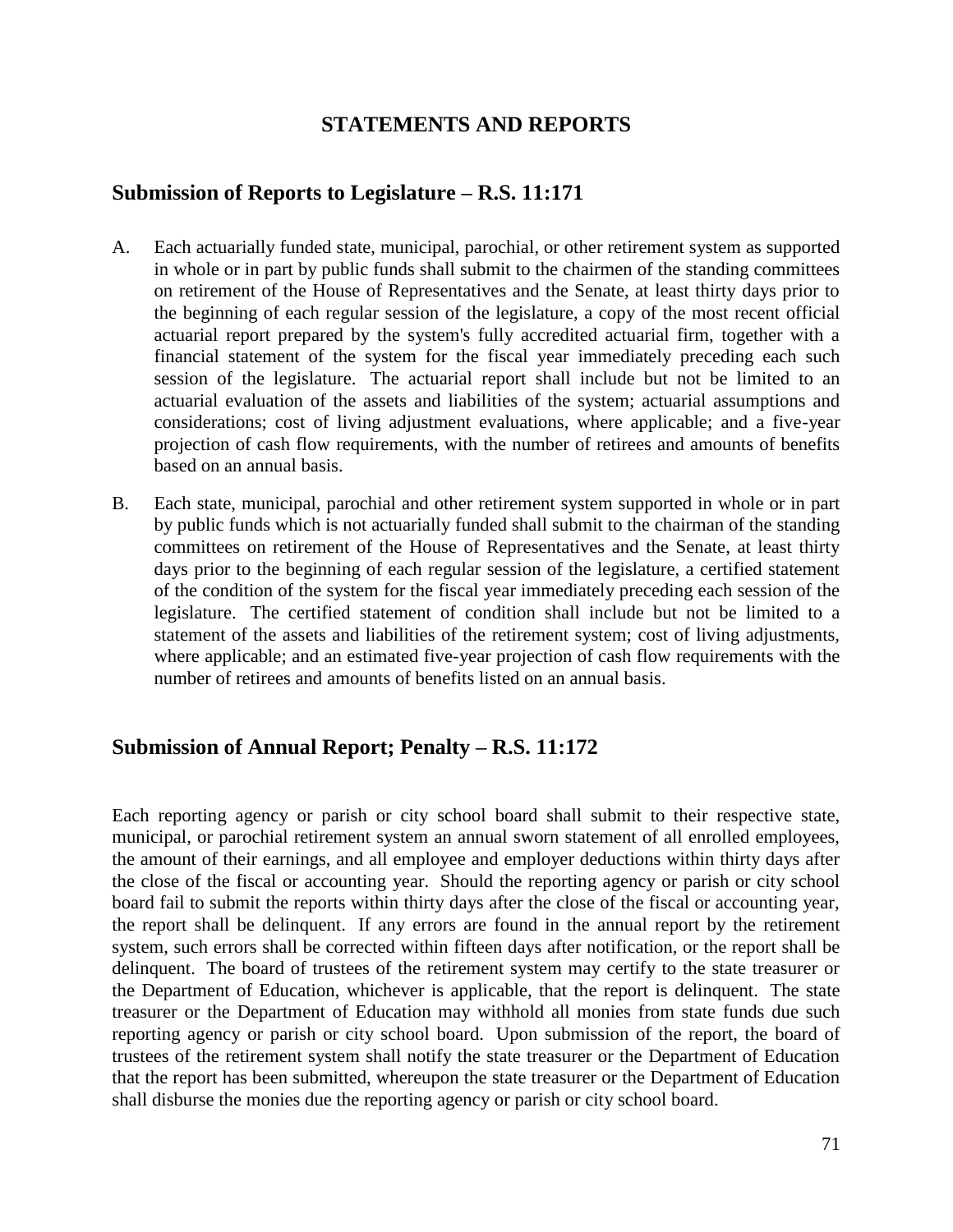# **Audit Reports; Certified Public Accountants – R.S. 11:173**

A. This Section shall be applicable to the following public retirement systems:

\*\*\*

(5) Assessors' Retirement Fund.

\*\*\*

B. The board of trustees of each of the retirement systems enumerated in Subsection A shall have an annual audit of the system performed by a certified public accountant at the expense of the system or performed in accordance with R.S. 24:513. A copy of the report shall be forwarded to the chairman of the House Committee on Retirement and the chairman of the Senate Committee on Retirement.

# **Death Reports – R.S. 11:174**

- A. By the tenth day of each month, the secretary of the Department of Health and Hospitals shall send to each retirement system and pension fund enumerated in Subsection B hereof, a report, certified as correct over his signature or the signature of his authorized representative, containing the name, date of birth, date of death, address, and sex of each person who died in the state within the preceding calendar month.
- B. The provisions of Subsection A shall be applicable to the following public retirement systems and pension funds:

\*\*\*

(5) Assessors' Retirement Fund.

\*\*\*

C. The director of the system shall have the custody and control of these reports. Such reports shall be confidential and shall not be considered as public records under R.S. 44:1, et seq. The information received by the retirement systems and pension funds listed herein shall be used for statistical and administrative purposes only and shall not be divulged to any person or persons for any reason, except that the department may authorize the Social Security Administration to share information on name, date of death, place of death, sex, race, and date of birth as necessary with federal and state agencies for the sole purpose of identifying payments erroneously issued to beneficiaries after their deaths.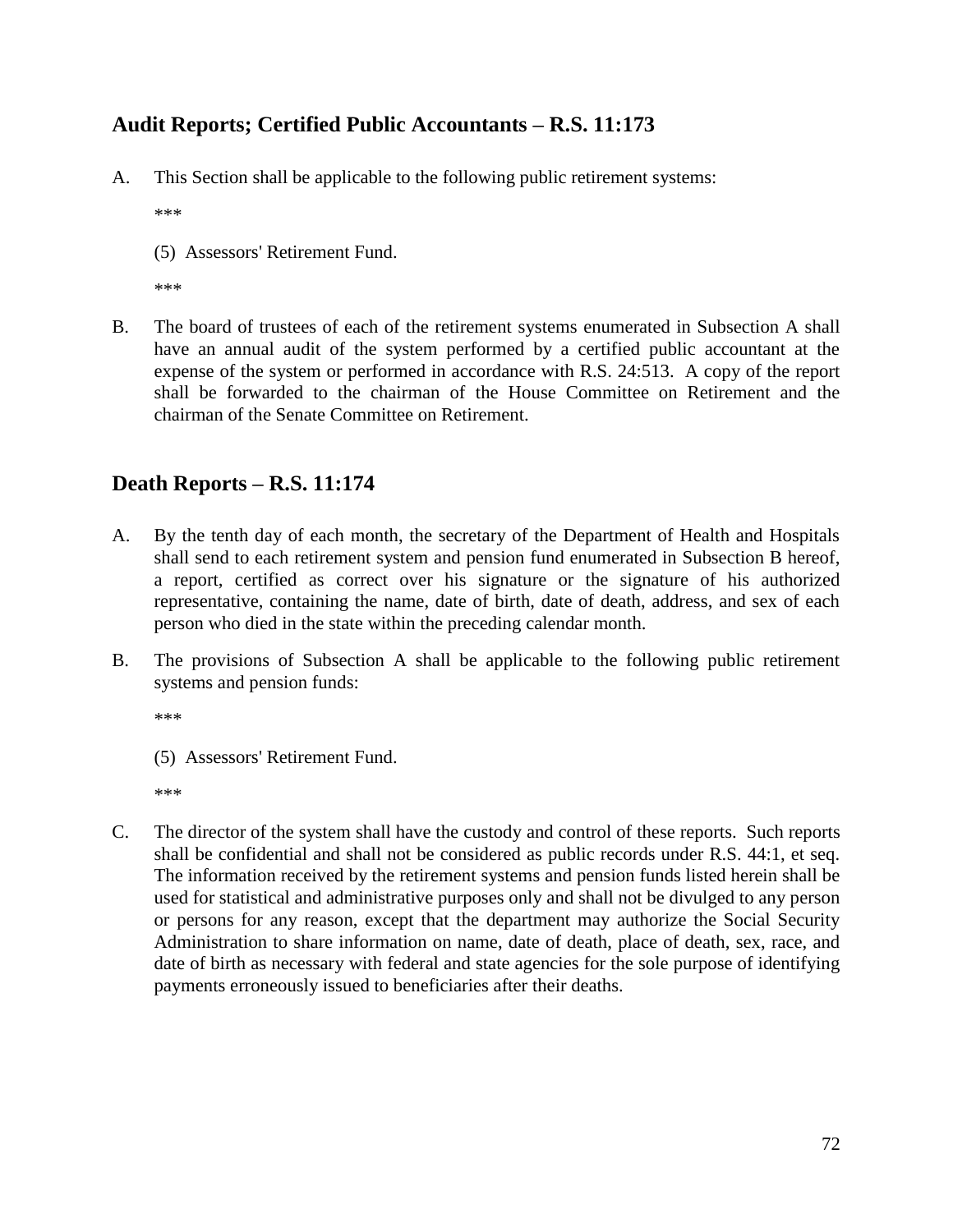# **Membership Information; Public Access – R.S. 11:175**

- A. In addition to the public records that are made accessible pursuant to the provisions of R.S. 44:16, any person of the age of majority shall be eligible to inspect, copy or reproduce, or obtain a reproduction of the following information from the records of any public retirement system, plan, or fund regarding any active member of the system, plan, or fund:
	- (1) The name of the employing agency or agencies and the dates of any employment of the member in which the member has been eligible for membership in the system, plan, or fund.
	- (2) The salary reported by the member's employer or employers for the purpose of determining contributions paid or payable to the system and the number of years of service credited to the member's account.
	- (3) The amount of benefits paid or payable to the member's Deferred Retirement Option Plan account, if any.
- B. Any information requested pursuant to this Section shall be provided by the system in accordance with the laws relative to public records, R.S. 44:1 et seq.

# **Operating Budget Approval – R.S. 11:176**

- A. Each state and statewide public retirement system shall submit its proposed annual operating budget to the Joint Legislative Committee on the Budget for its review.
- B. The operating budgets of state public retirement systems shall be subject to the approval of the Joint Legislative Committee on the Budget. At no time shall a state public retirement system make any expenditures or obligate itself for items which deviate from its approved operating budget.
- C. (1) A state public retirement system may submit a proposed modification to its approved annual operating budget to the Joint Legislative Committee on the Budget for its review and approval at any time during the course of the fiscal year.
	- (2) A statewide public retirement system shall submit any modification to its annual operating budget proposed at any time during the course of the fiscal year to the Joint Legislative Committee on the Budget for its review.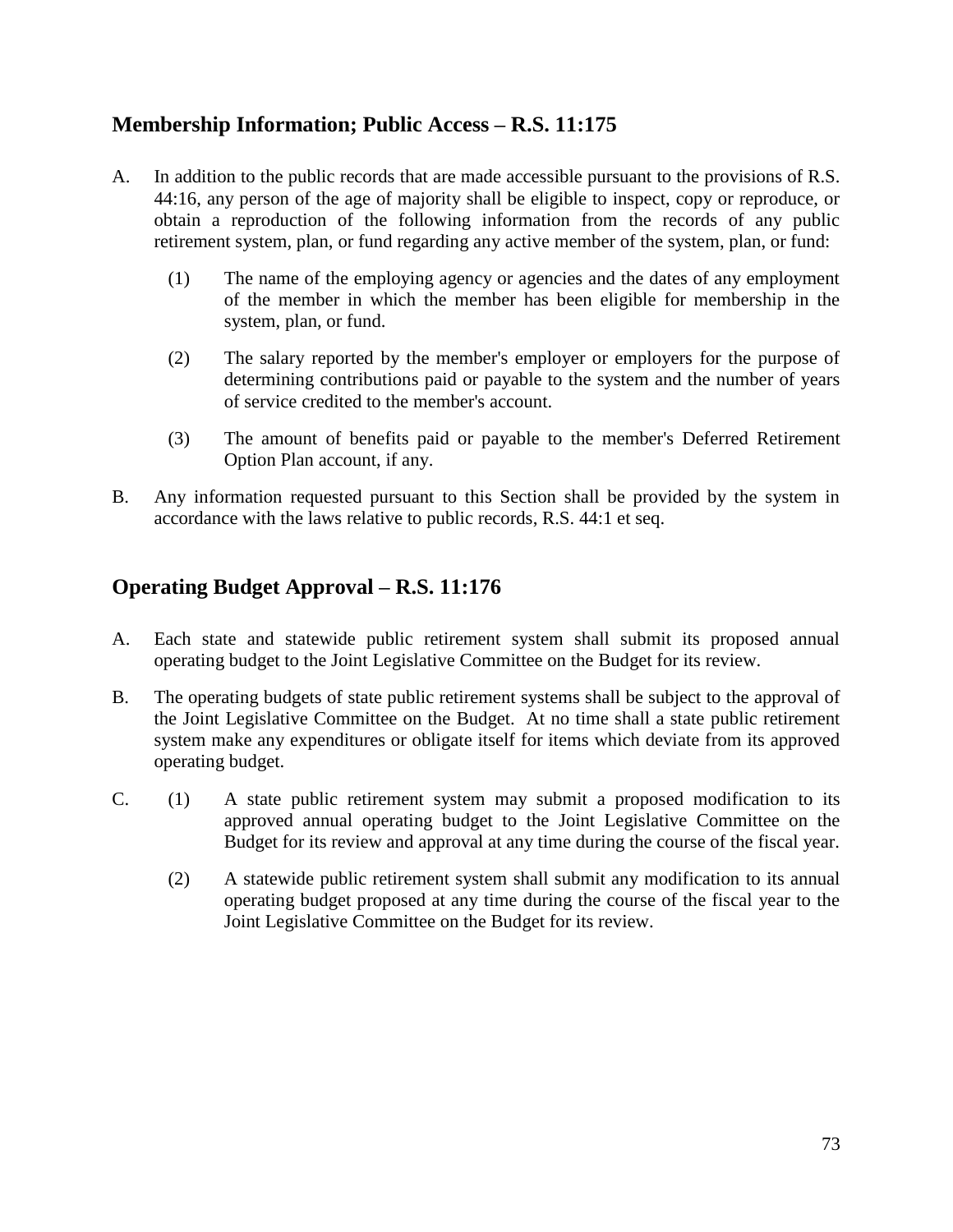### **RETIREMENT BOARDS**

# **Composition of Governing Boards of State and Statewide Systems; Per Diem and Expenses - R.S. 11:181**

- A. Not applicable to the Assessors' Retirement Fund.
- B. Notwithstanding any other provision of law contained in any of the laws governing the statewide retirement systems or funds listed in this Subsection, or any other laws to the contrary, a member of the House Committee on Retirement appointed by the speaker of the House of Representatives and the chairman of the Senate Committee on Retirement, ex officio, or their designees, shall serve as voting members of the governing boards of each of the following statewide retirement systems or funds:
	- (1) The Assessors' Retirement Fund.

\*\*\*

- C. A majority of the members shall constitute the quorum necessary for meetings of these governing boards unless a greater number is specified by statute.
- D. Except as provided in Subsection E of this Section, the members of the governing boards of the above enumerated retirement systems or the designees of members for whom designees are authorized shall receive for attendance at meetings of the boards or committees thereof a per diem of seventy-five dollars per day plus the normal expense allowance allowed state employees by the division of administration, provided funds are available for this purpose. There shall be no such per diem payment for those meetings in excess of the number allowed by law.
- E. The member of the House Committee on Retirement appointed by the speaker of the House of Representatives and the chairman of the Senate Committee on Retirement, or their designees if members of the legislature, shall receive for attendance at meetings of the governing boards of the above enumerated retirement systems the same per diem and expenses as they receive for attendance at legislative committee meetings, and from the same sources.

### **Boards of Trustees of State and Statewide Public Retirement Systems; Per Diem and Expenses – R.S. 11:182**

A. (1) Notwithstanding any other provisions of law to the contrary, the members of the boards of trustees of the Louisiana State Employees' Retirement System, the Teachers' Retirement System of Louisiana, the Louisiana School Employees' Retirement System, the Municipal Police Employees' Retirement System, the Louisiana State Police Retirement System, the Parochial Employees' Retirement System of Louisiana, the Municipal Employees' Retirement System of Louisiana, the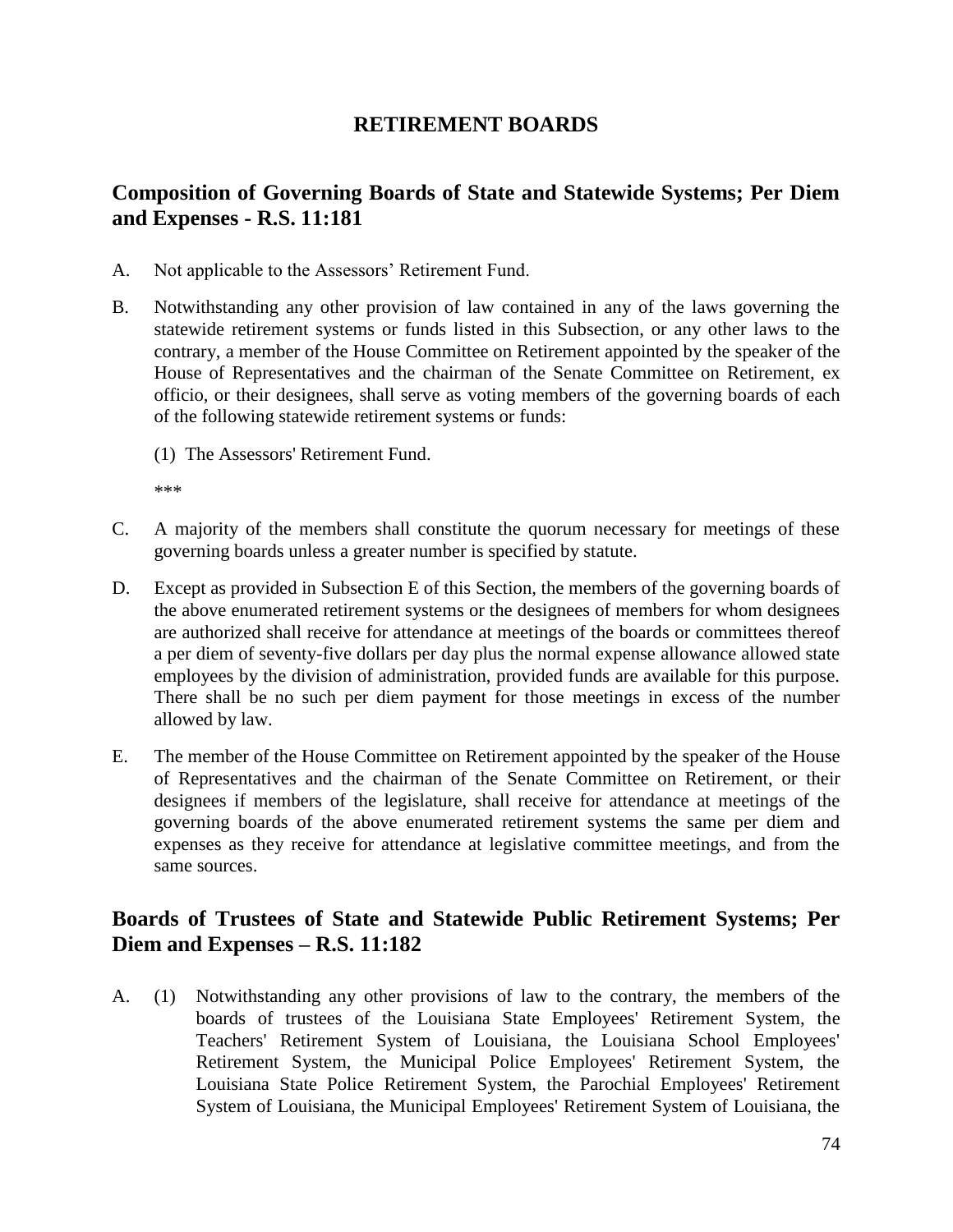Firefighters' Retirement System, the Assessors' Retirement Fund, the Clerks' of Court Retirement and Relief Fund, the Registrars of Voters Employees' Retirement System, the Sheriffs' Pension and Relief Fund, and the District Attorneys' Retirement System shall receive for attendance at meetings of the boards a per diem of seventy-five dollars per meeting plus the normal expense allowance, provided funds are available for this purpose.

- (2) If more than one board meeting occurs during any seven calendar day period, members shall receive per diems only for such board meetings which exceed three hours in duration. However, at least one per diem shall be paid for such seven calendar day period in which there occurs at least one board meeting. No more than one per diem shall be paid for more than one board meeting in one calendar day. Mileage expenses for attendance at board meetings shall not be allowed when travel to such meetings takes place in a governmentally owned vehicle, nor shall more than one member be reimbursed for mileage when more than one member travels to a board meeting in the same vehicle.
- B. The boards as enumerated herein shall receive per diem for each meeting required by law. There shall be no such per diem payments for those meetings above and beyond the number required by law.

# **Board Members Subject to Code of Governmental Ethics – R.S. 11:183**

Any member of a state or statewide retirement system board of trustees who does not hold an office by virtue of an election conducted pursuant to the Louisiana Election Code shall be deemed a public employee for purposes of compliance with Chapter 15 of Title 42 of the Louisiana Revised Statutes of 1950.

# **Meetings of State and Statewide Retirement Boards and Committees – R.S. 11:184**

By December first of each calendar year, the board of trustees of each state and statewide retirement system shall submit to the House and Senate committees on retirement a proposed schedule of all board and committee meetings for the following calendar year. The proposed schedule shall be subject to review by the committees, and the chairman of either committee may request changes in the proposed schedule of any system in order to avoid conflicting meetings or for any other purpose.

# **Educational Requirements for Members of Retirement System Boards of Trustees – R.S. 11:185**

- A. Not applicable to the Assessors' Retirement Fund
- B. The provisions of this Section shall apply to the following statewide retirement systems: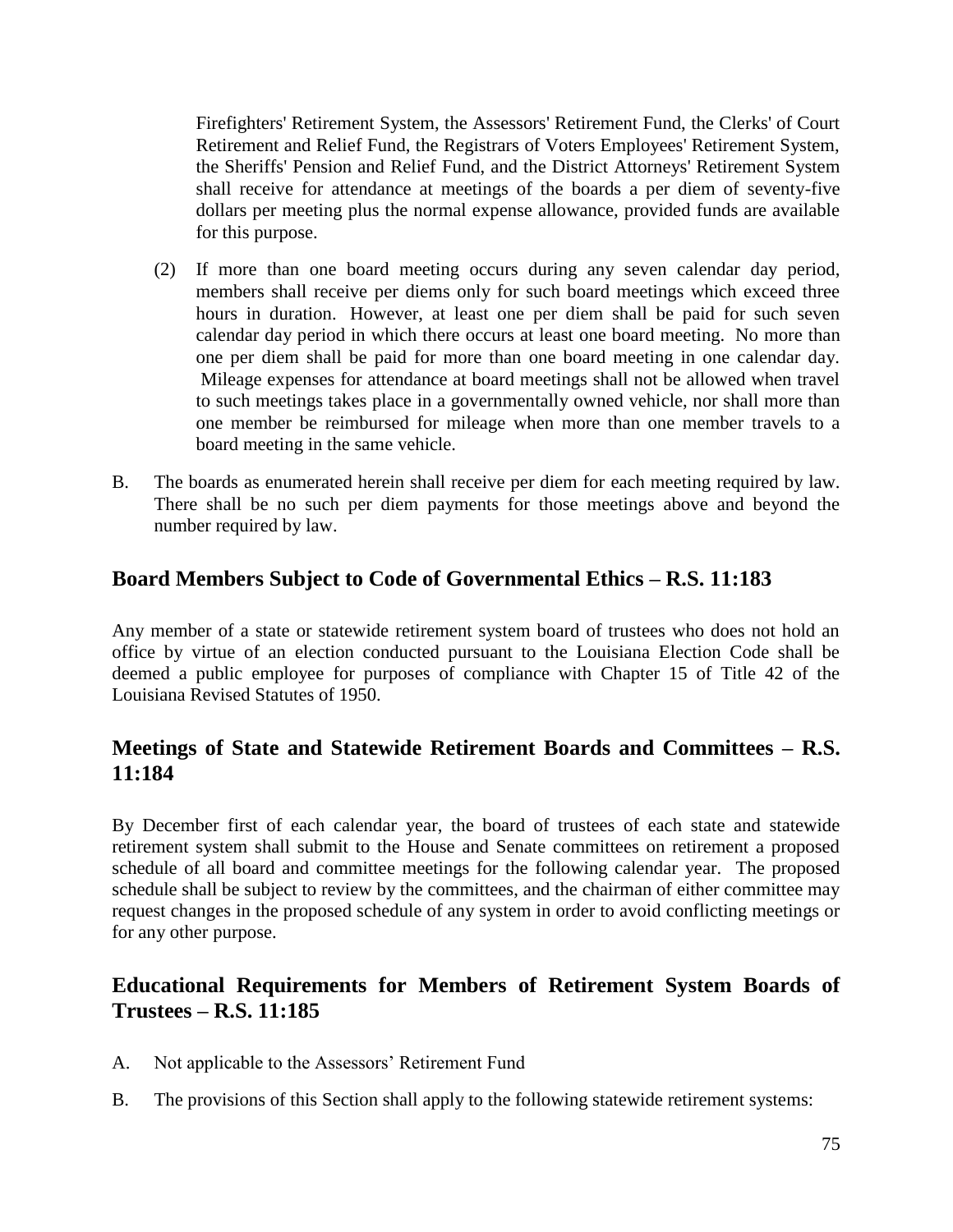(1) The Assessors' Retirement Fund.

\* \* \*

- C. Not applicable to the Assessors' Retirement Fund
- D. (1) For purposes of this Section "actuarial science" means the application of mathematical and statistical methods to estimate future payment for benefits, to set forth an orderly and convenient way to provide the funds necessary to make those future payments, to determine the effects of asset and liability experience on pension fund costs, and to study the demographics of plan members, particularly in relation to long-term risk assessments, mortality, and morbidity.
	- (2) For each system to which the provisions of this Section apply, each member of the board of trustees and each designee of a member shall complete continuing education or professional development training during each twelve-month period from September first to August thirty-first as provided in this Subsection. By October fifteenth of each year, the board of trustees of each system to which this Section applies shall submit to the House and Senate committees on retirement a letter stating whether or not each member of that board has met the requirements of this Section in the previous twelve-month period and giving the date or dates upon which the required training hours were completed by each member.
	- (3) Each year, any member to whom this Section applies shall attend at least eight hours of investment training, four hours of actuarial science information education, two hours of education regarding the laws, rules, and regulations applicable to his system, and two hours of instruction on fiduciary duty and ethics. These training hours may be conducted by the staff of the respective retirement systems or by outside experts. Two or more systems may combine any such training. Any member who is elected or appointed to the board for the first time on or after June first shall be required to comply only with the provisions of Paragraph (4) of this Subsection.
	- (4) Except as otherwise provided by the constitution or in R.S. 42:3.1, no board member to whom this Section applies shall receive per diem during any calendar year unless and until he has completed the fiduciary and ethics requirement and at least one hour each of investment, actuarial science, and legal education in the current twelve-month cycle. The system shall submit evidence of training in compliance with this Paragraph to the speaker of the House of Representatives and the president of the Senate within fourteen days after the completion thereof.
	- (5) Additionally, no new board member to whom this Section applies shall be permitted to vote on any matter until he has completed the fiduciary and ethics requirement and one hour of education in each of the other required areas.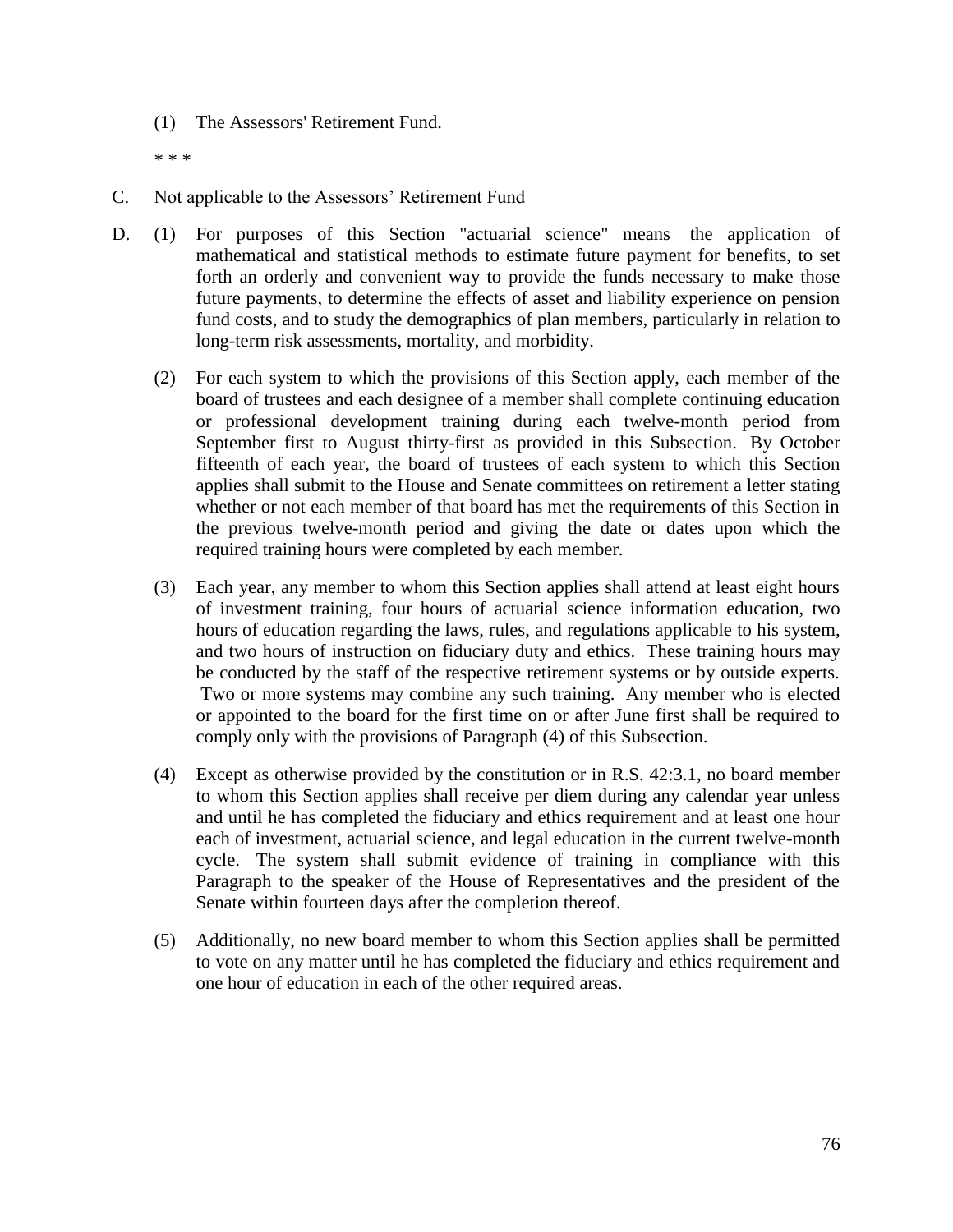### **Authorization for Staff to Attend Executive Sessions – R.S. 11:186**

- A. As ex officio members of each of the state and statewide retirement system boards, the chairman of the House Committee on Retirement and the chairman of the Senate Committee on Retirement may each independently authorize legislative staff to attend any executive session of any board meeting or committee meeting of any state or statewide retirement system board or committee.
- B. (1) An authorization made pursuant to the provisions of this Section shall be made in writing, specifically name the legislative staff member or members authorized to attend such executive sessions, and be submitted to the director of the state or statewide retirement system board whose executive sessions staff shall be authorized to attend. Such authorization shall be valid for one calendar year from the date of submission, unless modified or revoked as provided in Paragraph (2) of this Subsection.
	- (2) The chairman of the House Committee on Retirement and the chairman of the Senate Committee on Retirement are authorized to revoke or modify any written authorization made pursuant to this Section at any time by providing written notice to the director of the affected board. A revocation shall immediately terminate the authorization made pursuant to this Section. A modification shall act as a new written authorization and shall be valid for one calendar year from the date submitted.
- C. Any information or communication which, pursuant to the provisions of this Section, is provided to or presented in the presence of authorized staff shall be subject to the same rights, duties, and privileges which apply to the chairmen as members of the board, including the attorney-client privilege.
- D. A legislative staff member authorized to attend meetings pursuant to the provisions of this Section shall not be considered a "designee" as provided in R.S. 11:181 or R.S. 42:1124.2.1 and shall not be allowed to vote.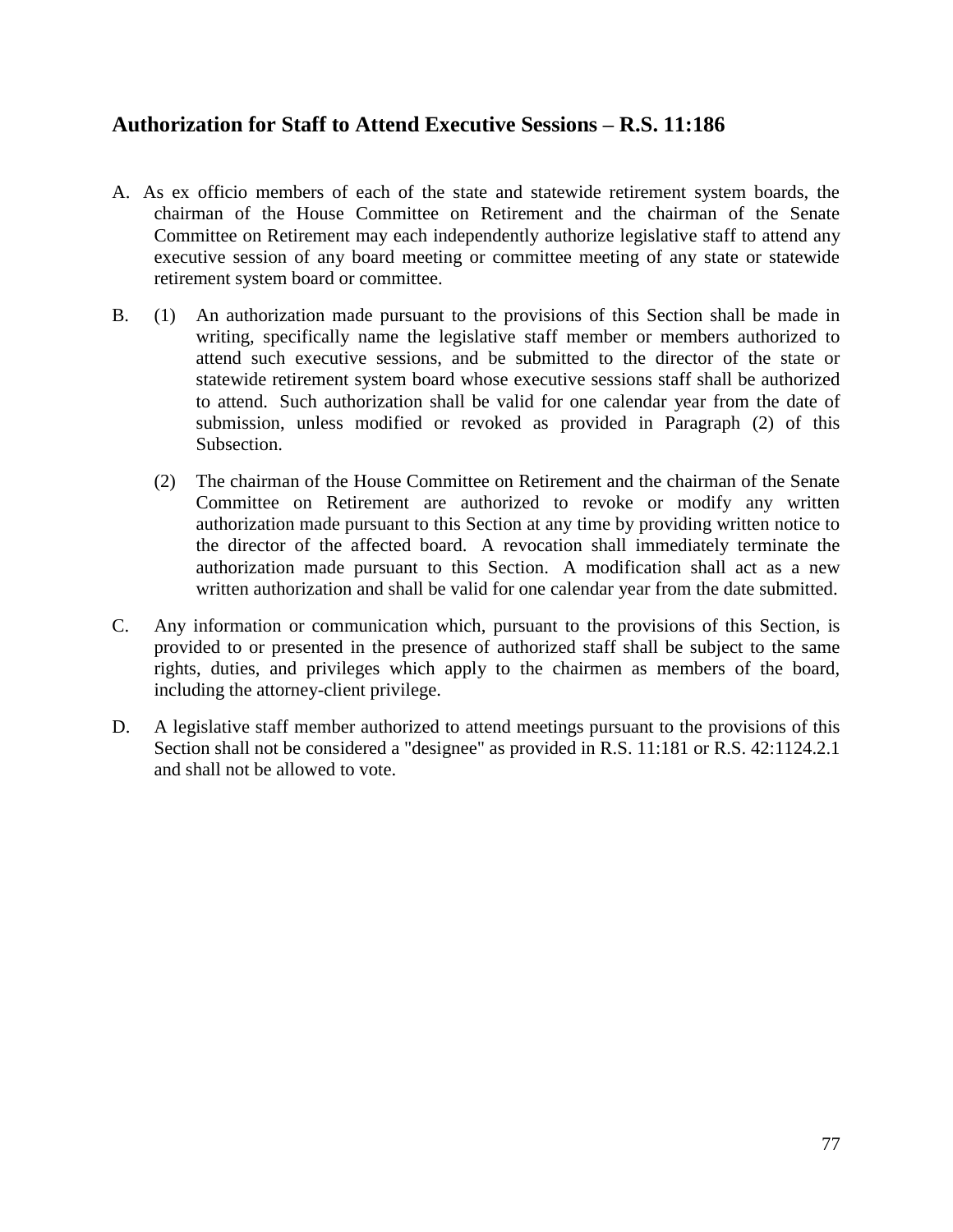### **DUAL EMPLOYMENT; DUAL MEMBERSHIP**

#### **Dual Employment - R.S. 11:191**

- A. Any person who is employed in more than one public employment within this state, except as provided in Subsection C of this Section and who, by reason of such employment is eligible, as a condition of such employment, to be a member of the public retirement system or fund applicable to employees in each of such public employments, shall be a contributing member of each such retirement system or fund during the term of his employment. In no event shall such person be allowed to earn more than one year of service credit in any one year. Service credit earned in more than one retirement system or fund in any one year shall not be transferred or recognized reciprocally to attain more than one year of service credit in any one system in any one year.
- B. Any person who is a member of any public retirement system or fund on September 6, 1991, who has been employed in any public employment within the state and who has not been allowed to become a member of and to make contributions to the retirement system or fund applicable to employees in such public employment shall be allowed to purchase the service credit to which he would have been entitled in the system had he been an active contributing member of the retirement system or fund during the full term of his employment, by paying to the retirement system or fund an amount that totally offsets the actuarial cost of the receipt of the service credit. The employer for that employment may pay one-half of the actuarial cost of the receipt of the service credit; however, if the employer pays one-half of the actuarial cost for one employee, the employer shall pay onehalf of the actuarial cost for all employees purchasing service credit under this Section provided the respective retirement system has a policy, in effect prior to August 15, 1995, for purchase of such service credit. If a retirement system does not have a policy for purchase of service credit as provided in this Subsection, then the employee shall pay the entire actuarial cost of the receipt of service credit provided in this Section.
- C. (1) For any member of a state or statewide retirement system elected to the legislature for a term commencing on or after July 1, 2011, and who holds another position of public office or employment within this state making him eligible for membership in such system, the earnable or earned compensation, or its equivalent, upon which his retirement benefit is calculated, shall not include any compensation for his service in the legislature occurring on or after July 1, 2011. Furthermore, no service credit shall accrue for such service as an elected member of the legislature. Neither employee nor employer contributions shall be remitted on the compensation received for such elected service in the legislature.
	- (2) The provisions of this Subsection shall not apply to any member serving in the legislature on June 30, 2011.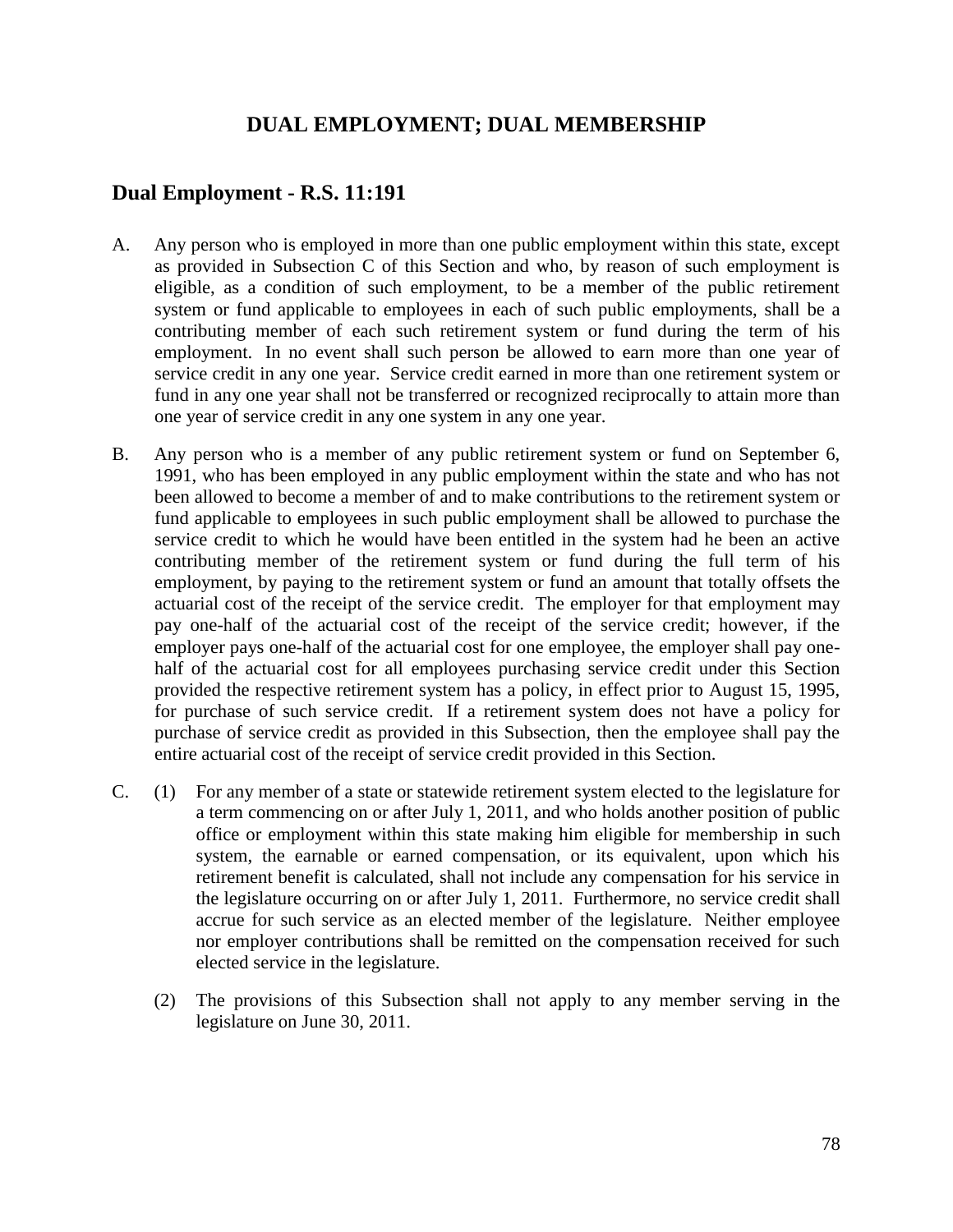# **Overpayment of Benefits; Corrections; Repayment - R.S. 11:192**

Whenever any state, parochial, or municipal retirement system or pension fund pays any sum of money or benefits to a retiree, beneficiary, or survivor which is not due them, the board of trustees shall adjust the amount payable to the correct amount, and the board is hereby authorized to recover any overpayment by reducing the corrected benefit such that the overpayment will be repaid within a reasonable number of months. The board shall notify the beneficiary, or survivor, of the amount of overpayment in benefits and the amount of the adjustment in benefits, thirty days prior to any reduction from the benefit amount without the overpayment.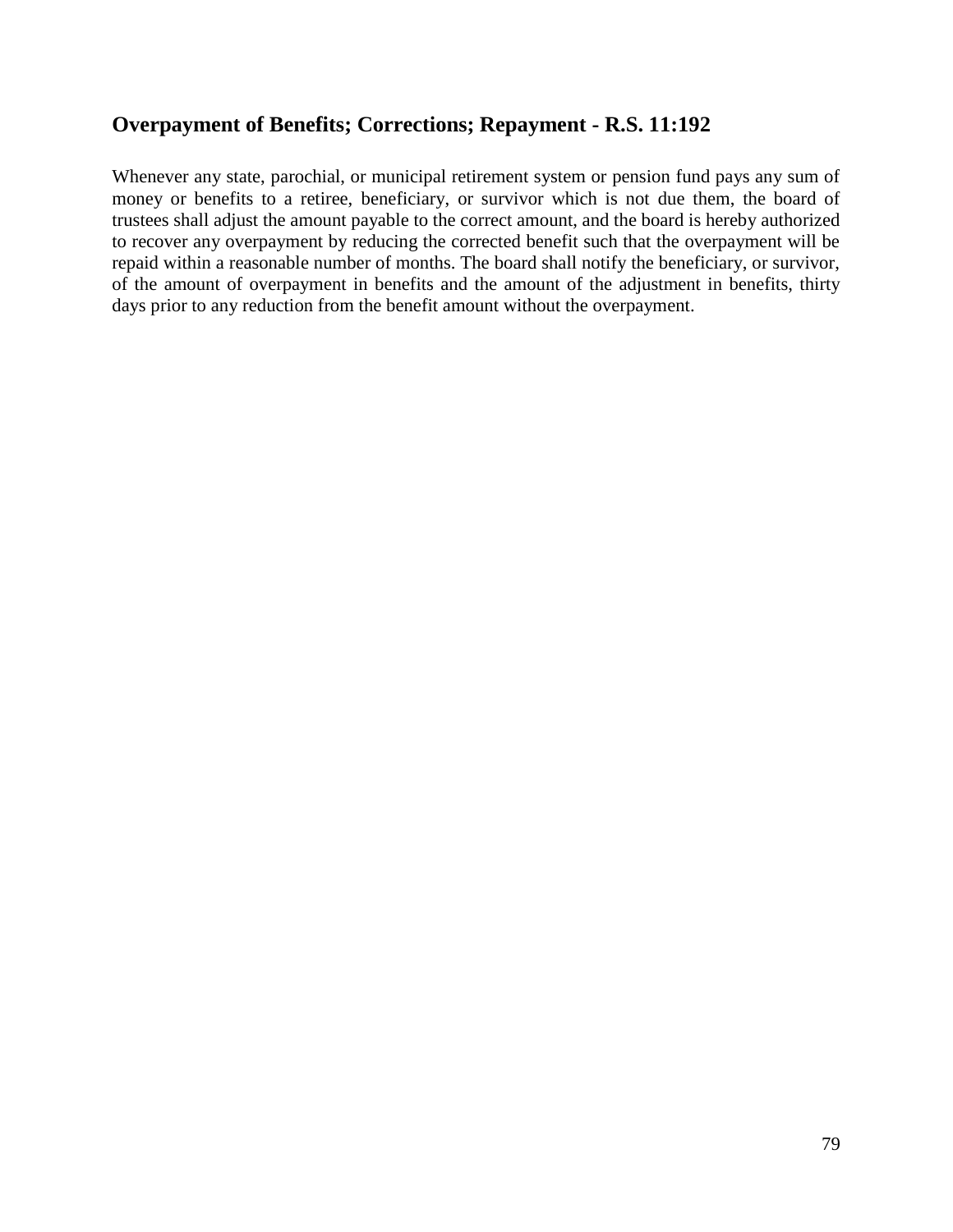### **DISABILITY RETIREMENT**

#### **Assessors' Retirement Fund - R.S. 11:213**

- A. A member who acquires a disability, and who files for disability benefits while in service, and who upon medical examination and certification as provided for elsewhere in this Subpart, is found to have a total disability solely as the result of injuries sustained in the performance of his official duties, or for any cause, provided the member has at least twelve years of creditable service, and provided that the disability was incurred while the member was an active contributing member in active service, shall be entitled to disability benefits under the provisions of R.S. 11:1432. However, if the application for disability benefits is not filed while the member is in service, it shall be presumed that the disability was not incurred while the member was an active contributing member in active service. Such presumption may be overcome only by clear, competent, and convincing evidence that the disability was incurred while the member was an active contributing member in active service.
- B. A member with twenty years creditable service, who after having withdrawn from service prior to reaching retirement age becomes totally and permanently disabled for any cause, is also eligible for disability benefits under the provisions of R.S. 11:1432.

## **Preexisting Conditions - R.S. 11:216**

Any disability claimed by a member of a state or statewide retirement system must have been incurred after commencement of service in the system with which the claim is filed. Disability claims shall not be honored in the case of preexisting conditions.

# **Disability Vesting - R.S. 11:217**

Any member of a state or statewide retirement system who has completed twenty years of creditable service, and who has withdrawn from active service prior to the age at which he is eligible to begin receiving retirement benefits, shall be eligible in the event of total and permanent disability, for the lesser of all nonservice related disability benefits provided by his retirement system, or the normal vested retirement benefit. Upon attaining the normal vested retirement age, his disability benefit shall cease and he shall receive his full vested regular retirement.

### **Application and Examination Procedures; Certification of Disability – R.S. 11:218**

A. Any eligible member of a state or statewide retirement system listed in this Subpart who acquires a disability may apply for disability benefits to the board of trustees of the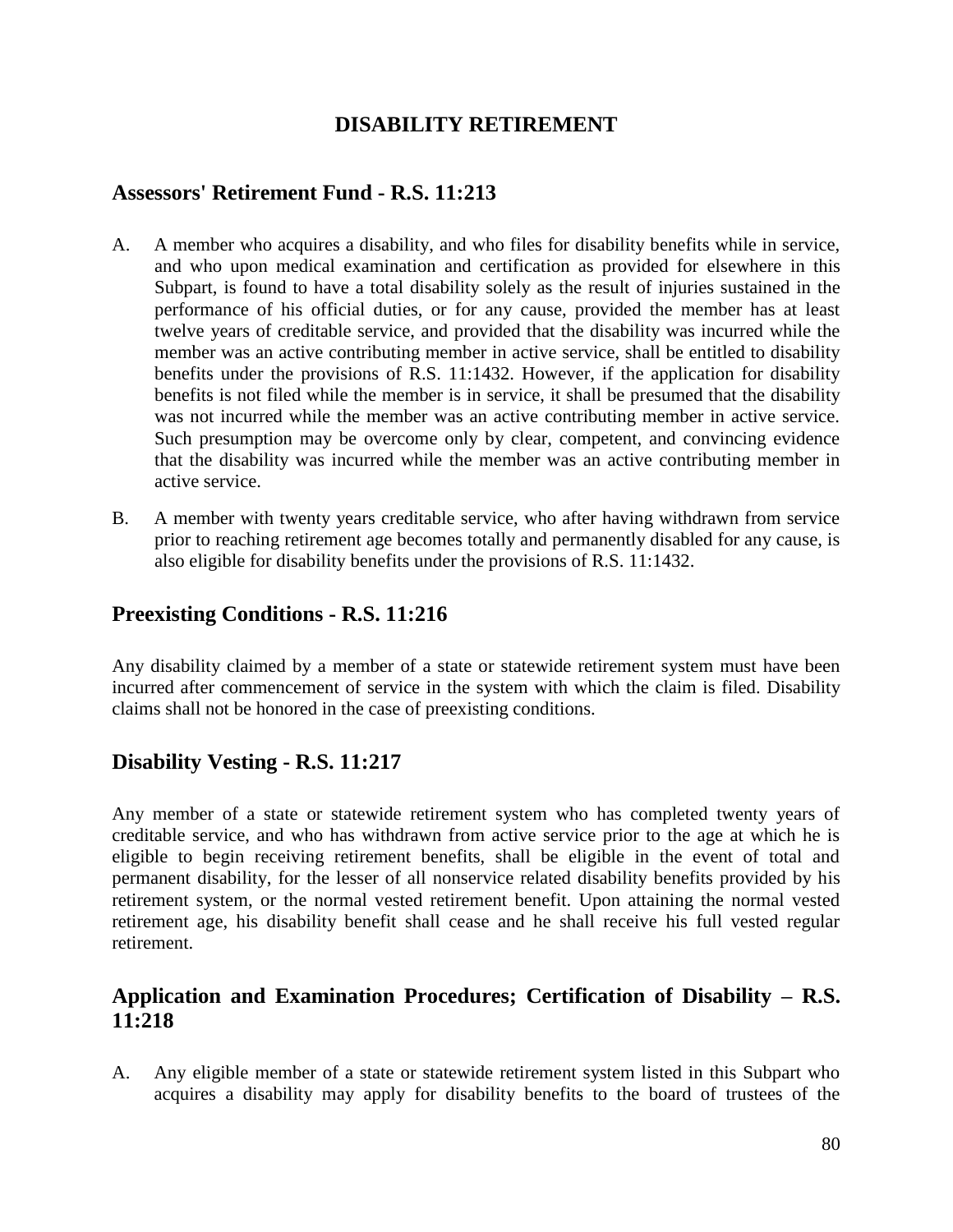retirement system of which he is a member. The board of trustees shall require the supervisor of the applicant to submit to the board a report which shall include a brief history of the case and the supervisor's opinion as to the applicant's present ability to perform the normal duties required of him.

- B. The applicant's disability case history shall be examined either by that member of the State Medical Disability Board whose area of specialty most closely relates to the nature of the claimed disability or by an outside physician designated by the board. The examining physician shall either conduct a medical examination of the applicant, or waive the medical examination if obvious and overwhelming medical evidence of disability exists to his satisfaction. The cost of the examination, including costs of laboratory tests, X-rays, and other such direct examination procedures shall be borne by the applicant's retirement system; however, all nondirect costs such as hospital room and board charges and other such expenses shall be borne by the applicant. The initial examination shall be completed within six weeks of the date of the applicant's filing for benefits.
- C. The examining physician shall submit to the appropriate board of trustees an in-depth report which shall include a medical evaluation and his conclusions as to the applicant's claimed disability. Each member of the State Medical Disability Board and any board designated physician shall have full authority to certify total disability in those applicants whom he examines. An applicant shall be considered certified as having a total disability if in the in-depth report submitted by the examining physician to the board of trustees, the physician declares the applicant to be totally incapacitated for the further performance of his normal duties and states that such incapacity is likely to be permanent. In the case of partial disability, the physician shall indicate the degree of incapacity.
- D. (1) Should the examining physician's final certification decision be contested by either the applicant or the applicant's board of trustees, the contesting party shall have the right to a second medical examination if a written appeal is filed within thirty days of notification of the certification decision. This second examination shall be performed by a member of the State Medical Disability Board, or by a board designated physician and shall be at the expense of the requesting party. The second physician shall also submit an in-depth report to the applicant's board of trustees which shall include his medical evaluation and conclusions as to the applicant's claimed disability.
	- (2) If the second examining physician concurs in the findings and recommendations of the first physician, the first physician's original decision on certification shall stand as final and binding and shall not be subject to further appeal other than through the courts.
	- (3) If the second examining physician disagrees with the findings and recommendations of the first physician, the two physicians shall select a third specialist to conduct another examination and prepare and file a third report in the same manner as provided for above. The majority opinion of the three examining physicians shall be final and binding and not subject to further appeal other than through the courts. The cost of the third medical examination shall be borne by the retirement system of the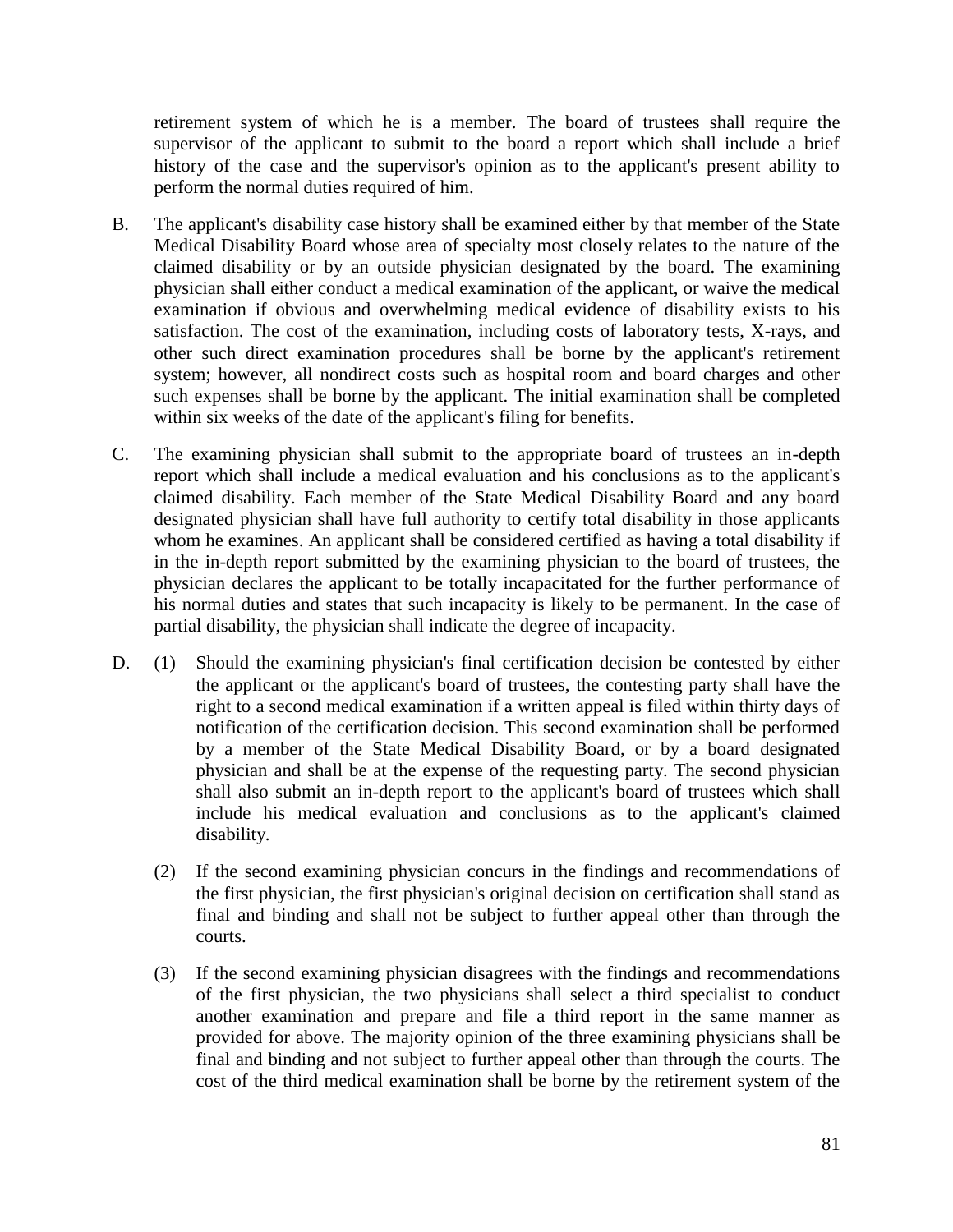applicant if he is certified as having a disability, or by the applicant if his disability claim is denied.

E. The board of trustees of a state or statewide retirement system shall receive a final and binding disability certification from a member of the State Medical Disability Board, or a board designated physician, and retire an eligible disability applicant within one hundred and twenty days of the applicant's date of filing for disability retirement. Disability benefits shall accrue from the filing date of the application for disability retirement, or from the day following the exhaustion of all sick leave or annual leave claimed by the applicant, whichever is the later.

# **State Medical Disability Board - R.S. 11:219**

- A. The State Medical Disability Board shall be composed of physicians appointed by the board of trustees of each state and statewide retirement system, with each physician serving at the pleasure of the board of trustees that appointed him. Each medical board member shall, according to the provisions of R.S. 11:218, be responsible for either reviewing the medical case histories of or conducting medical examinations of members of any state and statewide retirement systems who apply for disability benefits and for submitting his findings and recommendations to the appropriate boards of trustees.
- B. The board of trustees of the appropriate system may, at their discretion or upon recommendation of a physician on the State Medical Disability Board, call upon physicians in any area of medical specialty and from any area of the state either to review case histories or to conduct regular or appeal examinations of disability retirement applicants. These alternate physicians shall follow the same procedures and have the same authority as regular members of the medical board under the provisions of R.S. 11:218(D).

# **Certification of Continuing Eligibility for Disability Benefits – R.S. 11:220**

- A. Once each year during the first five years following retirement of a member of a state or statewide retirement system on a disability retirement allowance, and once in every threeyear period thereafter, the appropriate board of trustees may require any disability beneficiary who has not yet attained the equivalent age of regular retirement to undergo a medical examination, at the beneficiary's expense, such examination to be made at the place of residence of said beneficiary if he is immovable or other place mutually agreed upon, by a physician on the State Medical Disability Board or a board designated specialist. The examining physician shall submit a report to the board of trustees recommending either the continuation or cessation of the beneficiary's disability status. A contested decision shall be appealed under the procedures described in R.S. 11:218.
- B. Should any disability beneficiary who has not yet attained the equivalent age of regular retirement refuse to submit to at least one medical examination in any such year by a medical board physician designated by the board of trustees, his allowance shall be discontinued until his withdrawal of such refusal, and should his refusal continue for one year all his rights in and to his disability pension shall be revoked by the board of trustees.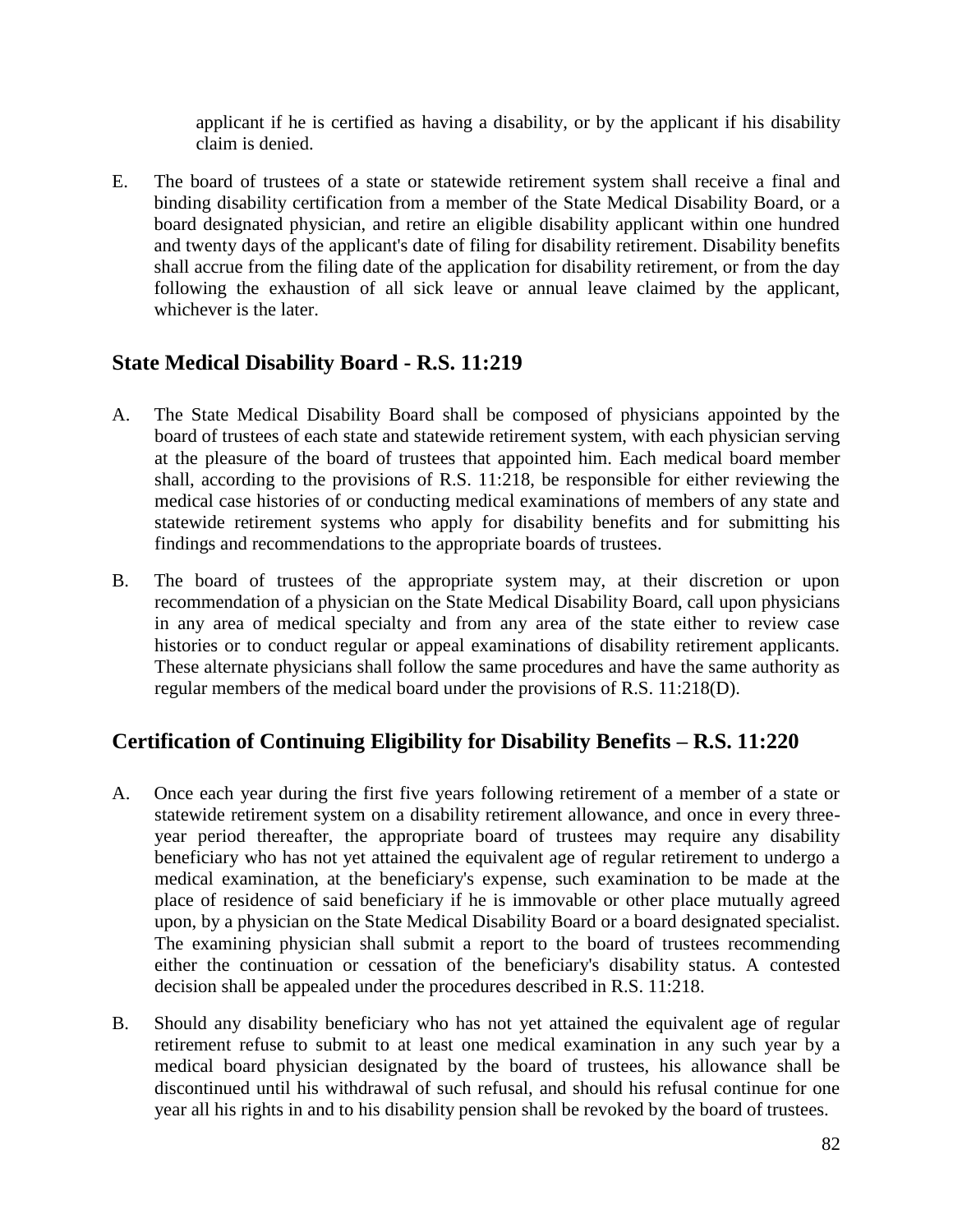- C. The board of trustees, upon receipt of a final and binding report from a member of the State Medical Disability Board declaring a beneficiary's total disability to have ceased, shall order the discontinuation of the disability allowance.
- D. Neither the former receipt of, nor the involuntary termination of disability benefits shall affect the right of any person to any regular retirement benefits based upon age or service to which he is eligible.

# **Authority of Retirement Boards to Modify Benefits; Earnings Statements - R.S. 11:221**

- A. (1) Should the board of trustees of a state or statewide retirement system determine that a disability beneficiary is engaged in a gainful occupation paying more than the difference between his retirement allowance and his average final compensation, and should the board of trustees concur in such report, then the amount of his pension shall be reduced to an amount, which, together with his annuity and the amount earnable by him, shall equal the amount of his average final compensation. Should his earning capacity be later changed, the amount of his pension shall be further modified; however, the new pension shall not exceed the amount of the pension originally granted nor an amount, which, when added to the amount earnable by the beneficiary together with his annuity, equals the amount of his average final compensation.
	- (2) Not Applicable to the Assessors' Retirement Fund
- B. For the purposes of this Section, there shall be an annual cost-of-living adjustment to the average final compensation figure used in the modification computations. This cost-ofliving adjustment shall be based upon and directly reflect the annual percentage increase or decrease in the Consumer Price Index for the preceding calendar year.
- C. (1) Every disability beneficiary of a state or statewide retirement system shall submit to the board of trustees by May first of every year, a notarized annual earnings statement detailing his earned income from employment in the previous tax year. Should a beneficiary refuse to submit such an earnings statement by May first, his allowance may be discontinued, without retroactive reimbursement, until the statement is filed. Should his refusal continue for the remainder of the calendar year, all his rights in and to his disability pension may be revoked by the board of trustees.
	- (2) Not applicable to the Assessors' Retirement Fund.
- D. (1) Any disability retirement allowance, including that received under authority of R.S. 11:217, shall be modified by the board of trustees when the sum of a whole life annuity equivalent of the benefits or financial awards which accrue to a disability retiree solely as a result of his disability and the disability pension to which the retiree is entitled exceeds the amount of his average final compensation, in such a matter that the sum of the above equals the amount of average final compensation. Should these outside benefits or awards be reduced, exhausted, or terminated, the board of trustees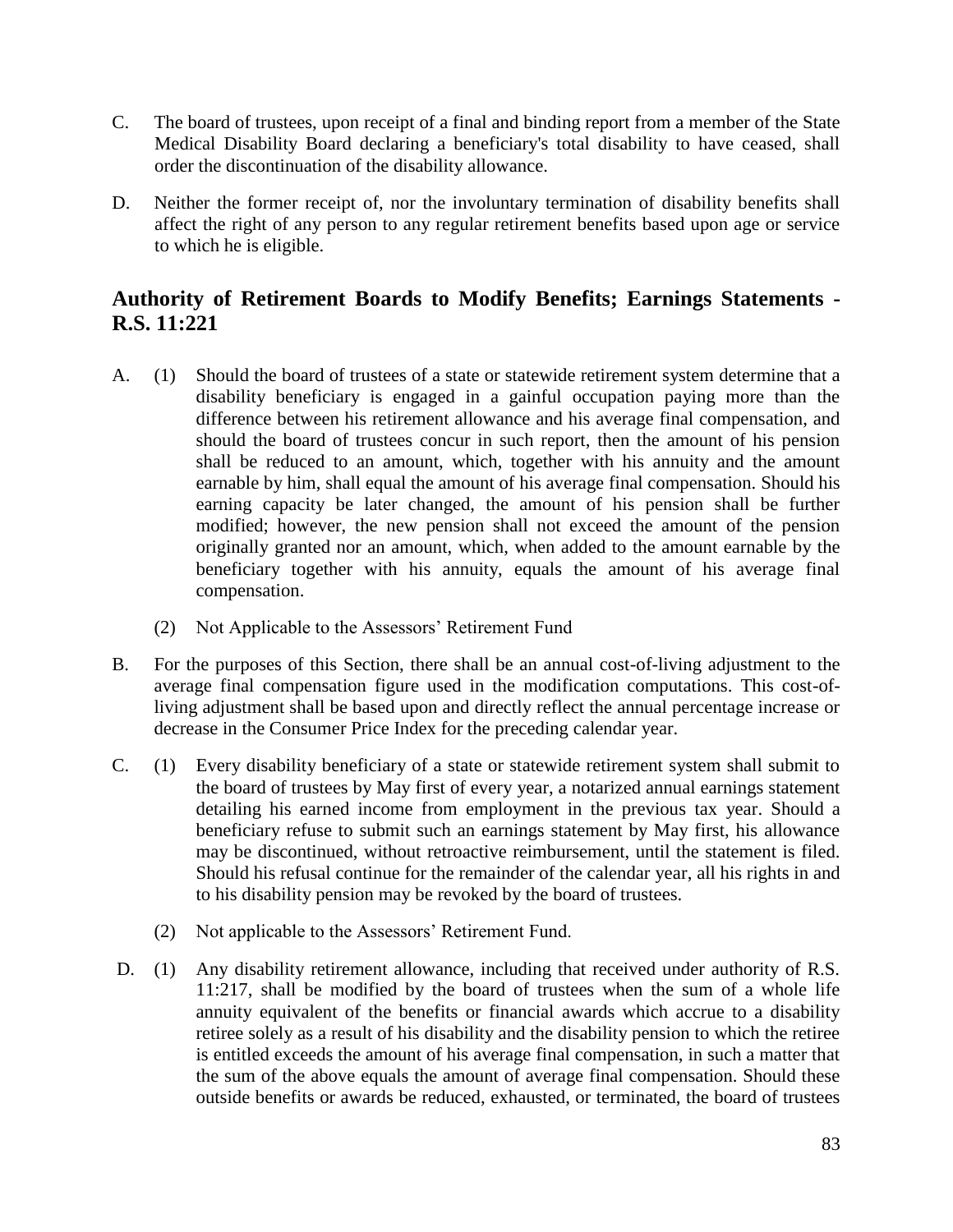may increase the disability pension then being received by retirees so that the sum of the pension benefits and the outside benefits equals the amount of average final compensation; but in no case shall the disability pension be increased to an amount greater than that to which the beneficiary was originally entitled when he retired.

- (2) Individual private insurance settlements and separate private retirement accounts and other similar nonsystem resources, including disability benefits from the Social Security Administration and the Veterans Administration, other than worker's compensation, shall be specifically exempted from consideration in any of the above computations. Social security shall not be deducted if the retirement system in which the member is vested provides for joint participation and benefits with social security.
- (3) For the purposes of this Subsection, there shall be an annual cost-of-living adjustment to the average final compensation figure used in the modification computations. This cost-of-living adjustment shall be based upon and directly reflect the annual percentage increased or decreased in the Consumer Price Index for the preceding calendar year.
- (4) Notwithstanding any other law to the contrary, any member who retires while in service on a disability retirement and who has credit for the years of service required for normal retirement shall, upon attainment of the age required for normal retirement, be eligible to receive full normal retirement benefits. To receive such benefits, the member shall file an application with the board of trustees of the retirement system. Upon commencement of regular retirement benefits, disability benefits shall cease.
- E. Not applicable to the Assessors' Retirement Fund.

#### **Restoration to Active Service - R.S. 11:224**

If any disability retiree of a state or statewide retirement system who is under the age of sixty years is restored to active service, his retirement allowance shall cease, he shall again become a member of the retirement system, and he shall contribute thereafter at the current rate in effect at the time he is restored to service, and if he contributes for at least three years, the period of time on disability shall be counted as accredited service for purposes of establishing retirement eligibility, but not for computation of benefits. Any prior service certificate on which his service was computed at the time of his retirement shall be restored to full force and effect and, in addition, upon his subsequent retirement he shall be credited with all his service as a member. This Section shall apply to all disability retirees, regardless of the date they qualified for a disability retirement benefit.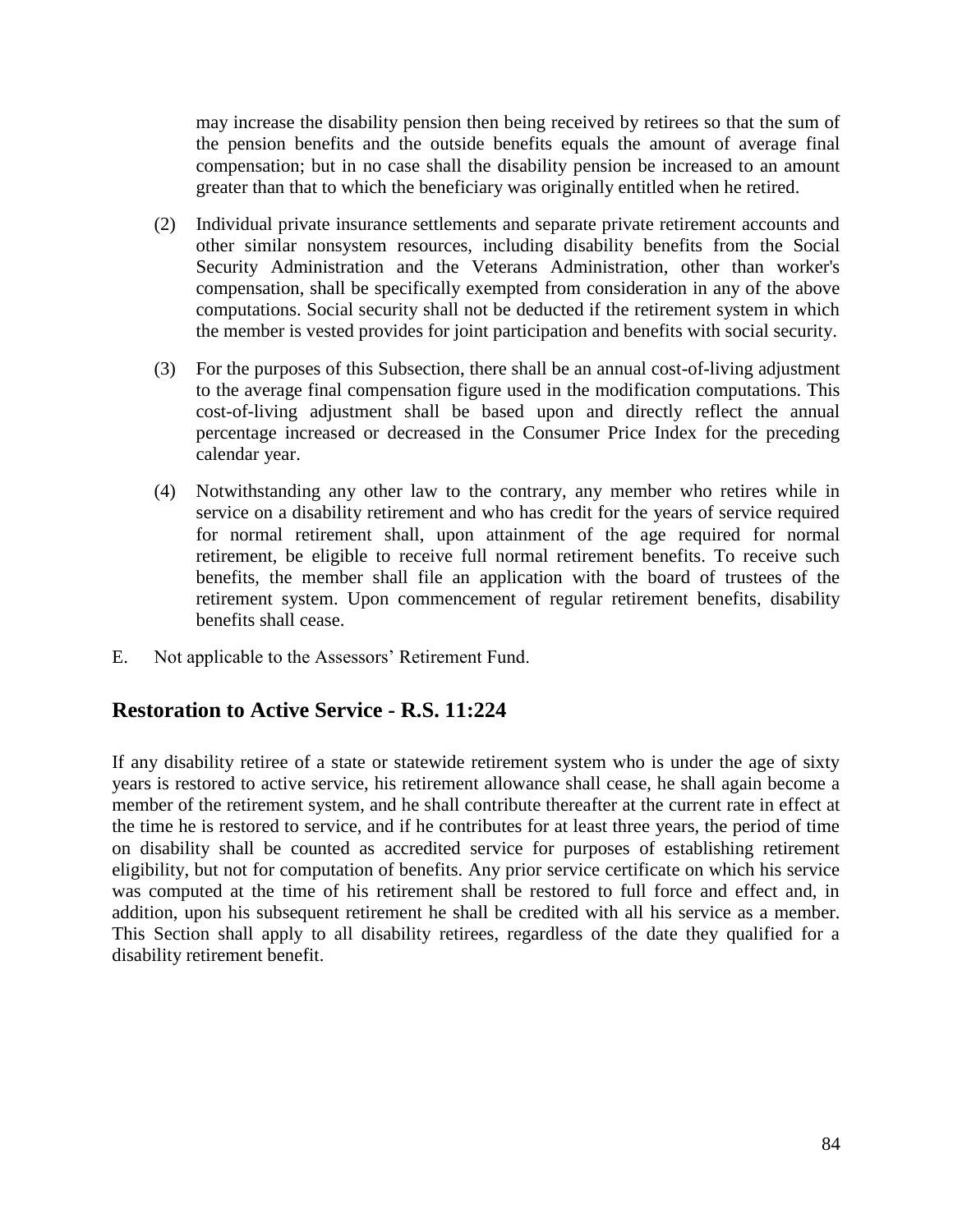# **RETIREMENT BENEFIT COMPUTATION**

## **Average Compensation - R.S. 11:231**

- A. Notwithstanding any other provisions of law to the contrary, the provisions of this Section shall be applicable, unless specifically exempted in Subsection C of this Section, to all members of the following public retirement systems:
	- (1) Assessors' Retirement Fund.

\* \* \*

- B. For purposes of retirement benefit computation, average compensation, or its equivalent, shall be based on the thirty-six highest successive months of employment, or on the highest thirty-six successive joined months of employment where interruption of service occurred. The earnings to be considered for the thirteenth through the twenty-fourth month shall not exceed one hundred twenty-five percent of the earnings of the first through the twelfth month. The earnings to be considered for the final twelve months shall not exceed one hundred twenty-five percent of the earnings of the thirteenth through the twenty-fourth month. Nothing in this Subsection, however, shall change the method of determining the amount of earned compensation received.
- C. (1) Not applicable to the Assessors' Retirement Fund
	- (2) Not applicable to the Assessors' Retirement Fund
	- (3) This Section shall not apply to members of the Assessors' Retirement Fund whose first employment making them eligible for system membership began on or after October 1, 2006.

#### **Earnable Compensation - R.S. 11:233**

A. The provisions of this Section shall apply to the following public retirement or pension systems, funds, and plans:

\*\*\*

- (4) Assessors Retirement Fund.
- B. (1) Except as provided in Paragraph (4) of this Subsection, and without repealing comparable provisions contained within the individual laws governing retirement or pension systems, funds, and plans referenced in Subsection A hereof but superseding any such provisions which conflict with the provisions of this Section, for purposes of calculation of the amount of contributions payable by an employer and employee and for computation of average compensation, earnings or earned or earnable compensation, or its equivalent, shall mean the full amount earned by an employee for a given pay period.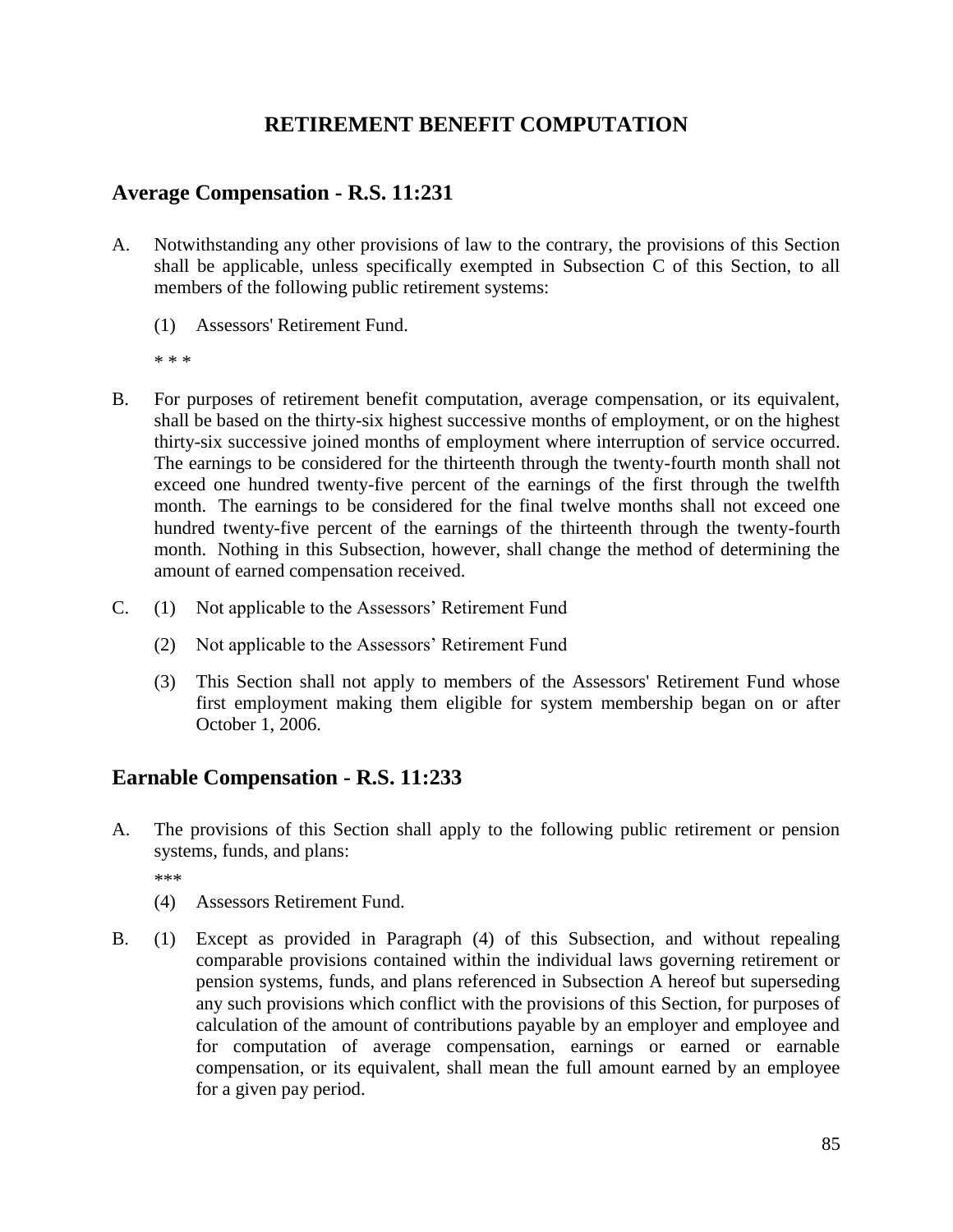- (2) Earnings or earned or earnable compensation shall not include:
	- (a) Overtime unless it is required to be worked in the employee's regular tour of duty;
	- (b) Operating expenses;
	- (c) Use of automobile or motor vehicles;
	- (d) The cost of any insurance paid by the employer;
	- (e) Any allowance for expenses incurred as an incident of employment;
	- (f) Payments made in lieu of unused annual or sick leave; and
	- (g) Bonuses, terminal pay, severance pay, deferred salary, or any other type of irregular or nonrecurring payment.
- (3) Notwithstanding the provisions of Subparagraph (2)(g) of this Subsection amounts deducted for deferred salary shall be included to calculate the amount of contributions payable by an employer and employee and to compute average compensation with respect to the Firefighters' Retirement System, the Sheriffs' Pension and Relief Fund, and the Parochial Employees' Retirement System of Louisiana.
- (4) (a) To the extent there is a conflict between the provisions of this Subsection and R.S. 11:1902 as to "earnings", the provisions of R.S. 11:1902 shall prevail.
	- (b) To the extent there is a conflict between the provisions of this Subsection and R.S. 11:2252 as to "earnable compensation", the provisions of R.S. 11:2252 shall prevail.
- C. Contributions required to be made by the employer shall not be considered as part of the employee's rate of pay or compensation.
- D. (1) In addition to other applicable limitations set forth in the plan, and notwithstanding any other provision of the plan to the contrary, for plan years beginning on or after January 1, 1994, the annual compensation of each employee taken into account under the plan shall not exceed the annual compensation limit provided in Internal Revenue Code Section  $401(a)(17)$ , of one hundred fifty thousand dollars, as adjusted by the Commissioner of Internal Revenue for increases in the cost-of-living in accordance with Internal Revenue Code Section  $401(a)(17)(B)$ . The cost-of-living adjustment in effect for a calendar year applies to any period, not exceeding twelve months, over which compensation is determined (determination period) beginning in such calendar year. If a determination period consists of fewer than twelve months, the annual compensation limit provided in Internal Revenue Code Section 401(a)(17) will be multiplied by a fraction, the numerator of which is the number of months in the determination period, and the denominator of which is twelve.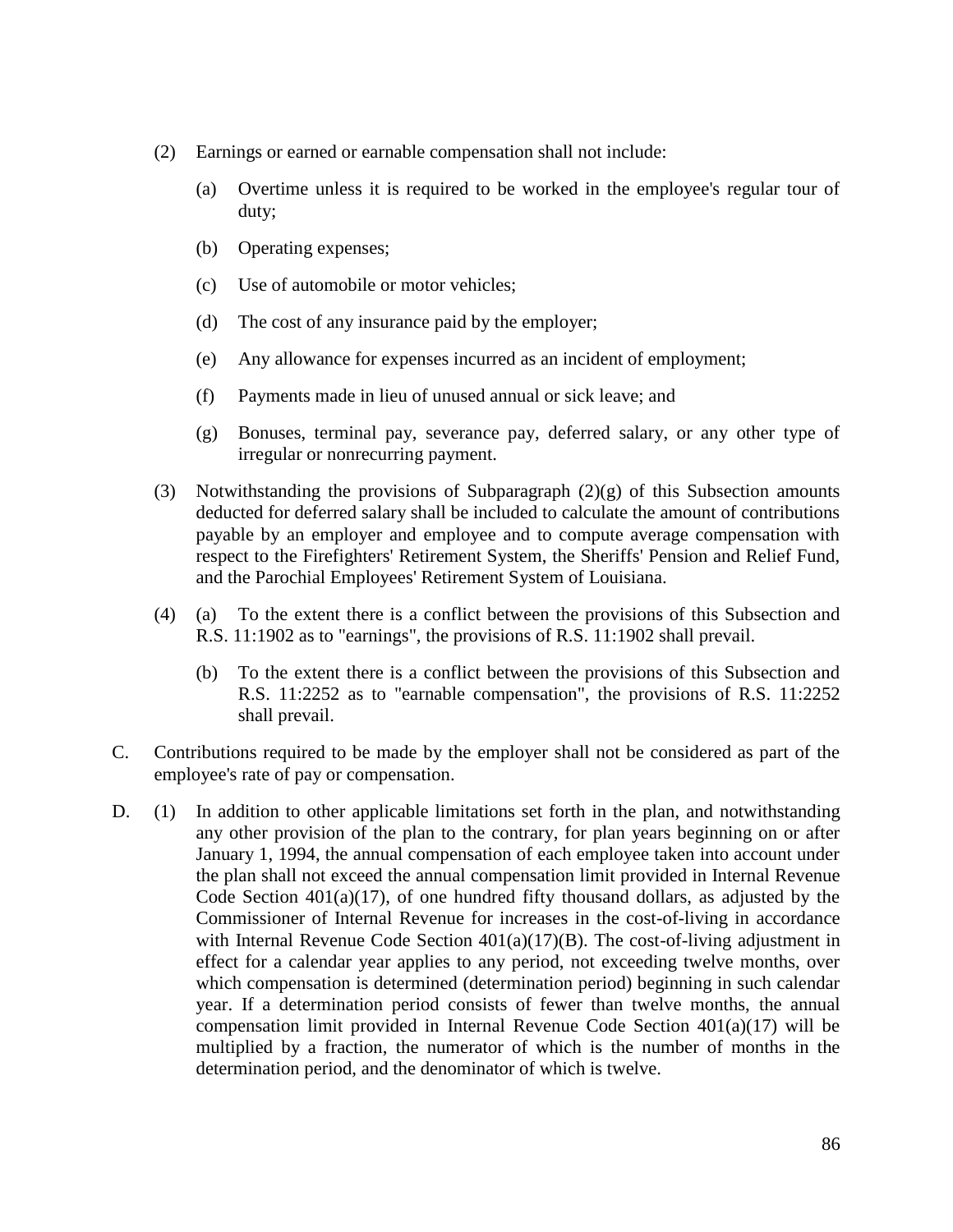- (2) (a) For plan years beginning on or after January 1, 1994, any reference in this plan to the limitation under Internal Revenue Code Section 401(a)(17) shall mean the annual compensation limit of Internal Revenue Code Section 401(a)(17) as set forth in this Subsection.
	- (b) If the compensation for a prior determination period is taken into account in determining an employee's benefits accruing in the current plan year, the compensation for that prior determination period is subject to the annual compensation limit provided in Internal Revenue Code Section 401(a)(17) in effect for that prior determination period. For this purpose, for determination periods beginning before the first day of the first plan year beginning on or after January 1, 1994, the annual compensation limit provided in Internal Revenue Code Section  $401(a)(17)$  is one hundred fifty thousand dollars.
	- (c) Effective for plan years beginning before January 1, 1997, the annual compensation limit provided in Internal Revenue Code Section 401(a)(17) shall apply in the aggregate to highly compensated employees and family members, and the allocation of compensation among such family members as spouses and children under age of nineteen years, shall be made in proportion to their compensation before the application of this Section, except that family members who are not eligible to participate in the plan, who participate but are not eligible to share in the benefit accrual because such persons are not members of the eligible class of employees or have completed fewer than the requisite number of hours of service or have terminated employment with the employer, shall not be allocated any portion of the Internal Revenue Code Section  $401(a)(17)$  compensation limit for the year. The aggregation of compensation among family members shall not apply for plan years beginning on or after January 1, 1997.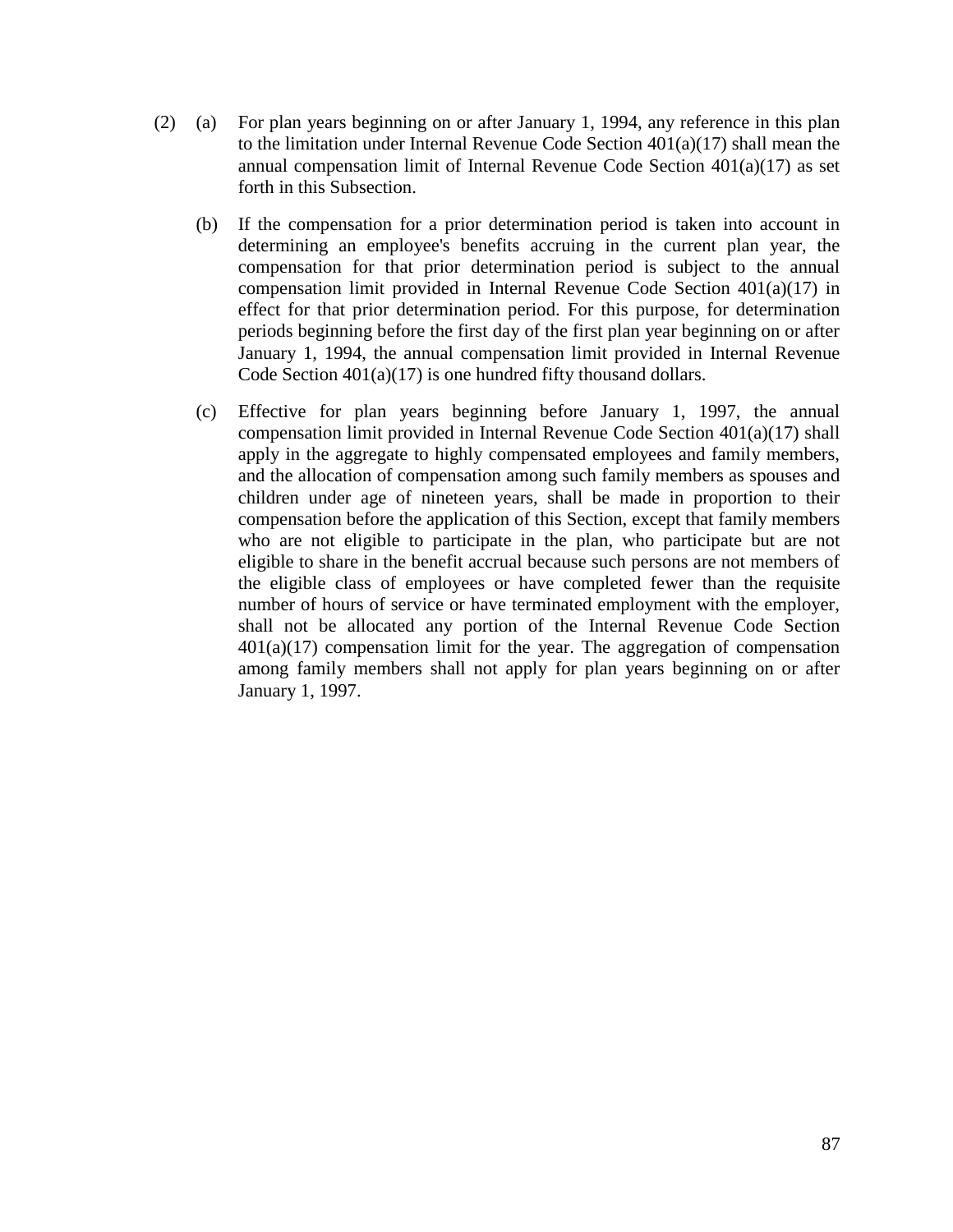### **SURVIVOR BENEFITS**

### **Survivor Benefits – R.S. 11:234**

- A. The provisions of this Section shall be applicable to all members of the following public retirement systems:
	- (1) Assessors' Retirement Fund.

\*\*\*

B. Notwithstanding any other provision of law to the contrary, any person who, after June 22, 1993, is receiving survivor benefits or becomes eligible to receive survivor benefits shall not have their benefits discontinued upon remarriage if such remarriage occurs after their attaining age fifty-five.

## **Minor's Benefit Placed in Trust; Payable Under Trust Instrument – R.S. 11:235**

- A. If a state or statewide retirement system provides for payment of benefits to the minor child of a deceased member, when there is no surviving spouse or when the surviving spouse does not have legal custody of the minor child, then, notwithstanding any other provision of law to the contrary, benefits shall be paid to such minor child in accordance with the law of the respective state or statewide retirement system except as provided in Subsection B of this Section.
- B. If a trust has been created under Louisiana law by the deceased member for the benefit of the child, the terms of the instrument creating the trust so provide, and the respective system has been provided with a certified copy of the trust document, then the survivor benefit due the minor child shall be paid to the trustee for addition to the trust property. If the trust is contested by any party, the respective retirement system shall withhold all survivor benefit payments or deposit them in the registry of the court if a concursus proceeding is filed, until there is a final binding legal agreement or judgment regarding the proper payment of the survivor benefits.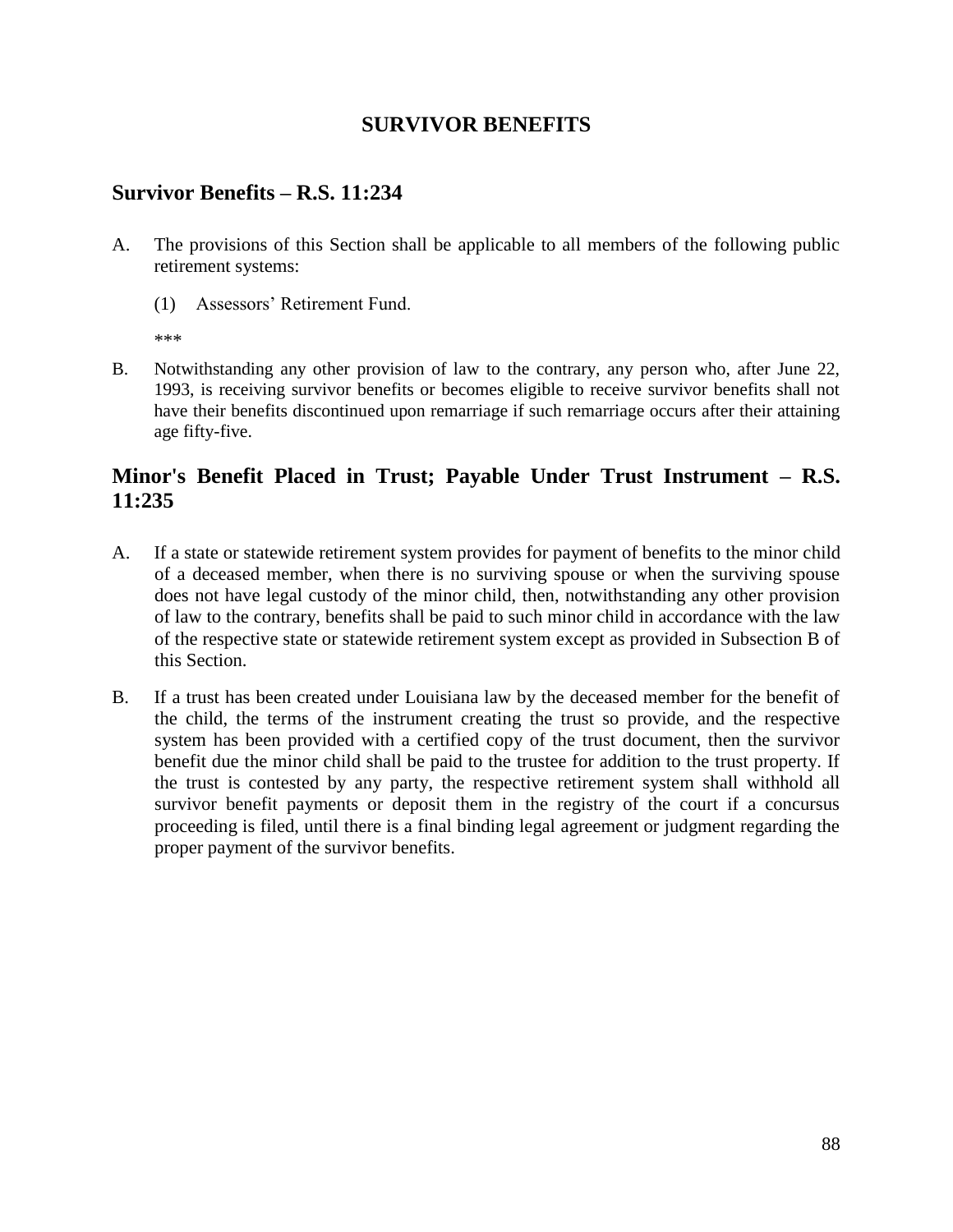# **COST-OF-LIVING ADJUSTMENTS**

#### **Purpose; Formula for Distribution - R.S. 11:241**

- A. The purpose of this Subpart is to provide with respect to a system of cost-of-living adjustments for retirees of public retirement systems, funds, and plans as specified herein. The provisions of this Subpart do not repeal provisions relative to cost-of-living adjustments contained within the individual laws governing the systems, funds, and plans affected by the Subpart; however, the provisions of this Subpart are to be controlling in cases of conflicts with the individual laws.
- B. Any increase of benefits granted by the legislature or by a state or statewide public retirement system shall be distributed in accordance with the provisions of this Subsection, if the legislature or system does not otherwise specify the terms for such distribution. Any such increase shall be a monthly increase in the benefit of each recipient determined in accordance with the formula " $X(A + B)$ ",<sup>1</sup> where "A" is equal to the number of years of credited service accrued at retirement or at death of the member or retiree, "B" is equal to the number of years since retirement or since death of the member or retiree to June thirtieth of the initial year of such increase, and "X" is equal to one dollar. If there are not sufficient funds to fund "X" at the level of one dollar, then "X" shall be a variable value in accordance with the amount of funds that are available to fund the cost-of-living adjustment.

 $<sup>1</sup>$  As appears in enrolled bill.</sup>

#### **Cost-of-Living Adjustments; Restrictions - R.S. 11:242**

- A. The provisions of this Section do not repeal provisions relative to cost-of-living adjustments contained within the individual laws governing the systems, funds, and plans set forth in Subsection B of this Section. However, the provisions of this Section are to be controlling in cases of conflicts with the individual laws.
- B. The power of the respective governing authorities to amend the respective retirement systems to provide cost-of-living adjustments for each of the following public retirement systems:

(1) The Assessors' Retirement Fund.

\*\*\*

shall only be effective in calendar years during which the legislature fails to enact legislation granting cost-of-living adjustments, unless in the legislation granting a cost-of-living adjustment, the legislature specifically authorized the aforementioned systems to amend the respective retirement systems to provide an additional cost-of-living adjustment to retirees or survivors of retired public employees of particular systems, funds, and plans set forth in this Subsection.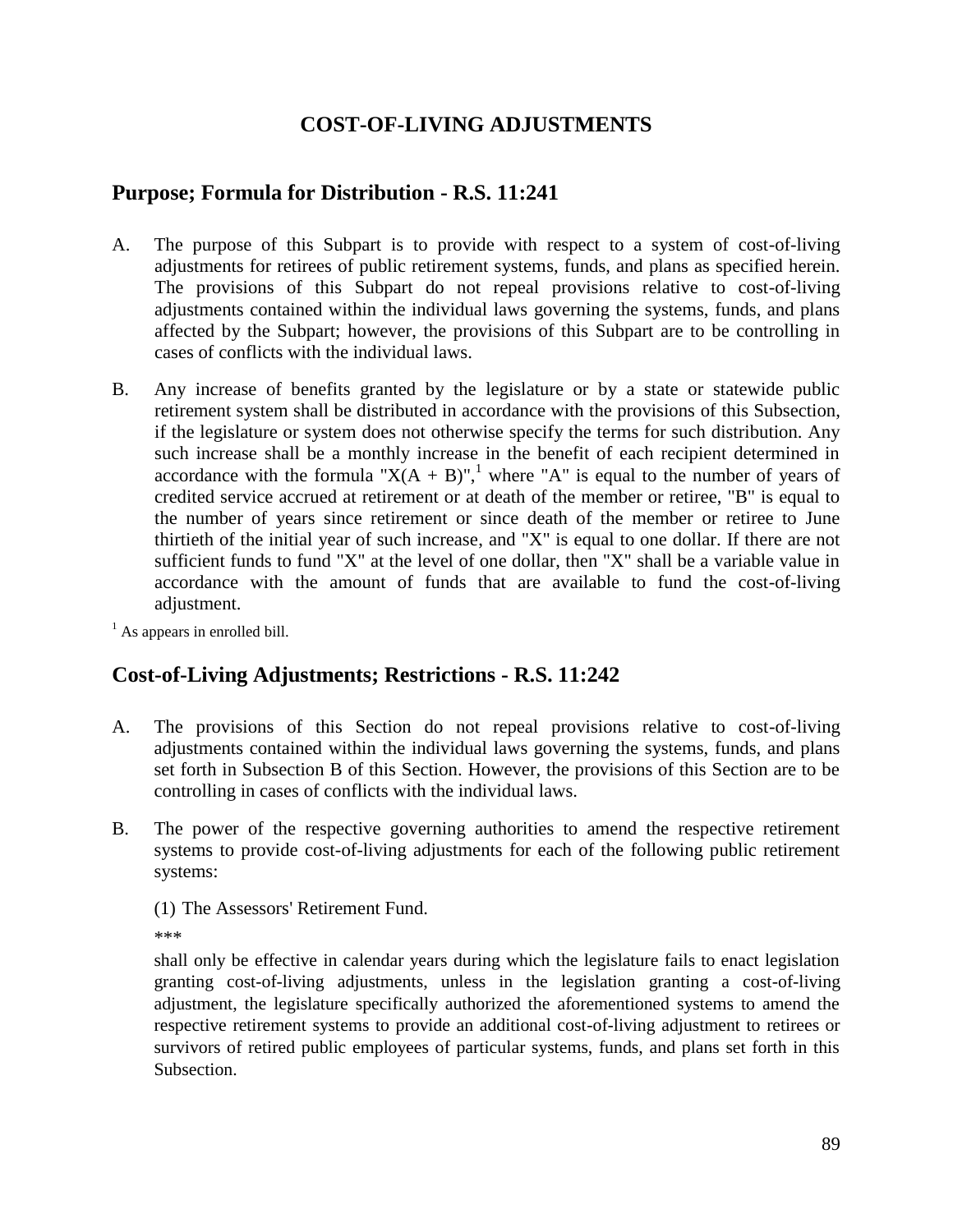- C. The governing authorities of the systems, funds, and plans set forth in Subsection B of this Section shall not amend the respective retirement systems to provide a cost-of-living adjustment to any retiree, beneficiary, or survivor during any calendar year prior to the final adjournment of the regular session of the legislature and shall not do so during the same year within which the legislature has granted a cost-of-living adjustment, unless in the legislation granting a cost-of-living adjustment, the legislature specifically authorizes the governing bodies of the aforementioned systems to amend the respective retirement systems to provide an additional cost-of-living adjustment to a particular system, plan, or fund. The restrictions contained in this Subsection shall be inapplicable with respect to any system, fund, or plan relative to which the legislature has failed to grant a cost-of-living adjustment.
- D. Disability retirees and surviving children or surviving spouses shall not be subject to the restrictions set forth in this Section.
- E. Notwithstanding any other provision of law to the contrary, commencing at the end of the retirement system's 1985-1986 fiscal year, unless thereafter specifically provided for by the legislature, any public retirement or pension system, fund, or plan covered by this Section shall not provide a cost-of-living adjustment or permanent benefit increase during any fiscal year until the lapse of at least one-half of the fiscal year, and unless either the funds for such increase are provided as authorized from a credit balance in that system's funding deposit account or the actuary for the system and the legislative auditor certify that the funded ratio of the system, fund, or plan as of the end of the previous fiscal year equals or exceeds the target ratio as of that date for that system, fund, or plan. If the legislative auditor disagrees with the determination of the system's actuary, the matter shall be determined by majority vote of the Louisiana Public Retirement Systems' Actuarial Committee. For purposes of this Subsection, the funded ratio and target ratio are as defined below:
	- (1) The "funded ratio" as of any fiscal year end shall be the ratio of the actuarial value of assets to the actuarial accrued liability under the funding method prescribed by the office of the legislative auditor. The actuarial value of assets and actuarial accrued liability for a system shall be those amounts reported to the office of the legislative auditor in the Annual Report for Public Retirement Systems.
	- (2) The "target ratio" as of any fiscal year end shall be the lesser of (a) or (b) below:
		- (a) One hundred percent.
		- (b) The sum of  $(i)$ ,  $(ii)$ ,  $(iii)$ , and  $(iv)$  below:
			- (i) The funded ratio as of the 1986 fiscal year end.
			- (ii) The number of fiscal years elapsed since the 1986 fiscal year end multiplied by one-thirtieth of the difference between one-hundred percent and the funded ratio of the system as of the 1986 fiscal year end.
			- (iii) The amount of each change in funded ratio due to mergers or changes in actuarial methods or assumptions occurring after the fiscal 1986 year end.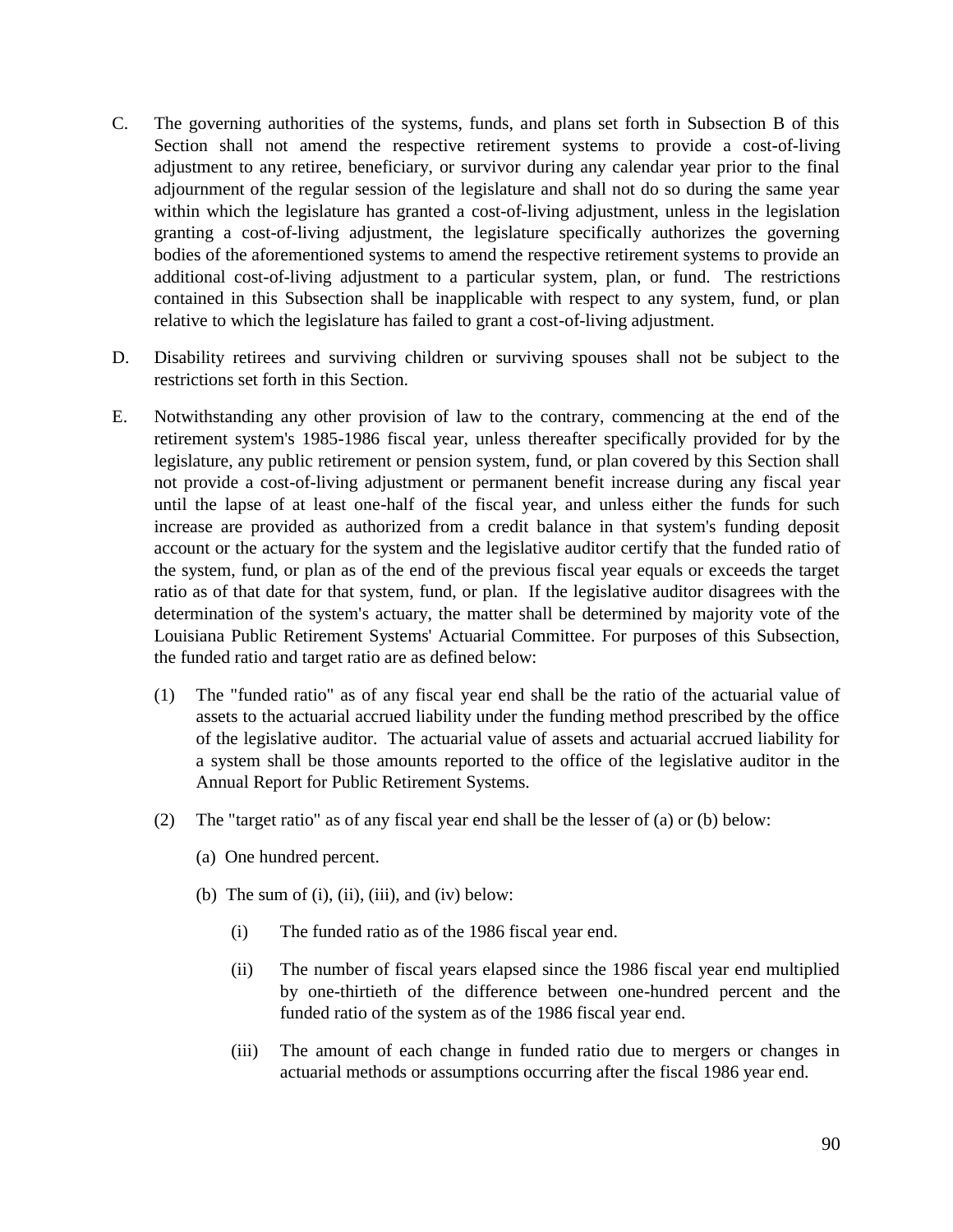- (iv) For each change in funded ratio due to mergers or changes in actuarial methods or assumptions occurring after the 1986 fiscal year end, an amount of opposite arithmetic sign from such change in funded ratio equal in absolute value to the number of fiscal years since the change in funded ratio multiplied by one-thirtieth of the original change in funded ratio due to the merger or change in actuarial methods or assumptions.
- F. The power of the governing authority of a system listed in Subsection B of this Section to grant benefit increases pursuant to the provisions of this Section shall cease when the governing authority makes an irrevocable election pursuant to R.S. 11:243(B)(1) to have future benefit increases for retirees, survivors, and beneficiaries governed by R.S. 11:243.

## **Cost-of-living Adjustments; Permanent Benefit Increases; Restrictions; Funding Criteria-R.S. 11:243**

- A. The provisions of this Section shall apply to the following retirement systems:
	- (1) The Assessors' Retirement Fund.

\*\*\*

- B. (1) On or before December 31, 2013, the governing authority of each of the retirement systems listed in Subsection A shall in a public meeting make an irrevocable election to have future benefit increases for retirees, survivors, and beneficiaries governed by R.S. 11:242 or this Section. In the event that the governing authority takes no action by the specified date, the provisions of this Section shall not apply and the benefit increases of that system shall continue to be subject to the provisions of R.S. 11:242.
	- (2) After the governing authority has made its election, the board of trustees shall inform the speaker of the House of Representatives, the president of the Senate, and the Louisiana State Law Institute of its election in writing.
- C. The provisions of this Section do not repeal provisions relative to cost-of-living adjustments or permanent benefit increases contained within the individual laws governing the systems listed in Subsection A of this Section. However, the provisions of this Section are to be controlling in case of any conflict with the individual laws.
- D. The power of the governing authority of a system covered by this Section to provide a costof-living adjustment or permanent benefit increase shall be effective in a particular calendar year only if the legislature fails to enact legislation granting a cost-of-living adjustment, unless in the legislation granting the cost-of-living adjustment, the legislature specifically authorized the governing authority to provide an additional cost-of-living adjustment to retirees, beneficiaries, or survivors of retired public employees of that system.
- E. No governing authority to which this Section applies shall provide a cost-of-living adjustment or permanent benefit increase to any retiree, beneficiary, or survivor during any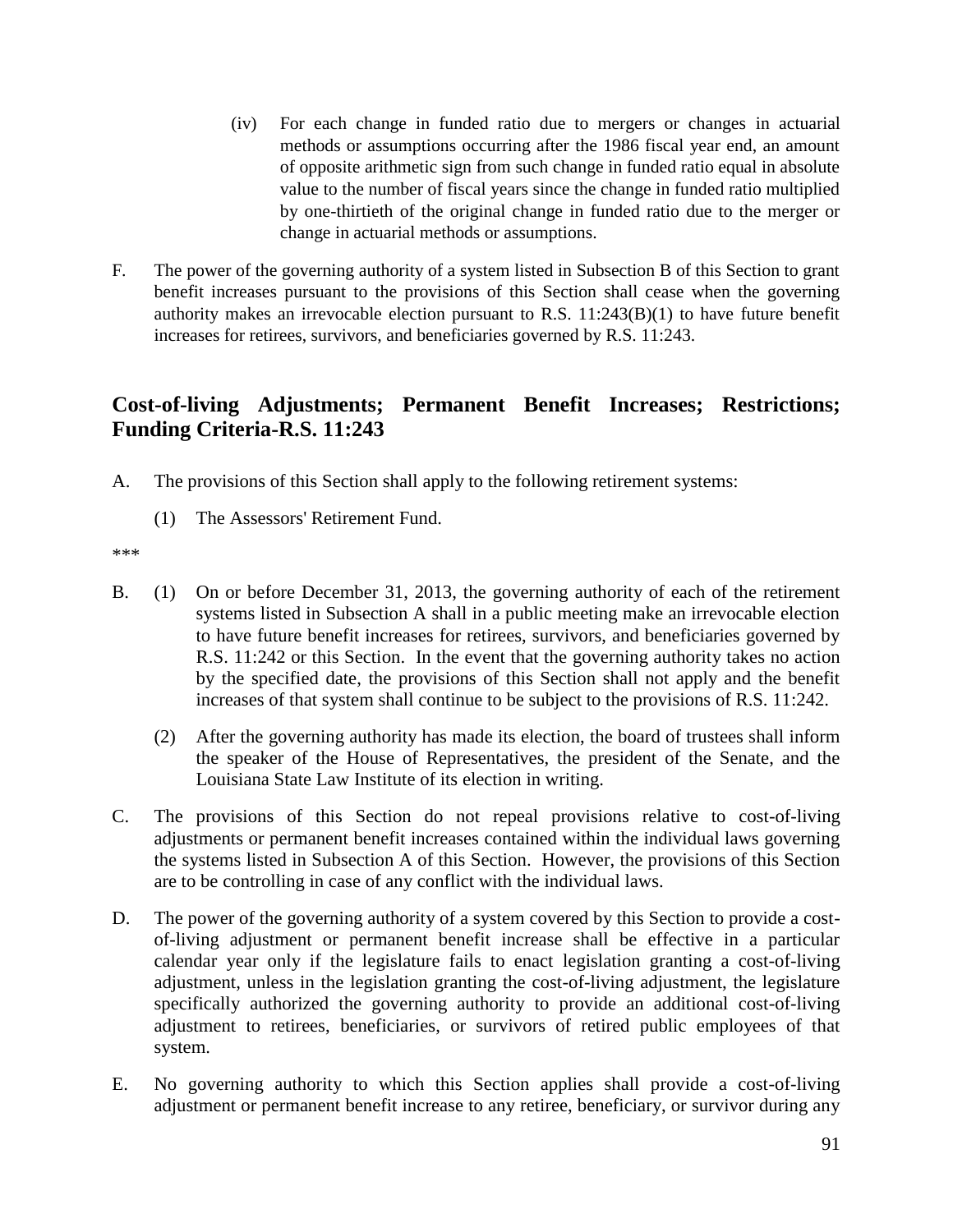calendar year prior to the final adjournment of the regular session of the legislature and shall not do so during the same year within which the legislature has granted an increase, unless in the legislation granting the increase, the legislature specifically authorizes the governing body to provide an additional increase to retirees, beneficiaries, and survivors of that system. The restrictions contained in this Subsection shall be inapplicable with respect to any system for which the legislature has failed to grant an increase.

- F. Disability retirees and surviving children or surviving spouses shall not be subject to the restrictions set forth in this Section.
- G. (1) Notwithstanding any other provision of law to the contrary, no system covered by this Section shall provide a cost-of-living adjustment or permanent benefit increase during any fiscal year until the lapse of at least one-half of the fiscal year, and unless either the funds for such increase are provided as authorized from a credit balance in that system's funding deposit account or the actuary for the system and the legislative auditor certify that the funded ratio of the system meets the requirements of one or more of the Subparagraphs in Paragraph (3) of this Subsection. If the legislative auditor disagrees with the determination of the system's actuary, the matter shall be determined by majority vote of the Public Retirement Systems' Actuarial Committee.
	- (2) For purposes of this Subsection, a system's "funded ratio" as of any fiscal year end shall be the ratio of the actuarial value of assets to the actuarial accrued liability under the funding method prescribed by the office of the legislative auditor. The actuarial value of assets and actuarial accrued liability for a system shall be those amounts reported to the office of the legislative auditor in the Annual Report for Public Retirement Systems.
	- (3) The governing authority of a system covered by this Subsection may grant a benefit increase to retirees, survivors, and beneficiaries if any of the following apply:
		- (a) The system has a funded ratio of ninety percent or more and has not granted a benefit increase to retirees, survivors, and beneficiaries in the most recent fiscal year.
		- (b) The system has a funded ratio of eighty percent or more and has not granted a benefit increase to retirees, survivors, and beneficiaries in either of the two most recent fiscal years.
		- (c) The system has a funded ratio of seventy percent or more and has not granted a benefit increase to retirees, survivors, and beneficiaries in any of the three most recent fiscal years.

# **Additional Cost-of-Living Adjustments; Retirees and Beneficiaries Over Age Sixty-Five - R.S. 11:246**

A. Notwithstanding any other provision of law to the contrary, the provisions of this Section shall apply to the following public retirement systems: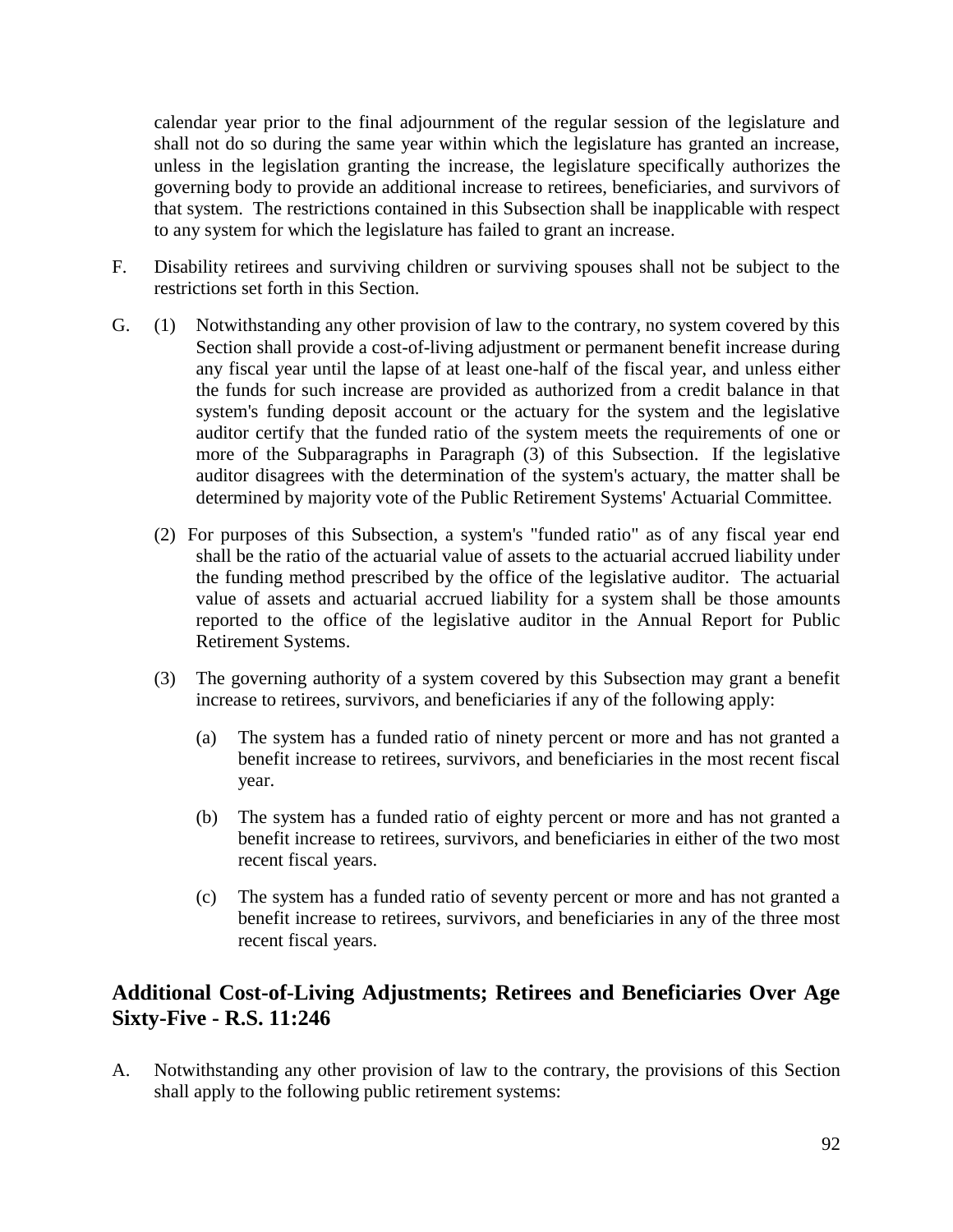(1) Assessors' Retirement Fund. \*\*\*

B. In addition to any other cost-of-living increases which the systems and funds enumerated in Subsection A are authorized by law to provide, the board of trustees may provide, on July 1, 1981 and thereafter, from interest income from investments, a supplemental cost-ofliving adjustment to all retirees and beneficiaries who are sixty-five years of age or over, which shall consist of an amount equal to two percent of the benefit being received on October 1, 1977, or on the date the benefit is originally received if retirement commenced after October 1, 1977. No board shall provide such additional increases unless the board has received a rate of return in excess of the valuation interest rate based on the actuarial value of assets for the current fiscal year and the cost-of-living increase provided therein shall be payable only from the investment income in excess of that determined by the application of the valuation interest rate to the actuarial value of assets.

# **Automatic Cost-of-Living Adjustments – R.S. 11:247**

- A. (1) Upon application for retirement or participation in the Deferred Retirement Option Plan, any member of a state or statewide retirement system may elect to receive an actuarially reduced retirement allowance plus an annual two and one-half percent cost-of-living adjustment. Such an election shall be irrevocable after the effective date of retirement or after the beginning date of participation in the Deferred Retirement Option Plan. The retirement allowance together with the cost-of-living adjustment shall be certified by the system actuary to be actuarially equivalent to the member's maximum or optional retirement allowance and shall be approved by the system's board of trustees.
	- (2) The annual cost-of-living adjustment of such retirees shall be based on the retirement allowance received pursuant to the retirement plan option selected by the member and the monthly benefit being paid pursuant thereto on the effective date of the increase, inclusive of cost-of-living adjustments paid pursuant to this Section, but exclusive of cost-of-living adjustments or permanent benefit increases paid pursuant to any other provision of law.
	- (3) (a) The annual cost-of-living adjustment of any Deferred Retirement Option Plan participant shall be credited to the participant's Deferred Retirement Option Plan subaccount during the participation period.
		- (b) Following participation in the Deferred Retirement Option Plan, the annual cost-of-living adjustment shall be applied to the monthly benefit allowance amount determined by the retirement plan option selected, inclusive of cost-ofliving adjustments paid pursuant to this Section, but exclusive of cost-of-living adjustments or permanent benefit increases paid pursuant to any other provision of law. The monthly benefit allowance upon retirement shall reflect the annual benefit adjustments set forth in this Paragraph.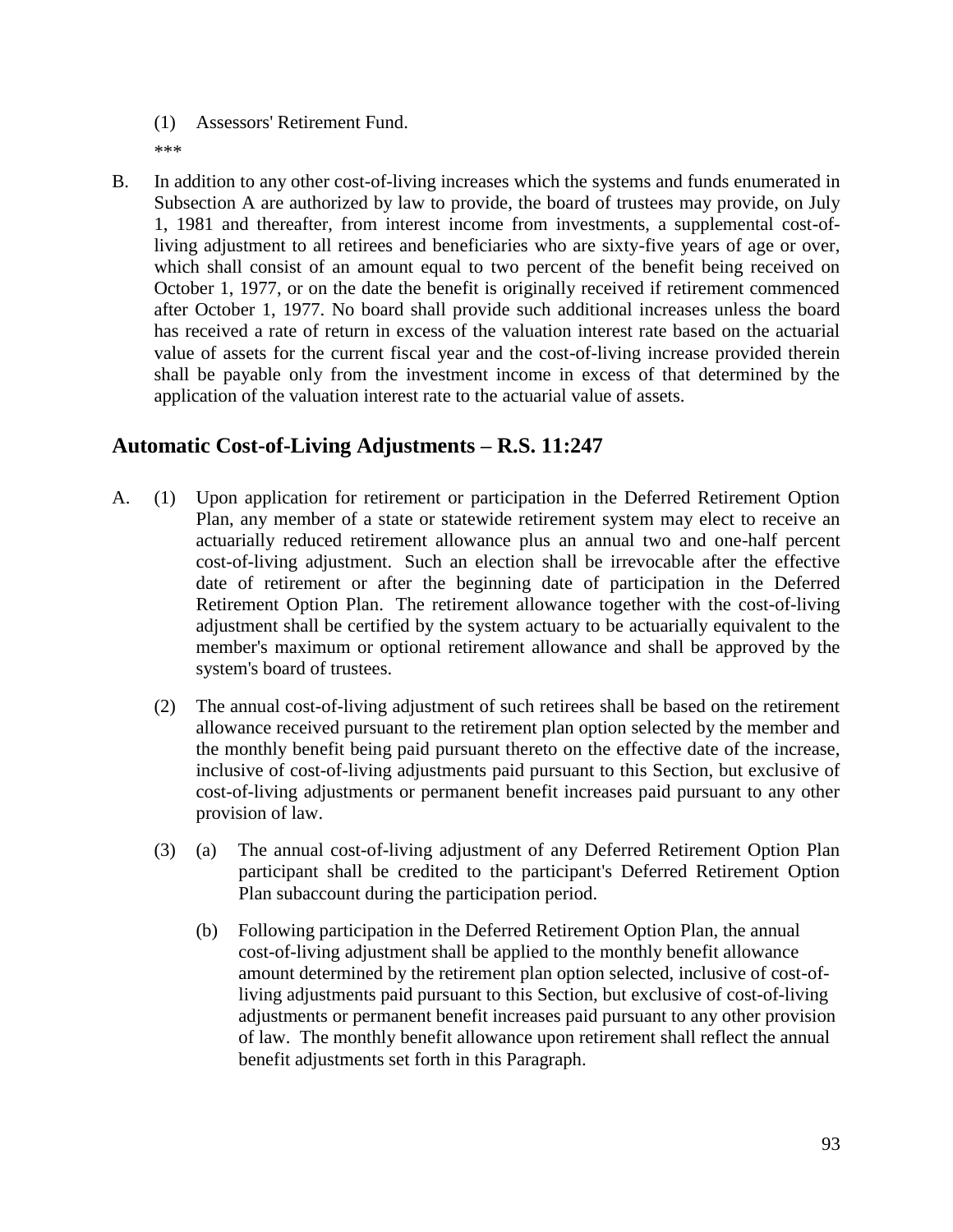- (c) Upon retirement of a Deferred Retirement Option Plan participant, the annual cost-of-living adjustment shall also be applied to any supplemental benefit earned after the participation period in accordance with applicable law.
- (d) The provisions of this Section shall not apply to any participant in a Back-Deferred Retirement Option Plan or Program.
- (4) If a retiree or Deferred Retirement Option Plan participant has chosen an optional retirement allowance wherein a spouse who has been designated as beneficiary will receive a continuing benefit upon the retiree's or Deferred Retirement Option Plan participant's death, the spouse's cost-of-living adjustment shall be payable based on the spouse's allowance on the effective date of the increase.
- B. The annual cost-of-living adjustment authorized by Subsection A of this Section shall be effective annually on the retirement anniversary date of the retiree and shall be payable to any retiree who is age fifty-five or older and not before the retiree would have attained such age if his spouse is receiving the retirement allowance as his designated beneficiary.
- C. Additional cost-of-living adjustments or permanent benefit increases granted by the system's board of trustees, as otherwise provided by law, shall be computed on the basis of the retiree's benefit amount on the date such cost-of-living adjustment or permanent benefit increase is granted. If an additional cost-of-living adjustment or permanent benefit increase is scheduled to be effective on the same day as the annual cost-of-living adjustment, the annual cost-of-living adjustment shall be calculated first.
- D. Upon application for retirement or participation in the Deferred Retirement Option Plan and upon certifying that he is contemplating availing himself of the provisions of this Section, a member of a state or statewide retirement system may request that the system provide actuarial estimates of the benefits that such member would receive pursuant to Subsection A of this Section for the fifth, tenth, and fifteenth year following the member's anticipated retirement date. The system shall provide such actuarial estimates to the member upon request.
- E. This Section shall not be applicable to recipients of disability retirement benefits pursuant to R.S. 11:461 et seq. All other persons receiving disability retirement benefits pursuant to the provisions of this Title shall be eligible to elect this retirement option upon conversion to a service retirement, if applicable, under the provisions of this Title for each state or statewide retirement system.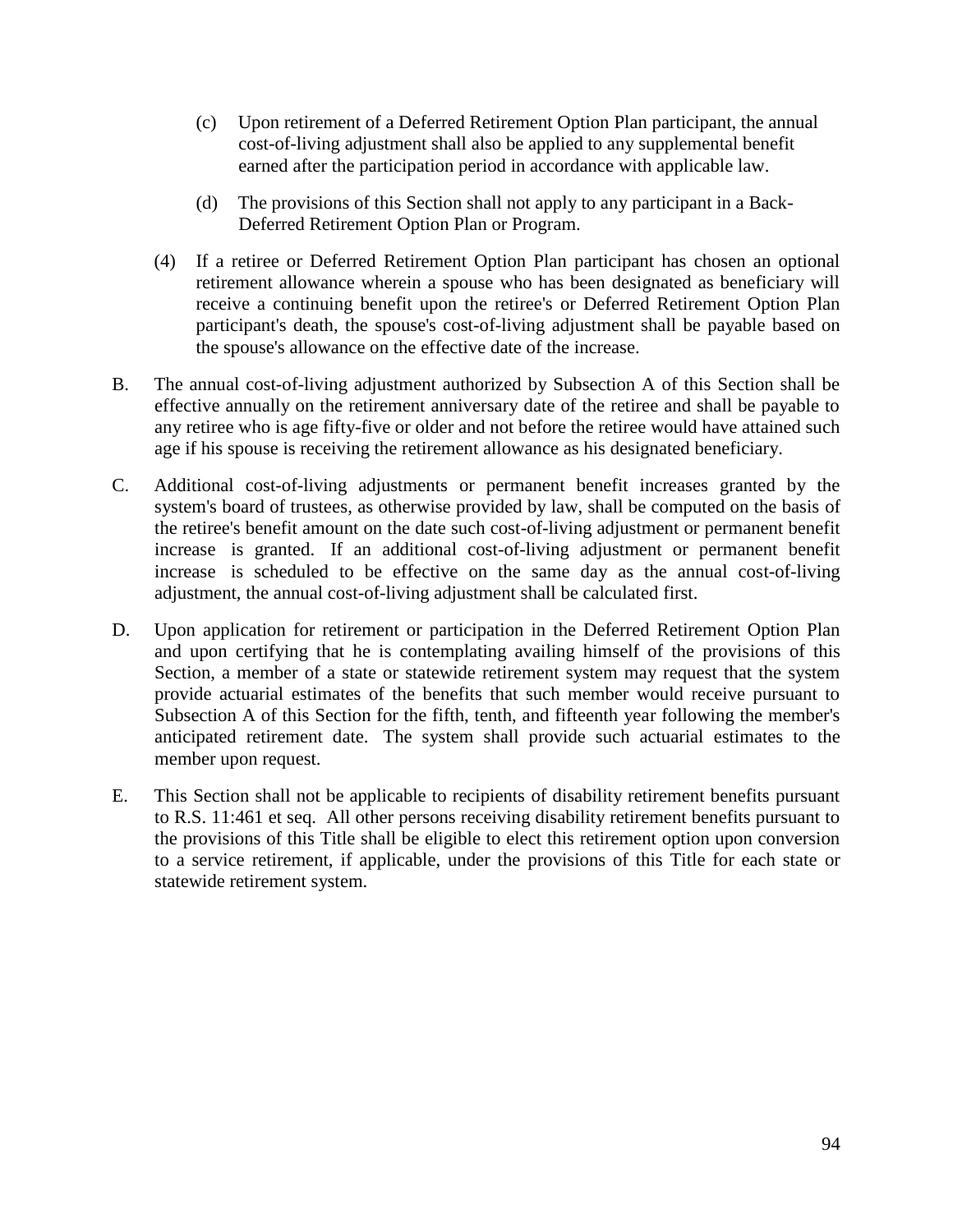#### **PROFESSIONAL PERSONNEL**

#### **Legal Counsel, Certified Public Accountants, Professional Investment Personnel – R.S. 11:251**

Notwithstanding any other provisions of law to the contrary, the boards of trustees of the Louisiana State Employees' Retirement System, the Teachers' Retirement System of Louisiana, the Louisiana School Employees' Retirement System, the Municipal Police Employees' Retirement System, the Louisiana State Police Retirement System, the Parochial Employees' Retirement System of Louisiana, the Municipal Employees' Retirement System of Louisiana, the Firefighters Retirement System, the Assessors' Retirement Fund, the Clerks of Court Retirement and Relief Fund, the Registrars of Voters Employees' Retirement System, the Sheriffs' Pension and Relief Fund, and the District Attorneys' Retirement System are hereby authorized, jointly or otherwise, to at their option either employ or appoint at their own cost and expense legal counsel, certified public accountants, and professional investment personnel who shall be full-time inhouse staff members of said systems, who may be members of the appropriate public retirement system, and who may participate in the state's group life, health, and hospitalization insurance program, or to retain legal counsel to represent said systems who shall not be a member of any of the above systems.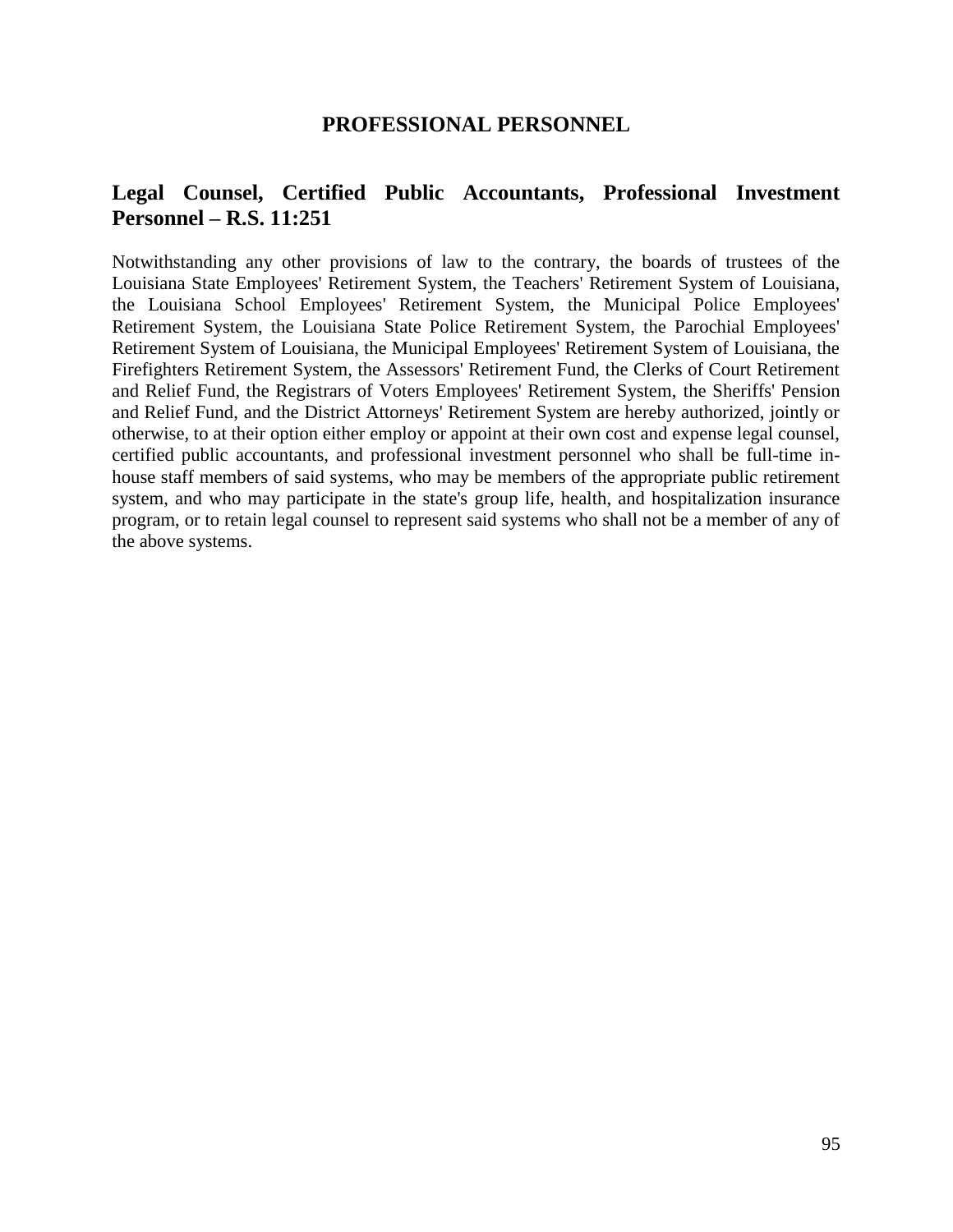# **FIDUCIARY AND INVESTMENT RESPONSIBILITIES**

#### **Purpose – R.S. 11:261**

The legislature recognizes that the fiscal integrity of various governments of and within this state and the financial security of employees and citizens of these various governments require that the public retirement or pension systems, funds, and plans maintained primarily for officers and employees of the governments be maintained on a sound actuarial basis. It is further recognized that the fiduciary responsibilities and the investment practices of these systems, funds, and plans are an integral part of such maintenance. It is also recognized that the legislative branch of state government bears a responsibility with respect to this maintenance. Accordingly, the purpose of this Subpart is to provide for the governing of fiduciary responsibilities and investments by public retirement or pension systems, funds, and plans.

# **Applicability – R.S. 11:262**

The provisions of this Subpart are applicable to the following public retirement or pension systems, funds, and plans:

(1) Assessors' Retirement Fund \*\*\*

# **Prudent-Man Rule; Investments - R.S. 11:263**

- A. The prudent-man rule shall be applied by the systems, funds, and plans governed by this Subpart.
- B. The prudent-man rule shall require each fiduciary of a retirement system and each board of trustees acting collectively on behalf of each system to act with the care, skill, prudence, and diligence under the circumstances prevailing that a prudent institutional investor acting in a like capacity and familiar with such matters would use in the conduct of an enterprise of a like character and with like aims.
- C. This standard requires the exercise of reasonable care, skill, and caution, and is to be applied to investments not in isolation, but in the context of the trust portfolio, and as part of an overall investment strategy, which shall include an asset allocation study and plan for implementation thereof, incorporating risk and return objectives reasonably suitable to that trust. The asset allocation study and implementation plan shall include the examination of market value risk, credit risk, interest rate risk, inflation risk, counterparty risk, and concentration risk. The investment policy of each system, plan, or fund shall preserve and enhance principal over the long term and provide adequate liquidity and cash flow for the payment of benefits. The investments shall be diversified to minimize the risk of significant losses unless it is clearly prudent not to do so.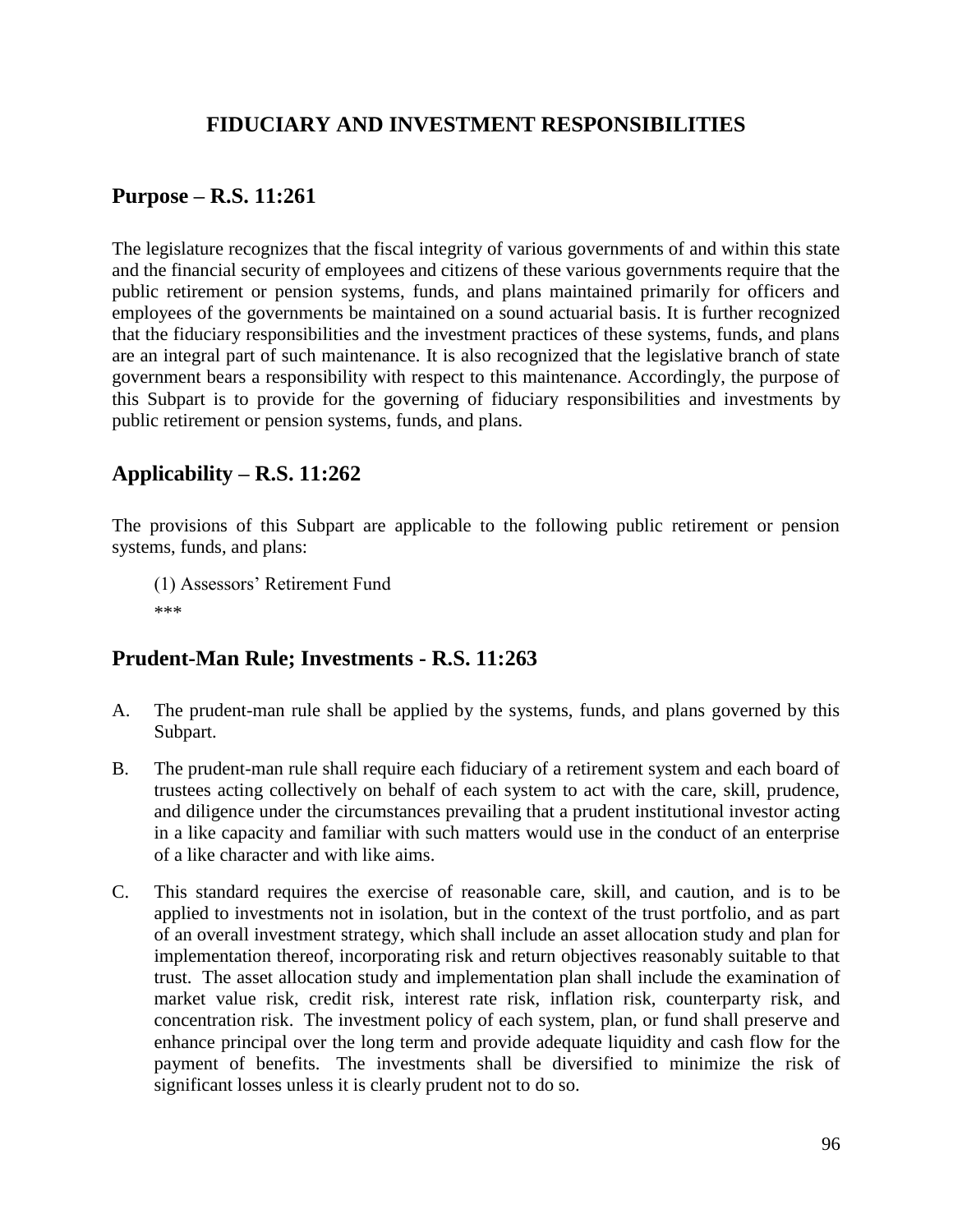- D. (1) Notwithstanding the prudent-man rule, no governing authority of any system or fund governed by this Subpart shall invest more than fifty-five percent of the total portfolio in equities, except as provided in Paragraph (2) of this Subsection.
	- (2) The governing authority of any system may invest more than fifty-five percent of the total portfolio in equities, so long as not more than sixty-five percent of the total portfolio is invested in equities and at least ten percent of the total equity portfolio is invested in one or more index funds which seek to replicate the performance of the chosen index or indices.
	- (3) When contemplating any investment, action, or asset allocation the following factors shall be given weight:
		- (a) The availability of public pricing to value each investment.
		- (b) The ability to liquidate each investment at a fair market price within a reasonable time frame for the size of investment that is being considered.
		- (c) The degree of transparency that accompanies each investment.
		- (d) The risk of fluctuations in currency that may accompany each investment.
		- (e) The experience of the professionals who will manage each investment and the financial soundness of the business entity employing such professionals.
		- (f) The degree of diversification which exists within each investment and that such investment itself may provide relative to the other existing investments in the system's portfolio.
		- (g) Whether leverage is involved.
		- (h) The potential for unrelated business taxable income as defined in Section 512 of the Internal Revenue Code.
		- (i) The jurisdiction of the laws that govern each investment.
		- (j) The net return that is expected relative to the risk that is associated with each investment.
- E. Repealed by Acts 2010, No. 1004, §2, eff. July 1, 2010.
- F. Notwithstanding the prudent-man rule, a system board of trustees may but is not required to divest itself of any holding in a company having facilities or employees or both located in a prohibited nation as that term is defined in R.S. 11:312(B)(2).
- G. (1) Each system, plan, or fund governed by this Subpart shall submit to the House and Senate committees on retirement and to each other state and statewide retirement system electronically transmitted quarterly reports beginning with the quarter ending June 30, 2010, which shall be submitted no later than thirty calendar days after the end of the quarter.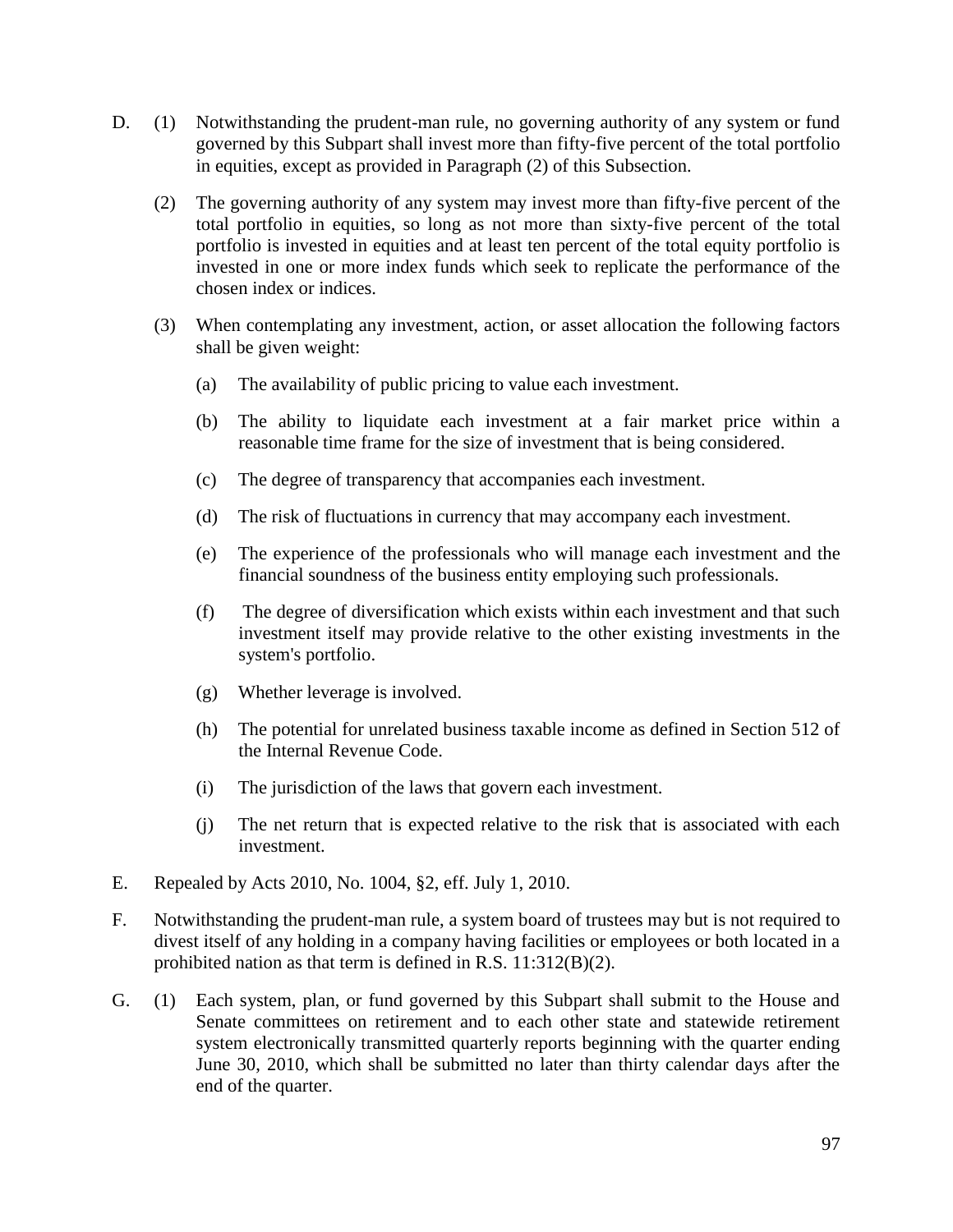- (2) Each report submitted pursuant to this Subsection shall contain, at a minimum, the following:
	- (a) The investment return net of investment fees and expenses expressed as a percentage return and dollar amount.
	- (b) The amount of administrative expenses.
	- (c) The board-approved target asset allocation.
	- (d) The current actual asset allocation of the system portfolio.
- (3) Investment returns reported pursuant to this Subsection shall be by total fund and particular asset class over the quarter reported, fiscal year-to-date, one year, three year, five year, and ten year periods.

### **Fiduciary Relationships - R.S. 11:264**

With respect to the systems, plans, and funds governed by this Subpart, each of the following persons shall be deemed to be in a fiduciary relationship with the respective funds:

- (1) Any person who exercises any discretionary authority or discretionary control with respect to the management of system funds or assets.
- (2) Any person who renders investment advice or services for compensation, direct or indirect, with respect to system funds or assets.

# **Liabilities; Discretionary Control – R.S. 11:264.1**

Legislators, state officials, system attorneys, accountants, and actuaries shall not be considered fiduciaries unless they exercise discretionary control over the management or administration of the system or some authority or control over system assets.

# **Fiduciary Restriction; Felony Conviction – R.S. 11:264.2**

Any person who has been convicted of a felony offense shall be restricted from serving as a system fiduciary for a period of five years after the conviction or after the end of imprisonment, whichever is later.

# **Basic Fiduciary Duty – R.S. 11:264.3**

The basic duty of a fiduciary is to discharge his duties with respect to the system in the exclusive interest of the members and beneficiaries.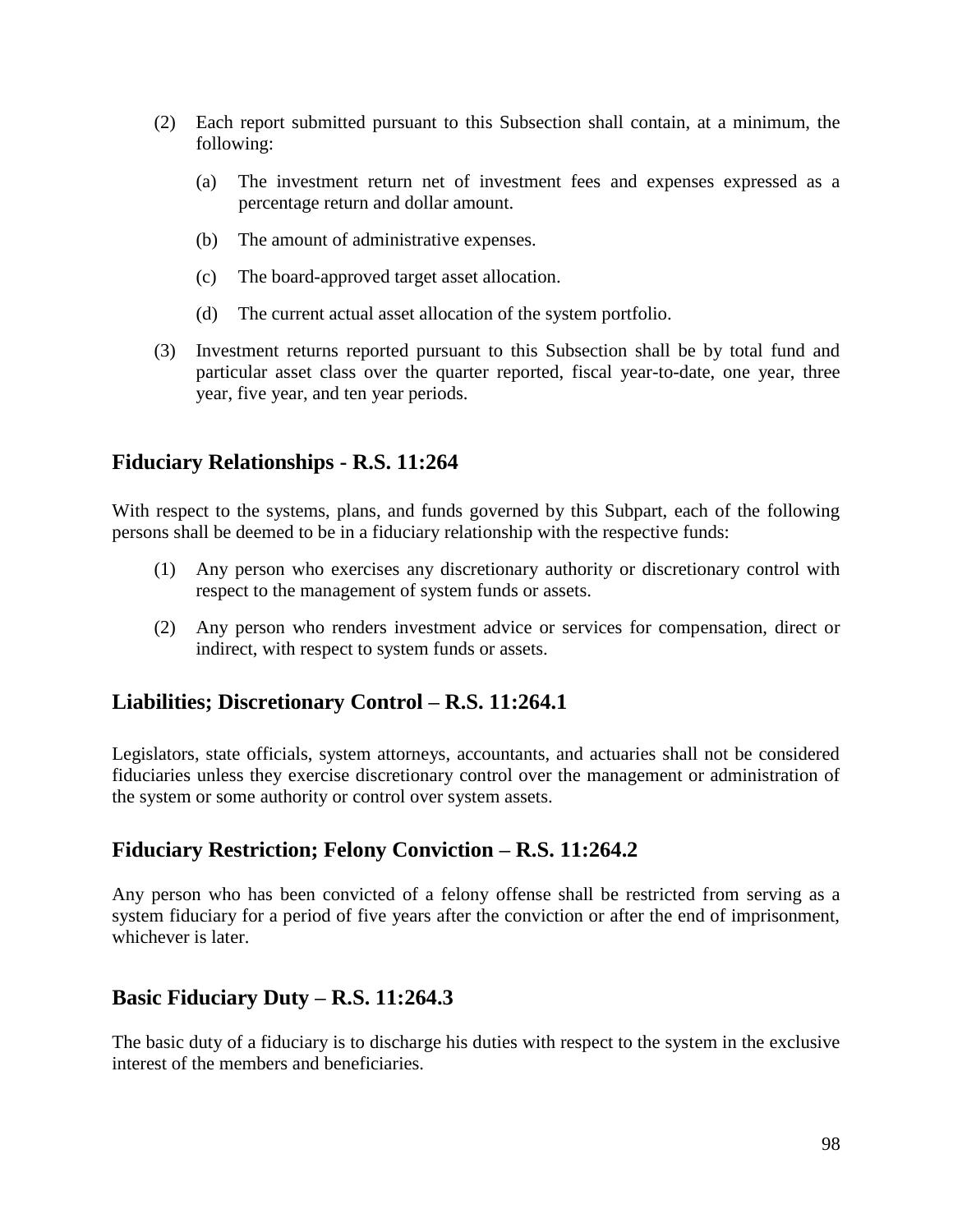# **Exclusive Interest Rule – R.S. 11:264.4**

A fiduciary must discharge his duties within the law solely in the interest of system members and beneficiaries for the exclusive purpose of providing benefits to participants and beneficiaries, and paying the expenses of administering the plan.

## **Breach of Fiduciary Duty – R.S. 11:264.5**

- A. Any person who is a fiduciary with respect to a plan who breaches any of the responsibilities, obligations, or duties imposed upon fiduciaries by this Subpart shall be personally liable to make good to such plan any losses to the plan resulting from each such breach, and to restore to such plan any profits of such fiduciary which have been made through use of assets of the plan by the fiduciary, and shall be subject to such other equitable or remedial relief as the court may deem appropriate, including removal of such fiduciary.
- B. No fiduciary shall be liable with respect to a breach of fiduciary duty under this Subpart if such breach was committed before he became a fiduciary or after he ceased to be a fiduciary.
- C. It shall not be a breach of fiduciary duty for a board of trustees or any member of such a board to take action to divest the system of any holding in a company having facilities or employees or both located in a prohibited nation as that term is defined in R.S. 11:312(B)(2); however, nothing in this Subsection shall require a board to divest itself of any such holding.

# **Cofiduciary Liability – R.S. 11:264.6**

- A. Any fiduciary who participates in a breach committed by a cofiduciary, or who tries to conceal a cofiduciary's breach, shall be held liable jointly for breach of fiduciary duty. Cofiduciary liability also results from a fiduciary's failure to use reasonable care to prevent a cofiduciary from committing a breach.
- B. Any fiduciary who has knowledge of a cofiduciary's breach has a duty to remedy the breach.

#### **Remedies; Jurisdiction; Authority; Attorney Fees - R.S. 11:264.7**

- A. A member, beneficiary, or survivor who can demonstrate a personal interest in a retirement system may bring civil action to enforce the provisions of this Subpart. In any enforcement proceeding the plaintiff may seek and the court may grant any appropriate form of relief, including but not limited to the following:
	- (1) A writ of mandamus.
	- (2) Injunctive relief.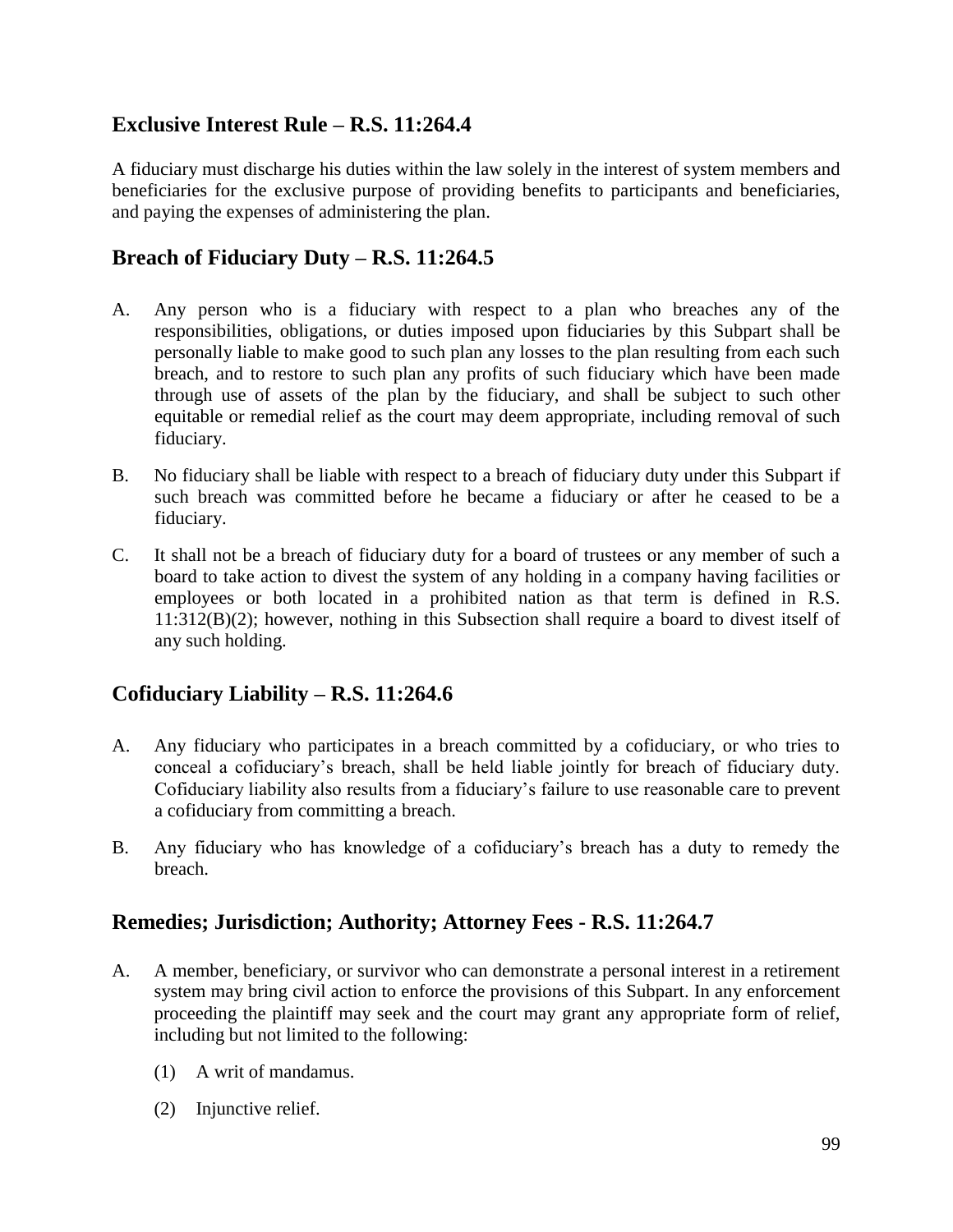- (3) A declaratory judgment.
- (4) A judgment rendering certain actions of the board of trustees as void.
- (5) A judgment awarding civil damages.
- (6) A judgment requiring payment of the amounts in R. S. 11:269.
- B. Exclusive original jurisdiction for proceedings under this Subpart shall be in the Nineteenth Judicial District Court of Louisiana. In any enforcement proceeding the court has jurisdiction and authority to issue all necessary orders to require compliance with, or to prevent noncompliance with, or to declare the rights of parties under the provisions of this Subpart. Any noncompliance with the orders of the court may be punished as contempt of court.
- C. If a person who brings an enforcement proceeding prevails, he shall be awarded reasonable attorney fees and other costs of litigation. If such person prevails in part, the court may award him reasonable attorney fees or an appropriate portion thereof. If the court finds that the proceeding was of a frivolous nature and was brought with no substantial justification, it may award reasonable attorney fees to the prevailing party.

# **System Policy Regarding Breach of Fiduciary Duty – R.S. 11:264.8**

No retirement system may submit a proposed regulation, or approve any internal policy to relieve a fiduciary from responsibility for breach of fiduciary duty. However, a system may purchase insurance to cover liability or losses due to acts or omissions of fiduciaries. Any such insurance shall maintain the insurance company's right of subrogation. A fiduciary may purchase insurance to cover his own liability, without condition.

#### **Compensation of Investment Advisors – R.S. 11:265**

Each board of trustees of the various public retirement systems, plans, or funds is hereby authorized, in requesting proposals for investment advisory services, to require that fees shall be quoted as a fixed fee, a fee based on market value of assets, or a performance fee.

# **Investment Performance Standards – R.S. 11:266**

- A. The provisions of this Section shall be applicable to all Louisiana public retirement or pension systems, funds, and plans, and shall not apply to any investment manager or investment advisor who does not have an office for investment managers or investment advisors domiciled in the United States.
- B. Investment performance reports submitted by any investment manager or investment advisor of any entity covered by Subsection A of this Section shall be in compliance with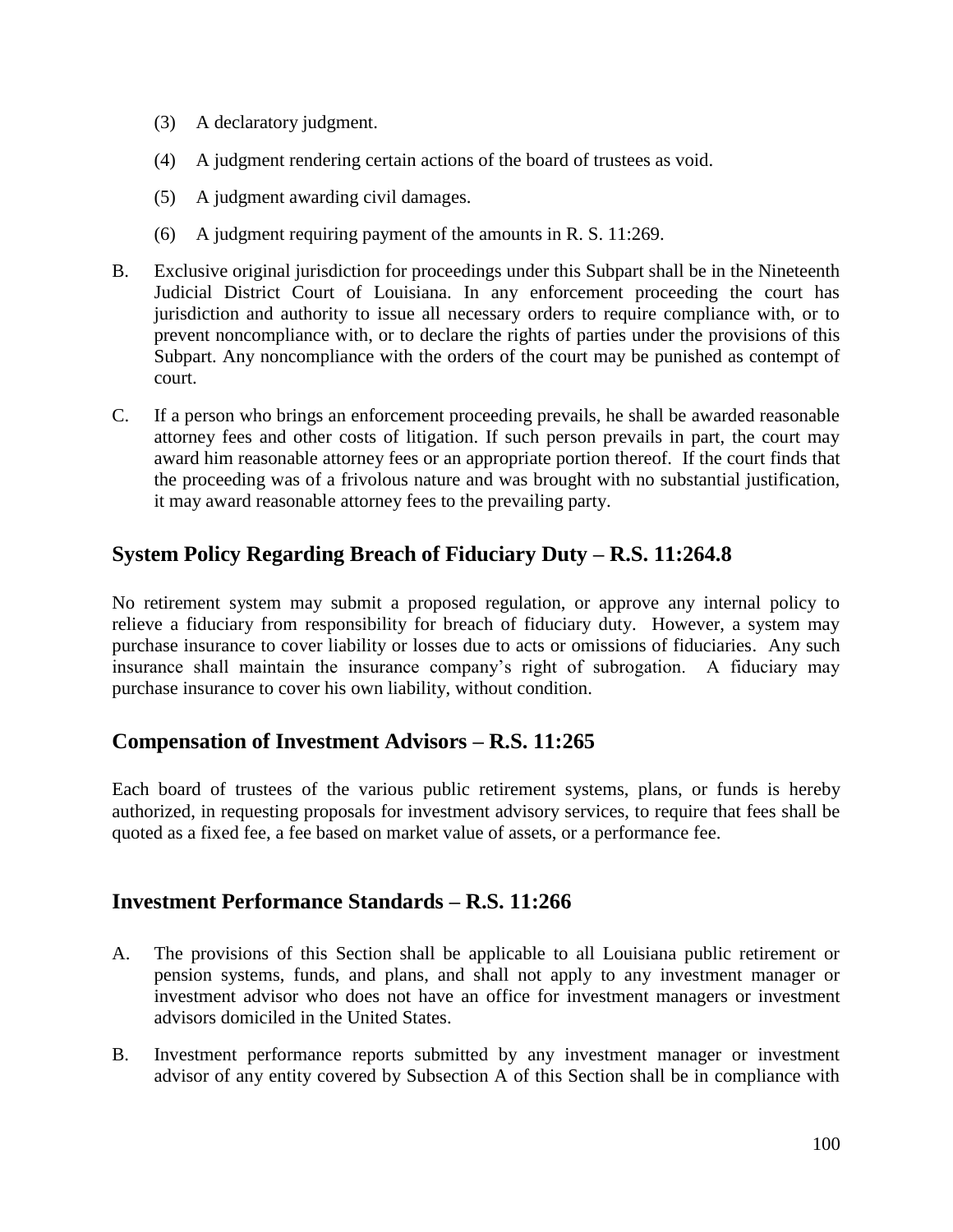the current Performance Presentation Standards as amended and published by the Association for Investment Management and Research or any successor entity.

- C. (1) Investment performance composite data submitted in response to a request for proposal or any other solicitation or selection process used by any system, fund, or plan covered by this Section for hiring an investment manager or investment advisor shall be in compliance with the current Performance Presentation Standards as amended and published by the Association Standards as amended and published by the Association for Investment Management and Research or any successor entity.
	- (2) Each such system, plan, or fund shall require, at least annually, the investment managers or investment advisors employed or otherwise retained by such system, plan, or fund to submit investment performance composite data, which contains such systems, plans, or funds portfolio that is subject to a Level I verification as defined in the Performance Presentation Standards as amended and published by the Association for Investment Management and Research or any successor entity.
- D. The Investment Performance Standards required in Subsections B and C of this Section shall not be required for investments in limited partnerships, limited liability partnerships, private placements, and natural resource portfolios.

### **Investment Through Louisiana Incorporated and Domiciled Broker-Dealer – R.S. 11:266.1**

- A. The provisions of this Section shall be applicable to every state public retirement or pension system, plan, or fund.
- B. Each state public retirement or pension system, plan, or fund shall direct at least ten percent of the commissions on all trades of domestic equities in separately, actively managed portfolios and shall direct at least ten percent of all trades of domestic investment grade fixed income investments in separately managed accounts through broker-dealers selected on a best bid and offer basis who have been incorporated and domiciled in or who have had their principal trading operations in Louisiana for at least two years, who are registered and in good standing with the Financial Industry Regulatory Authority, and who have demonstrated the ability to execute institutional domestic equity and fixed income transactions. The broker-dealers defined in this Subsection shall negotiate commission recapture agreements with the systems. The commissions recaptured under any such agreement shall not be a majority of the total value of the commissions required to be directed to the broker-dealers pursuant to the provisions of this Section.
- C. All trades shall be subject to best efforts and best executions as defined by the Securities and Exchange Commission and the Financial Industry Regulatory Authority.
- D. The provisions of Subsections A, B, C, and D of this Section shall be implemented as a temporary pilot program and shall be null, void, and of no effect after June 30, 2010. An interim cost analysis of the provisions of this Section shall be performed by the systems and shall be presented to the speaker of the House of Representatives, the president of the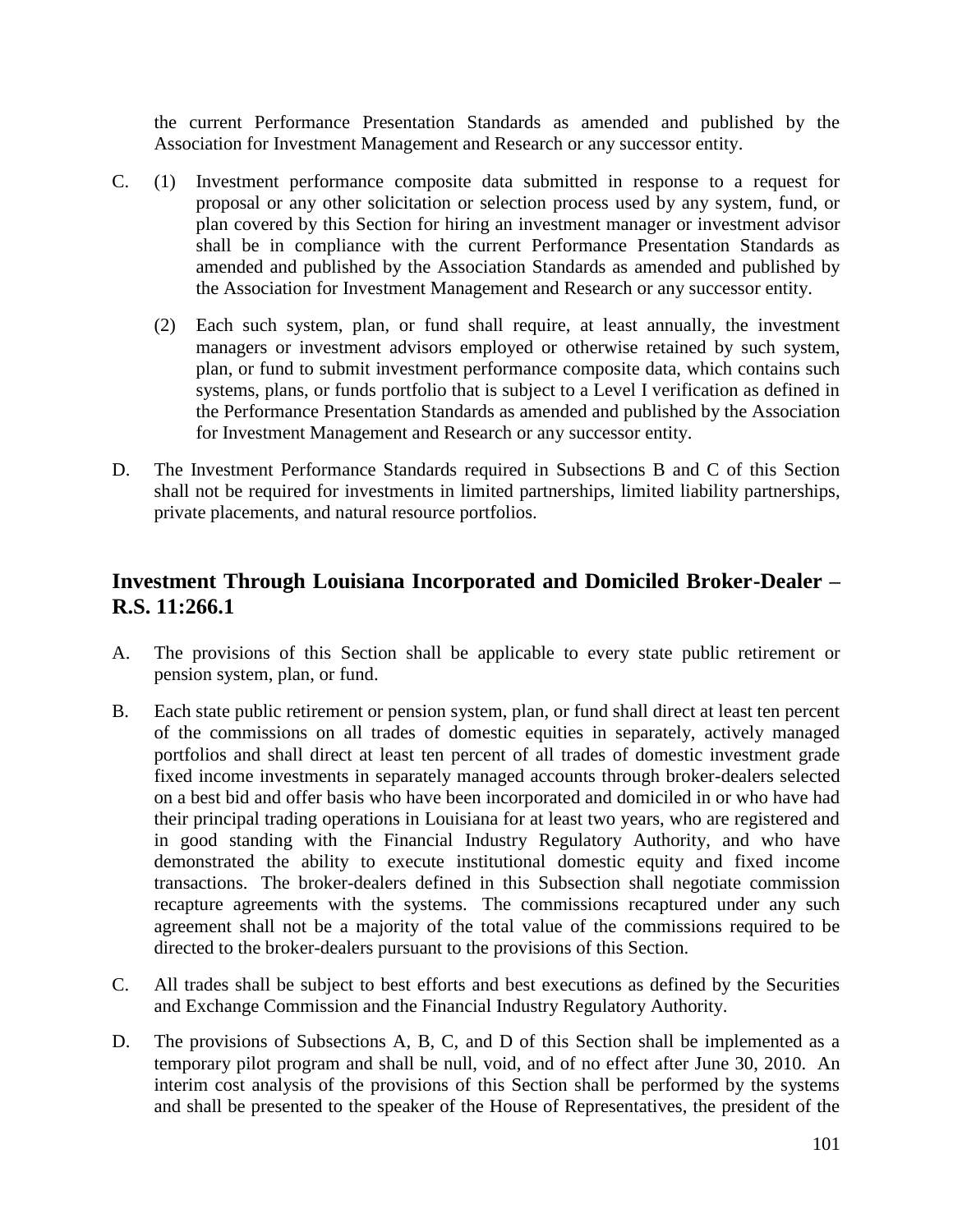Senate, the chairmen of the House of Representatives and Senate committees on retirement, the Public Retirement Systems' Actuarial Committee, and the Commission on Public Retirement at least fourteen days before the convening of the regular legislative session in 2007, and again at least fourteen days before the convening of the regular legislative session in 2010.

- E. Each system to which this Section applies shall submit to the House and Senate committees on retirement quarterly and annual progress reports detailing the system's investments which comport with the provisions of this Section. Such reports shall continue notwithstanding the June 30, 2010, expiration of Subsections A, B, C, and D of this Section and shall be submitted as follows:
	- (1) An annual report for the year ending June 30, 2004, to be submitted on or before July 30, 2004.
	- (2) Quarterly reports beginning with the quarter ending September 30, 2004, to be submitted no more than thirty days after the end of the quarter.
	- (3) Annual reports beginning with the year ending June 30, 2005, to be submitted no more than thirty days after the end of the year.

### **Disclosure; Consultants; Money Managers - R.S. 11:269**

- A. (1) Consultants and money managers shall provide full disclosure to the sponsor of each Louisiana public retirement or pension system, plan, or fund of conflicts of interest, including non-pension sponsor sources of revenue. Consultants also shall provide full disclosure of any payments they receive from money managers, in hard or soft dollars, for any services they provide, including but not limited to performance measurement, business consulting, and education.
	- (2) Each consultant and money manager shall submit a written disclosure report semiannually to each system beginning July 1, 2005. A report shall be submitted regardless of whether the consultant or money manager has any conflict or payment to report. Should a reportable agreement be confected during any reporting period, the consultant or money manager shall notify the system of the agreement within seven business days.
- B. (1) Any consultant or money manager found to be in violation of Subsection A of this Section shall pay to the system, plan, or fund an amount of money equal to the value of the revenue or payments he failed to disclose together with any damages caused by the failure to disclose. Additionally, if the failure to disclose is intentional, the consultant or money manager shall pay to the system an amount equal to three times the value of the revenue or payment he failed to disclose as a penalty, in addition to any damages actually caused by the failure to disclose.
	- (2) If the consultant or money manager provides services for more than one Louisiana public retirement or pension system, plan, or fund, the amounts in Paragraph (1) of this Subsection shall be paid to each such system to which he fails to make the required disclosure.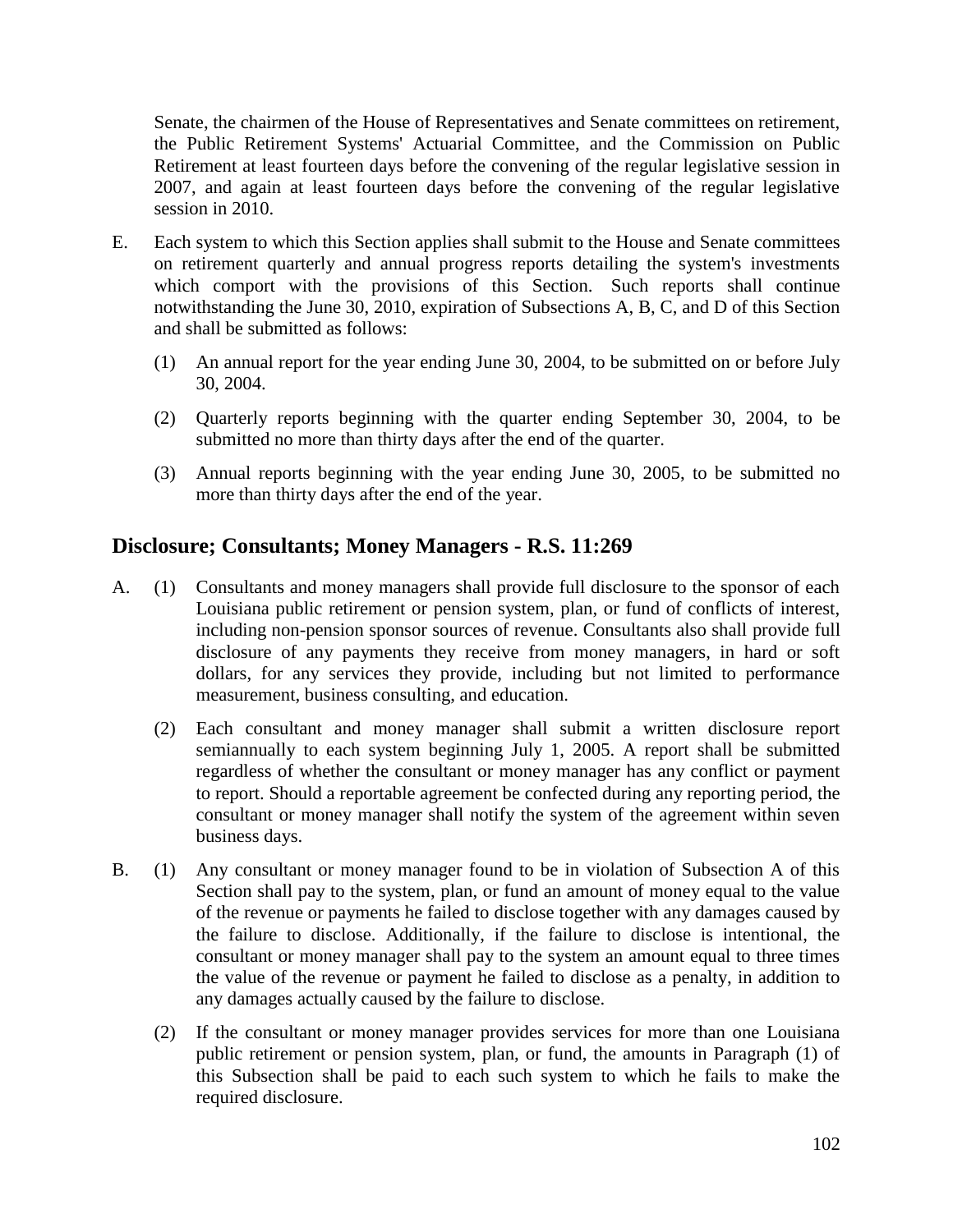# **UNFUNDED ACCRUED LIABILITY**

## **Purpose; Elimination of Unfunded Accrued Liability – R.S. 11:271**

- A. It is recognized that the legislative and executive branches of state government bear a responsibility with respect to the fiscal integrity of the state; that, in connection therewith, it is imperative that the public retirement systems of the state be maintained on a sound actuarial basis, and that such maintenance requires that the unfunded accrued liability of these systems be eliminated. The purpose of this Section is to provide for the furnishing of accurate actuarial data in order to facilitate the effective execution of this responsibility.
- B. The provisions of this Section are applicable to the following public retirement systems:
	- (1) Assessors' Retirement Fund. \*\*\*
- C. (1) On an annual fiscal year basis, at least ninety days prior to the convening of the legislature in regular session, using calculation methods and forms prescribed by the legislative auditor, the governing authority of each public retirement system referenced in Subsection B hereof shall submit to the legislative auditor the amount of funding, stated as a percentage of payroll, which is necessary to meet the system's normal cost and to amortize, at the valuation rate of interest, the system's unfunded accrued liability over a thirty-year period.
	- (2) The legislative auditor shall review, and, when necessary, revise, and submit same to the governor and the legislature, along with his certification of the correctness thereof, and a report detailing the financial and actuarial history of the system and his recommendations relative thereto.

# **Early Retirement Eligibility - R.S. 11:272**

- A. Notwithstanding any other provision of law to the contrary, the provisions of this Section shall be applicable to all members of the following public retirement systems: \*\*\*
	- (5) Assessors' Retirement Fund \*\*\*
- B. Any member who, on September 1, 1985, has earned sufficient service credit to be eligible for a normal retirement on or before August 31, 1995, but has not, on September 1, 1985, attained the normal retirement age, shall, during the ten year period from September 1, 1985, through August 31, 1995, be eligible for an early retirement, regardless of age, with benefits reduced to a level which would be actuarially equivalent to a retirement at the normal retirement age using the normal retirement formula.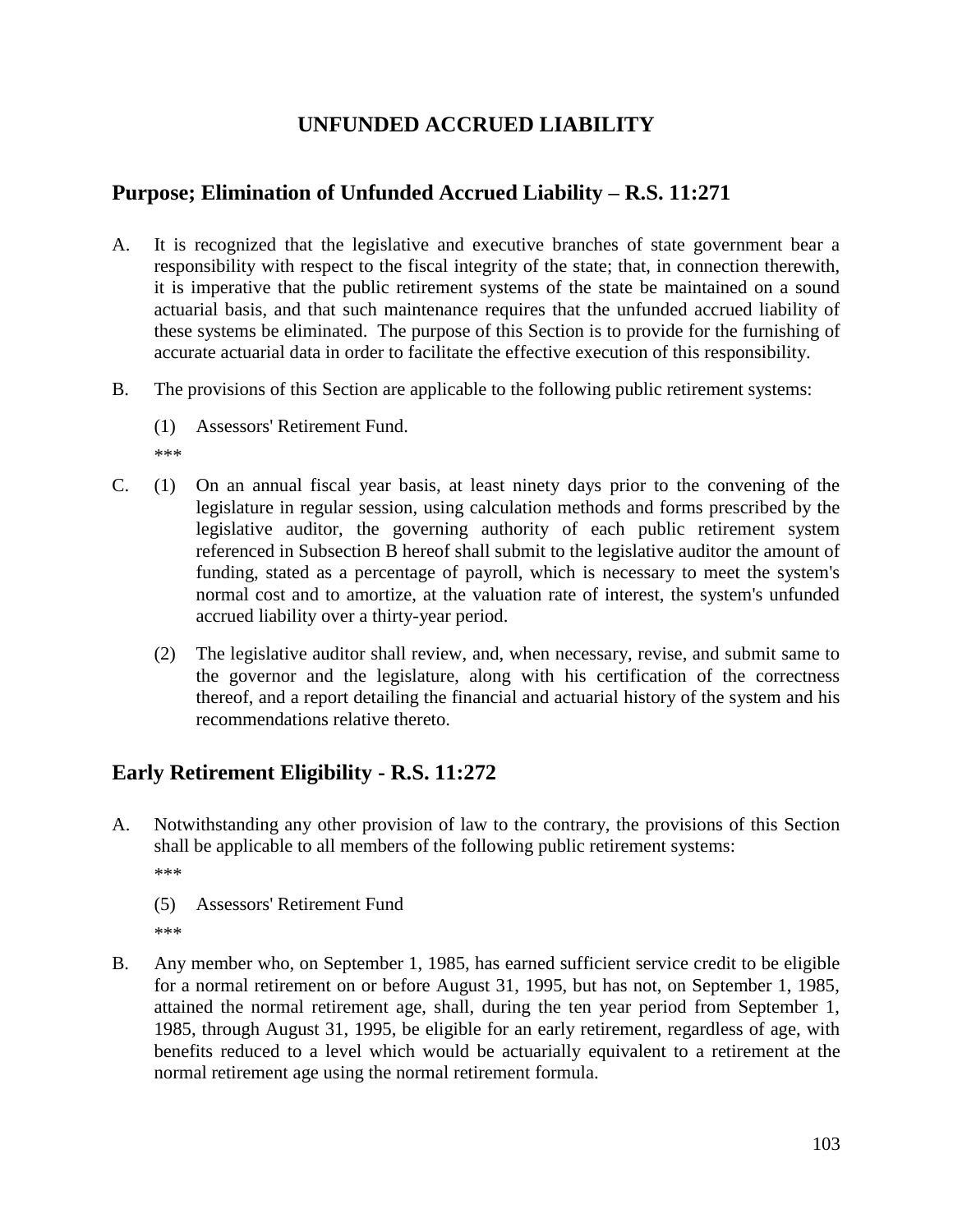- C. The actuary for each of the systems specified in Subsection A of this Section shall develop reduction factors for use in computing the reduced benefit applicable to early retirement. However, in no event shall such benefit reduction be less than one percent for each calendar quarter by which the effective date of retirement is advanced before normal retirement eligibility.
- D. Any member who, on January 1, 1982, had earned ten years of service credit, shall be eligible for an early retirement, regardless of age, with benefits reduced to a level which would be actuarially equivalent to a retirement at the normal retirement age using the normal retirement formula and subject to the provisions contained in Subsection C of this Section.
- E. Notwithstanding any provision of law to the contrary, service credit originally earned on or before September 1, 1985, in a retirement system named in Subsection A of this Section shall be utilized to determine applicability of the provisions of Subsection B of this Section, even if the member received a refund of contributions for such service, provided that the member has repaid the refund prior to application for retirement.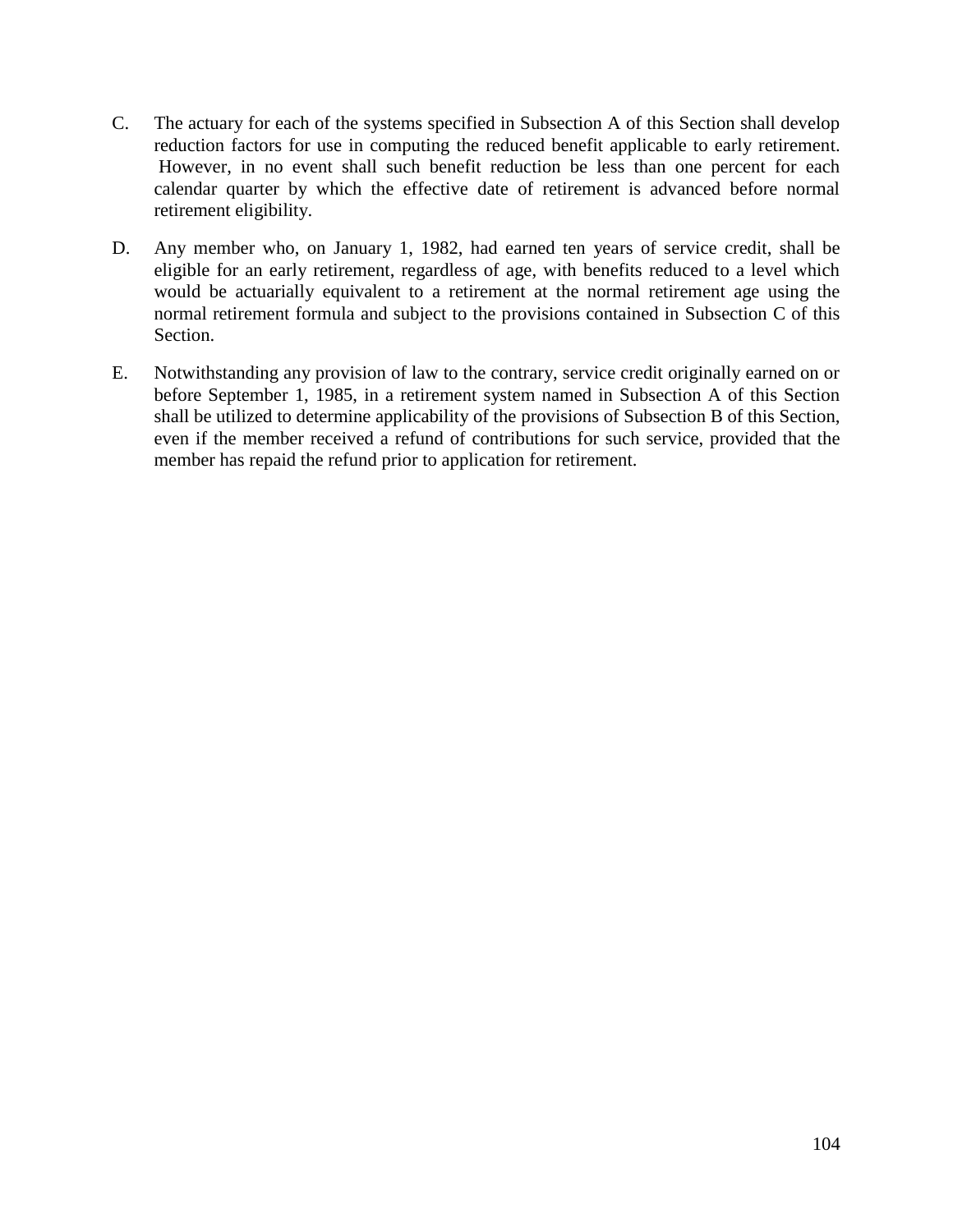# **DELINQUENT CONTRIBUTIONS**

### **Failure to Timely Remit Contributions; Effect - R.S. 11:281**

- A. Notwithstanding any other provisions of law to the contrary, the provisions of this Section shall be applicable to all members of the following public retirement systems: \*\*\*
	- (4) Assessors' Retirement Fund.
	- \*\*\*
- B. (1) Except as provided in Paragraph (2) of this subsection, all payments of employers' contributions and employees' contributions, including any payments due from the state of Louisiana which are paid after becoming delinquent, shall include interest to be paid to the retirement system at the rate of legal interest computed from the date the payment became delinquent.
	- (2) This subsection is no longer applicable.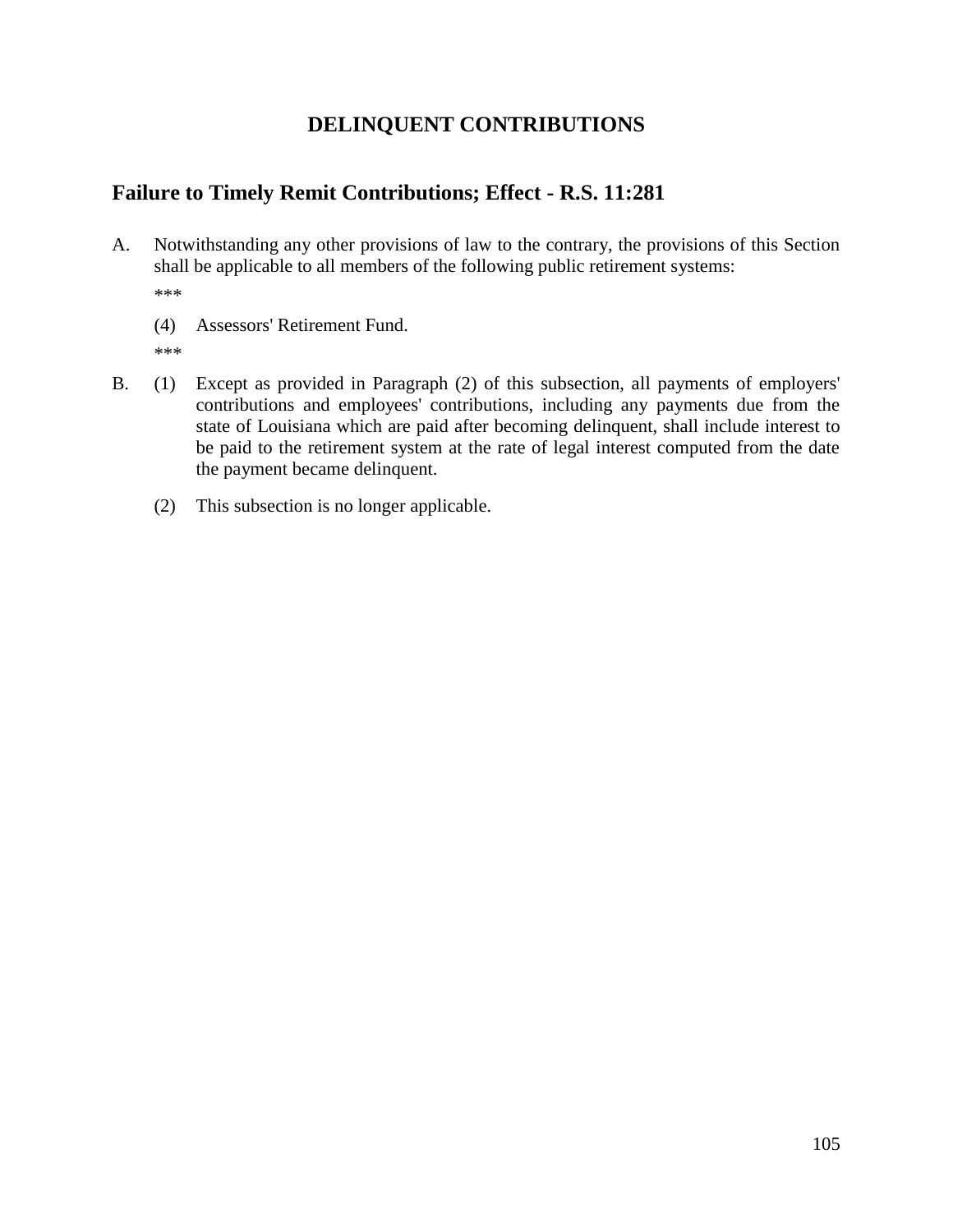## **APPLICABILITY OF CERTAIN COURT ORDERS**

## **Community Property Interest - R.S. 11:291**

- A. Notwithstanding any other provision of law to the contrary, any benefit or a return of employee contributions shall be subject to a temporary restraining order or injunction issued by a court in connection with an action which would result in a termination of the community property regime or partition of community assets and liabilities after such termination, which order or injunction involves a member or retiree of a state or statewide retirement system and his/her spouse or former spouse, and provides that community assets not be disbursed, disposed of, alienated, or otherwise incumbered, but only after a certified copy of such order or judgment is received by the retirement system.
- B. Notwithstanding any other provision of law to the contrary, any benefit or a return of employee contributions shall be subject to a court order issued by a court upon or after termination of a community property regime, which order recognizes the community interest of a spouse or former spouse of a member or retiree of the retirement system and provides that a benefit or a return of employee contributions be divided by the retirement system with the spouse or former spouse, but only after a certified copy of such order has been received by the retirement system and has been determined by the retirement system to be in compliance with applicable laws, rules, and regulations governing the retirement system.
- C. Repealed by Acts 1995, No. 592, §2, eff. July 1, 1995.
- D. In connection with Subsection B of this Section, each state or statewide retirement system may promulgate rules establishing requirements with which a court order must comply.
- E. In those instances in which no certified copy of an injunction, temporary restraining order, or court order for division of a benefit or a return of employee contributions has been received and/or approved as required by this Section, a state or statewide retirement system shall pay the entire amount of any benefit or return of employee contributions to the member, retiree, designated beneficiary, survivor benefit recipient, or the estate of a deceased member and payment so made shall constitute a release of all accrued rights of every kind and nature against the retirement system, including but not limited to community property rights of a spouse or former spouse and any rights of an heir or legatee of such spouse or former spouse.
- F. In those instances in which the spouse or former spouse with whom a retirement system is to divide a benefit or a return of employee contributions under the provisions of this Section dies, the retirement system shall pay the entire amount of the benefit or return of employee contributions to the member, retiree, designated beneficiary, survivor benefit recipient, or the estate of a deceased member and payment so made shall constitute a release of all accrued rights of every kind and nature against the retirement system including but not limited to any rights of an heir or legatee of the spouse or former spouse.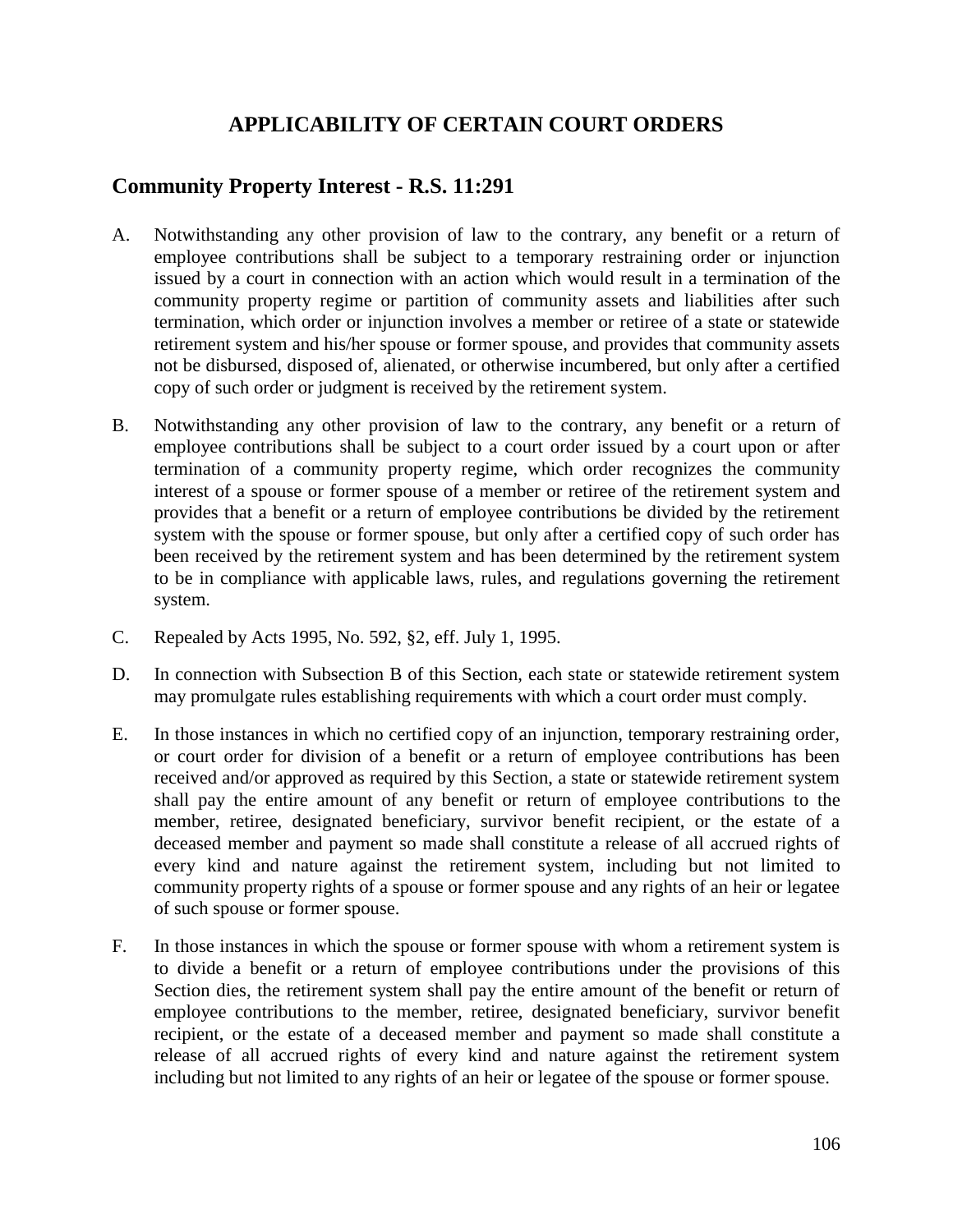G. A state or statewide retirement system shall not pay any funds to any persons until such funds normally become payable as provided by the laws governing the retirement system.

## **Seizure for Child Support; Garnishment or Seizure Related to Felony Convictions – R.S. 11:292**

- A. Notwithstanding any other provision of law to the contrary, any retirement allowance, benefit, or refund of accumulated contributions paid to any member, former member, or retiree under the provisions of any public retirement system, or the portion of a retirement allowance, benefit, or refund of accumulated contributions paid to a spouse or former spouse under the provisions of R.S. 11:291, shall be subject to garnishment or courtordered assignment to pay child support.
- B. (1) Notwithstanding any other provision of law to the contrary, any pension, retirement allowance, or benefit, or any refund of accumulated contributions payable to any member, former member, or retiree under the provisions of any public pension or retirement system, plan, or fund shall be subject to garnishment under a writ of fieri facias to pay any court-ordered restitution or fine, or any costs of incarceration, probation, or parole, imposed on such member, former member, or retiree as a result of a conviction of or a plea of guilty or nolo contendere to the commission of a felony for misconduct associated with such person's service as an elected official or public employee for which credit in the system, plan, or fund was earned or accrued, the commission of which felony occurred on or after July 1, 2010.
	- (2) Notwithstanding any other provision of law to the contrary, a garnishment authorized pursuant to this Subsection shall not impinge on the community property interest of a spouse or former spouse not subject to the garnishment.
	- (3) Notwithstanding any other provision of law to the contrary, a garnishment authorized pursuant to this Subsection may be continuing in nature as necessary to pay the courtordered restitution or fine in full.

### **Forfeiture of Retirement Benefits; Public Corruption Crimes – R.S.11:293**

- A. As used in this Section, the following words or phrases shall have the following meanings:
	- (1) "Conviction" or "convicted" means a criminal conviction, guilty plea, or plea of nolo contendere that is final, and all appellate review of the original trial court proceedings is exhausted.
	- (2) "Public corruption crime" means a state or federal felony committed on or after January 1, 2013, in which the sentencing judge finds the public servant acted willfully and in the course and scope of his official capacity and the evidence establishes either of the following: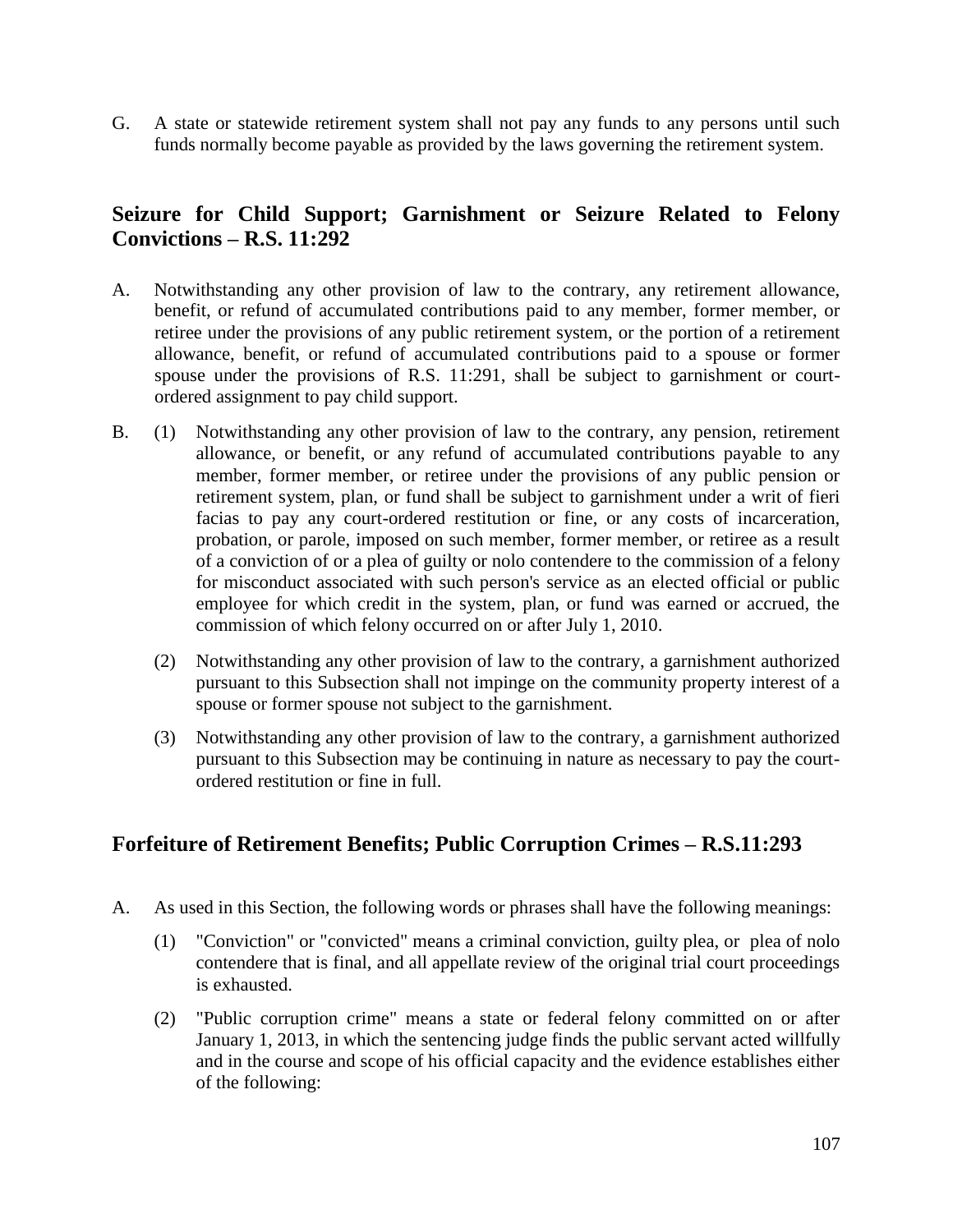- (a) The public servant realized or attempted to realize a financial profit or a financial gain for himself or for a third party.
- (b) The public servant committed any criminal sexual act with or upon the person of a minor, and there was a direct association between the public servant and the minor related to the public servant's employment.
- (3) "Public retirement system" means any state, statewide, or any local public retirement system, plan, or fund.
- (4) "Public servant" means a public employee or an elected official as defined in R.S. 42:1102 who is a member, former member, deferred retirement option plan participant, or retiree under the provisions of any public retirement system and who meets any of the following criteria:
	- (a) His first employment making him eligible for membership in a public retirement system began on or after January 1, 2013.
	- (b) He was employed in a position making him eligible for membership in a public retirement system prior to January 1, 2013, but he terminated his service prior to that date and is reemployed in such a position on or after that date.
	- (c) He assumes an elective office on or after January 1, 2013, and by virtue of that service or previous public service he is eligible for membership in a public retirement system.
- B. (1) Following the conviction of a public corruption crime, the sentencing court shall determine if the conviction warrants forfeiture as provided in this Subsection or garnishment as provided in R.S. 11:292. In order to determine the appropriate remedy the sentencing court shall review the following factors:
	- (a) The nature of the offense.
	- (b) The prior service of the public servant and the appropriateness of any mitigating factors.
	- (2) (a) If the court determines that forfeiture is appropriate, the court may order the forfeiture of the public servant's right to receive any benefit or payment of any kind under this Title except a return of the amount contributed by the public servant to the retirement system without interest, subject to Subparagraph (b) of this Paragraph.
		- (b) If the court orders the public servant to make restitution to the state or any political subdivision of the state for monetary loss incurred as a result of the public corruption crime for which he is convicted, the court may order restitution to be paid from the amount contributed by the public servant to the retirement system.
		- (c) Subject to the requirements of Paragraph (3) of this Subsection, the court may award to the member's spouse, dependent, or former spouse, as an alternate payee, some or all of the amount that, but for the order of forfeiture under Subparagraph (a) of this Paragraph, may otherwise be payable. Upon order of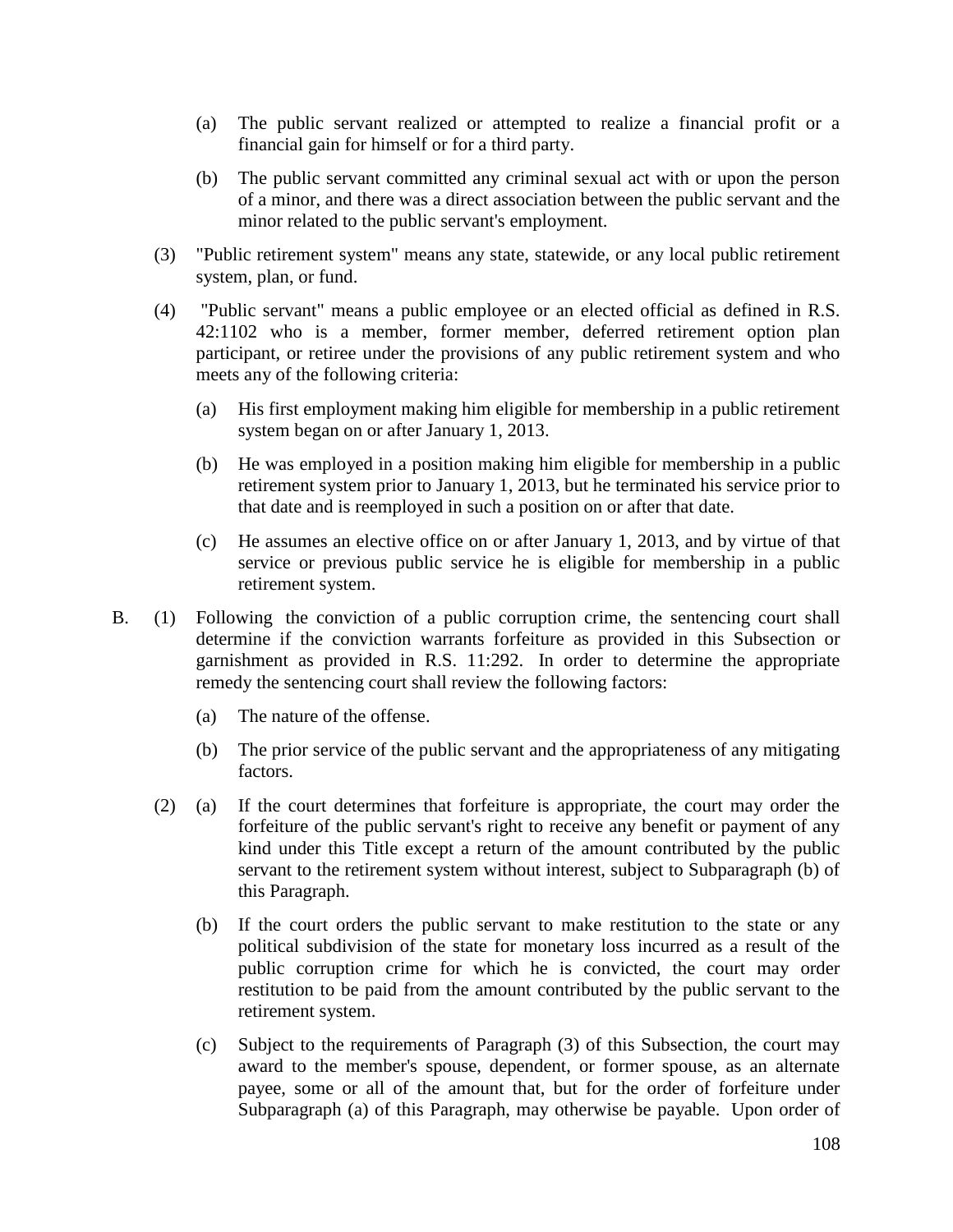the court, the retirement system shall provide information concerning the member's membership that the court considers relevant to the determination of the amount of an award under this Subparagraph. The system shall also calculate the spousal share of the public servant's benefit for the sentencing court in accordance with existing community property law. Any dependent's share shall be calculated in the same manner as a spousal share. In determining the award, the court shall consider the totality of the circumstances, including but not limited to:

- (i) The role, if any, of the member's spouse, dependent, or former spouse in connection with the crime.
- (ii) The degree of knowledge, if any, possessed by the member's spouse, dependent, or former spouse in connection with the crime.
- (3) An award ordered under Subparagraph (2)(c) of this Subsection may not require the retirement system to:
	- (a) Provide a type or form of benefit or an option not otherwise provided by the retirement system.
	- (b) Provide increased benefits determined on the basis of actuarial value.
	- (c) Take an action contrary to the system's governing laws or plan provisions other than the direct payment of the benefit awarded to the spouse, dependent, or former spouse.
- (4) All of the convicted public servant's service credit attributable to employer contributions and interest on those contributions that are not otherwise assigned pursuant to Subparagraph (2)(c) of this Subsection shall be forfeited, and any dollar amount of such employer contributions and interest, together with any funds in the individual's deferred retirement option plan account, shall be applied to reducing the balance of the unfunded accrued liability of the system in a manner determined by the system's board of trustees. If the system has no unfunded accrued liability, the employer contributions and interest shall revert to the system's trust.
- C. Notwithstanding the provisions of Subsection B of this Section, survivor benefits being received by the surviving unmarried spouse, the surviving minor child, or the surviving child with a physical or mental disability who is entitled to a survivor benefit of a deceased public servant convicted of a public corruption crime shall be based solely on the amount of the public servant's benefit forfeited to the retirement system and shall not be based on any amount remitted to the public servant.
- D. No provision of this Section shall impinge on any judicially recognized community property interest of a current or former spouse.
- E. Each public retirement system shall create an attestation form explaining the provisions of this Section and shall provide such attestation form to each employing agency. Each employing agency shall provide every public servant with such attestation form and such public servant shall be required to sign the form indicating that he has read it and understands the contents thereof.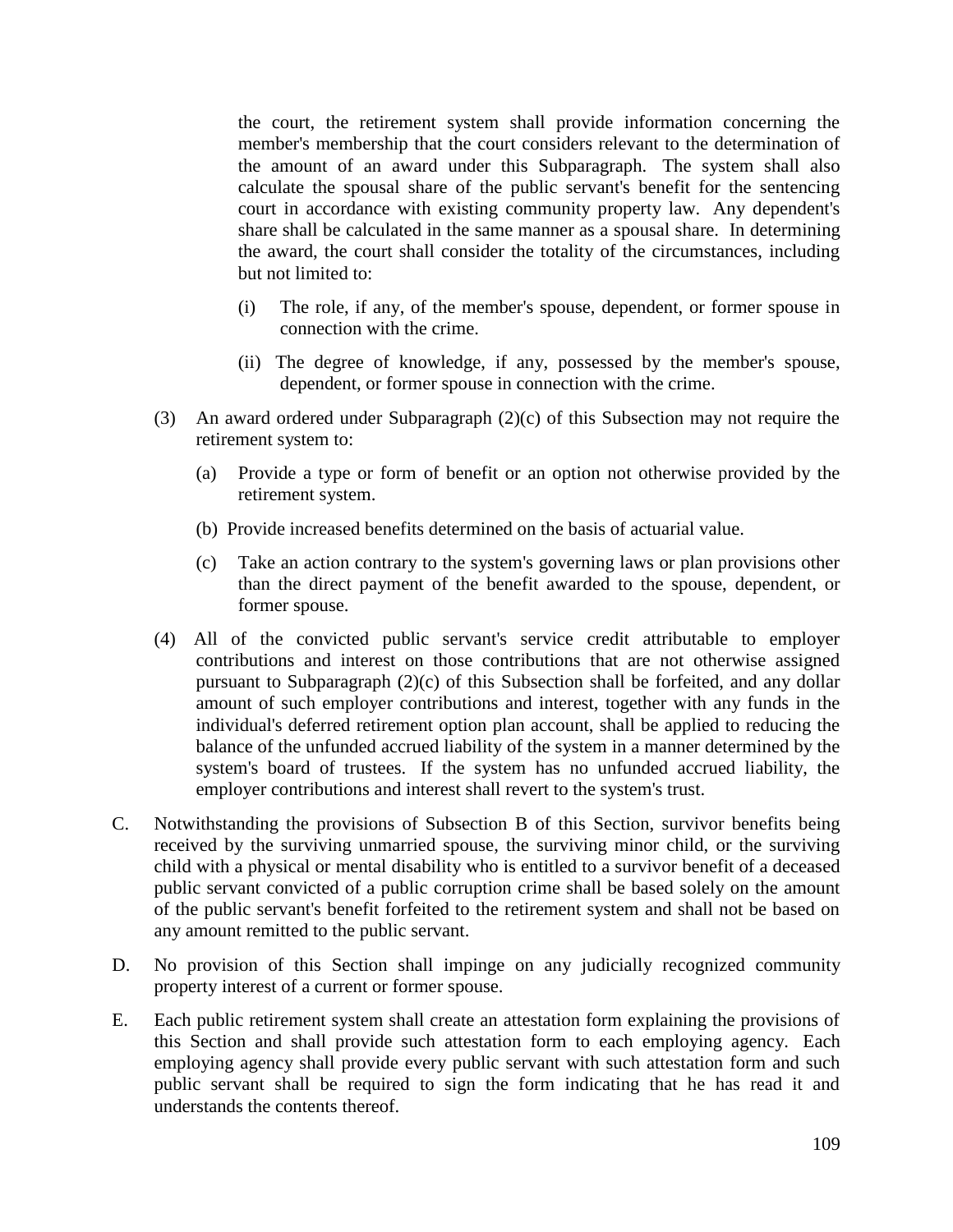- F. (1) A parish prosecutor shall inform the secretary of the Department of Public Safety and Corrections in writing when a conviction for a state public corruption crime is entered against a person who the prosecutor knows, or has reason to believe, is a member of a public retirement system and who is subject to the provisions of this Section. The secretary shall compile such information and transmit it to the appropriate public retirement system.
	- (2) The secretary of state, upon being notified by a United States attorney of a felony conviction for a federal public corruption crime, whether or not such conviction qualifies as a conviction as defined by this Section, shall promptly transmit to each public retirement system information pertaining to such conviction.
- G. The provisions of this Section shall apply only to benefits earned on or after January 1, 2013.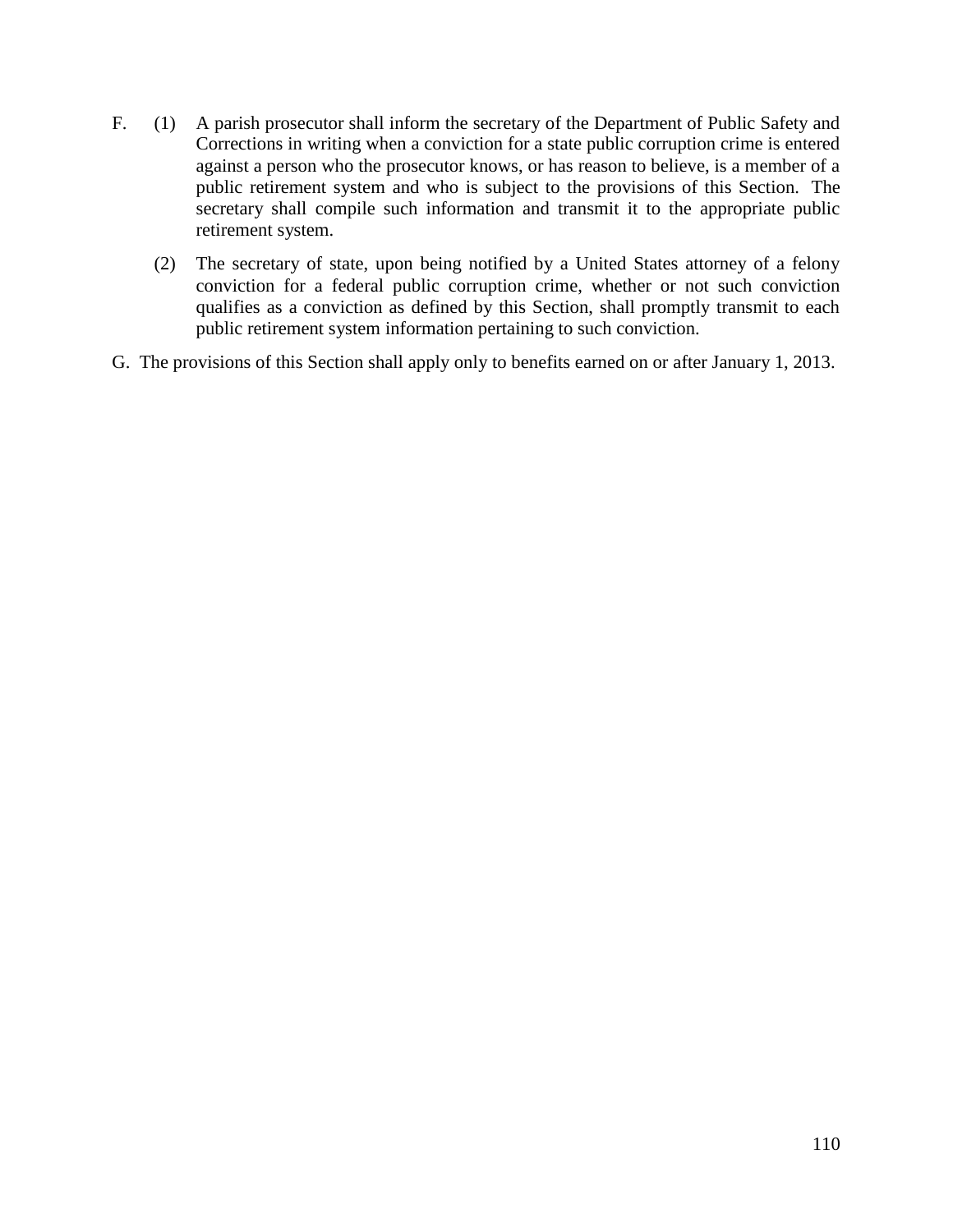### **INVESTMENTS IN PROHIBITED NATIONS**

#### **Purpose of This Subpart – R.S. 11:311**

The purpose of this Subpart is to assure the members and retirees of the state and statewide retirement systems, the state and her political subdivisions as employers, and the taxpayers of Louisiana that the monies held in trust for the benefit of public employees are not used directly or indirectly to support terrorist activities.

### **Application and Definitions – R.S. 11:312**

- A. The provisions of this Subpart shall apply to the following public retirement or pension systems, plans, or funds:
	- (1) Assessors' Retirement Fund. \*\*\*
- B. As used in this Subpart, the following terms shall have the following meanings, unless a different meaning is clearly required by context:
	- (1) "Company" means any foreign domiciled or based entity, real or juridical, which is not a subsidiary of nor owned in whole or in part by any domestic company, and which is engaged in an enterprise for financial gain.
	- (2) "Prohibited nation" means Iran, North Korea, Sudan, or Syria.
- C. (1) Each system or fund to which this Subpart applies shall provide semiannual written reports to the House of Representatives and Senate committees on retirement regarding any investments of that system in any company having facilities or employees or both located in a prohibited nation. The report shall include the name of each such company, the asset allocation class and sector to which it belongs pursuant to the board's asset allocation policy, and the amount of system funds invested therein.
	- (2) The first report shall be due October 31, 2005, and shall contain information for the six-month period ending September 15, 2005. The second report shall be due August 15, 2006, and shall contain information for the period from September 16, 2005 through June 30, 2006. Beginning February 15, 2007, and thereafter, reports shall be due by the fifteenth day of February, containing information for the six-month period ending December thirty-first, and by the fifteenth of August, containing information for the six-month period ending June thirtieth in each calendar year.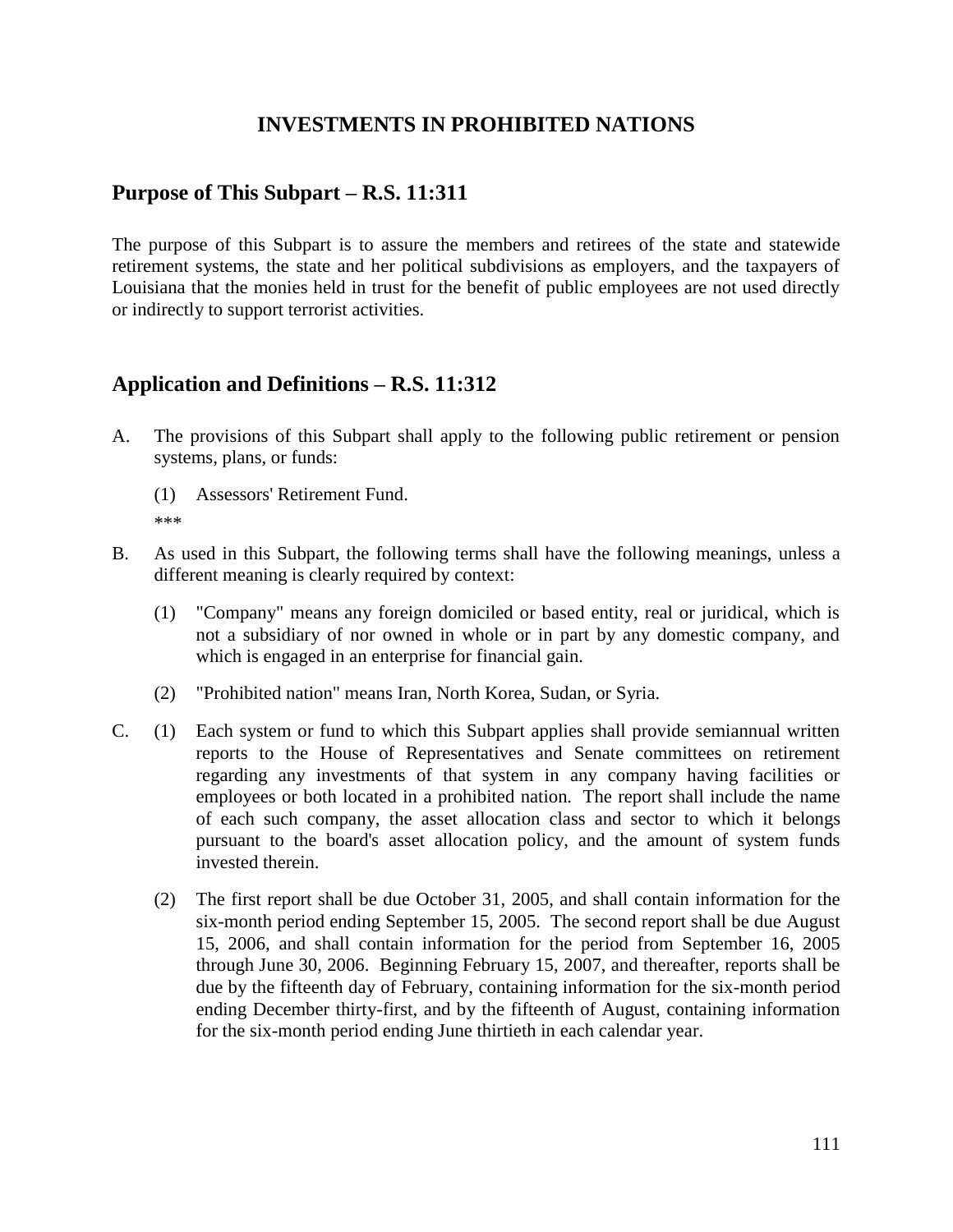- (3) Each system's money managers shall be responsible for supplying to the system all information necessary to complete the reports in a timely manner as required by this Subsection.
- D. Each system shall adopt rules necessary to implement the provisions of this Subpart, including the provisions of Paragraph (C)(3) of this Section.

### **Prudent-Man Rule; Investments – R.S. 11:313**

Notwithstanding the prudent-man rule, a system board of trustees may but is not required to divest itself of any holding in a company having facilities or employees, or both, located in a prohibited nation as that term is defined in R.S. 11:312(B)(2).

### **Constructive Engagement; Direct Ownership of Securities – R.S. 11:314**

- A. Each system, plan, or fund, referred to in this Section as "system", to which this Subpart applies shall adopt and implement a corporate governance strategy of constructive engagement of each company, in which the system has a direct ownership of securities, having facilities or employees or both located in a prohibited nation. Such corporate governance strategy of constructive engagement shall contain a plan of system action to cause any such company to remove facilities, employees, or both from any prohibited nation. Such plan of system action shall be implemented by not later than one hundred twenty days after August 15, 2007. The system shall continue to implement such plan of system action with respect to a particular company for the period of time that the system continues to possess an ownership interest in the company. As part of each system's corporate governance strategy of constructive engagement, the system shall make its best efforts to identify all such companies. Such efforts shall include all of the following:
	- (1) Reviewing and analyzing publicly available information regarding companies having facilities or employees or both located in a prohibited nation, including information provided by but not limited to nonprofit organizations, research firms, international organizations, and government entities.
	- (2) Contacting and obtaining information from asset managers contracted by the systems who invest on behalf of the system in companies having facilities or employees or both located in a prohibited nation.
	- (3) Contacting and obtaining information from other institutional investors, including other public pension systems, that have divested themselves of investments in companies having facilities or employees or both located in a prohibited nation.
- B. Such corporate governance strategy of each system to which this Section applies shall require the system to form strategic shareholder alliances, whether formal or informal, with other public pension systems that have a common ownership interest with the system in any company having facilities or employees or both in a prohibited nation for the purpose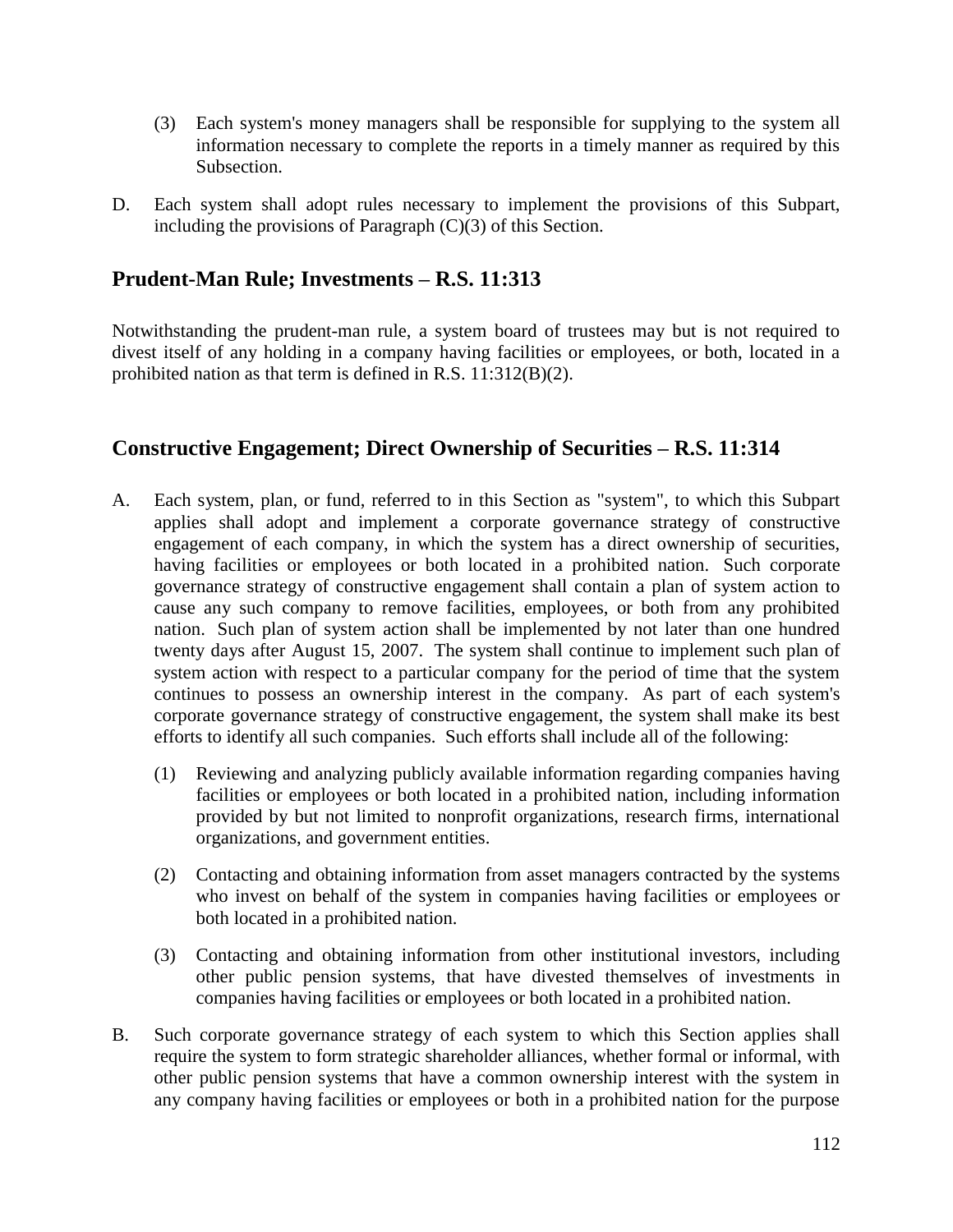of effecting change in the company's policy so as to cause the company to remove its facilities, employees, or both from any prohibited nation. In pursuing such shareholder alliances, the following provisions shall apply:

- (1) The systems to which this Section applies shall semiannually provide to each other a list of companies in which the system invests that have facilities or employees or both located in a prohibited nation. If any systems to which this Subpart applies possess common ownership interests in such companies, those systems shall form a strategic shareholder alliance, whether formal or informal, for the purpose of influencing such companies to cease having facilities or employees or both located in a prohibited nation.
- (2) Each system to which this Section applies shall, separately or jointly with another system that is a member of a strategic shareholder alliance under this Section, submit semiannually, to each such company having facilities or employees or both located in a prohibited nation, a notice that provides for all of the following:
	- (a) Informs such company of the requirements of this Subpart and of the company's status as having facilities or employees or both located in a prohibited nation.
	- (b) Requests that such company refrain from continuing to have facilities or employees or both located in a prohibited nation.
	- (c) Details the nature of any strategic shareholder alliance of which the system is a member pursuant to this Section, which notice shall include a list of systems, whether this Subpart applies to those systems or not, making up such alliance.
	- (d) Details the percentage of shares that each member of the strategic shareholder alliance possesses.
	- (e) Informs such company that it may become subject to divestment by the systems in the shareholder alliance if such company continues having facilities or employees or both located in a prohibited nation.
- C. Each system to which this Section applies shall adopt rules necessary to implement the provisions of this Section.
- D. Each system to which this Section applies shall report compliance with this Section to the House of Representatives and Senate committees on retirement as part of the report submitted pursuant to R.S. 11:312(C).

## **Constructive Engagement; Securities Held in a Collective Fund – R.S. 11:315**

A. Each system, plan, or fund, referred to in this Section as "system", to which this Subpart applies shall adopt and implement a corporate governance strategy of constructive engagement of any collective fund investment manager or advisor, requesting such manager or advisor to constructively engage each company having facilities or employees or both located in a prohibited nation in which the system possesses an indirect ownership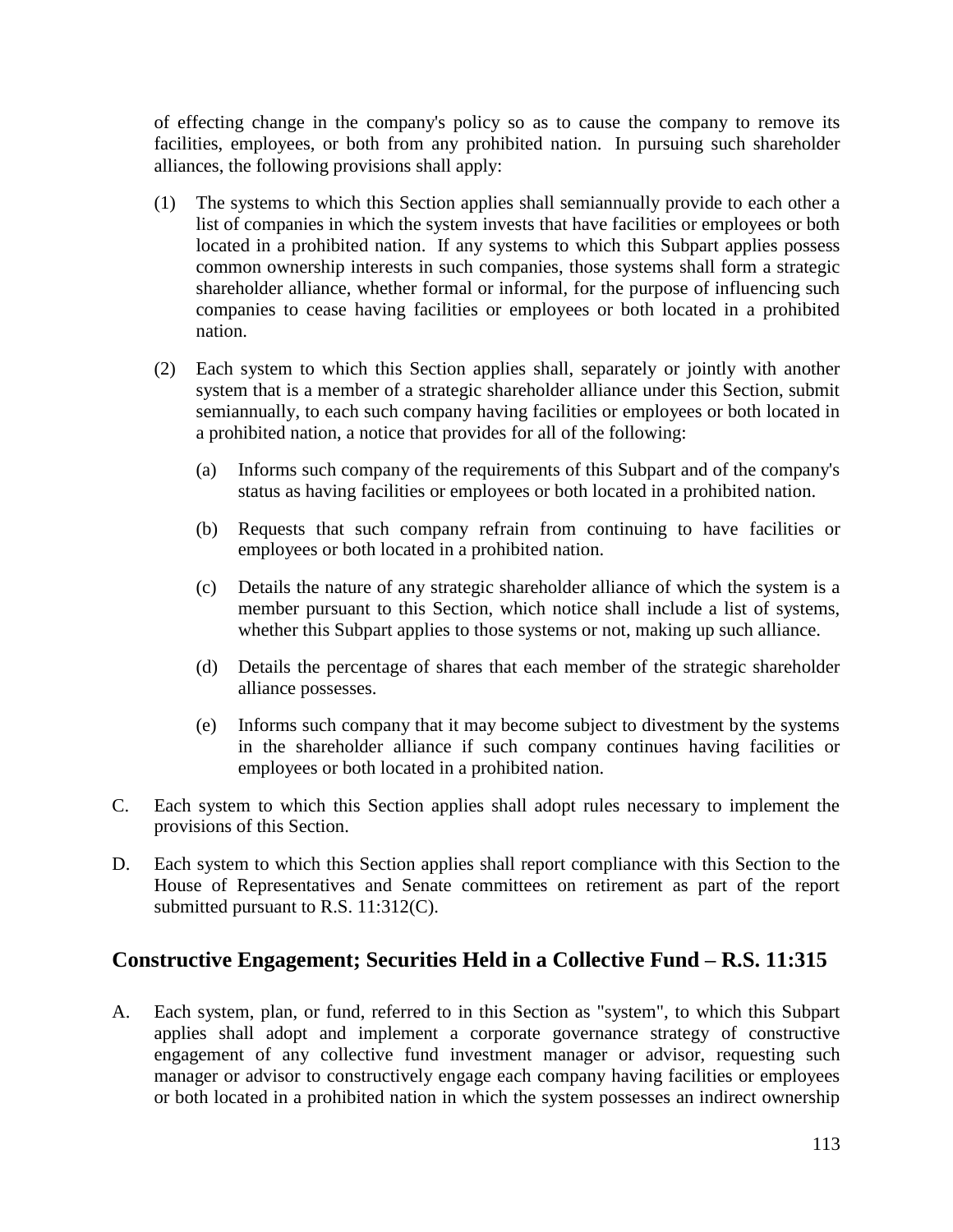interest through investment in any such collective fund, excluding private equities and hedge funds. Such corporate governance strategy of constructive engagement shall contain a plan of system action to cause any such collective fund to in turn cause any such company to remove facilities, employees, or both from any prohibited nation. Such plan of system action shall be implemented by not later than one hundred twenty days after August 15, 2007. The system shall continue to implement such plan of system action with respect to a particular collective fund for the period of time that the system continues to possess an indirect ownership interest in the company through the collective fund investment. As part of each system's corporate governance strategy of constructive engagement, the system shall make its best efforts to identify all such companies. Such efforts shall include:

- (1) Reviewing and analyzing publicly available information regarding companies having facilities or employees or both located in a prohibited nation, including information provided by but not limited to nonprofit organizations, research firms, international organizations, and government entities.
- (2) Contacting and obtaining information from asset managers contracted by the systems who invest on behalf of the system in companies having facilities or employees or both located in a prohibited nation.
- (3) Contacting and obtaining information from other institutional investors, including other public pension systems, that have divested themselves of investments in companies having facilities or employees or both located in a prohibited nation.
- B. Such corporate governance strategy of each system to which this Section applies shall require the system to form strategic alliances, whether formal or informal, with other public pension systems that have a common ownership interest with the system in any company having facilities or employees or both in a prohibited nation through participation in the same collective fund, excluding private equities or hedge funds, for the purpose of effecting change in the company's policy so as to cause the company to remove its facilities, employees, or both from any prohibited nation. In pursuing such alliances, the following provisions shall apply:
	- (1) The systems to which this Section applies shall semiannually provide to each other a list of companies that have facilities or employees or both located in a prohibited nation in which the system invests through participation in the same collective fund, excluding private equities or hedge funds. If any systems to which this Subpart applies possess such common ownership interests in such companies, those systems shall form a strategic alliance, whether formal or informal, for the purpose of influencing such companies to cease having facilities or employees or both located in a prohibited nation.
	- (2) Each system to which this Section applies shall, separately or jointly with another system that is a member of a strategic alliance under this Section, submit semiannually to the investment manager or advisor of any collective fund, requesting any such collective fund manager or advisor to submit to each such company having facilities or employees or both located in a prohibited nation, a notice that provides for all of the following: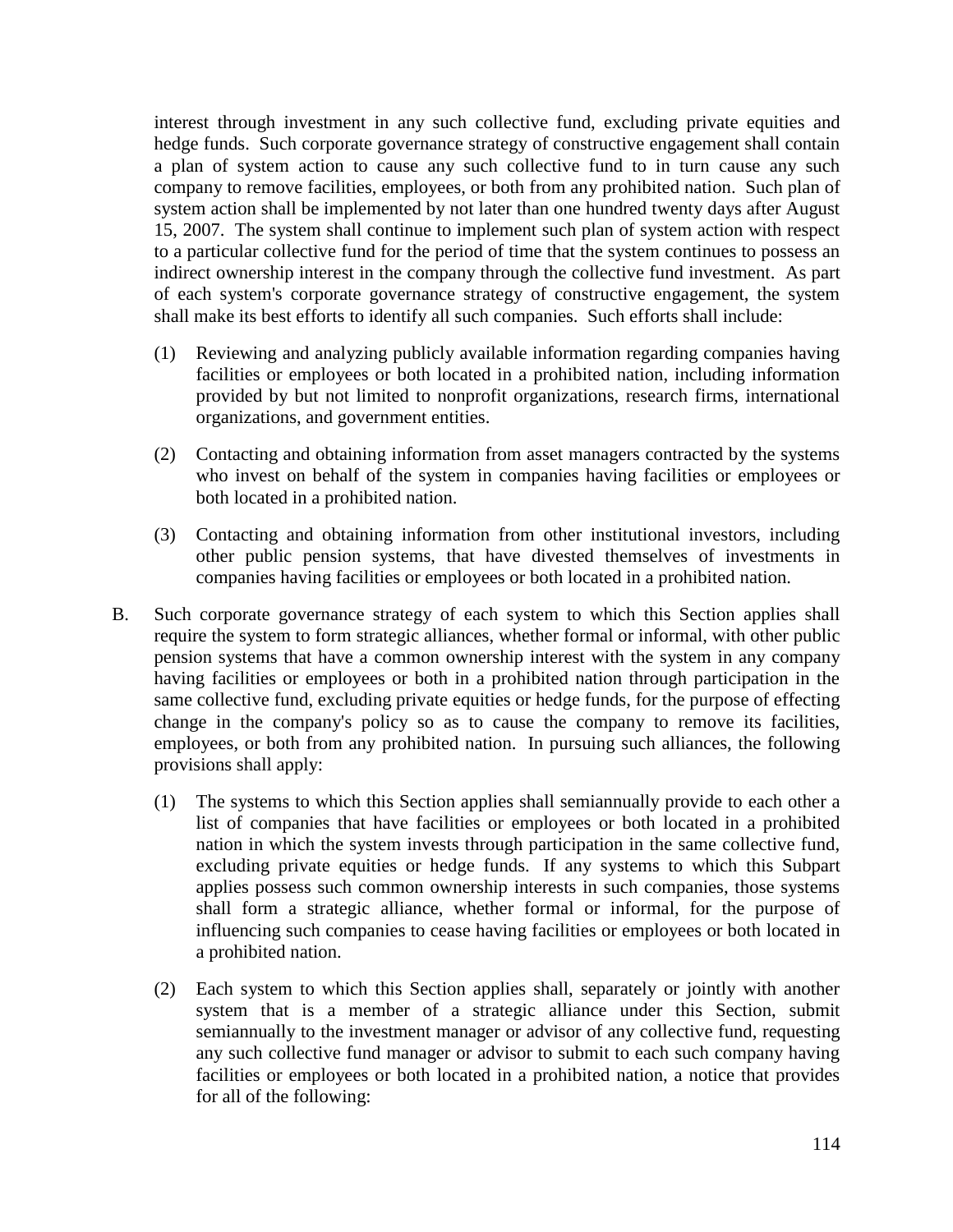- (a) Informs such company of the requirements of this Subpart and of the company's status as having facilities or employees or both located in a prohibited nation.
- (b) Requests that such company refrain from continuing to have facilities or employees or both located in a prohibited nation.
- (c) Details the nature of any strategic alliance of which the system is a member pursuant to this Section, which notice shall include a list of systems, whether this Subpart applies to those systems or not, making up such alliance.
- (d) Details the percentage of shares that each member of the strategic alliance possesses.
- (e) Informs such company that it may become subject to divestment by the systems in the strategic alliance if such company continues having facilities or employees or both located in a prohibited nation.
- C. Each system to which this Section applies shall adopt rules necessary to implement the provisions of this Section.
- D. Each system to which this Section applies shall report compliance with this Section to the House of Representatives and Senate committees on retirement as part of the report submitted pursuant to R.S. 11:312(C).

### **Terror-Free Index Fund – R.S. 11:316**

- A. As used in this Section, the following terms shall have the following meaning unless a different meaning is clearly required by the context:
	- (1) "Screened equities" means stocks or other ownership interest in a company identified as having facilities or employees or both located in a prohibited nation, which equities are excluded from the terror-free index fund.
	- (2) "Terror-free equities" means equities in companies not identified as having facilities or employees or both located in a prohibited nation.
	- (3) "Terror-free index fund" means an international index fund which identifies equities in companies having facilities or employees or both located in a prohibited nation and excludes them from the fund.
- B. Each system or fund to which this Subpart applies that has an investment strategy which includes allocation to international markets shall, within sixty days after August 15, 2007, communicate with investment managers with international investment experience for the establishment of an international terror-free index fund which identifies and excludes from the fund companies having facilities or employees or both in a prohibited nation. The communication shall stipulate that, as part of managing such fund, the manager will replace the screened equities with comparable equities or will adjust the weighting of remaining equities held in a system's portfolio. Each system having an investment strategy which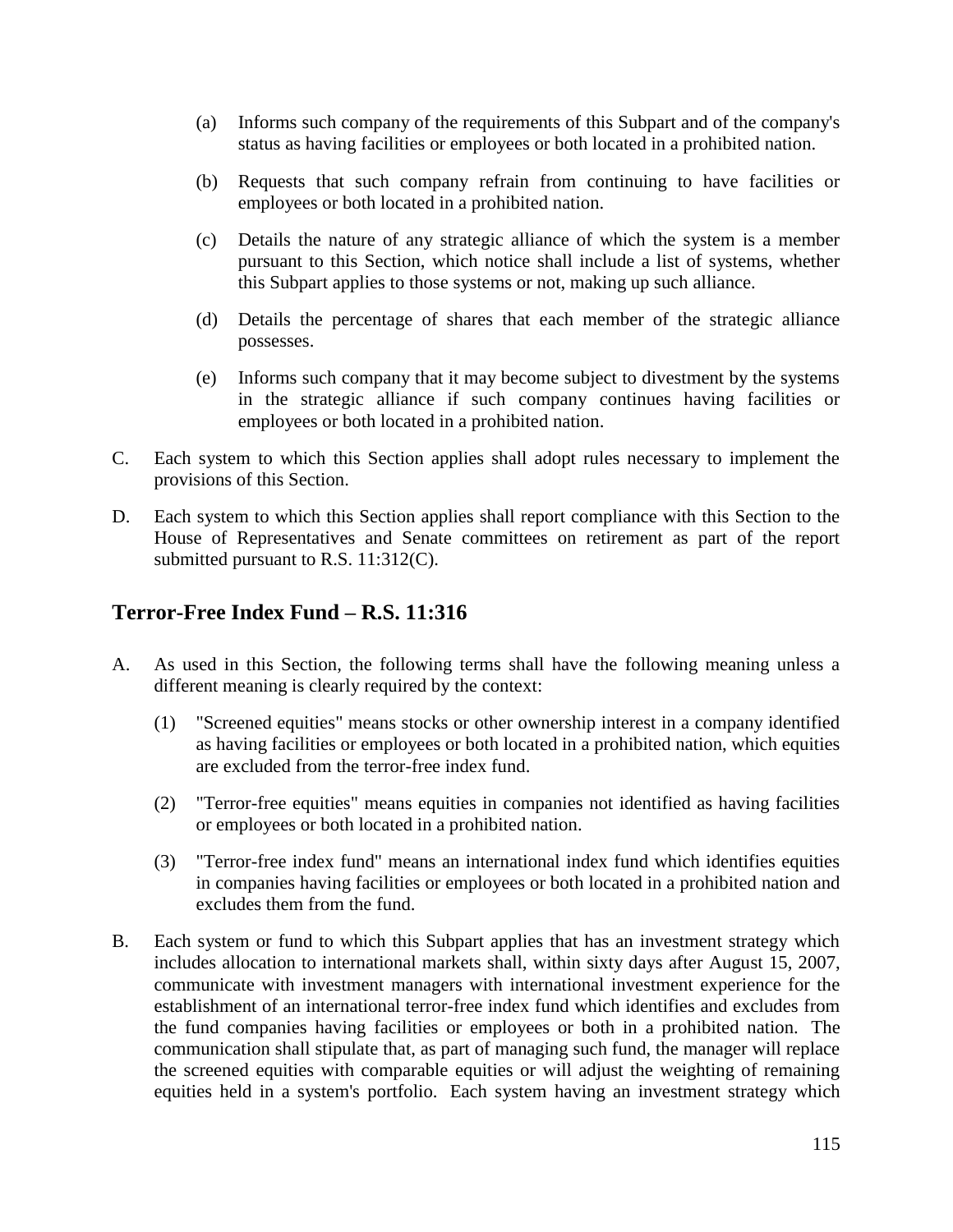includes allocation to international markets shall, within one hundred eighty days after August 15, 2007, allocate a portion of its international investments to such terror-free index.

- C. If a system having an investment strategy which includes allocation to international markets does not possess sufficient assets to meet the minimum investment required by the manager to create a terror-free index fund on the system's behalf alone, such system shall join an existing terror-free index fund established pursuant to this Section, or shall join with another system to meet such minimum investment requirements for the purpose of establishing a terror-free index fund common to those systems.
- D. Each system shall adopt rules necessary to implement the provisions of this Section.
- E. Each system shall report compliance with this Section to the House of Representatives and Senate committees on retirement as part of the report submitted pursuant to R.S. 11:312(C).
- F. Nothing in this Section shall require a system to invest in international markets or to utilize collective funds or index funds for such purpose unless otherwise part of the investment strategy adopted by the system. If a system invests in international markets and utilizes collective funds or index funds for such purpose, this Section shall apply.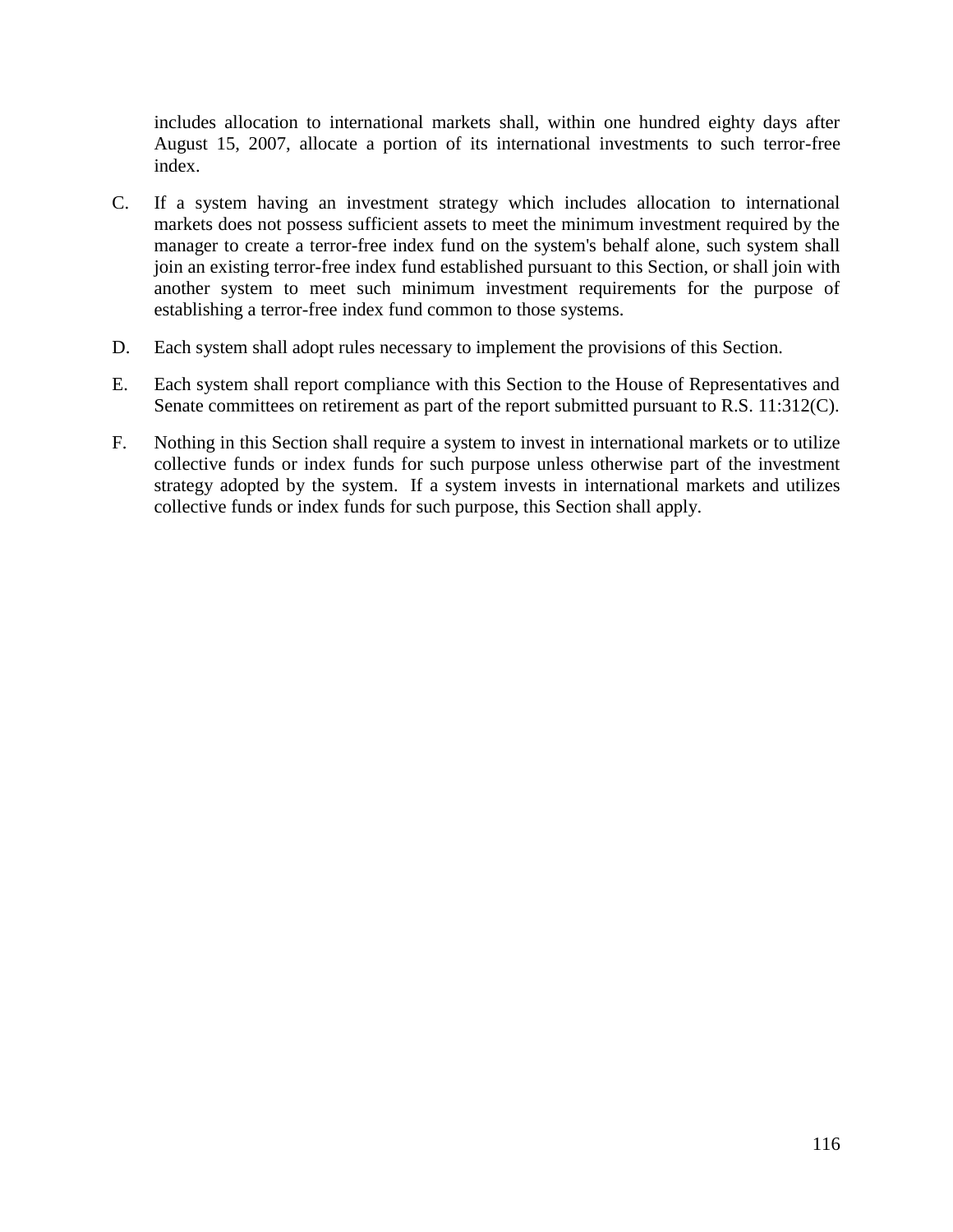# **Certain Provisions That Affect the System Not Found in Title 11**

## **Medical Records of Persons Applying for Disability Retirement Through any State or Statewide Public Retirement System or Pension Plan or Fund – R.S. 44:15**

- A. All medical records, application forms, doctor's reports and evaluations, agency certifications, and all other health records of persons applying for disability retirement from any state or statewide public retirement system or pension plan or fund pursuant to the provisions of the applicable laws governing disability retirement for these systems, plans, or funds, and all regulations promulgated pursuant thereto, which are in the custody or control of the board of trustees of any state or statewide public retirement system or pension plan or fund or any duly appointed representative thereof, are exempt from the provisions of this Chapter.
- B. All other records pertaining to membership in or retirement under any state or statewide public retirement system or pension plan or fund which are in the custody or control of the board of trustees of any state or statewide public retirement system or pension plan or fund or any duly appointed representative thereof, are subject to the provisions of this Chapter.

### **Personal Data Records for Certain Members of Public Retirement Systems, Plans, or Funds - R.S. 44:16**

- A. All records of retired members of public retirement systems, plans, or funds or of members who are participating in or who have participated in the Deferred Retirement Option Plan are exempt from the provisions of this Chapter except for the amount of the retired member's retirement allowance, final average compensation, and years of creditable service, and the names of the agencies with which he was employed and the dates of such employment.
- B. The exemption for records of retired members of the public retirement systems, plans, or funds or members who are participating in or who have participated in the Deferred Retirement Option Plan provided in Subsection A of this Section shall not apply to requests for such records by members of the Louisiana Legislature, by any state agency or employer reporting information to the public retirement systems, plans, or funds, or by any association of individuals receiving a retirement allowance or benefit from the public retirement systems, plans, or funds.

### **Right to Examine Records - R.S. 44:31**

A. Providing access to public records is a responsibility and duty of the appointive or elective office of a custodian and his employees.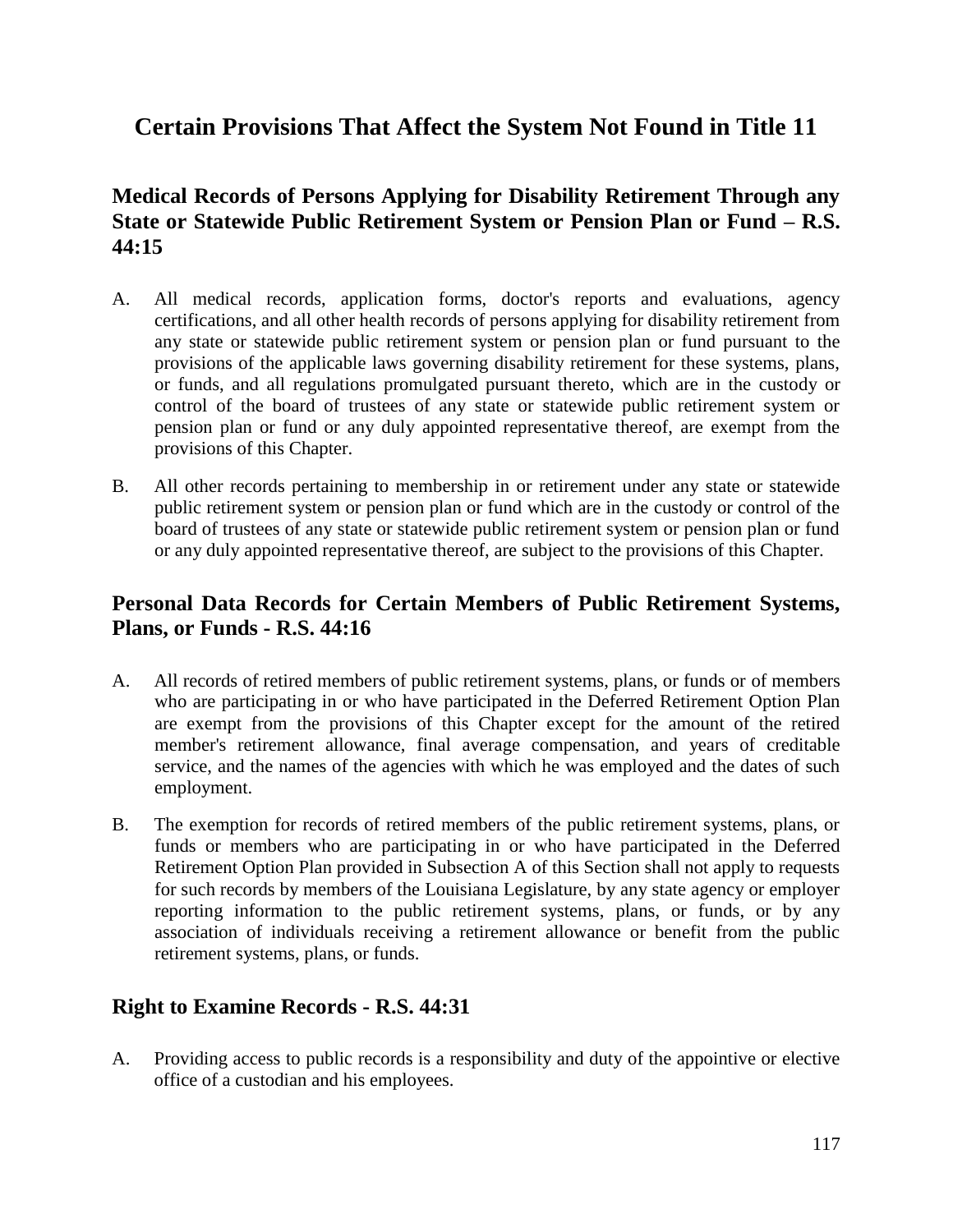- B. (1) Except as otherwise provided in this Chapter or as otherwise specifically provided by law, and in accordance with the provisions of this Chapter, any person of the age of majority may inspect, copy, or reproduce any public record.
	- (2) Except as otherwise provided in this Chapter or as otherwise specifically provided by law, and in accordance with the provisions of this Chapter, any person may obtain a copy or reproduction of any public record.
	- (3) The burden of proving that a public record is not subject to inspection, copying, or reproduction shall rest with the custodian.

### **Exceptions; Authority of the Custodian – R.S. 44:31.1**

For the purposes of this Chapter, person does not include an individual in custody after sentence following a felony conviction who has exhausted his appellate remedies when the request for public records is not limited to grounds upon which the individual could file for post-conviction relief under Code of Criminal Procedure Article 930.3. Notwithstanding the provisions contained in R.S. 44:32, the custodian may make an inquiry of any individual who applies for a public record to determine if such individual is in custody after sentence following a felony conviction who has exhausted his appellate remedies and the custodian may make any inquiry necessary to determine if the request of any such individual in custody for a felony conviction is limited to grounds upon which such individual may file for post-conviction relief under Code of Criminal Procedure Article 930.3.

## **Duty to Permit Examination; Prevention of Alteration; Payment for Overtime; Copies Provided; Fees – R.S. 44:32**

- A. The custodian shall present any public record to any person of the age of majority who so requests. The custodian shall make no inquiry of any person who applies for a public record, except an inquiry as to the age and identification of the person and may require the person to sign a register and shall not review, examine or scrutinize any copy, photograph, or memoranda in the possession of any such person; and shall extend to the person all reasonable comfort and facility for the full exercise of the right granted by this Chapter; provided that nothing herein contained shall prevent the custodian from maintaining such vigilance as is required to prevent alteration of any record while it is being examined; and provided further, that examinations of records under the authority of this Section must be conducted during regular office or working hours, unless the custodian shall authorize examination of records in other than regular office or working hours. In this event the persons designated to represent the custodian during such examination shall be entitled to reasonable compensation to be paid to them by the public body having custody of such record, out of funds provided in advance by the person examining such record in other than regular office or working hours.
- B. If any record contains material which is not a public record, the custodian may separate the nonpublic record and make the public record available for examination.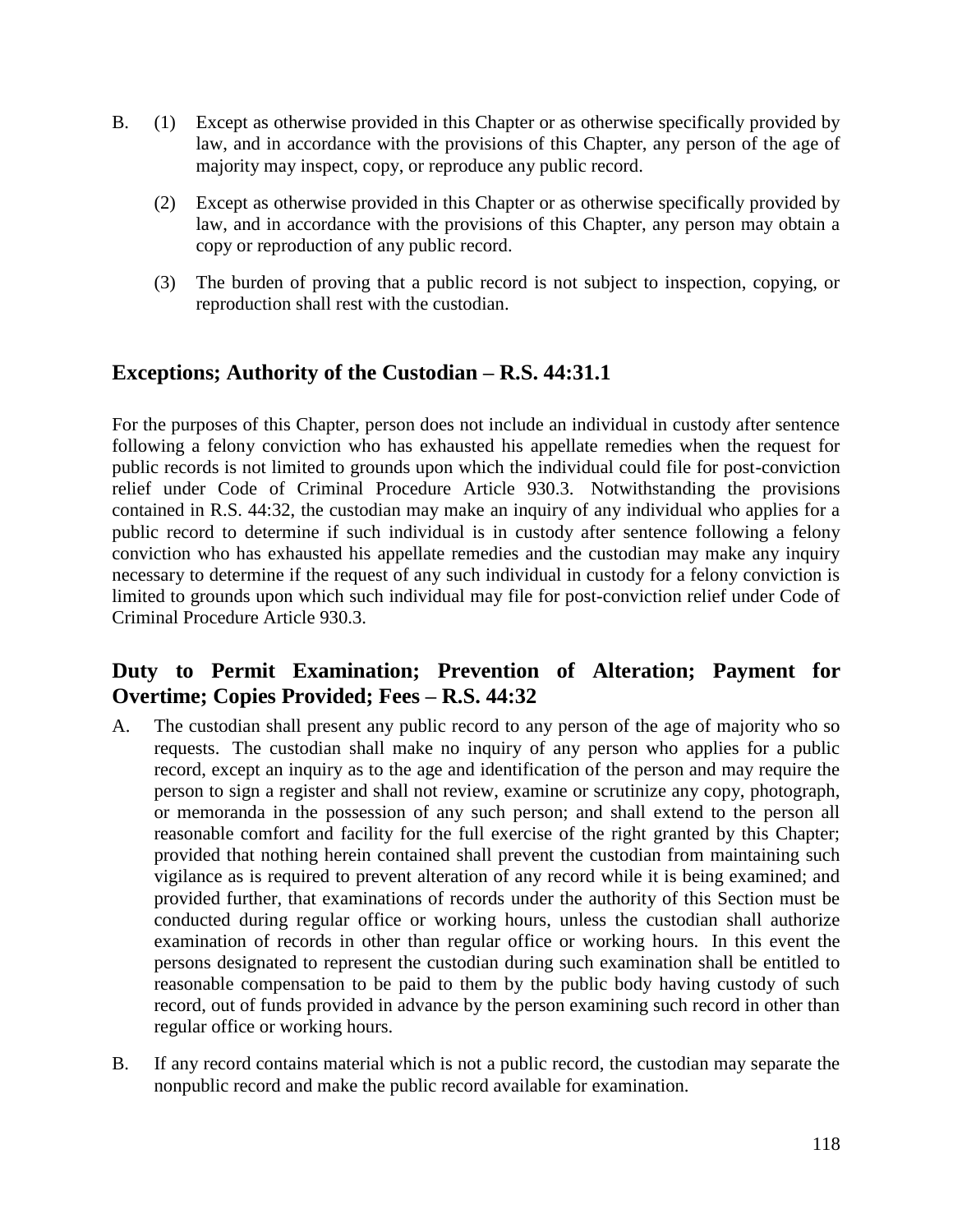- C. (1) (a) For all public records, except public records of state agencies, it shall be the duty of the custodian of such public records to provide copies to persons so requesting. The custodian may establish and collect reasonable fees for making copies of public records. Copies of records may be furnished without charge or at a reduced charge to indigent citizens of this state.
	- (b) For all public records in the custody of a clerk of court, the clerk may also establish reasonable uniform written procedures for the reproduction of any such public record. Additionally, in the parish of Orleans, the recorder of mortgages, the register of conveyances, and the custodian of notarial records may each establish reasonable uniform procedures for the reproduction of public records.
	- (c) The use or placement of mechanical reproduction, microphotographic reproduction, or any other such imaging, reproduction, or photocopying equipment within the offices of the clerk of court by any person described in R.S. 44:31 is prohibited unless ordered by a court of competent jurisdiction.
	- (d) Any person, as provided for in R.S. 44:31, may request a copy or reproduction of any public record and it shall be the duty of the custodian to provide such copy or reproduction to the person so requesting.
	- (2) For all public records of state agencies, it shall be the duty of the custodian of such records to provide copies to persons so requesting. Fees for such copies shall be charged according to the uniform fee schedule adopted by the commissioner of administration, as provided by R.S. 39:241.

Copies shall be provided at fees according to the schedule, except for copies of public records the fees for the reproduction of which are otherwise fixed by law. Copies of records may be furnished without charge or at a reduced charge to indigent citizens of this state or the persons whose use of such copies, as determined by the custodian, will be limited to a public purpose, including but not limited to use in a hearing before any governmental regulatory commission.

- (3) No fee shall be charged to any person to examine or review any public records, except as provided in this Section, and no fee shall be charged for examination or review to determine if a record is subject to disclosure, except as may be determined by a court of competent jurisdiction.
- D. In any case in which a record is requested and a question is raised by the custodian of the record as to whether it is a public record, such custodian shall within three days, exclusive of Saturdays, Sundays, and legal public holidays, of the receipt of the request, in writing for such record, notify in writing the person making such request of his determination and the reasons therefor. Such written notification shall contain a reference to the basis under law which the custodian has determined exempts a record, or any part thereof, from inspection, copying, or reproduction.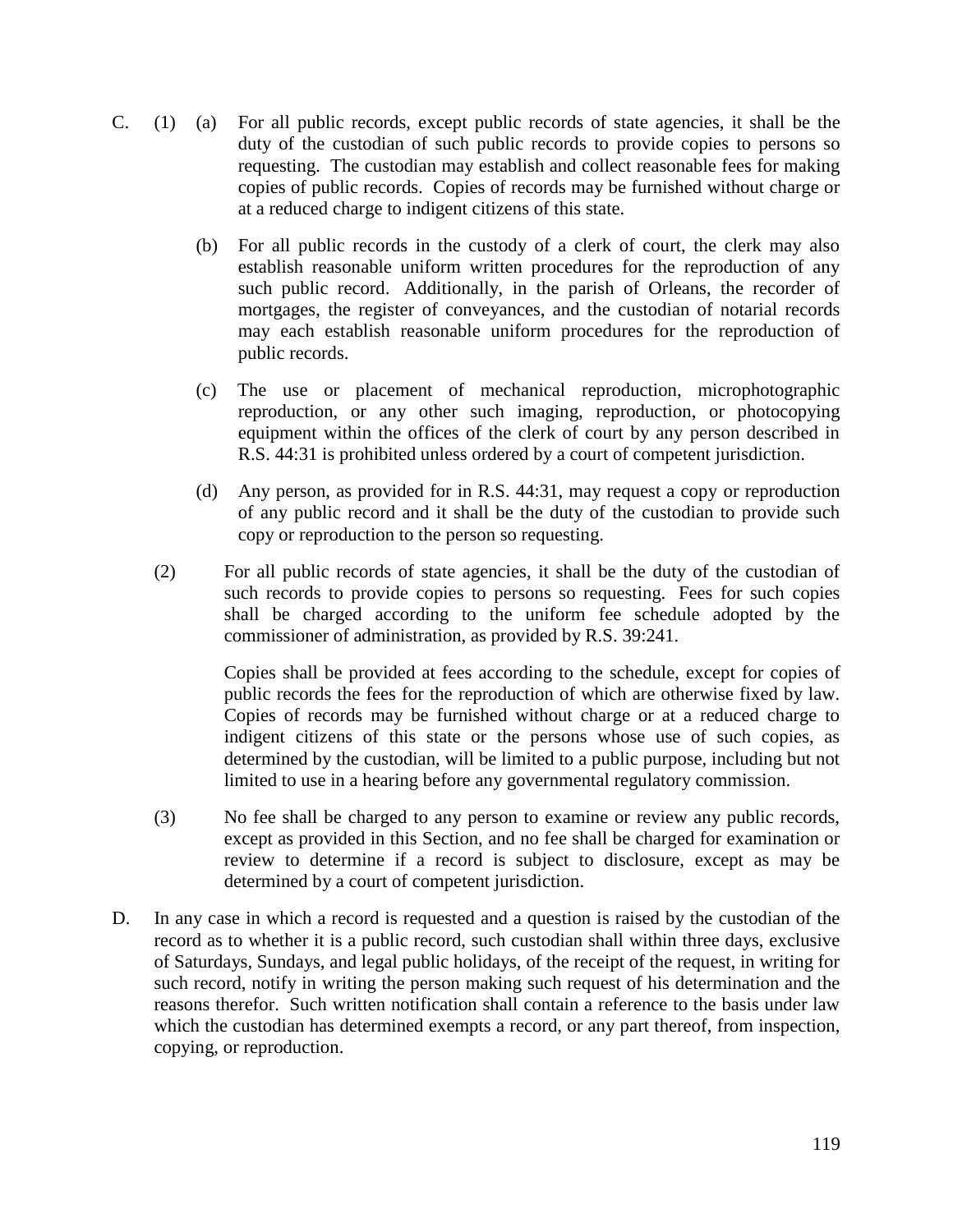## **Availability of Records - R.S. 44:33**

- A. (1) When a request is made for a public record to which the public is entitled, the official, clerks of court and the custodian of notarial records in and for the parish of Orleans excepted, who has responsibility for the record shall have the record segregated from other records under his custody so that the public can reasonably view the record.
	- (2) If, however, segregating the record would be unreasonably burdensome or expensive, or if the record requested is maintained in a fashion that makes it readily identifiable and renders further segregation unnecessary, the official shall so state in writing and shall state the location of the requested record.
- B. (1) If the public record applied for is immediately available, because of its not being in active use at the time of the application, the public record shall be immediately presented to the authorized person applying for it. If the public record applied for is not immediately available, because of its being in active use at the time of the application, the custodian shall promptly certify this in writing to the applicant, and in his certificate shall fix a day and hour within three days, exclusive of Saturdays, Sundays, and legal public holidays, for the exercise of the right granted by this Chapter.
	- (2) The fact that the public records are being audited shall in no case be construed as a reason or justification for a refusal to allow inspection of the records except when the public records are in active use by the auditor.

# **Retirement Credit - R.S. 29:411**

- A. Any employee, who completes his service in the uniformed services and applies for reemployment upon release from service in the uniformed services or discharge from hospitalization incidental to his service in uniformed service, shall be entitled to receive creditable service for such period of service in the uniformed services toward vesting and computation of benefits in the retirement system, pension fund, or employee benefit plan applicable to his employment, as provided in this Subpart.
- B. No employee shall receive more than a total of four years of military service credit in the retirement system, pension fund, or employee benefit plan applicable to his employment, pursuant to this Part.

# **Contributions; Payment During Military Service - R.S. 29:412**

Any employee may, at his option, pay the required employee contributions to the retirement system, pension fund, or employee benefit plan applicable to his employment, during his period of service in the uniformed services and if the payment of contributions is permitted by the Internal Revenue Code, if the plan is a qualified plan. The employee shall timely furnish his employer with sums equal to that which would have been deducted from his compensation for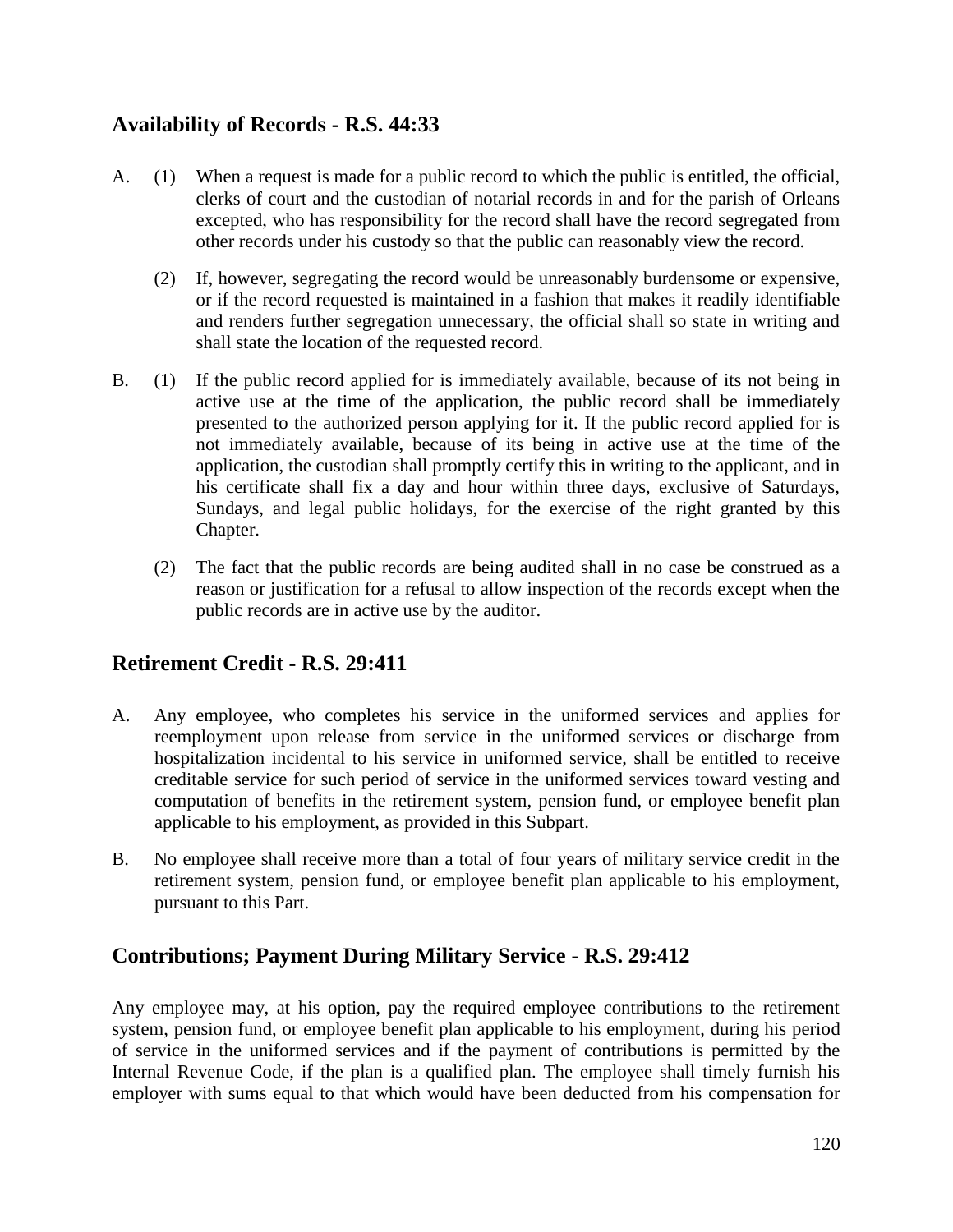retirement system coverage, as required under the public retirement system or employee benefit plan. Upon such receipt, the employer shall remit the employee contributions to the applicable system or plan, including the employer contributions that would have been contributed on behalf of the employee. The employee shall notify his employer of his election to pay the required employee contributions to the applicable system or plan at the time he enters service in the uniformed services.

## **Public Retirement Systems; Payment of Contributions; Interest – R.S. 29:414**

- A. Any employee, who did not elect to make employee contributions pursuant to R.S. 29:412 to the public retirement system applicable to his employment during his period of service in the uniformed services, shall be entitled to receive credit for his service in the uniformed services toward establishing retirement eligibility and for computation of benefits, upon payment into the system an amount equal to the employee contributions that would have been paid had the employee continued in employment and not been called to service in the uniformed services, together with interest thereon at the valuation interest rate of the system or plan in effect at the time payment is made. The contributions shall be based on the salary, including any increases in compensation that the employee would have received had he remained in employment during the period of service in the uniformed services.
- B. Upon payment by the employee of the employee contributions and interest as provided in Subsection A, the employer shall pay to the retirement system an amount equal to the employer contributions that the employer would have paid to the retirement system had the employee remained in service, together with interest thereon, at the valuation interest rate in effect at the time payment is made. The contributions shall be based on the salary the employee would have received during the period of service in the uniformed services, including any increases in compensation that the employee would have received had he remained in employment during the period of service in the uniformed services. The employer contributions and interest due to the system shall be paid within thirty days after the employee has paid all of the contributions due to the system or fund.
- C. All employee contributions and interest due thereon made in payment for service in the uniformed services credit in accordance with Subsection A must be received by the system within four years of his reemployment.
- D. Should the employee fail to make the required contributions within four years, or a time period authorized in accordance with Subsection E of this Section, service in the uniformed services shall be used only for determining eligibility for retirement benefits. Any unpaid actuarial cost to the retirement system shall be borne by the employers through reflection in the employer contribution rate established pursuant to R.S. 11: or 103, or as provided by the actuarial funding requirements and any other laws, rules, or regulations applicable to the public retirement system in which the employee receives credit under the provisions of this Subpart.
- E. Notwithstanding Subsection D of this Section, if any employee fails to make the required contributions within four years of his reemployment, the retirement system, pension fund, or employee benefit plan may permit such employee to make such contributions within the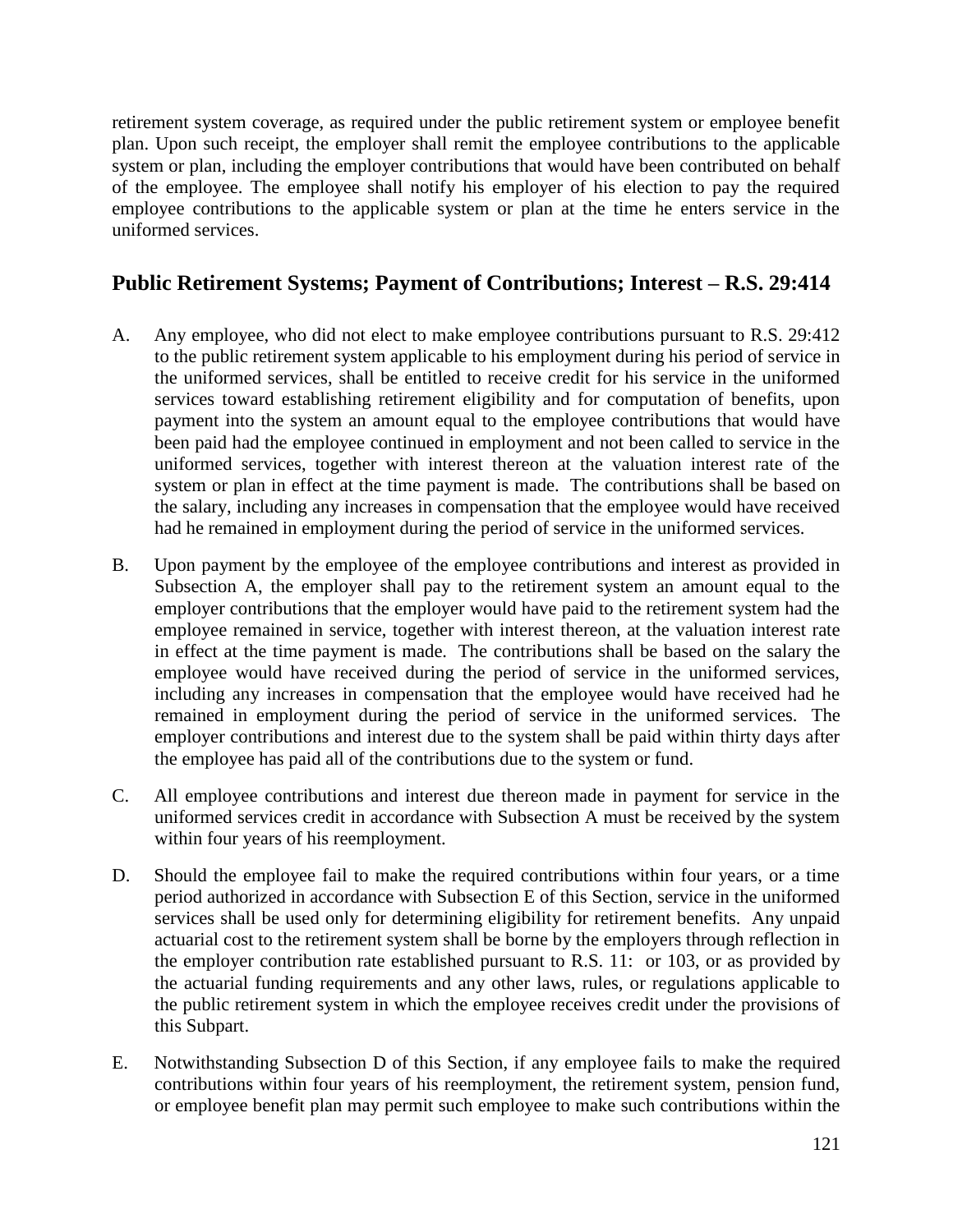time period allowable under the Uniformed Services Employment and Reemployment Rights Act of 1994 (USERRA)<sup>1</sup>.

 $138$  U.S.C. 4301 et seq.

### **Payment of Death and Survivor Benefits; Public Retirement – R.S. 29:415**

- A. The employee's period of service in the uniformed services shall be counted as creditable service in the public retirement system in which he was a member, for determining eligibility for death and survivor benefits and in the computation of benefits, provided that the following conditions are satisfied:
	- (1) The beneficiary of the death or survivor benefits shall provide payment of the unpaid portion of the contributions of the deceased member. The beneficiary may agree in writing to have the payment of the unpaid portion of the contributions of the deceased member deducted from the benefits over a period not to exceed four years. The beneficiary may pay, in the alternative, the actuarial cost of such additional credit in a lump sum prior to the distribution of benefits.
	- (2) If there is more than one beneficiary, a written agreement to pay the unpaid contributions of the deceased member shall be unanimous. In the event that a recipient is a minor child, the legal guardian of the minor child shall express consent for the minor child.
	- (3) The board of trustees of every public retirement system defined in R.S. 29:403, shall adopt a written policy covering all beneficiaries' and survivors' rights to pay the required contributions in order to have the employee's military service computed in the computation of any death or survivor benefits payable under the system.
- B. If all of the conditions of Subsection A are satisfied, the employer shall pay the employer contributions in a manner consistent with this Subpart.
- C. If the beneficiary of the death or survivor benefits of the deceased member elects not to pay the employee contributions due the system on account for such service in the uniformed services credit, the computation of death and survivor benefits shall be based on the actual service of the reservist in the system prior to his call to service in the uniformed services. The death or survivor benefits provided for herein shall be due and payable upon the death of the reservist.
- D. If the application of any provision set forth in this Section results in an unpaid actuarial cost to the retirement system, it shall be borne by the employers through reflection in the employer rate established by the Public Retirement Systems Actuarial Committee.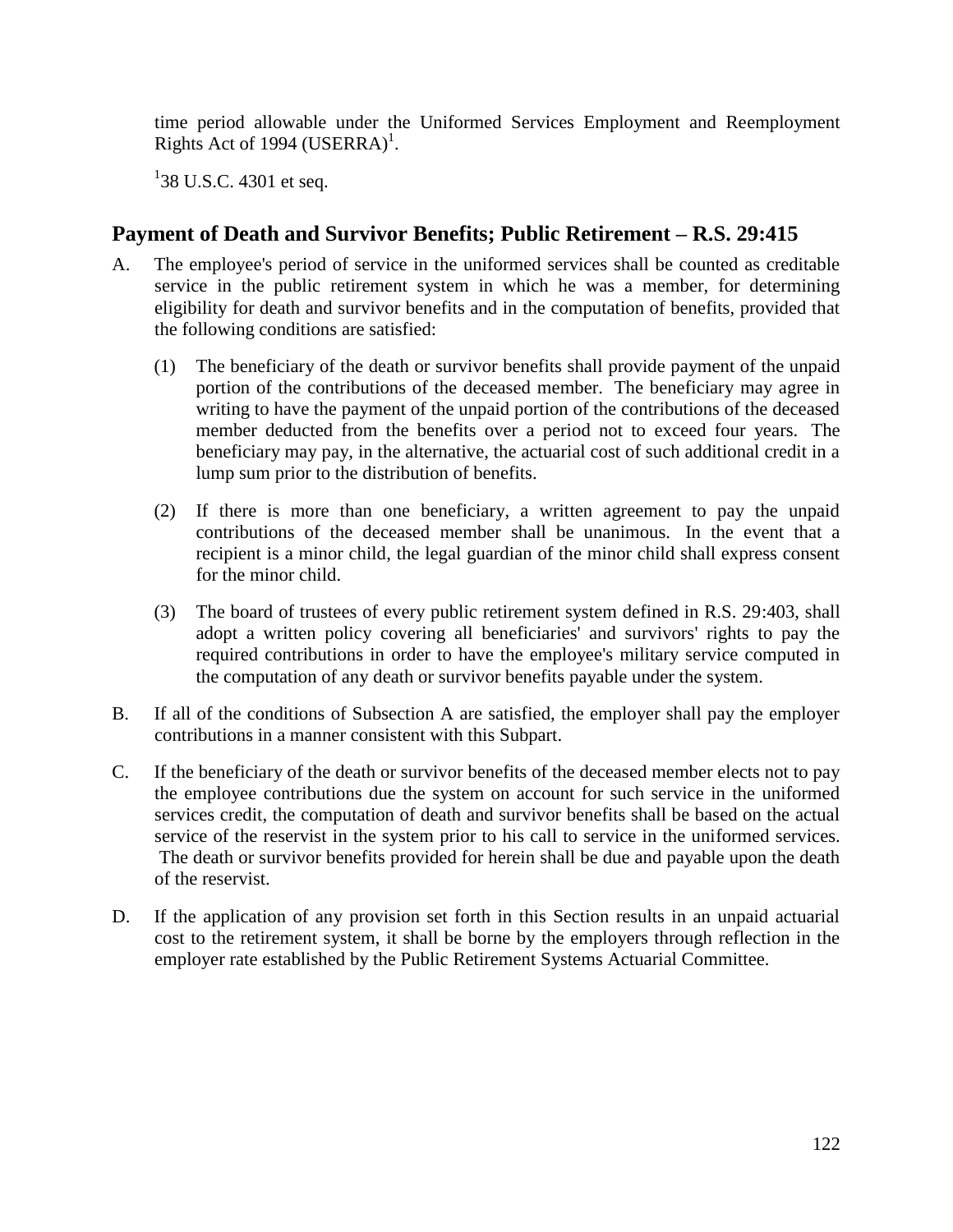# **Inapplicability to Deferred Retirement Option Plans; Public Retirement – R.S. 29:415.1**

The provisions of this Subpart are inapplicable with respect to employees who are participants in a deferred retirement option plan.

# **Payment to Surviving Spouse or Children of Deceased; Last Wages Due by Employers - R.S. 9:1515**

- A. Any employer may pay to the surviving spouse of a deceased employee any wages, sick leave, annual leave, or other benefits due to a deceased employee, provided neither spouse has instituted a divorce proceeding. In the event the deceased employee leaves no surviving spouse or if either spouse has instituted a divorce proceeding, the employer may pay the last wages and other benefits to any major child of the deceased employee.
- B. Before making such payment to the person requesting same, the employer shall require such person to execute an instrument before two witnesses which shall give the name, address, date and place of death of the deceased employee, the relationship of the person requesting payment to said employee, the name and address of the surviving spouse, or children, if any, of said deceased employee and such other information as the employer may require.
- C. The employer may make the payments referred to in this Section, without any court proceedings, order, or judgment authorizing the same and without determining whether or not any inheritance taxes may be due or whether the funds belong to the separate estate of decedent or to the community which existed between the decedent and the surviving spouse, but only if the employer forwards an affidavit stating the name of the deceased, the amount paid, the name of the recipient, and a copy of the release document substantiating the release to the secretary of the Department of Revenue within ten calendar days of the release of the funds.
- D. The execution of the instrument referred to in Subsection B and the receipt of such person for such payment shall constitute a full release and discharge of the employer for the amount paid and for all inheritance taxes which may be determined to be due. No person natural or juridical shall have any right or cause of action against such employer because of such payment. R.S. 47:2410 does not apply in such cases.
- E. The term "employer" as used in this Section includes the state and any of its political subdivisions which employed such deceased employee and owed him any wages, sick leave, annual leave, or other employment benefits at the time of death.

### **Community Property; Allocation and Assignment of Ownership – R.S. 9:2801.1**

When federal law or the provisions of a statutory pension or retirement plan, state or federal, preempt or preclude community classification of property that would have been classified as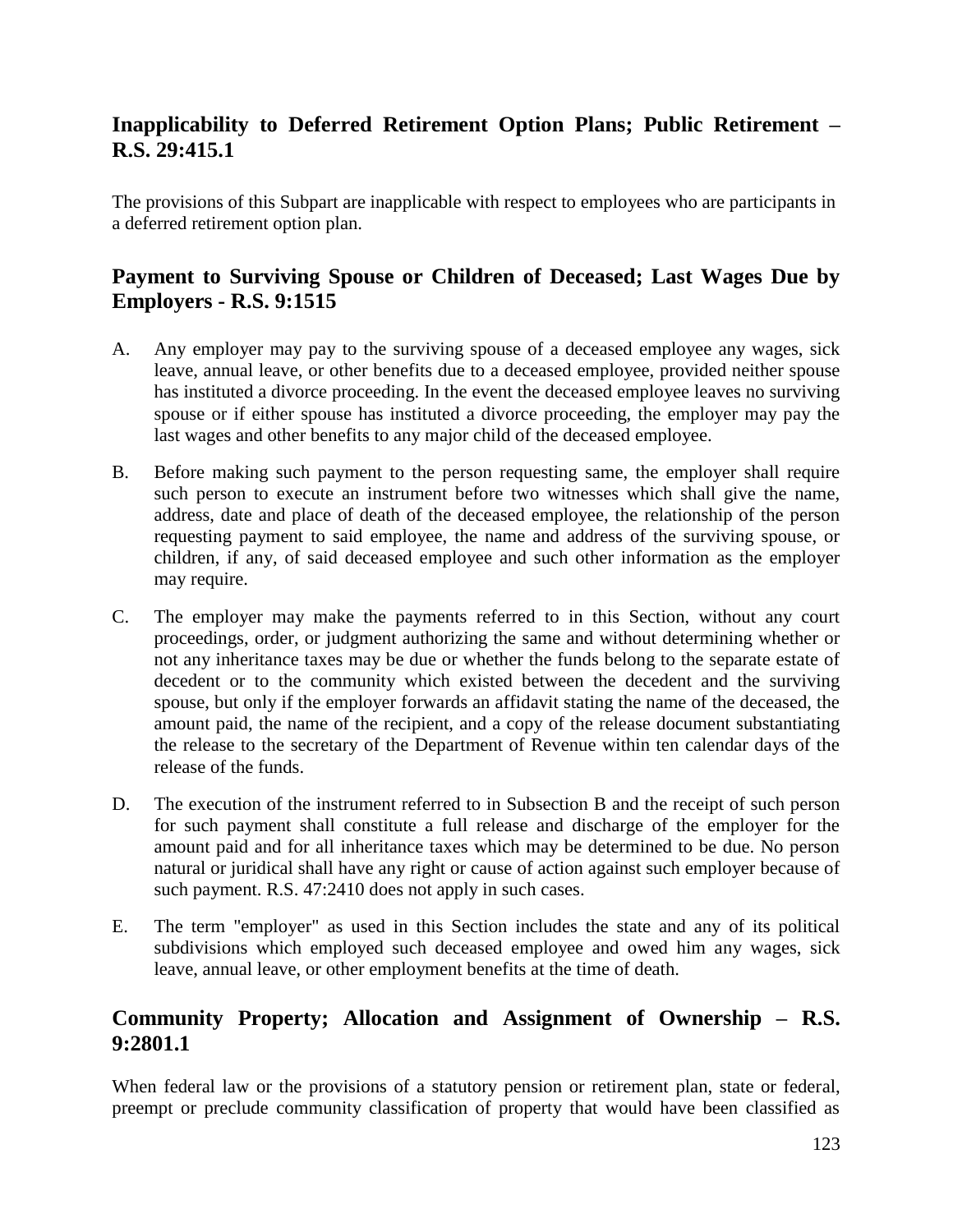community property under the principles of the Civil Code, the spouse of the person entitled to such property shall be allocated or assigned the ownership of community property equal in value to such property prior to the division of the rest of the community property. Nevertheless, if such property consists of a spouse's right to receive social security benefits or the benefits themselves, then the court in its discretion may allocate or assign other community property equal in value to the other spouse.

### **Financial Disclosure; Retirement Systems – R.S. 42:1114.2**

- A. Each person who has or is seeking to obtain contractual or other business or financial relationships with a state or statewide public retirement system shall file with the Board of Ethics, in the manner provided in this Section, a report of all expenditures for a retirement official or retirement officials.
- B. A report shall be filed semiannually as follows:
	- (1) By August fifteenth for the period from January first through June thirtieth.
	- (2) By February fifteenth for the period from July first through December thirty-first.
- C. The report shall be filed on forms prescribed by the board, shall be signed by the person filing, and shall include a certification of accuracy by the person responsible for filing the report.
- D. Each report shall include, in the manner prescribed by the Board of Ethics, the following:
	- (1) The total of all expenditures per retirement system made during each reporting period, which shall include all expenditures for retirement officials associated with that system whether such expenditures are attributable to an individual retirement official or not.
	- (2) The aggregate total of expenditures attributable to an individual retirement official as provided in Subsection E of this Section during each reporting period, including the name of the retirement official.
	- (3) The aggregate total of expenditures per retirement system for all reporting periods during the same calendar year, which shall include all expenditures for retirement officials associated with that system whether such expenditures are attributable to an individual retirement official or not.
	- (4) The aggregate total of all expenditures attributable to an individual retirement official as provided in Subsection E of this Section for all reporting periods during the same calendar year, including the name of the retirement official.
- E. When the aggregate expenditure for any one retirement official exceeds the sum of fifty dollars on any one occasion, or when the aggregate expenditure for any one retirement official exceeds the sum of two hundred fifty dollars in a reporting period, then the total amount of expenditures for the retirement official during the reporting period shall be attributable to the individual retirement official.